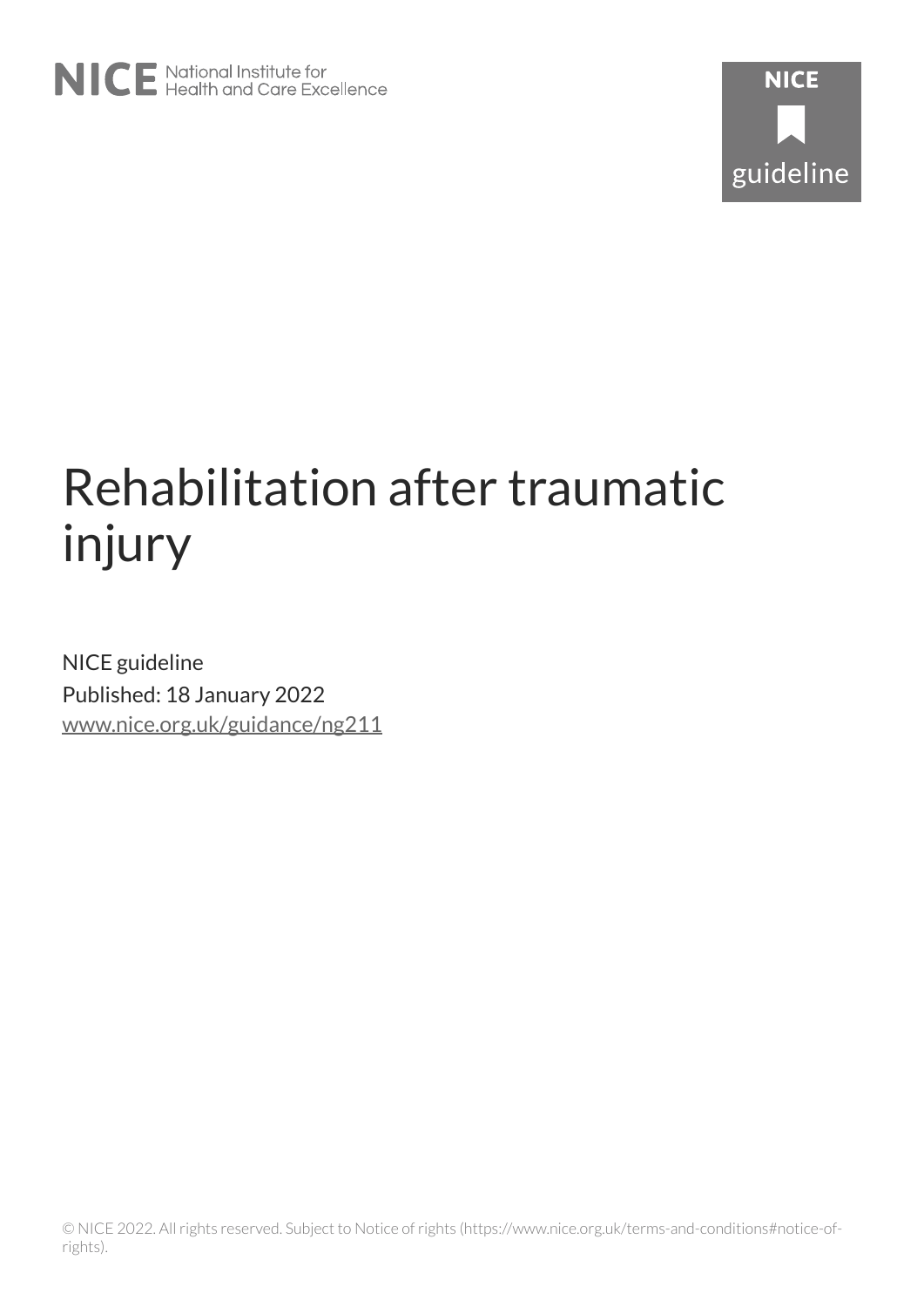## Your responsibility

The recommendations in this guideline represent the view of NICE, arrived at after careful consideration of the evidence available. When exercising their judgement, professionals and practitioners are expected to take this guideline fully into account, alongside the individual needs, preferences and values of their patients or the people using their service. It is not mandatory to apply the recommendations, and the guideline does not override the responsibility to make decisions appropriate to the circumstances of the individual, in consultation with them and their families and carers or guardian.

Local commissioners and providers of healthcare have a responsibility to enable the guideline to be applied when individual professionals and people using services wish to use it. They should do so in the context of local and national priorities for funding and developing services, and in light of their duties to have due regard to the need to eliminate unlawful discrimination, to advance equality of opportunity and to reduce health inequalities. Nothing in this guideline should be interpreted in a way that would be inconsistent with complying with those duties.

Commissioners and providers have a responsibility to promote an environmentally sustainable health and care system and should [assess and reduce the environmental impact of implementing](https://www.nice.org.uk/about/who-we-are/sustainability)  [NICE recommendations](https://www.nice.org.uk/about/who-we-are/sustainability) wherever possible.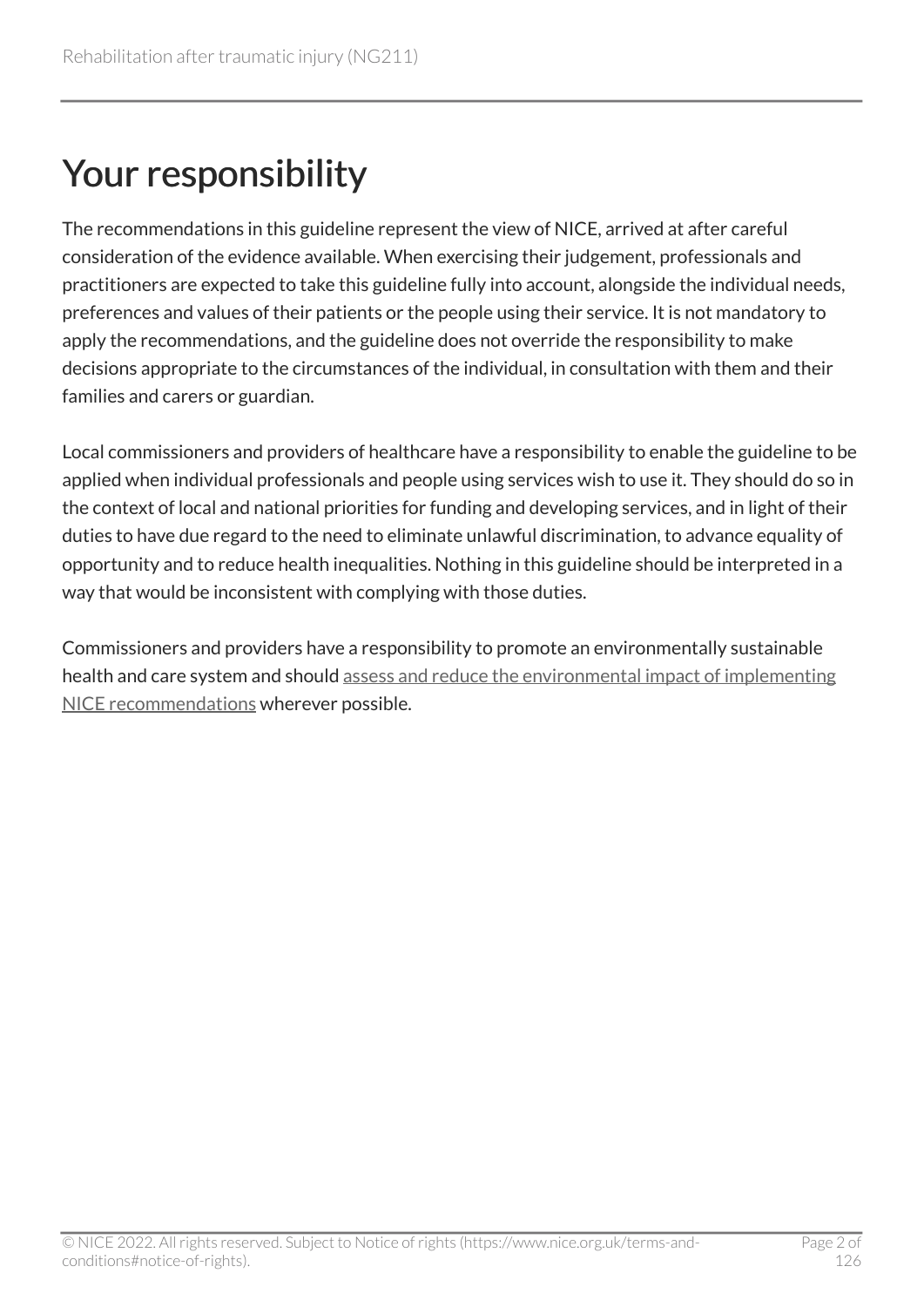## **Contents**

|                                                                                                 | 6              |
|-------------------------------------------------------------------------------------------------|----------------|
|                                                                                                 | 6              |
|                                                                                                 | $\overline{7}$ |
|                                                                                                 | 10             |
|                                                                                                 | 12             |
| 1.1 Initial assessment and early interventions for people with complex rehabilitation needs  12 |                |
|                                                                                                 |                |
|                                                                                                 |                |
|                                                                                                 |                |
|                                                                                                 |                |
|                                                                                                 |                |
|                                                                                                 |                |
|                                                                                                 |                |
| 1.9 Supporting access and participation in education, work and community (adjustment and goal   |                |
|                                                                                                 |                |
|                                                                                                 |                |
|                                                                                                 |                |
|                                                                                                 |                |
|                                                                                                 |                |
|                                                                                                 |                |
|                                                                                                 |                |
|                                                                                                 |                |
|                                                                                                 |                |
|                                                                                                 |                |
|                                                                                                 |                |
|                                                                                                 |                |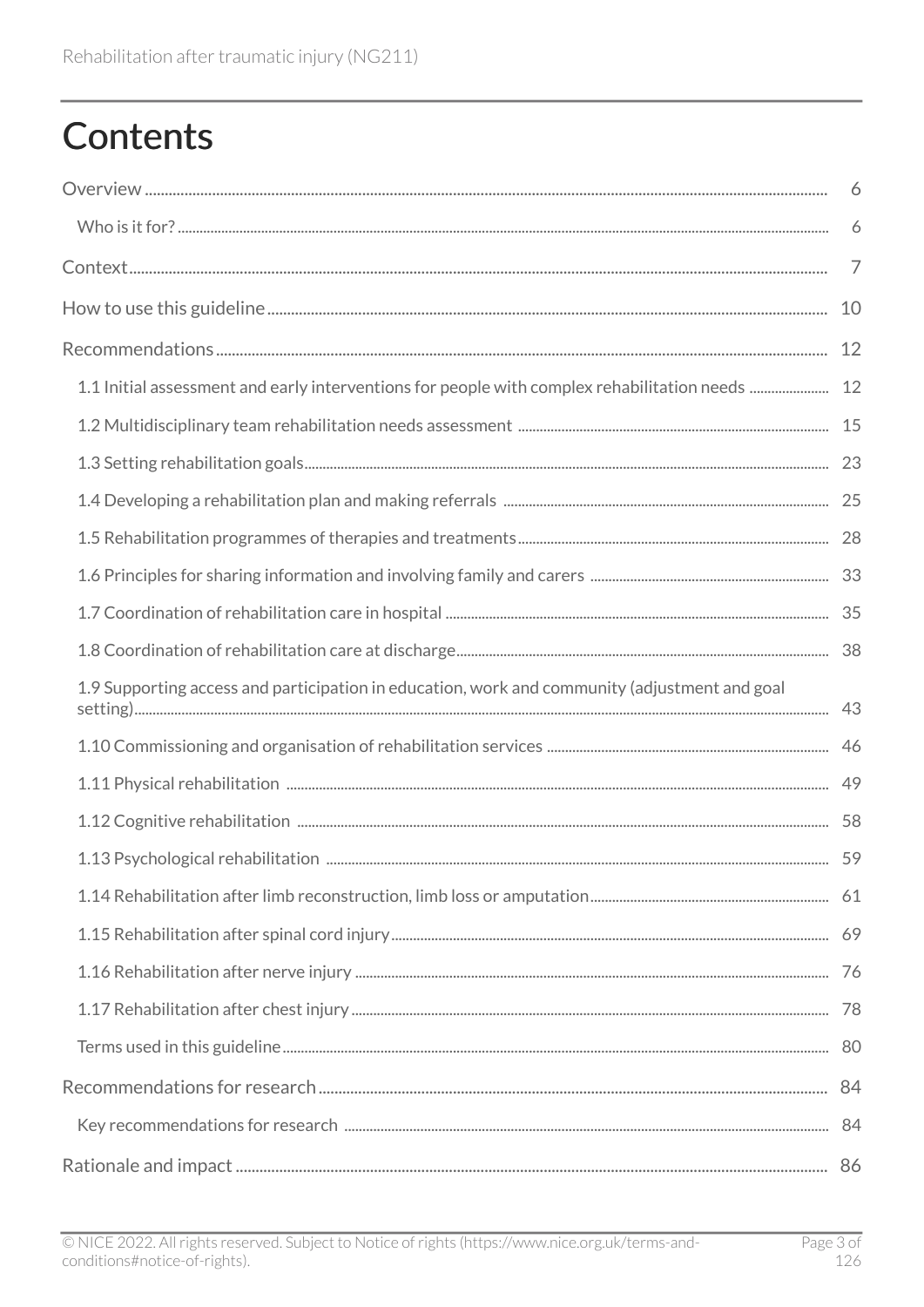| Monitoring progress against the rehabilitation plan, goals and programme of therapies and        |  |
|--------------------------------------------------------------------------------------------------|--|
|                                                                                                  |  |
|                                                                                                  |  |
|                                                                                                  |  |
|                                                                                                  |  |
| Supporting access and participation in education, work and community after discharge (adjustment |  |
|                                                                                                  |  |
|                                                                                                  |  |
|                                                                                                  |  |
|                                                                                                  |  |
|                                                                                                  |  |
|                                                                                                  |  |
|                                                                                                  |  |
|                                                                                                  |  |
|                                                                                                  |  |
|                                                                                                  |  |
|                                                                                                  |  |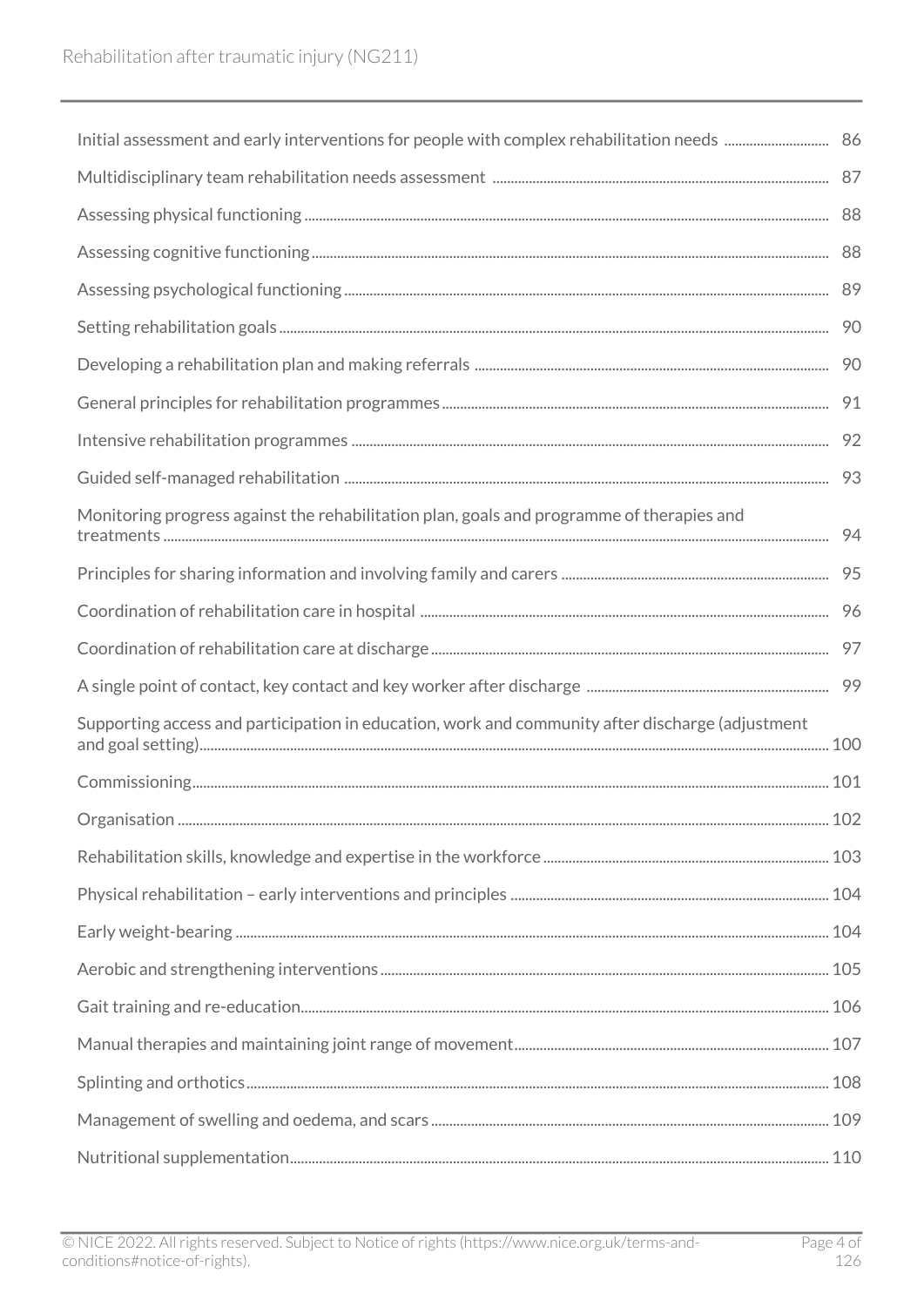| Rehabilitation after limb-threatening injury - early assessment, decision making and support 112     |  |
|------------------------------------------------------------------------------------------------------|--|
|                                                                                                      |  |
|                                                                                                      |  |
|                                                                                                      |  |
|                                                                                                      |  |
|                                                                                                      |  |
|                                                                                                      |  |
|                                                                                                      |  |
| Continuing rehabilitation after limb reconstruction, limb loss or amputation and after discharge 117 |  |
|                                                                                                      |  |
|                                                                                                      |  |
|                                                                                                      |  |
|                                                                                                      |  |
|                                                                                                      |  |
|                                                                                                      |  |
|                                                                                                      |  |
|                                                                                                      |  |
|                                                                                                      |  |
|                                                                                                      |  |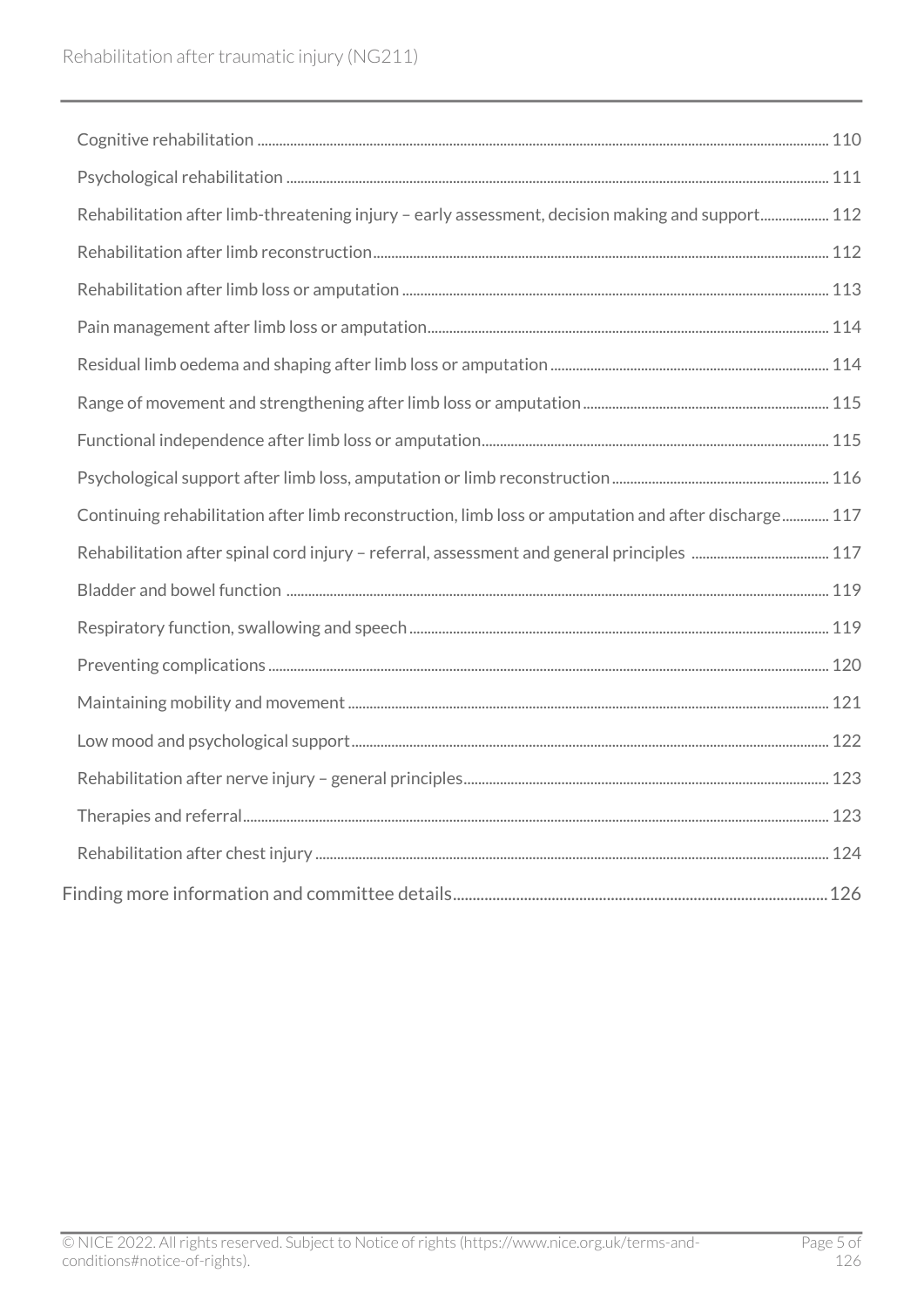## <span id="page-5-0"></span>**Overview**

This guideline covers complex rehabilitation needs after traumatic injury, including assessment and goal setting, rehabilitation plans and programmes, physical, psychological and cognitive rehabilitation, rehabilitation for specific injuries, coordination of rehabilitation in hospital, at discharge and in the community, and commissioning and organising rehabilitation services.

Traumatic injury is any major or minor injury that requires admission to hospital at the time of injury, including musculoskeletal, visceral and nerve injuries, soft tissue damage, spinal injury, limb reconstruction and limb loss.

### <span id="page-5-1"></span>Who is it for?

- Healthcare professionals
- Social care practitioners
- Commissioners and providers of rehabilitation services
- Members of the public who have experienced traumatic injury, their families and carers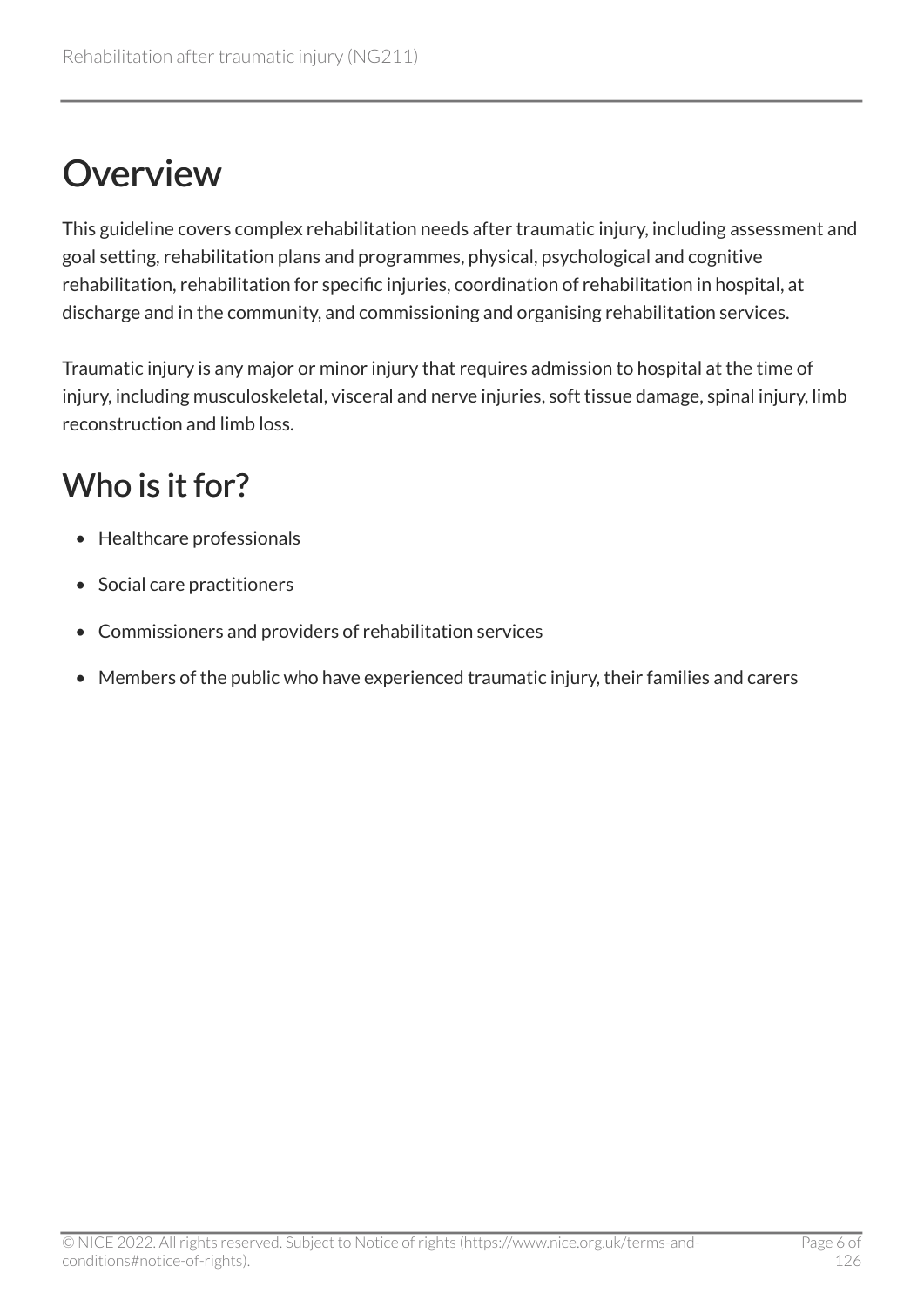## <span id="page-6-0"></span>**Context**

Traumatic injury is a significant cause of early death and morbidity – particularly in the working population. Major trauma is the biggest cause of death in children and adults under the age of 40.

This guideline defines traumatic injury as any injury that requires admission to hospital at the time of injury. This could include musculoskeletal injuries, visceral injuries, nerve injuries, soft tissue damage, spinal injury, limb reconstruction and limb loss. Minor injuries can also lead to a hospital admission.

This guideline does not cover the management of traumatic brain injury, except in relation to early screening for onward referral and the coordination of services for people with multiple injuries, one of which may be traumatic brain injury. The specialist assessment and delivery of rehabilitation services for traumatic brain injury will be covered in a new NICE guideline on rehabilitation for chronic neurological disorders including traumatic brain injury.

In England, 45,000 people are affected by very severe or major trauma every year. A further 500,000 people (included in the population for this guideline) experience less severe trauma, and a proportion of those will need hospital admission because of pre-existing conditions, disability, frailty, or because the functional impact of injuries and environmental factors means that they will not be able to manage in their own home.

Trauma affects all age groups, but there are 2 peaks: younger age and older age. People may have different rehabilitation needs that reflect different functional expectations and priorities. Trauma can negatively affect quality of life, both physically and mentally. It can lead to problems with mobility, pain, breathing, swallowing, eating, drinking, toileting, cognitive function, speech, language and communication, sensory problems, and can lead to depression, anxiety and other psychological difficulties. These issues can similarly have a social and financial impact on the person, as well as on their family and carers. The impact of these problems may be influenced by pre-existing conditions.

After a traumatic injury, people need rehabilitation assessment and interventions that take account of any pre-existing conditions and focus on helping them regain optimum function and independence as quickly as possible.

This guideline focuses on people with [complex rehabilitation needs](#page-79-1) after a traumatic injury. The defined population in this guideline has not been based on the severity of the injury (sometimes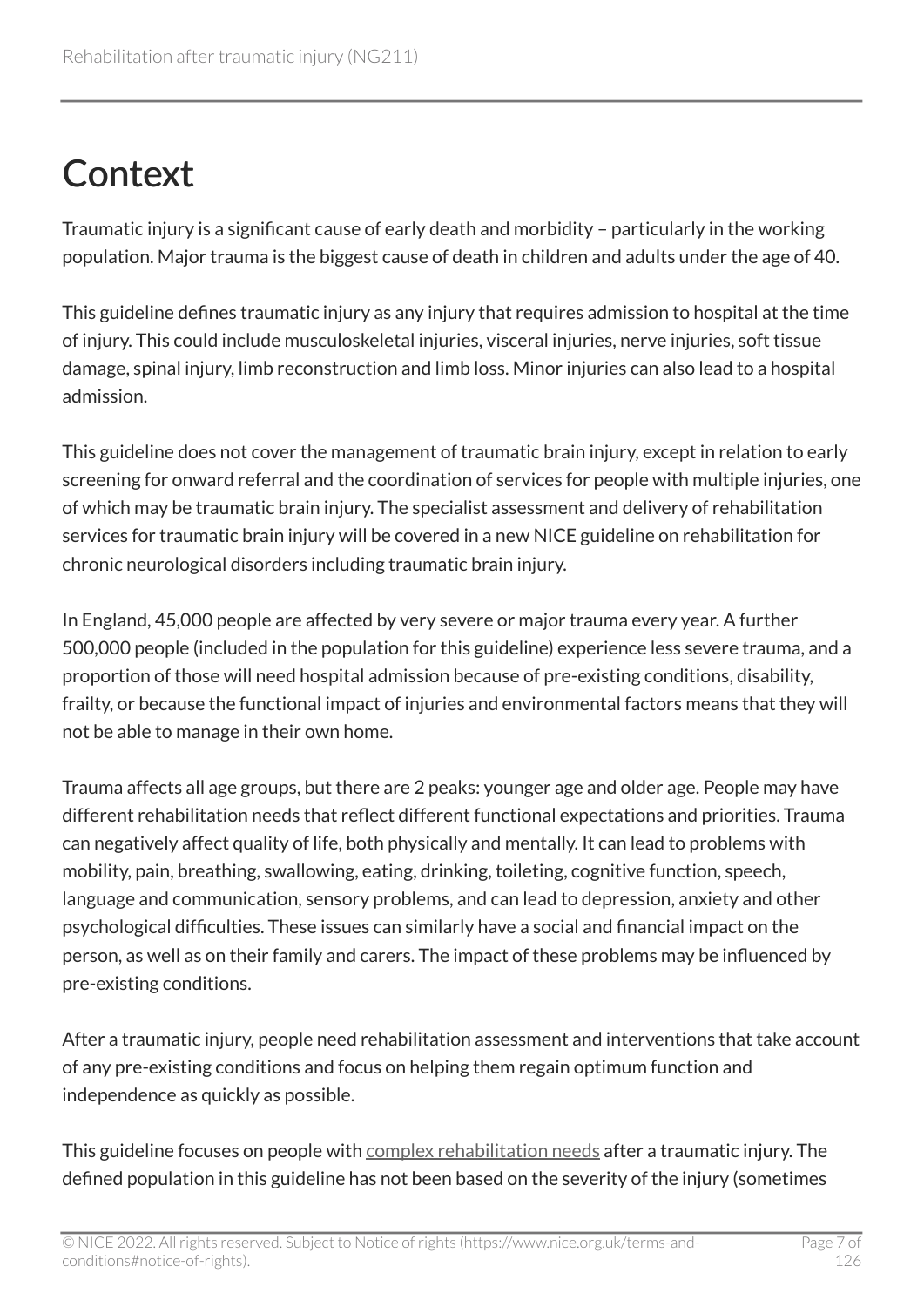measured using an injury severity score) but on the complexity of the rehabilitation need, taking into account existing conditions and circumstances that will impact rehabilitation. Complex needs cover multiple needs, and will involve coordinated multidisciplinary input from at least 2 allied health professional disciplines, which may include rehabilitation medicine, and could also include:

- vocational or educational social support for the person to return to their previous functional level, including return to work, school or college
- emotional, psychological and psychosocial support
- equipment or adaptations
- ongoing recovery from injury that may change the person's rehabilitation needs (for example, restrictions of weight-bearing, cast immobilisation in fracture clinic)
- further surgery and readmissions to hospital.

Currently, people who meet 'major trauma' criteria should have a rehabilitation assessment and prescription carried out during the hospital admission. Further assessments are performed over time to capture changing needs. For people who do not meet major trauma criteria (currently those with an injury severity score of less than 9), the pathway for rehabilitation is less clear.

There are limitations in access to the appropriate rehabilitation services for people after trauma, which may be related to geography, age, injury type or rehabilitation need. There is significant variation in practice, with no national network of services.

Improvement in survival rates resulting from the introduction of major trauma networks in 2012 has led to an increased need for rehabilitation.

Military experience has shown better outcomes with improved rehabilitation, where early and intensive rehabilitation has been shown to improve function, pain, quality of life and mental health outcomes. It can also improve outcomes for carers of those affected by traumatic injury.

Costs of treatment after a traumatic injury are high in the acute phase, and there are also long-term care costs to the NHS through ongoing treatment. Social care costs may be high for people who need ongoing care and support in the community. There are wider costs to the community if people are unable to return to work or education. Rehabilitation may be able to reduce these costs through improving overall function. Interventions may improve outcomes at a number of stages.

There are several NICE guidelines about the assessment, treatment and management of specific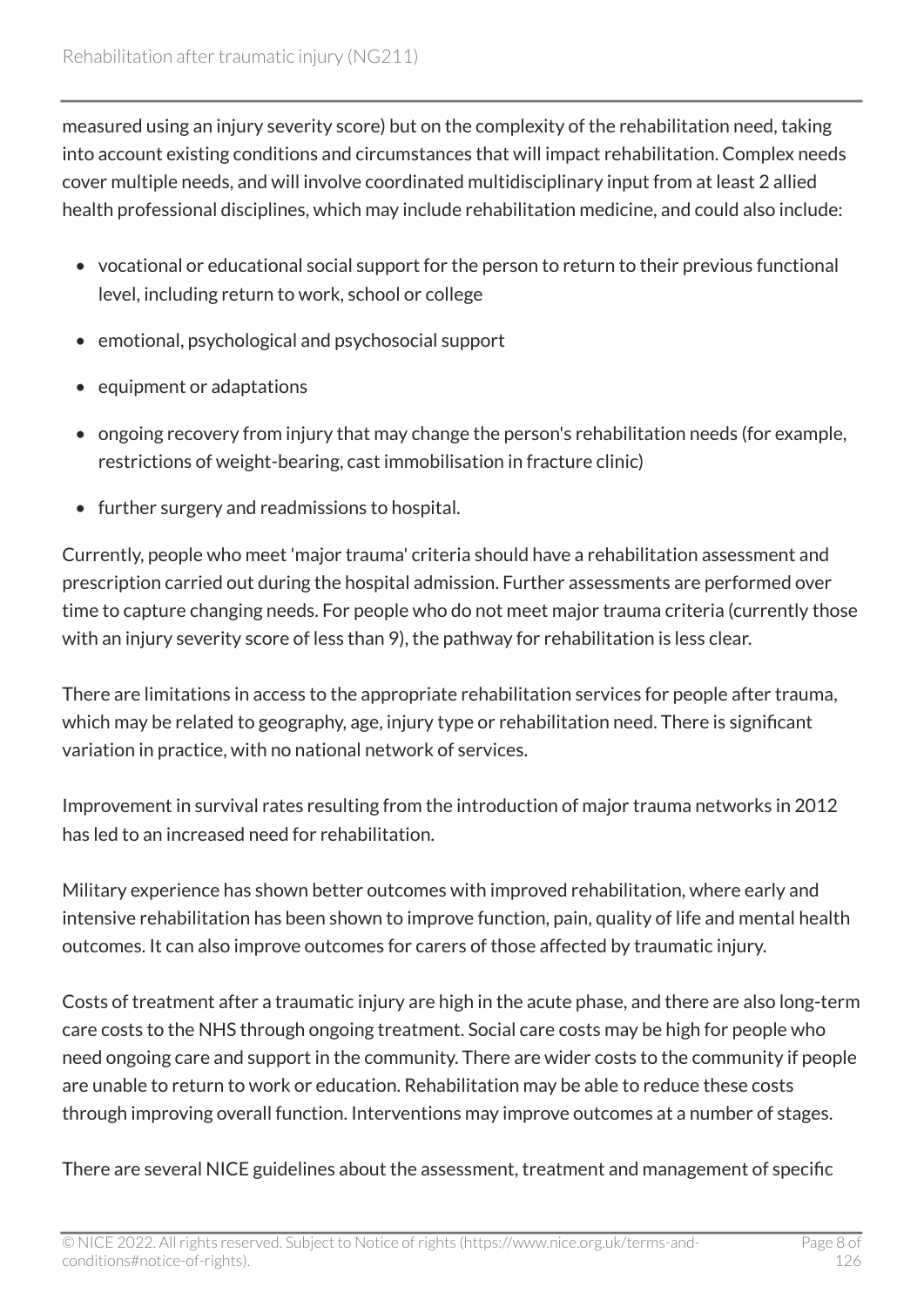injuries for adults and children. There is guidance about service delivery, assessment and management of major trauma, and rehabilitation after critical illness and stroke. There are also guidelines about the transition between hospital and home, from children's to adults' services, and about home care services.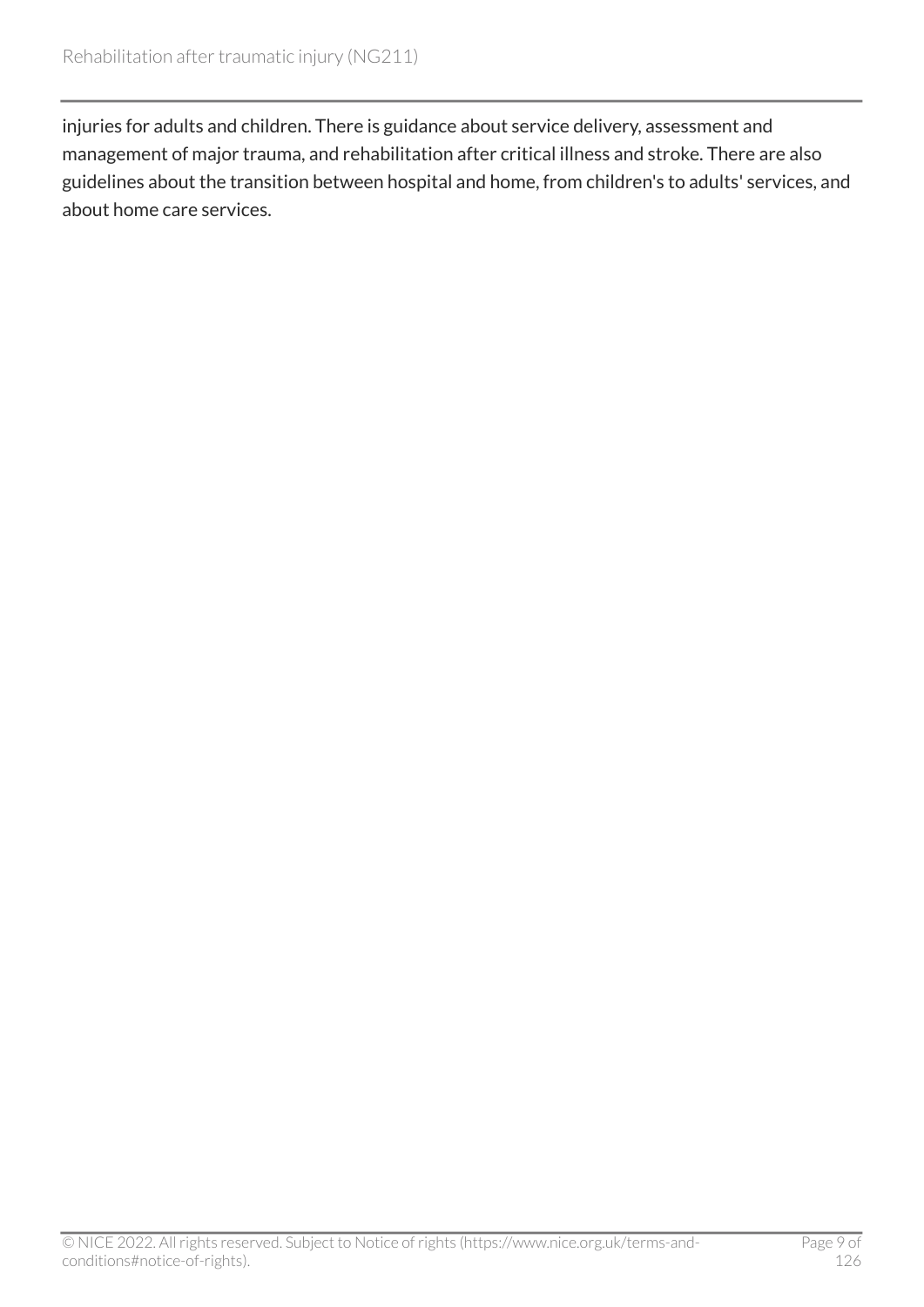## <span id="page-9-0"></span>How to use this guideline

All the recommendations apply to all people with [complex rehabilitation needs](#page-79-1) after a traumatic injury, regardless of age or the nature of the injury, unless:

- the recommendation specifically states that it is for adults only, or children and young people only or
- the recommendation or section of the guideline specifically states that it is for people with a particular injury.

The following sections provide a pathway from assessment through to goal setting, agreeing and coordinating the delivery of a rehabilitation plan and programmes of therapy, and coordinating and organising rehabilitation at and following discharge:

- [Initial assessment and early interventions for people with complex rehabilitation needs](#page-11-1)
- [Multidisciplinary team rehabilitation needs assessment](#page-14-0)
- Setting rehabilitation goals
- [Developing a rehabilitation plan and making referrals](#page-24-0)
- [Rehabilitation programmes of therapies and treatments](#page-27-0)
- [Principles for sharing information and involving family and carers](#page-32-0)
- Coordination of rehabilitation care in hospital:
	- From admission to hospital
	- When transferring between services and settings
- [Coordination of rehabilitation care at discharge](#page-37-0)
- [Supporting access and participation in education, work and community \(adjustment and goal](#page-42-0) [settings\)](#page-42-0)
- [Commissioning and organisation of rehabilitation services](#page-45-0)

#### The rehabilitation therapies and interventions included in the following sections apply to ALL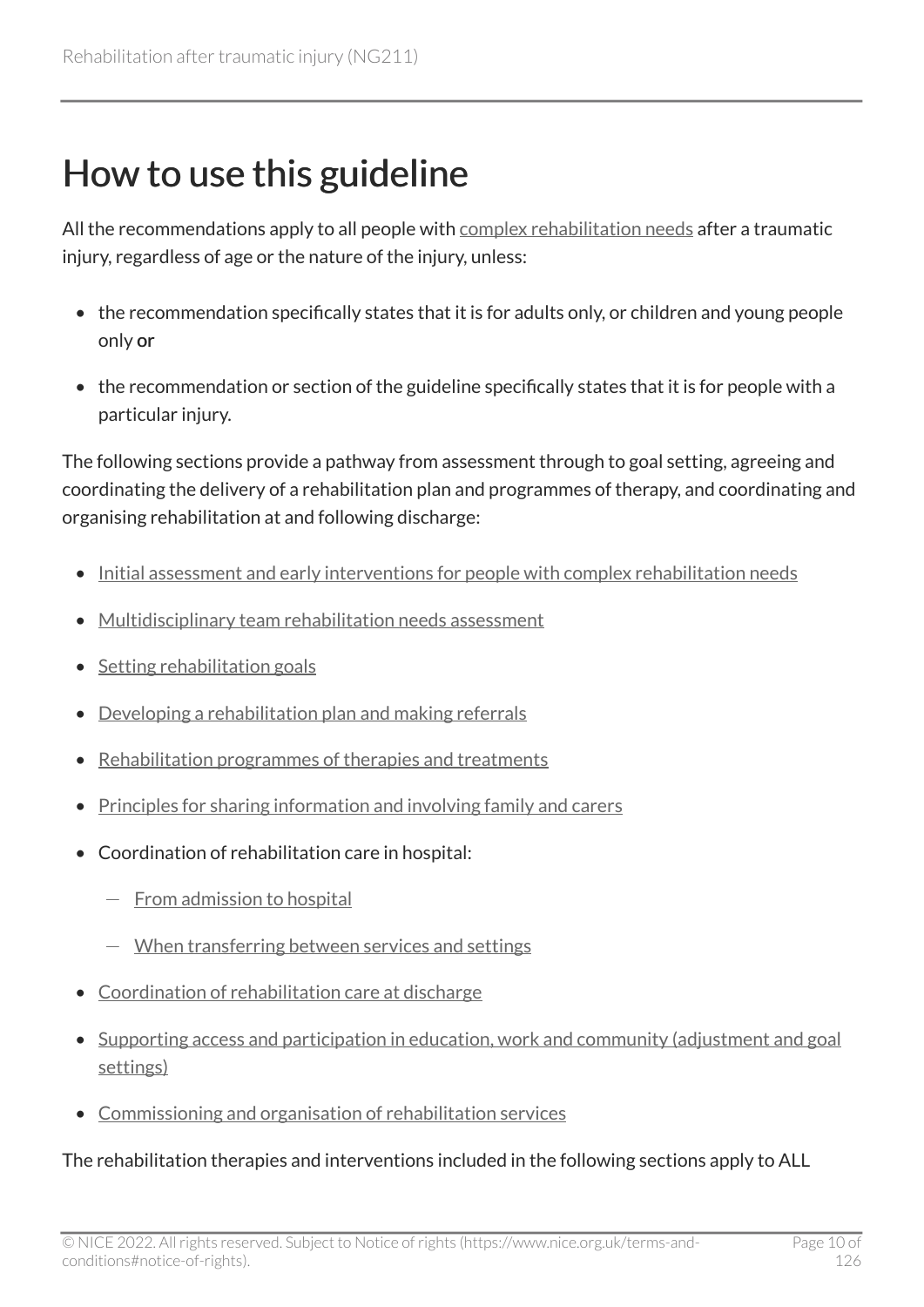#### people with complex rehabilitation needs after a traumatic injury:

- [Physical rehabilitation](#page-48-0)
- [Cognitive rehabilitation](#page-57-0)
- [Psychological rehabilitation](#page-58-0)

The following injury-specific sections should be read in conjunction with the sections on physical rehabilitation, cognitive rehabilitation and psychological rehabilitation:

- [Rehabilitation after limb reconstruction, limb loss or amputation](#page-60-0)
- [Rehabilitation after spinal cord injury](#page-68-0)
- Rehabilitation after nerve injury
- Rehabilitation after chest injury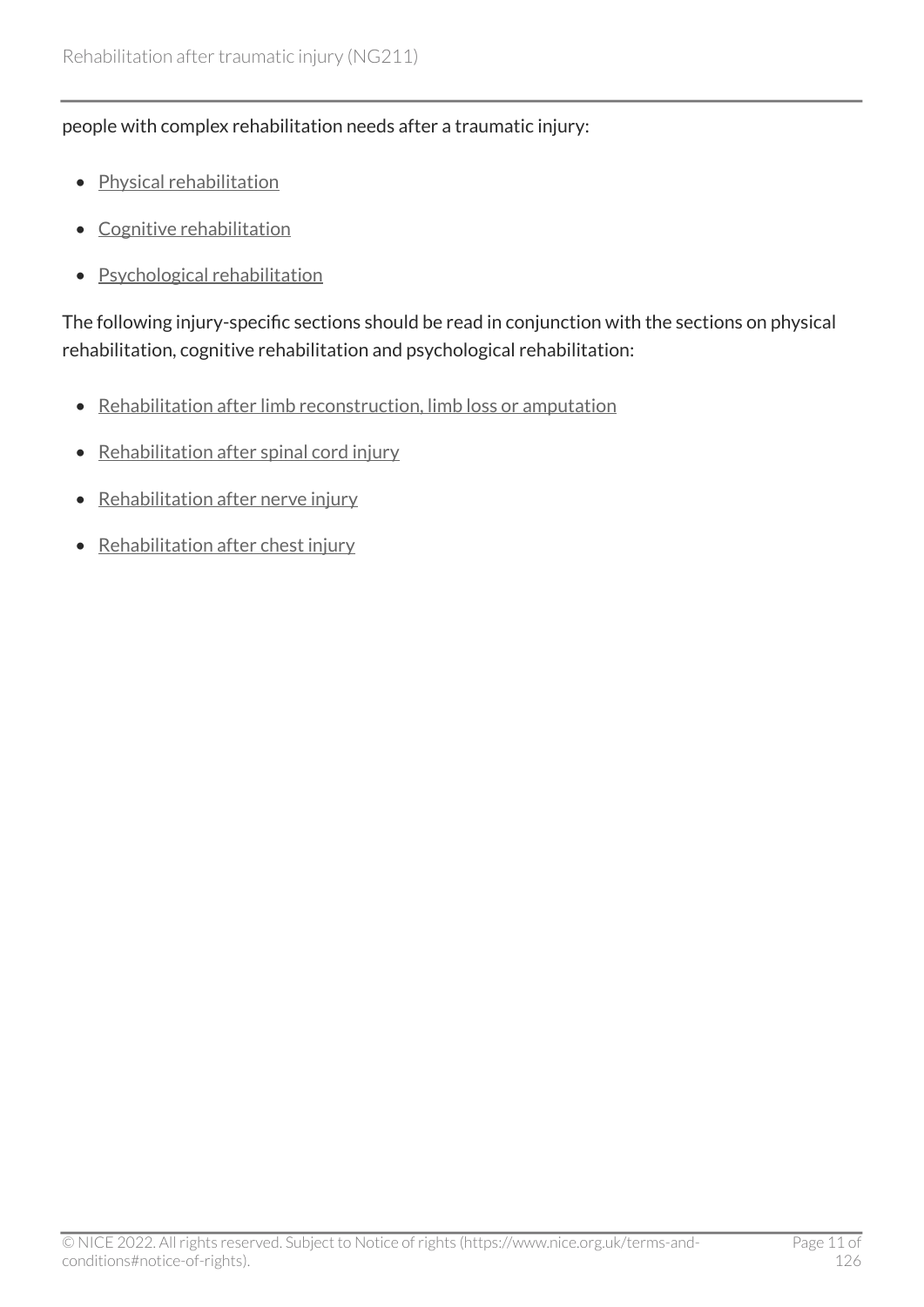## <span id="page-11-0"></span>Recommendations

People have the right to be involved in discussions and make informed decisions about their care, as described in [NICE's information on making decisions about your care](https://www.nice.org.uk/about/nice-communities/nice-and-the-public/making-decisions-about-your-care).

[Making decisions using NICE guidelines](https://www.nice.org.uk/about/what-we-do/our-programmes/nice-guidance/nice-guidelines/using-NICE-guidelines-to-make-decisions) explains how we use words to show the strength (or certainty) of our recommendations, and has information about prescribing medicines (including off-label use), professional guidelines, standards and laws (including on consent and mental capacity), and safeguarding.

#### <span id="page-11-1"></span>1.1 Initial assessment and early interventions for people with complex rehabilitation needs

- 1.1.1 Be aware that the severity of a person's [traumatic injury](#page-82-0) does not necessarily correlate with the complexity of their rehabilitation needs, so assess the impact of the injury using a person-centred, individualised and holistic approach at all stages of their care pathway.
- 1.1.2 After a traumatic injury, assess the person's rehabilitation needs as an integral part of their care pathway from admission. This may include:
	- discussing findings from early rehabilitation assessments with the person, and their family members or carers (as appropriate)
	- helping the person, and their family members or carers (as appropriate), to think about preferred rehabilitation goals to inform shared decision making about medical or surgical options
	- involving rehabilitation specialists (ideally including a consultant in rehabilitation) alongside acute care teams to discuss the implications for rehabilitation depending on different medical and surgical options.
- 1.1.3 All practitioners involved in the person's care should provide immediate psychological and emotional support for people who are mentally distressed and/or cognitively impaired after a traumatic injury. Request additional support and/or advice from psychology services as needed.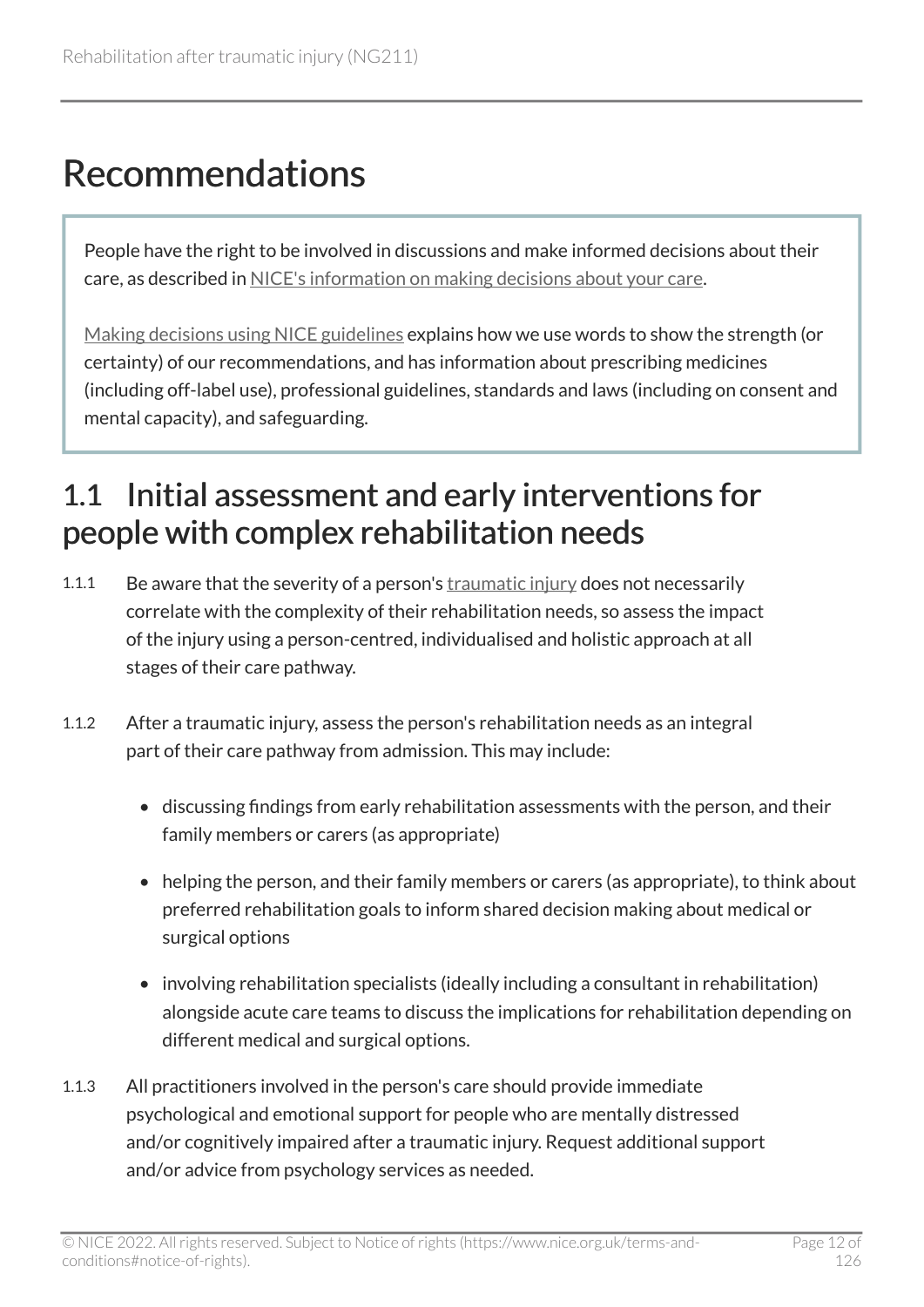#### 1.1.4 After a traumatic injury:

- Avoid delays in acute treatment so that rehabilitation can start as soon as possible, for example, to maintain movement.
- Start rehabilitation when the person is ready and able to engage and participate (see also [recommendation 1.2.5\)](#page-14-0). For people who lack capacity to engage in making decisions about their rehabilitation, follow the [NICE guideline on decision making and](https://www.nice.org.uk/guidance/ng108)  [mental capacity](https://www.nice.org.uk/guidance/ng108).
- 1.1.5 Provide access to rehabilitation therapies:
	- before surgery, to maintain respiratory function and functional abilities (if surgery is delayed) and
	- as soon as possible after surgery (starting ideally no later than the following day).
- 1.1.6 As soon as possible after the traumatic injury, assess how the person's physical impairments might affect their ability to engage in activities of daily living. Involve occupational therapy for:
	- input and advice on therapies and referral for aids and
	- equipment and adaptations.
- 1.1.7 As soon as possible after a traumatic injury, start to assess whether the person has new or existing cognitive, hearing, visual or communication impairments or emotional difficulties that might affect their ability to engage in rehabilitation and in activities of daily living. Involve occupational therapy, psychology and speech and language therapy as appropriate.
- 1.1.8 Use equipment as appropriate to encourage movement (for example, walking aids and transfer devices) and to protect the injury (for example, splints or orthotics).
- 1.1.9 Ask about the person's diet and nutrition, including their weight, eating habits and any use of health supplements such as vitamins and minerals or high-calorie drinks.
- 1.1.10 Ensure that the initial assessment checks to see if the person can swallow safely.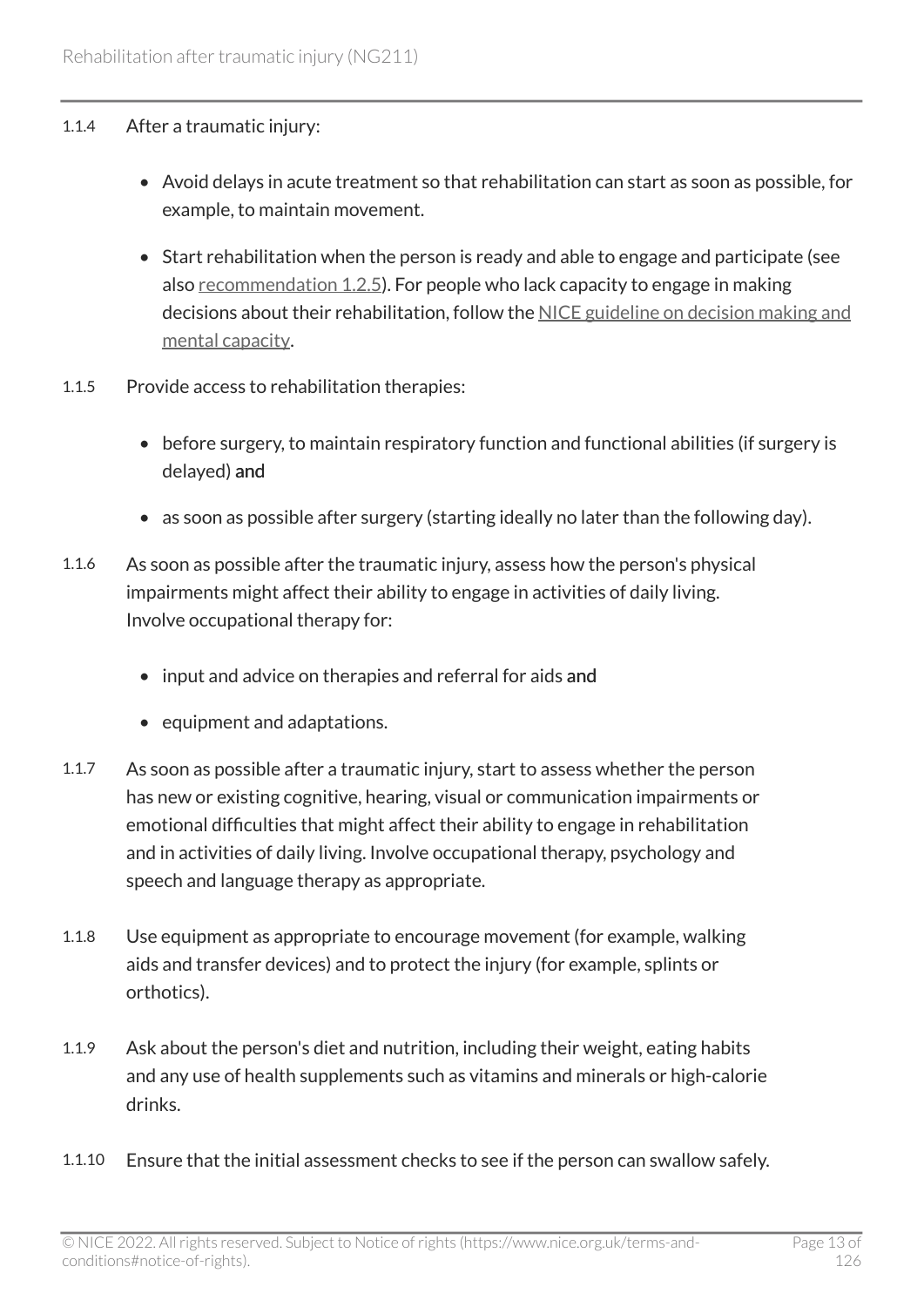Also see [recommendation 1.11.51](#page-55-0) and the NICE guideline on nutrition support [for adults](https://www.nice.org.uk/guidance/cg32).

- 1.1.11 Assess the person's risk of malnutrition using, for example, the Screening Tool for the Assessment of Malnutrition in Paediatrics (STAMP) score in children and young people under 16 years and, for example, the Malnutrition Universal Screening Tool (MUST) score for adults (see the [section on screening for](https://www.nice.org.uk/guidance/cg32/chapter/1-Guidance#screening-for-malnutrition-and-the-risk-of-malnutrition-in-hospital-and-the-community) [malnutrition and the risk of malnutrition in hospital and the community in the](https://www.nice.org.uk/guidance/cg32/chapter/1-Guidance#screening-for-malnutrition-and-the-risk-of-malnutrition-in-hospital-and-the-community) [NICE guideline on nutrition support for adults\)](https://www.nice.org.uk/guidance/cg32/chapter/1-Guidance#screening-for-malnutrition-and-the-risk-of-malnutrition-in-hospital-and-the-community).
- 1.1.12 Monitor the person's nutritional intake and weight throughout their hospital stay, provide nutrition support in line with the [NICE guideline on nutrition](https://www.nice.org.uk/guidance/cg32)  [support for adults,](https://www.nice.org.uk/guidance/cg32) and refer for a specialist dietitian review if needed.
- 1.1.13 Complete a safeguarding assessment for children, young people and vulnerable adults after a traumatic injury, taking into account any known or suspected nonaccidental injury. (Also see the [NICE guidelines on child abuse and neglect](https://www.nice.org.uk/guidance/ng76) and [child maltreatment](https://www.nice.org.uk/guidance/cg89), and the [Care Act](https://www.legislation.gov.uk/ukpga/2014/23/contents/enacted) 2014.)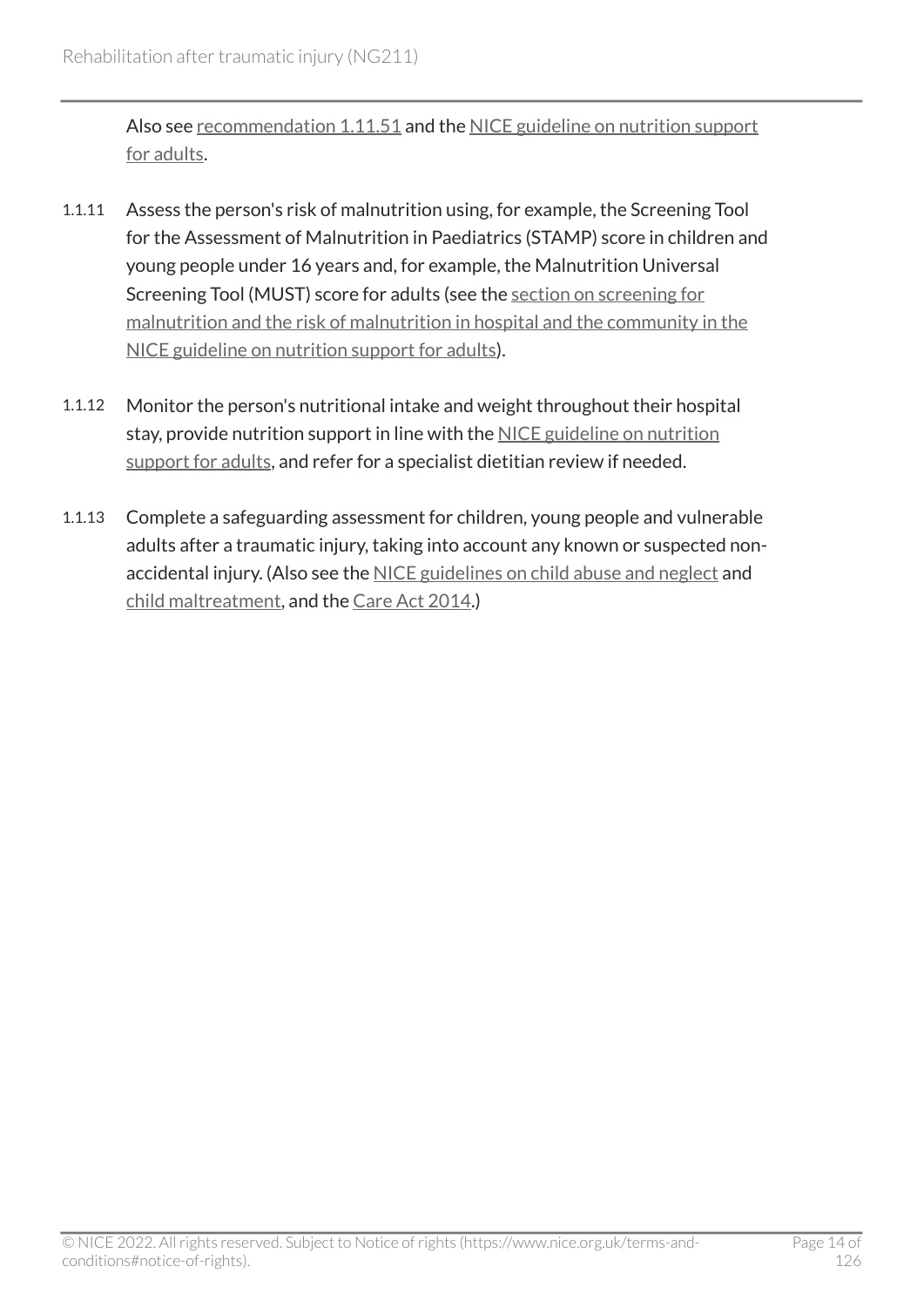For a short explanation of why the committee made these recommendations and how they might affect practice, see the [rationale and impact section on initial assessment and early](#page-85-1) [interventions for people with complex rehabilitation needs.](#page-85-1)

Full details of the evidence and the committee's discussion are in:

- [evidence review A.1/A.2: identification and assessment of rehabilitation needs after](https://www.nice.org.uk/guidance/ng211/evidence/a.1a.2-identification-and-assessment-of-rehabilitation-needs-after-traumatic-injury-pdf-10947883502)  [traumatic injury](https://www.nice.org.uk/guidance/ng211/evidence/a.1a.2-identification-and-assessment-of-rehabilitation-needs-after-traumatic-injury-pdf-10947883502)
- [evidence review B.1: physical interventions for people with complex rehabilitation needs](https://www.nice.org.uk/guidance/ng211/evidence/b.1-physical-interventions-for-people-with-complex-rehabilitation-needs-after-traumatic-injury-pdf-10947883503)  [after traumatic injury](https://www.nice.org.uk/guidance/ng211/evidence/b.1-physical-interventions-for-people-with-complex-rehabilitation-needs-after-traumatic-injury-pdf-10947883503)
- [evidence review B.3: psychological and psychosocial interventions for people with](https://www.nice.org.uk/guidance/ng211/evidence/b.3-psychological-and-psychosocial-interventions-for-people-with-complex-rehabilitation-needs-after-traumatic-injury-pdf-10947883505) [complex rehabilitation needs after traumatic injury](https://www.nice.org.uk/guidance/ng211/evidence/b.3-psychological-and-psychosocial-interventions-for-people-with-complex-rehabilitation-needs-after-traumatic-injury-pdf-10947883505)
- [evidence review B.4: rehabilitation interventions relating to participation in society for](https://www.nice.org.uk/guidance/ng211/evidence/b.4-rehabilitation-interventions-relating-to-participation-in-society-for-people-with-complex-rehabilitation-needs-after-traumatic-injury-pdf-10947883506)  [people with complex rehabilitation needs after traumatic injury](https://www.nice.org.uk/guidance/ng211/evidence/b.4-rehabilitation-interventions-relating-to-participation-in-society-for-people-with-complex-rehabilitation-needs-after-traumatic-injury-pdf-10947883506)
- [evidence review D.1 \(service coordination\): inpatient settings for people with complex](https://www.nice.org.uk/guidance/ng211/evidence/d.1-service-coordination-inpatient-settings-for-people-with-complex-rehabilitation-needs-after-traumatic-injury-pdf-394123806037) [rehabilitation needs after traumatic injury.](https://www.nice.org.uk/guidance/ng211/evidence/d.1-service-coordination-inpatient-settings-for-people-with-complex-rehabilitation-needs-after-traumatic-injury-pdf-394123806037)

### <span id="page-14-0"></span>1.2 Multidisciplinary team rehabilitation needs assessment

- 1.2.1 The multidisciplinary team should complete a personalised and holistic rehabilitation needs assessment in partnership with the person and their family members or carers (as appropriate), which should include:
	- physical functioning (see the [section on assessing physical functioning](#page-18-0))
	- cognitive functioning (see the [section on assessing cognitive functioning\)](#page-20-0)
	- psychological functioning (see the [section on assessing psychological functioning\)](#page-21-0).
- 1.2.2 In addition to the holistic rehabilitation needs assessment in recommendation 1.2.1, the multidisciplinary team should complete specialist assessments for the following injuries: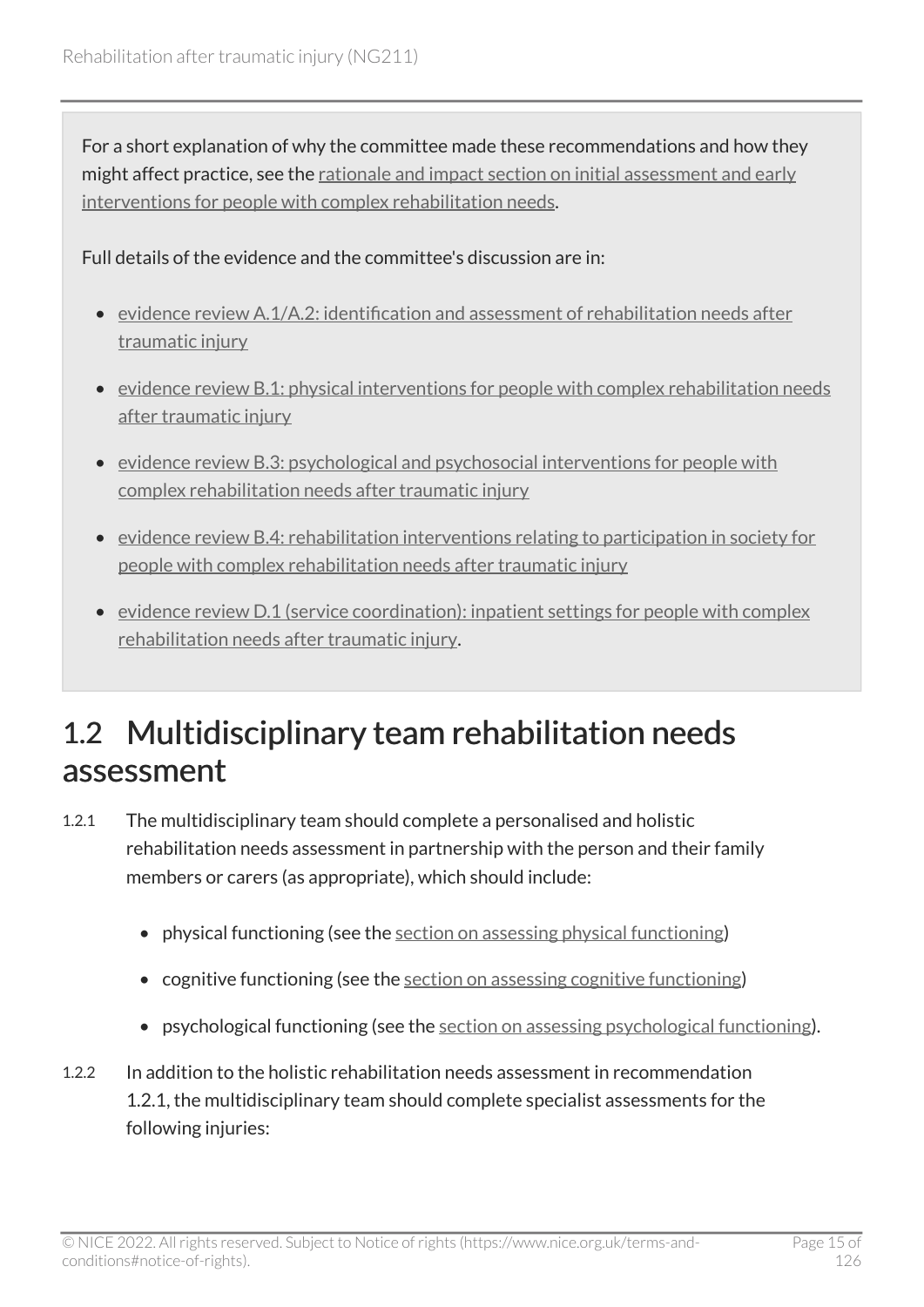- for limb injuries, see the [section on rehabilitation after limb reconstruction, limb loss](#page-60-0) [or amputation](#page-60-0)
- for nerve injuries, see the section on rehabilitation after nerve injury
- for spinal injuries, see the [section on rehabilitation after spinal cord injury](#page-68-0)
- for chest injuries, see the [section on rehabilitation after chest injury](#page-77-0).
- 1.2.3 Always think about the mechanism of injury and whether the person may have had a head injury. Be aware that the symptoms of traumatic brain injury can be subtle and regular screening may be necessary. If there are clinical symptoms, refer the person for a specialist assessment with healthcare professionals with expertise in traumatic brain injury rehabilitation. See also the [NICE guideline on](https://www.nice.org.uk/guidance/cg176) [head injury.](https://www.nice.org.uk/guidance/cg176)
- 1.2.4 The multidisciplinary team involved in assessing people's rehabilitation needs in hospital should consist of healthcare professionals and practitioners with expertise in rehabilitation after [traumatic injury.](#page-82-0) Depending on the nature of the injury, the setting for assessment and treatment, the age of the person and other pre-existing health or care issues, the multidisciplinary team could involve:
	- surgeons, rehabilitation medicine specialists, intensive care specialists, elderly care specialists and/or paediatricians (as appropriate)
	- allied health professionals such as occupational therapists, physiotherapists, dietitians, orthotists and speech and language therapists
	- practitioner psychologists
	- specialist nurses
	- play therapists
	- pharmacists
	- a [trauma coordinator](#page-81-0) and/or [rehabilitation coordinator](#page-80-1)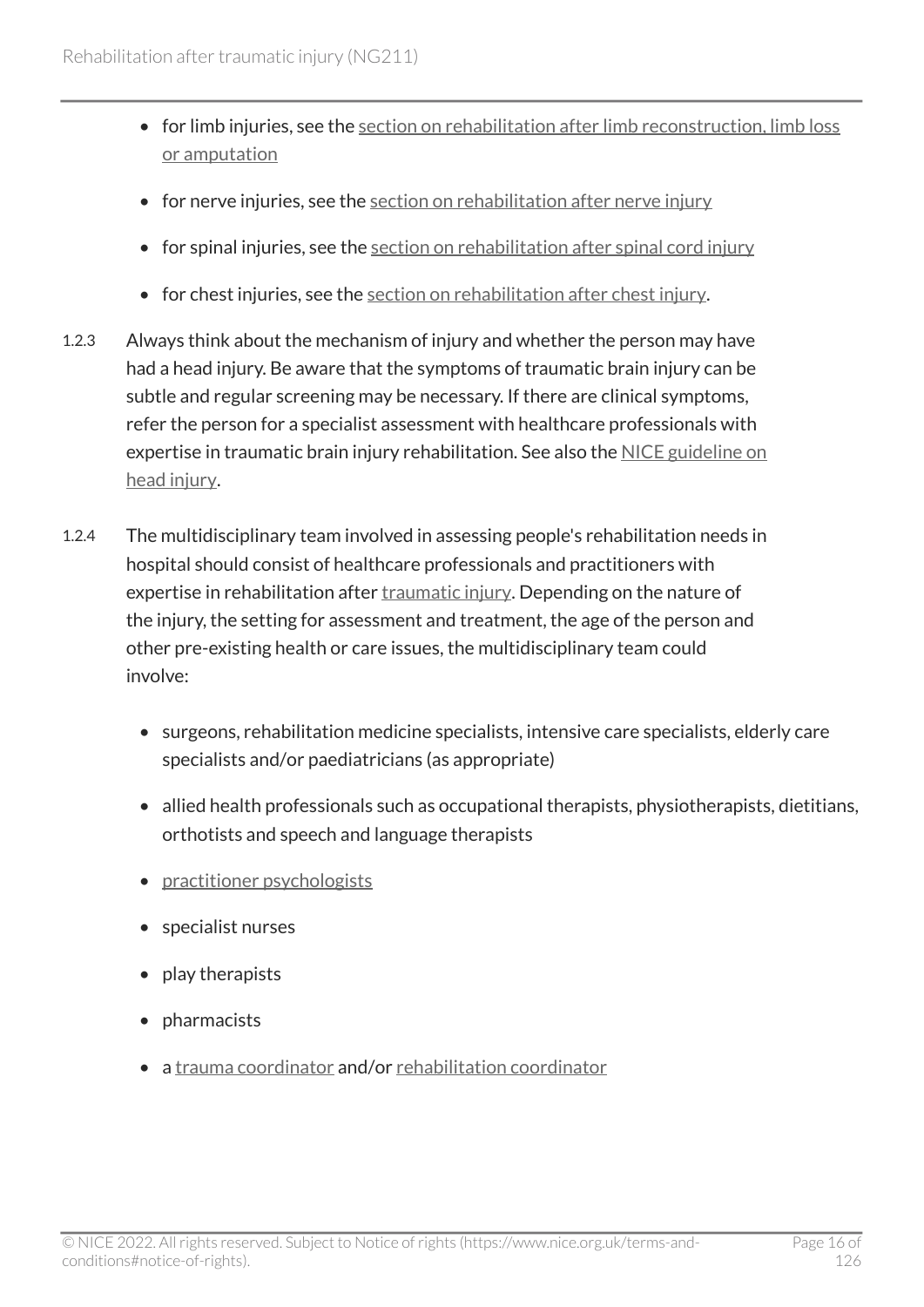- when planning discharge:
	- a social worker
	- $-$  a discharge coordinator.
- 1.2.5 The multidisciplinary team should assess the person's rehabilitation needs as soon as possible after the traumatic injury, when measures are being taken to optimise their ability to engage in the assessment process. These measures include:
	- pain management
	- resolution of infections
	- resolution of acute confusion or delirium
	- consideration of psychological wellbeing
	- making available hearing aids, glasses, dentures and other orthodontic appliances
	- access to communication aids (if needed)
	- access to interpreters (for example, for people who do not speak English)
	- having in place drug or alcohol dependence withdrawal management
	- restarting long-term medications to maintain physical and mental health; see also the [NICE guideline on medicines optimisation.](https://www.nice.org.uk/guidance/ng5)
- 1.2.6 Be aware that traumatic injury may affect sexual function. Discuss this with people at assessment and review, and seek specialist advice about sexual function, fertility issues and psychological support.
- 1.2.7 If a person lacks mental capacity, carry out a rehabilitation needs assessment based on the principles of best interests decision making, as set out in the [NICE](https://www.nice.org.uk/guidance/ng108)  [guideline on decision making and mental capacity](https://www.nice.org.uk/guidance/ng108).
- 1.2.8 As part of the rehabilitation needs assessment, the multidisciplinary team should ask about the person's pre-injury activities, for example: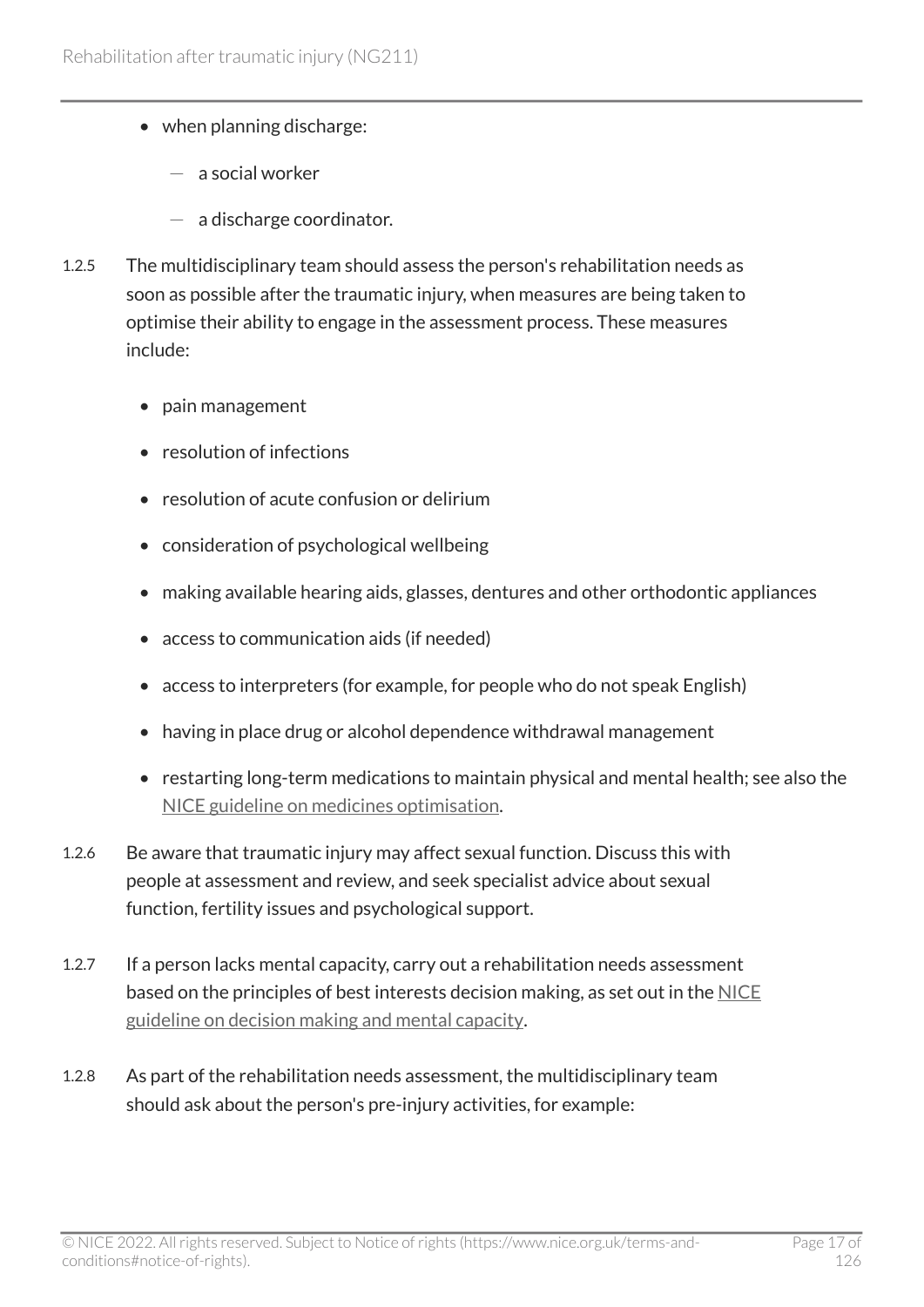- the person's background, personal history, relationships, work, education, meaningful activities, spiritual and religious practices, and hobbies and interests
- usual activities of daily living, including mobility and other physical activity
- motivational factors such as the person's lifestyle, previous ability, future aspirations, priorities and core values.
- 1.2.9 The multidisciplinary team should allow adequate time to:
	- liaise with the clinical team managing any pre-existing, long-term conditions that may affect rehabilitation
	- complete the rehabilitation needs assessment, which should include a detailed and accurate analysis of the person's injuries, impairments, goals and likely rehabilitation needs and
	- discuss the findings together, to reduce the need to repeat questions and to improve the efficiency of the assessment process.
- 1.2.10 When discussing rehabilitation needs with people, and their family members or carers (as appropriate):
	- be sensitive about the timing because pain, confusion, fatigue and trauma can make it more difficult for people to absorb and retain information
	- give people sufficient time to process information about their injuries and rehabilitation options, to help them adjust after the traumatic injury and engage more readily in the rehabilitation therapy
	- if people ask for information about the likely long-term prognosis, recognise that this may be difficult to predict and should only be discussed with the person after multidisciplinary team review.
- 1.2.11 Use validated tools (for example, the rehabilitation complexity scale [RCS], patient categorisation tool [PCAT], complex needs checklist [CNC] or post-ICU presentation screen [PICUPS]), in the rehabilitation needs assessment to determine the need for early referral to specialist rehabilitation units.
- 1.2.12 Regularly reassess (using clinical assessment and validated tools) whether referral for specialised rehabilitation is still needed and what other referrals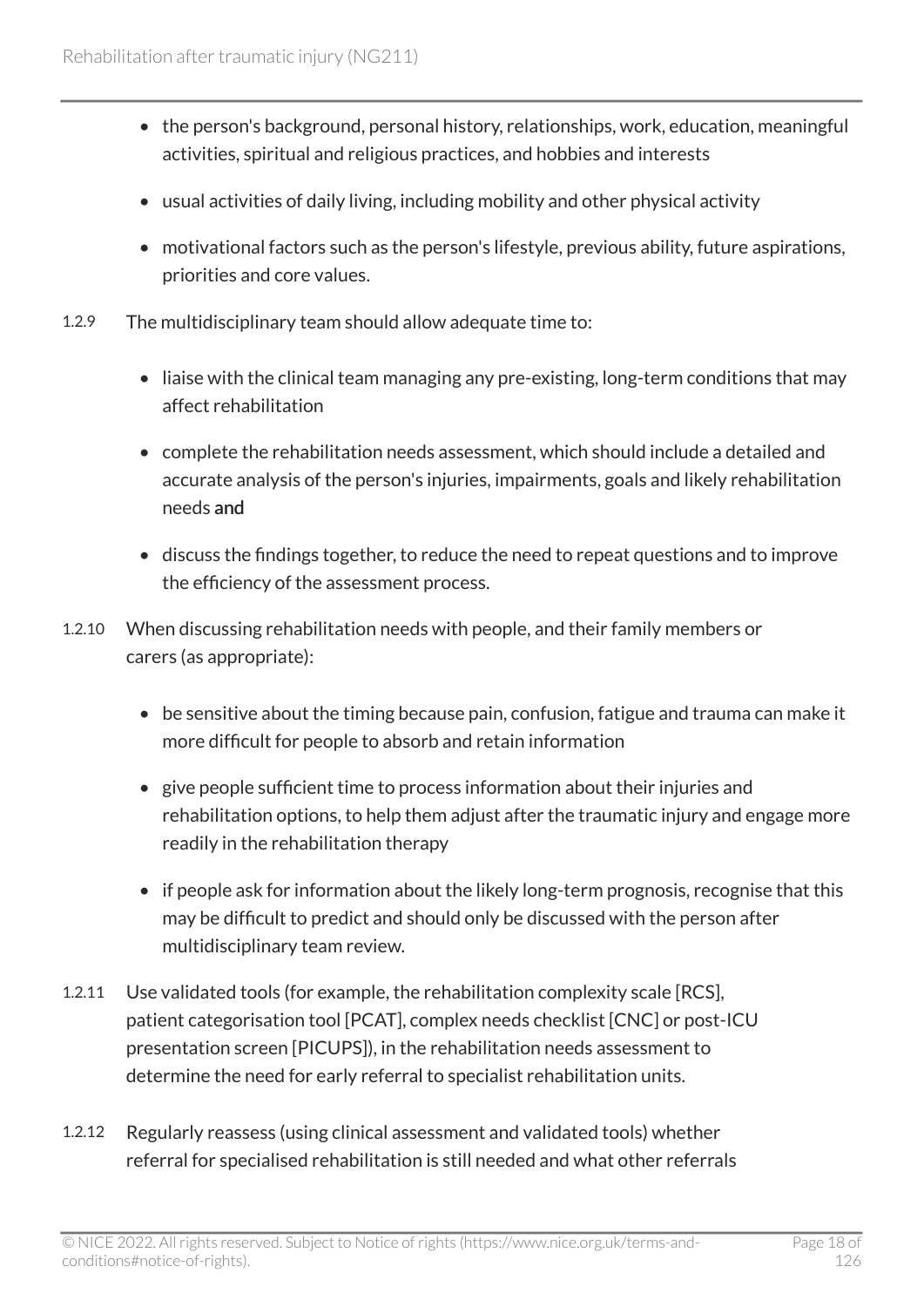#### may now be needed.

For a short explanation of why the committee made these recommendations and how they might affect practice, see the [rationale and impact section on multidisciplinary team](#page-86-0)  [rehabilitation needs assessment](#page-86-0).

#### Full details of the evidence and the committee's discussion are in:

- [evidence review A.1/A.2: identification and assessment of rehabilitation needs after](https://www.nice.org.uk/guidance/ng211/evidence/a.1a.2-identification-and-assessment-of-rehabilitation-needs-after-traumatic-injury-pdf-10947883502)  [traumatic injury](https://www.nice.org.uk/guidance/ng211/evidence/a.1a.2-identification-and-assessment-of-rehabilitation-needs-after-traumatic-injury-pdf-10947883502)
- [evidence review B.1: physical interventions for people with complex rehabilitation needs](https://www.nice.org.uk/guidance/ng211/evidence/b.1-physical-interventions-for-people-with-complex-rehabilitation-needs-after-traumatic-injury-pdf-10947883503)  [after traumatic injury](https://www.nice.org.uk/guidance/ng211/evidence/b.1-physical-interventions-for-people-with-complex-rehabilitation-needs-after-traumatic-injury-pdf-10947883503)
- [evidence review B.4: rehabilitation interventions relating to participation in society for](https://www.nice.org.uk/guidance/ng211/evidence/b.4-rehabilitation-interventions-relating-to-participation-in-society-for-people-with-complex-rehabilitation-needs-after-traumatic-injury-pdf-10947883506)  [people with complex rehabilitation needs after traumatic injury](https://www.nice.org.uk/guidance/ng211/evidence/b.4-rehabilitation-interventions-relating-to-participation-in-society-for-people-with-complex-rehabilitation-needs-after-traumatic-injury-pdf-10947883506)
- [evidence review D.2 \(service coordination\): inpatient to outpatient settings for people](https://www.nice.org.uk/guidance/ng211/evidence/d.2-service-coordination-inpatient-to-outpatient-settings-for-people-with-complex-rehabilitation-needs-after-traumatic-injury-pdf-394123806038)  with complex rehabilitation needs after traumatic injury
- [evidence review D.3 \(service coordination\): barriers and facilitators to accessing](https://www.nice.org.uk/guidance/ng211/evidence/d.3-service-coordination-barriers-and-facilitators-to-accessing-rehabilitation-services-following-discharge-to-the-community-pdf-394123806039)  [rehabilitation services following discharge to the community](https://www.nice.org.uk/guidance/ng211/evidence/d.3-service-coordination-barriers-and-facilitators-to-accessing-rehabilitation-services-following-discharge-to-the-community-pdf-394123806039)
- [evidence review D.4 \(service coordination\): support needs and preferences following](https://www.nice.org.uk/guidance/ng211/evidence/d.4-service-coordination-support-needs-and-preferences-following-discharge-to-outpatient-or-community-rehabilitation-services-for-people-with-complex-rehabilitation-needs-after-traumatic-injury-pdf-394123806040)  [discharge to outpatient or community rehabilitation services for people with complex](https://www.nice.org.uk/guidance/ng211/evidence/d.4-service-coordination-support-needs-and-preferences-following-discharge-to-outpatient-or-community-rehabilitation-services-for-people-with-complex-rehabilitation-needs-after-traumatic-injury-pdf-394123806040) [rehabilitation needs after traumatic injury.](https://www.nice.org.uk/guidance/ng211/evidence/d.4-service-coordination-support-needs-and-preferences-following-discharge-to-outpatient-or-community-rehabilitation-services-for-people-with-complex-rehabilitation-needs-after-traumatic-injury-pdf-394123806040)

#### <span id="page-18-0"></span>Assessing physical functioning

- 1.2.13 As part of the rehabilitation needs assessment after a traumatic injury, the multidisciplinary team should assess the person's pre-injury and current physical functioning, which should include:
	- assessing pain management to enable physical rehabilitation activities to begin
	- a comprehensive neuromusculoskeletal assessment to identify physical impairments such as nerve injury, muscle imbalance and proprioception problems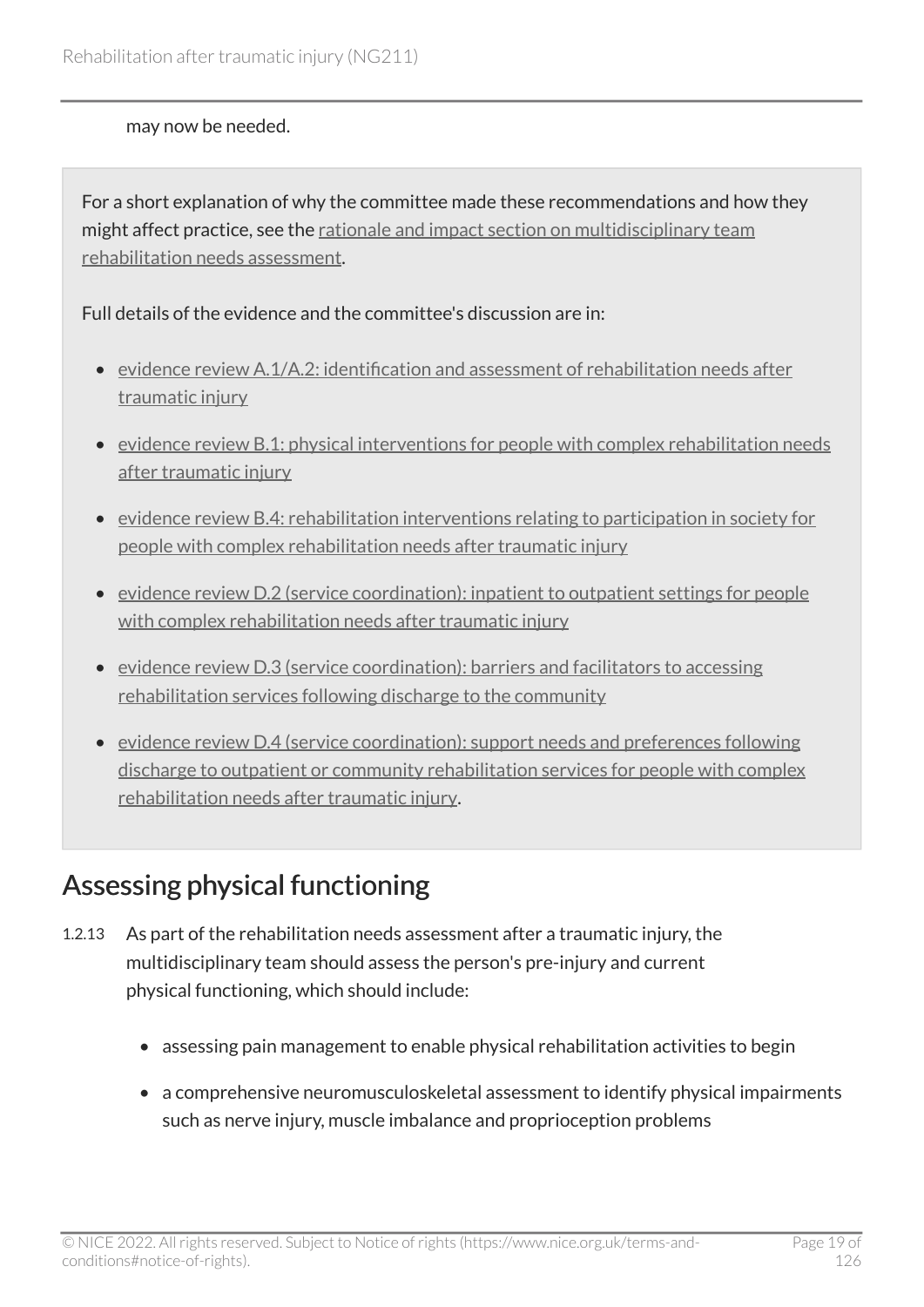- assessing upper and lower limb function and the impact of the injury on the person's ability to move and use walking aids (if needed)
- assessing and recording the range of movement for each joint affected
- asking about any problems with balance or dizziness and other vestibular symptoms (either pre-existing or new), and considering assessment for benign paroxysmal positional vertigo (BPPV) and for head injury
- if the traumatic injury has been caused by a fall, asking about previous falls and considering a falls risk assessment in line with the [section on multifactorial risk](https://www.nice.org.uk/guidance/cg161/chapter/1-Recommendations#multifactorial-falls-risk-assessment) [assessment in the NICE guideline on falls](https://www.nice.org.uk/guidance/cg161/chapter/1-Recommendations#multifactorial-falls-risk-assessment)
- assessing pre-existing or newly acquired vision or hearing problems
- assessing whether there are any new difficulties with communication, speech and language
- assessing ability to do transfers, for example, to move from lying to sitting, and sitting to standing
- assessing trunk control and core stability (if relevant)
- assessing ability to move and level of aerobic fitness and/or exercise tolerance
- assessing skin care, wound care and pressure area management
- for children and young people, asking about previous developmental attainment and functioning.
- 1.2.14 Refer the person for a specialist assessment if the multidisciplinary team does not have appropriate skills or expertise to perform the assessment needed. Examples are:
	- to determine when and how splints and orthoses should be used, taking into account that people with complex traumatic injuries may need bespoke splints or orthoses
	- if they have external fixation for lower limb fractures
	- if they have sensory loss or nerve injury (see the section on rehabilitation after nerve [injury](#page-75-0)).
- 1.2.15 Assess the person for factors that may affect their ability to engage in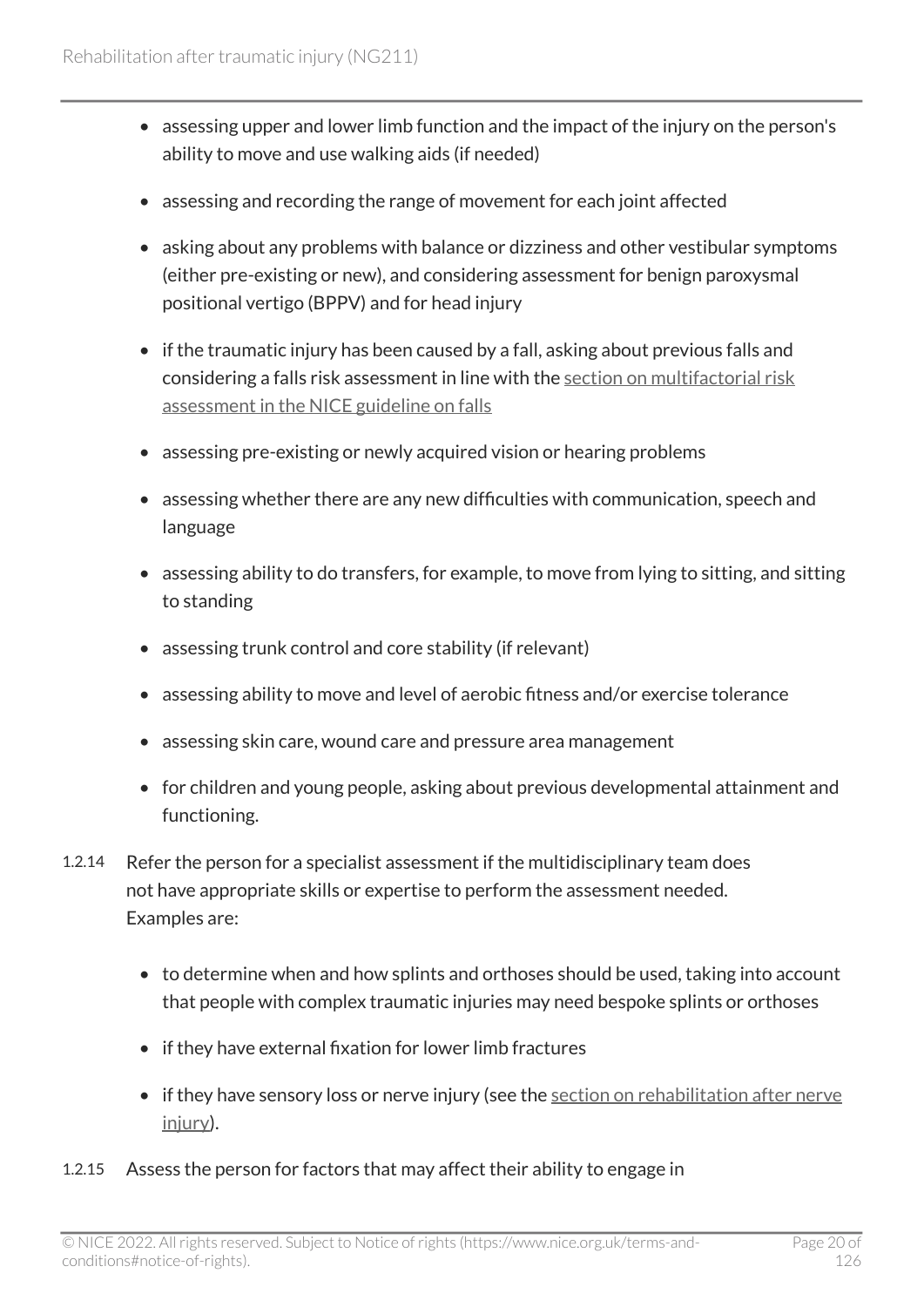rehabilitation. These may include balance and coordination issues ([neurovestibular disorders](#page-80-2)), and newly acquired vision or hearing loss. Refer for specialist assessment and management as needed. Also see the [section on](https://www.nice.org.uk/guidance/ng98/chapter/Recommendations#sudden-or-rapid-onset-of-hearing-loss)  [sudden or rapid onset of hearing loss in the NICE guideline on hearing loss in](https://www.nice.org.uk/guidance/ng98/chapter/Recommendations#sudden-or-rapid-onset-of-hearing-loss)  [adults](https://www.nice.org.uk/guidance/ng98/chapter/Recommendations#sudden-or-rapid-onset-of-hearing-loss).

For a short explanation of why the committee made these recommendations and how they might affect practice, see the [rationale and impact section on assessing physical functioning](#page-87-0).

Full details of the evidence and the committee's discussion are in [evidence review](https://www.nice.org.uk/guidance/ng211/evidence/b.1-physical-interventions-for-people-with-complex-rehabilitation-needs-after-traumatic-injury-pdf-10947883503) B.1: physical [interventions for people with complex rehabilitation needs after traumatic injury.](https://www.nice.org.uk/guidance/ng211/evidence/b.1-physical-interventions-for-people-with-complex-rehabilitation-needs-after-traumatic-injury-pdf-10947883503)

#### <span id="page-20-0"></span>Assessing cognitive functioning

Please note this guideline does not cover assessment or specific rehabilitation interventions for people with traumatic brain injuries. See [recommendation 1.2.3 in the section on multidisciplinary](#page-14-0)  [team rehabilitation needs assessment.](#page-14-0)

- 1.2.16 Be aware that even if there has been no brain injury, problems with cognitive functioning are common after a traumatic injury because of the psychological shock and trauma.
- 1.2.17 As part of the rehabilitation needs assessment after a traumatic injury, the multidisciplinary team should ask about any cognitive problems, for example:
	- confusion
	- disorientation
	- slowed thinking and/or slowed processing of information
	- withdrawal
	- memory problems
	- agitation
	- communication, speech or language changes (for example, withdrawal or selective mutism).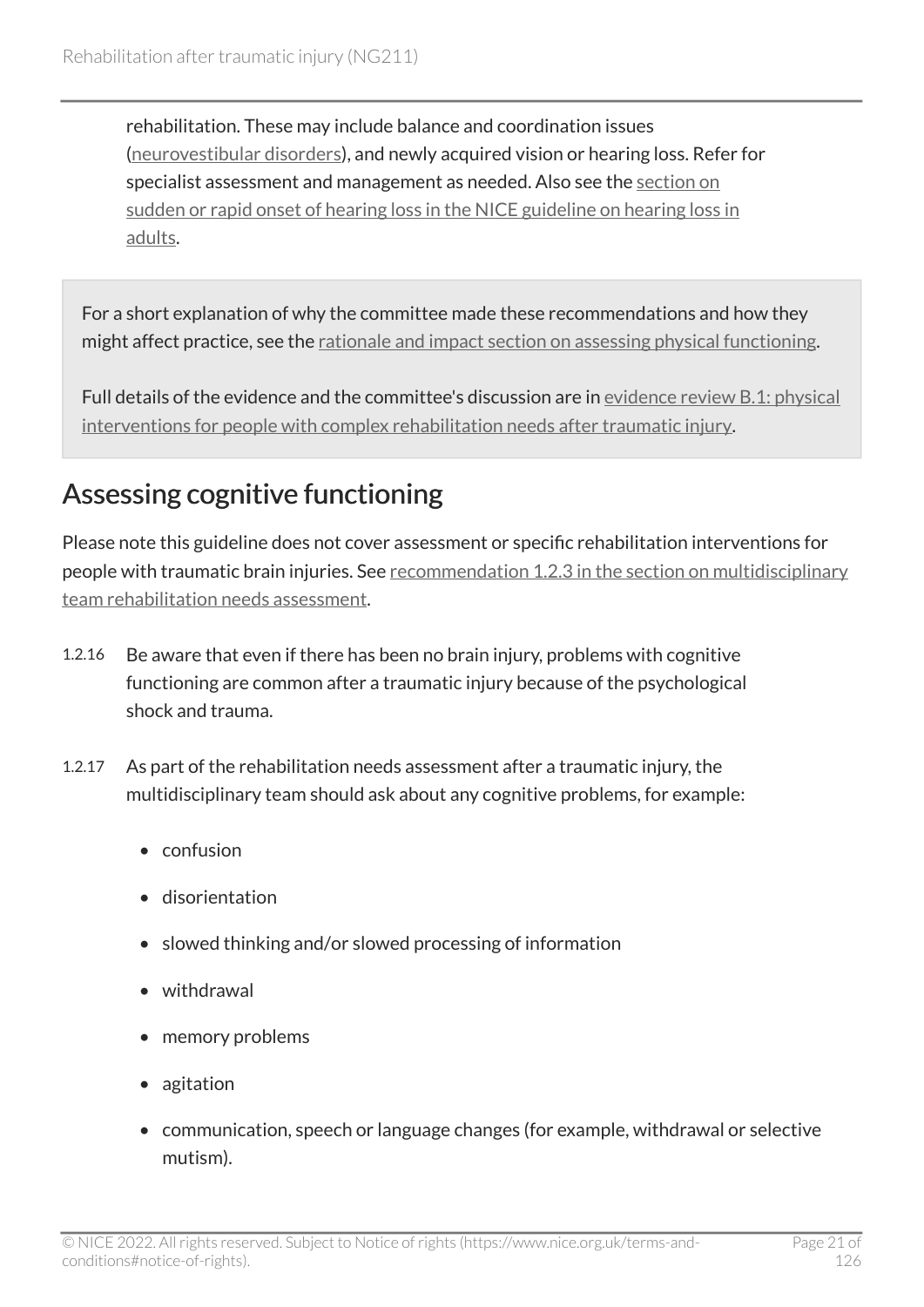- 1.2.18 If a person has problems with cognitive functioning after a traumatic injury, investigate for other causes such as:
	- pre-existing cognitive impairment or dementia (see the [NICE guideline on dementia\)](https://www.nice.org.uk/guidance/ng97)
	- delirium (for example, alcohol or drug misuse, drug toxicity or opiate-related confusion, infection or sepsis, or hypoxia; see the [NICE guideline on delirium](https://www.nice.org.uk/guidance/cg103))
	- behavioural problems or learning disabilities (see the [NICE guideline on challenging](https://www.nice.org.uk/guidance/ng11)  [behaviour and learning disabilities\)](https://www.nice.org.uk/guidance/ng11)
	- traumatic brain injury (this may not show up on scans immediately and further investigations will be needed if it is suspected; see also [recommendation](#page-14-0) 1.2.3).
- 1.2.19 If a person has problems with cognitive functioning after a traumatic injury and the potential causes in recommendation 1.2.18 have been ruled out, assess the person's:
	- orientation to time, place, person and situation
	- ability to follow simple instructions
	- ability to recall information and communicate it correctly after a short period of time.
- 1.2.20 If the assessment in recommendation 1.2.19 confirms difficulties with cognitive functioning, refer the person to an occupational therapist, practitioner psychologist (ideally a neuropsychologist) or a speech and language therapist (as appropriate) for a specialist cognitive assessment.

For a short explanation of why the committee made these recommendations and how they might affect practice, see the [rationale and impact section on assessing cognitive functioning.](#page-87-1)

Full details of the evidence and the committee's discussion are in [evidence review](https://www.nice.org.uk/guidance/ng211/evidence/b.2-cognitive-interventions-for-people-with-complex-rehabilitation-needs-after-traumatic-injury-pdf-10947883504) B.2: [cognitive interventions for people with complex rehabilitation needs after traumatic injury](https://www.nice.org.uk/guidance/ng211/evidence/b.2-cognitive-interventions-for-people-with-complex-rehabilitation-needs-after-traumatic-injury-pdf-10947883504).

#### <span id="page-21-0"></span>Assessing psychological functioning

1.2.21 As part of the rehabilitation needs assessment after a traumatic injury, the multidisciplinary team should ask about psychological and psychosocial risk factors, for example: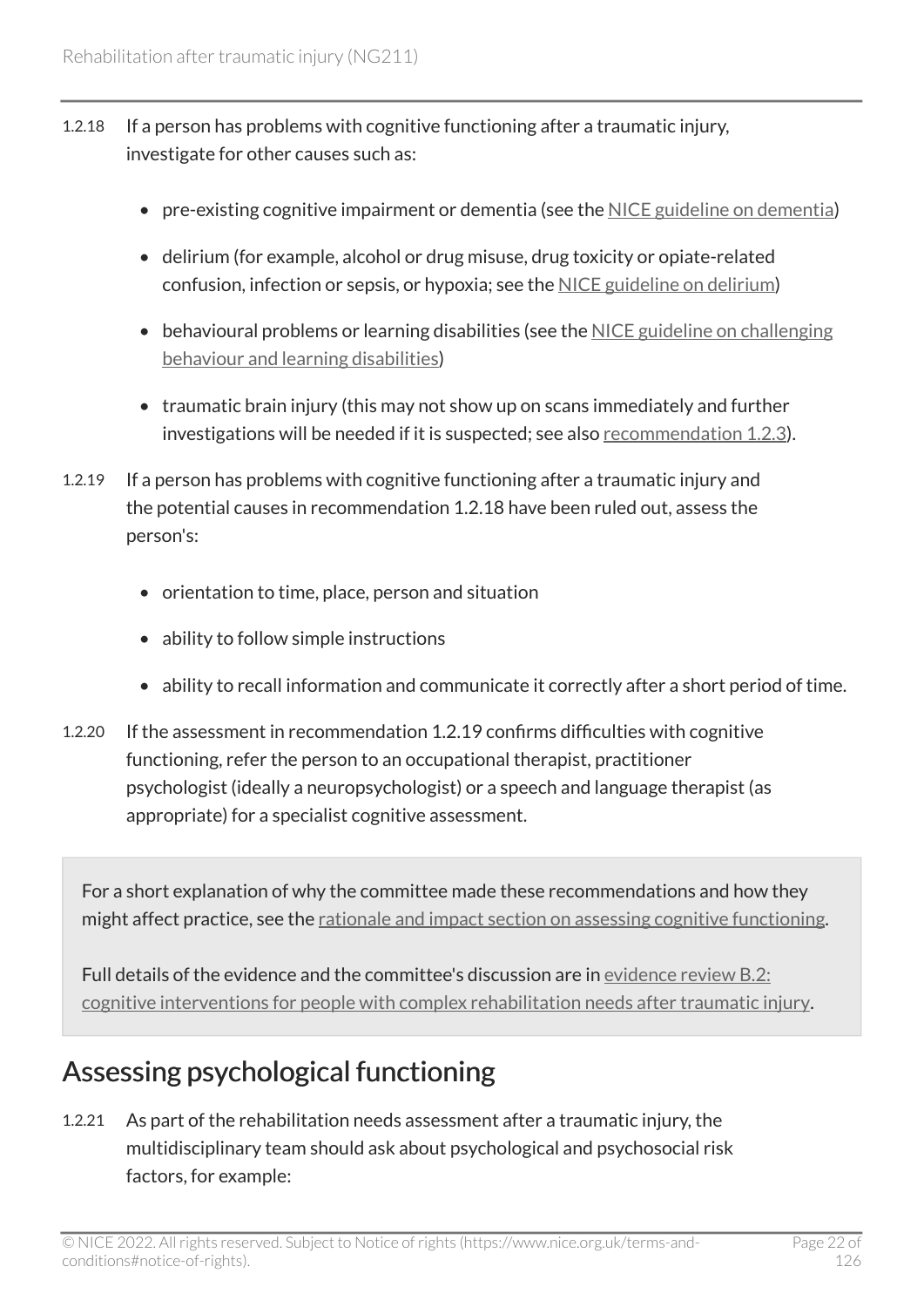- past or present mental health problems, such as anxiety or depression
- past or present mental illness or psychiatric treatment
- history of traumatic brain injury
- history of self-harm or suicide attempts
- any experience of domestic violence or abuse
- any safeguarding concerns (if the person is a child or a vulnerable adult)
- excessive alcohol consumption or recreational drug use
- the circumstances of the injury, for example, self-harm or a violent crime
- social factors that mean the person may need additional support, for example, if the person is socially isolated, homeless, a refugee or recent migrant, if they have difficulty reading or speaking English, or if they have learning disabilities or other needs.
- 1.2.22 As part of the rehabilitation needs assessment after a traumatic injury, look for indicators of psychological problems (including lack of engagement with rehabilitation) beyond that of an acute stress response (see [recommendation](#page-58-0) [1.13.1](#page-58-0)). Take into account any psychological and psychosocial risk factors (see recommendation 1.2.21) and, if needed, refer the person for a psychological assessment with a practitioner psychologist (with relevant expertise in physical trauma and rehabilitation) or a member of the liaison psychiatry team to inform their [rehabilitation plan](#page-80-3) and goals.

For a short explanation of why the committee made these recommendations and how they might affect practice, see the <u>rationale and impact section on assessing psychological</u> [functioning.](#page-88-0)

Full details of the evidence and the committee's discussion are in [evidence review](https://www.nice.org.uk/guidance/ng211/evidence/b.3-psychological-and-psychosocial-interventions-for-people-with-complex-rehabilitation-needs-after-traumatic-injury-pdf-10947883505) B.3: [psychological and psychosocial interventions for people with complex rehabilitation needs](https://www.nice.org.uk/guidance/ng211/evidence/b.3-psychological-and-psychosocial-interventions-for-people-with-complex-rehabilitation-needs-after-traumatic-injury-pdf-10947883505) [after traumatic injury](https://www.nice.org.uk/guidance/ng211/evidence/b.3-psychological-and-psychosocial-interventions-for-people-with-complex-rehabilitation-needs-after-traumatic-injury-pdf-10947883505).

## <span id="page-22-0"></span>1.3 Setting rehabilitation goals

Also see the [section on supporting access and participation in education, work and community](#page-42-0)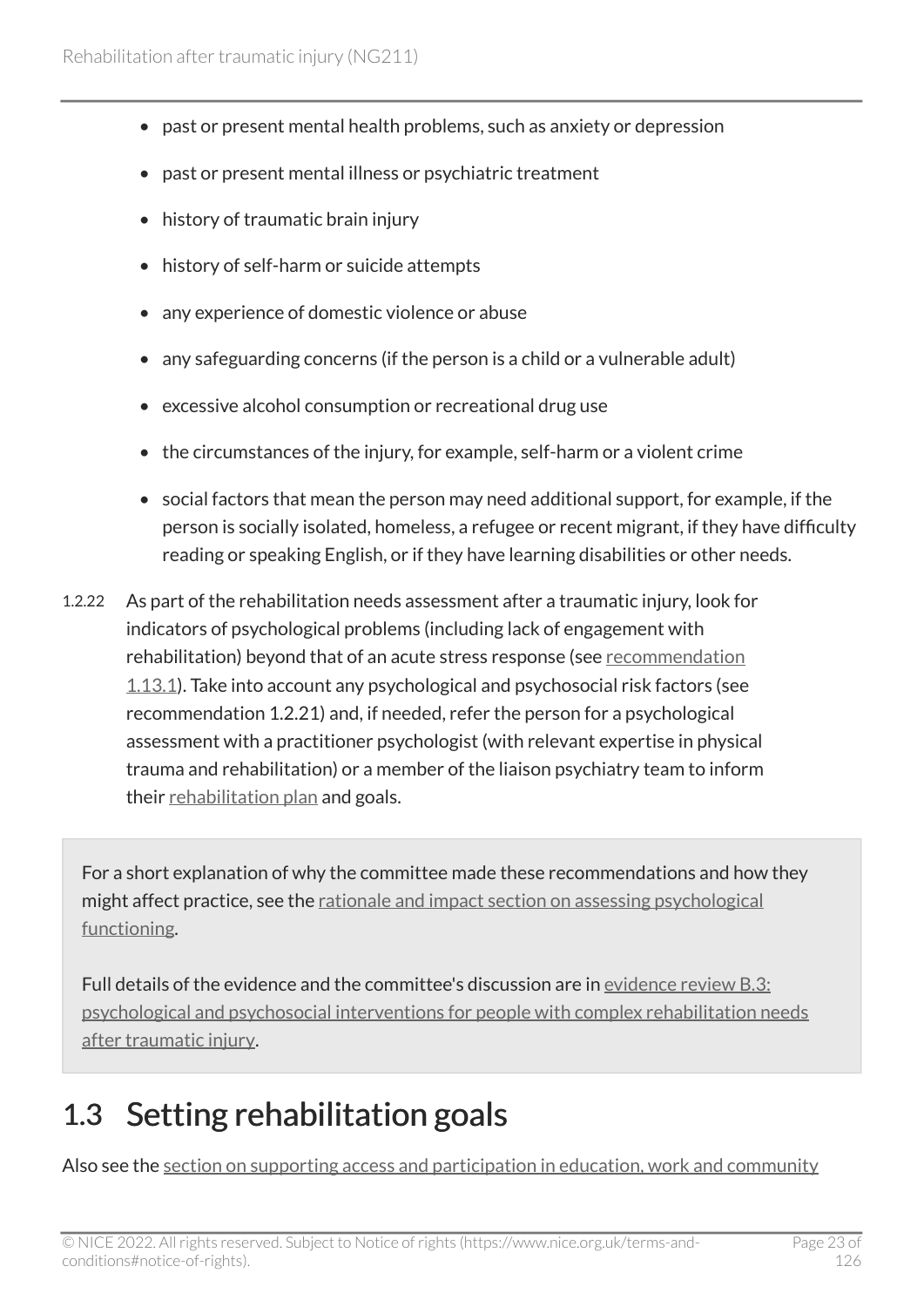[\(adjustment and goal setting\)](#page-42-0).

- 1.3.1 Agree short-term and long-term rehabilitation goals with the person and their family members or carers (as appropriate), and review them regularly based on:
	- what is most important to the person and what they most value
	- activities that are meaningful for the person and relate to what is important
	- a [strengths-based approach,](#page-81-1) which builds on positive function and ability
	- the person's home circumstances
	- the person's aspirations about returning to work or education, and their preferred timeframe
	- developing the knowledge, skills and confidence to manage their own health and wellbeing
	- an understanding that there may be setbacks as well as gains, so goals should be flexible.
- 1.3.2 When setting long-term rehabilitation goals, agree small steps so that progress can be monitored in a way that is meaningful and motivational for the person.
- 1.3.3 Members of the multidisciplinary team involved in setting rehabilitation goals should be skilled and competent in:
	- helping people identify goals that are right for them
	- understanding how the psychological impact of trauma can affect goal setting and rehabilitation planning.

For a short explanation of why the committee made these recommendations and how they might affect practice, see the [rationale and impact section on setting rehabilitation goals.](#page-89-0)

Full details of the evidence and the committee's discussion are in [evidence review](https://www.nice.org.uk/guidance/ng211/evidence/d.4-service-coordination-support-needs-and-preferences-following-discharge-to-outpatient-or-community-rehabilitation-services-for-people-with-complex-rehabilitation-needs-after-traumatic-injury-pdf-394123806040) D.4 (service [coordination\): support needs and preferences following discharge to outpatient or community](https://www.nice.org.uk/guidance/ng211/evidence/d.4-service-coordination-support-needs-and-preferences-following-discharge-to-outpatient-or-community-rehabilitation-services-for-people-with-complex-rehabilitation-needs-after-traumatic-injury-pdf-394123806040)  [rehabilitation services for people with complex rehabilitation needs after traumatic injury.](https://www.nice.org.uk/guidance/ng211/evidence/d.4-service-coordination-support-needs-and-preferences-following-discharge-to-outpatient-or-community-rehabilitation-services-for-people-with-complex-rehabilitation-needs-after-traumatic-injury-pdf-394123806040)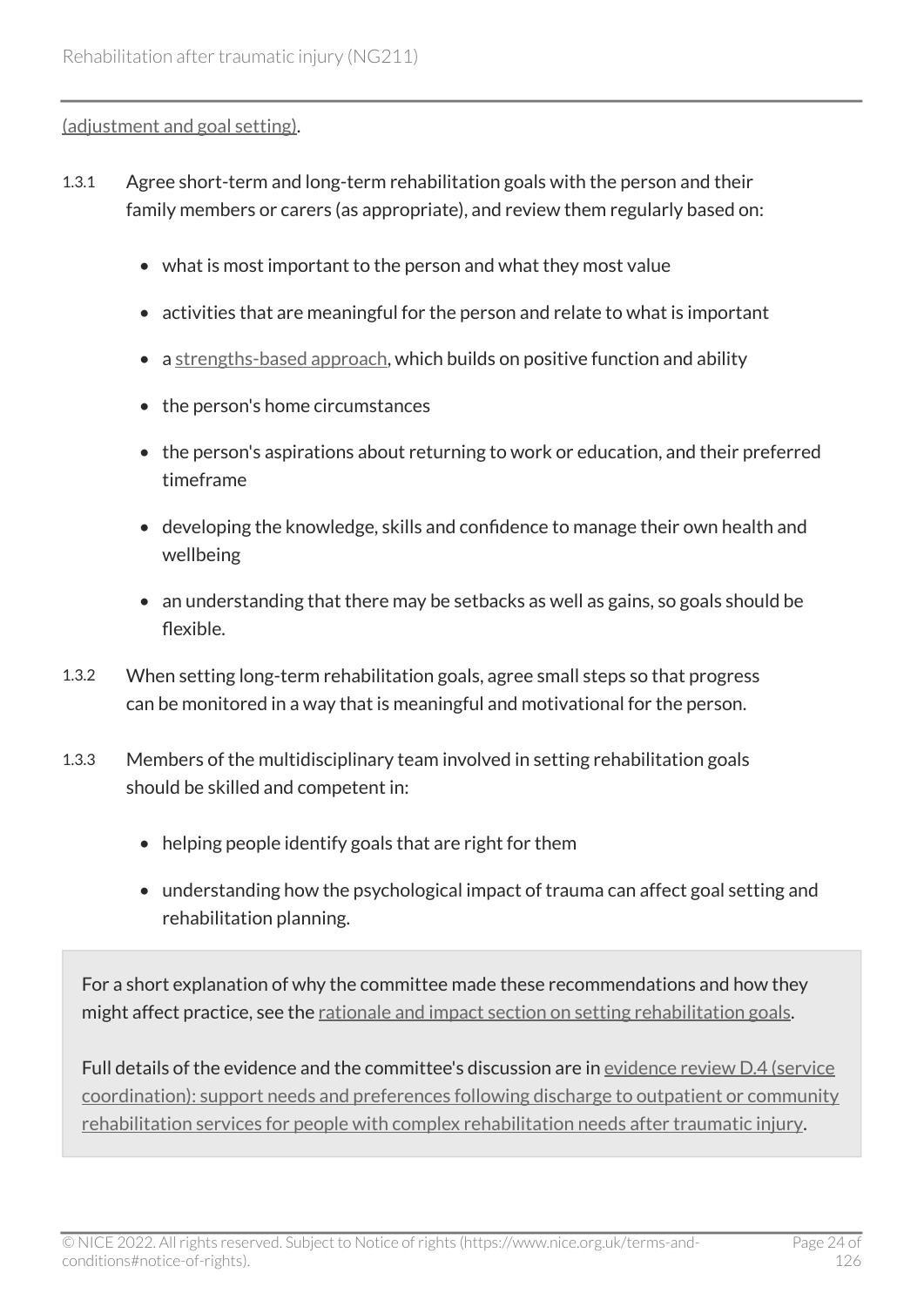### <span id="page-24-0"></span>1.4 Developing a rehabilitation plan and making referrals

- 1.4.1 Use the rehabilitation needs assessment (see the [section on multidisciplinary](#page-14-0) [team rehabilitation needs assessment\)](#page-14-0) and the person's rehabilitation goals (see the [section on setting rehabilitation goals](#page-22-0)) to develop a [rehabilitation plan](#page-80-3) for the person (this may be in the form of a rehabilitation prescription). The rehabilitation plan should include:
	- information about the person's injuries
	- the person's short-term and long-term rehabilitation goals (see the [section on setting](#page-22-0) [rehabilitation goals](#page-22-0))
	- information about the person's needs and preferences
	- a suggested rehabilitation programme of therapies and treatments (see the section on [rehabilitation programmes of therapies and treatments\)](#page-27-0)
	- how the rehabilitation programme of therapies and treatments will be delivered
	- information and sources of further information about returning to vocational or leisure activities
	- information about associated risks, responsibilities, and possible legal issues about returning to driving and sources of specific advice (for example, the DVLA [Driver and Vehicle Licensing Agency])
	- information about referrals or sources of further information
	- any follow-up arrangements (especially when transferring to home or community settings)
	- who the rehabilitation plan should be shared with (with the person's consent) and details about any information that the person wants to remain confidential
	- details of a [rehabilitation coordinator](#page-80-1) or [key worker,](#page-79-2) and the lead healthcare professional involved in the person's care.
- 1.4.2 The rehabilitation plan should be: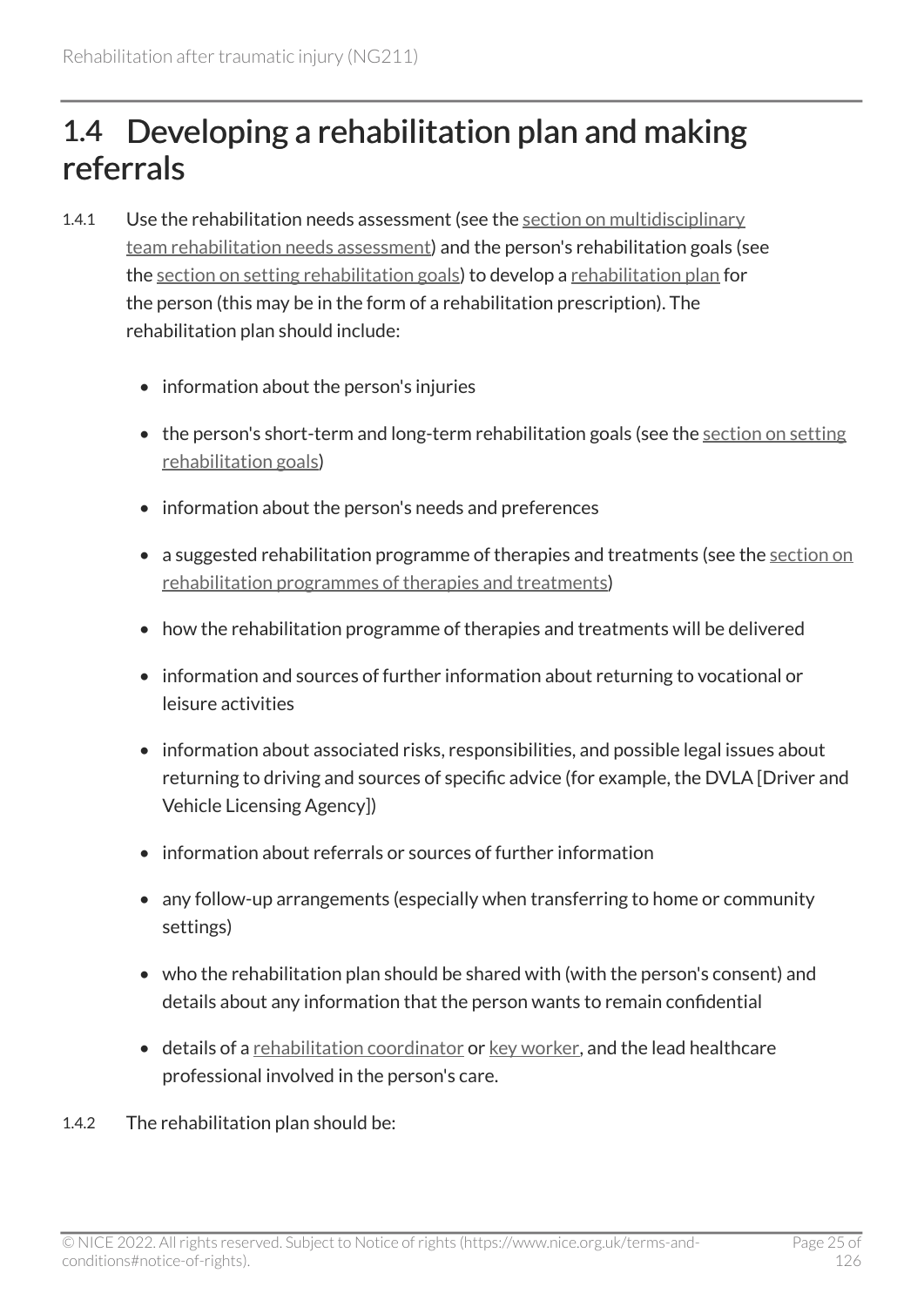- a tailored and personalised journey towards the person's agreed goals, focusing on what is important to them
- developed with the person, and their family members or carers (as appropriate)
- based on advice and input from all members of the multidisciplinary team
- written in clear English
- a single document or file
- shared with the person, their families and carers (as appropriate), the person's GP, and healthcare professionals involved in their ongoing care
- regularly updated in partnership with the person to reflect their progress, goals, ongoing needs and key contact information, particularly at key points of transition in care.
- 1.4.3 Where it is not possible or appropriate for the person to have access to all of the information in a rehabilitation plan, ensure that important components of the plan are included in a summarised patient-held document that is regularly updated with progress, appointment times and contact details.
- 1.4.4 If there are aspects of the rehabilitation plan that the multidisciplinary team cannot implement, the rehabilitation coordinator or another senior member of the multidisciplinary team should make appropriate referrals without delay, including referrals to [specialised rehabilitation services](#page-81-2).
- 1.4.5 Manage the care of adults with fragility fractures of the femur within a specialist pathway involving orthogeriatricians. Also see the [NICE guideline on hip](https://www.nice.org.uk/guidance/cg124)  [fracture.](https://www.nice.org.uk/guidance/cg124)
- 1.4.6 If an older person with a [traumatic injury](#page-82-0) is on a care pathway that does not routinely involve geriatrician support, consider referral to an orthogeriatrician, a surgical liaison or a perioperative physician (as appropriate).
- 1.4.7 For adults with a fragility fracture, assess bone health and refer as necessary, for example, to a specialist bone health clinic or outpatient service. Also see the [NICE guideline on osteoporosis](https://www.nice.org.uk/guidance/cg146).
- 1.4.8 If a traumatic injury has been caused by a fall, ask the person about previous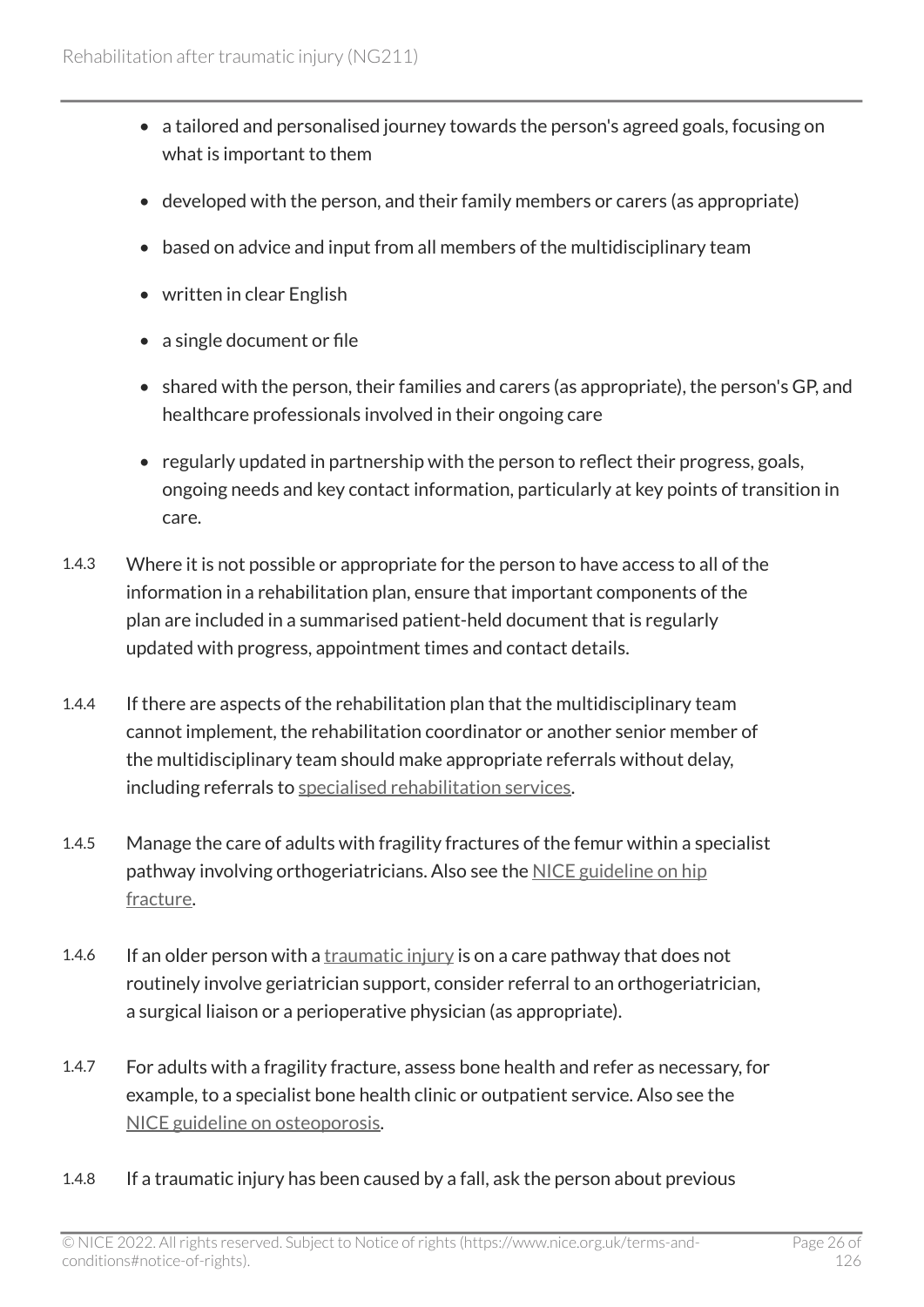falls, and consider a falls risk assessment and a referral to a community falls service (as appropriate). Also see the [section on multifactorial risk assessment](https://www.nice.org.uk/guidance/cg161/chapter/1-Recommendations#multifactorial-falls-risk-assessment)  [in the NICE guideline on falls.](https://www.nice.org.uk/guidance/cg161/chapter/1-Recommendations#multifactorial-falls-risk-assessment)

- 1.4.9 Assess all adults over 65 who have a traumatic injury for their risk of falls in line with the [recommendations on multifactorial risk assessment in the NICE](https://www.nice.org.uk/guidance/cg161/chapter/1-Recommendations#multifactorial-falls-risk-assessment) [guideline on falls.](https://www.nice.org.uk/guidance/cg161/chapter/1-Recommendations#multifactorial-falls-risk-assessment)
- 1.4.10 Provide information about, or refer people to, services that may help prevent future injury, such as falls prevention, safeguarding services, domestic abuse services, violence prevention programmes, and condition-specific support organisations.
- 1.4.11 For people admitted to hospital with violent injuries related to suspected criminal activity, consider a violence prevention programme and follow-up as part of their rehabilitation plans. This could include psychological support (for example, counselling), substance abuse rehabilitation, employment or education training, group sessions, family development, liaison with the police, social worker involvement, and rehousing, when needed.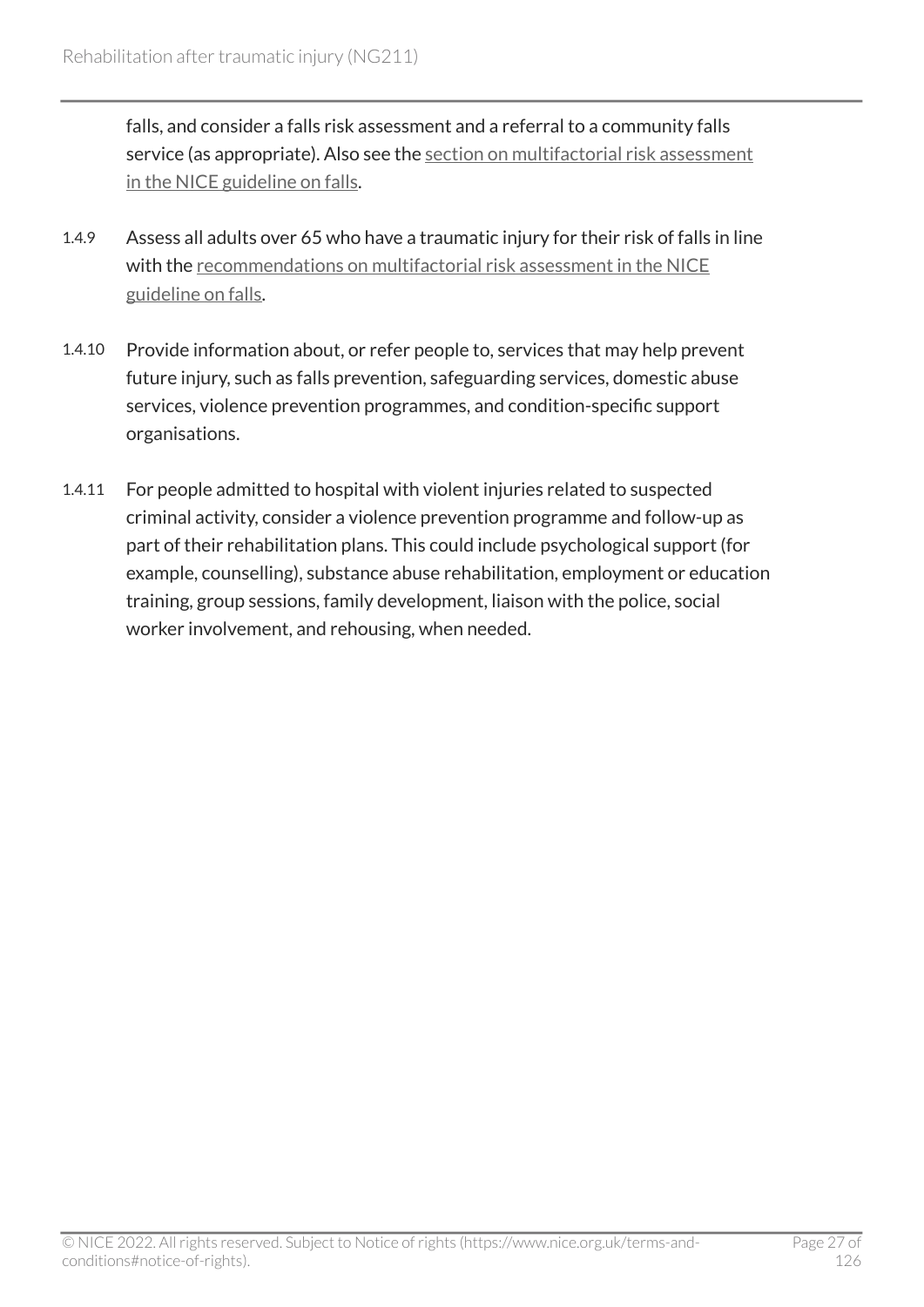For a short explanation of why the committee made these recommendations and how they might affect practice, see the [rationale and impact section on developing a rehabilitation plan](#page-89-1) [and making referrals](#page-89-1).

Full details of the evidence and the committee's discussion are in:

- [evidence review A.1/A.2: identification and assessment of rehabilitation needs after](https://www.nice.org.uk/guidance/ng211/evidence/a.1a.2-identification-and-assessment-of-rehabilitation-needs-after-traumatic-injury-pdf-10947883502)  [traumatic injury](https://www.nice.org.uk/guidance/ng211/evidence/a.1a.2-identification-and-assessment-of-rehabilitation-needs-after-traumatic-injury-pdf-10947883502)
- [evidence review B.4: rehabilitation interventions relating to participation in society for](https://www.nice.org.uk/guidance/ng211/evidence/b.4-rehabilitation-interventions-relating-to-participation-in-society-for-people-with-complex-rehabilitation-needs-after-traumatic-injury-pdf-10947883506)  [people with complex rehabilitation needs after traumatic injury](https://www.nice.org.uk/guidance/ng211/evidence/b.4-rehabilitation-interventions-relating-to-participation-in-society-for-people-with-complex-rehabilitation-needs-after-traumatic-injury-pdf-10947883506)
- [evidence review D.1 \(service coordination\): inpatient settings for people with complex](https://www.nice.org.uk/guidance/ng211/evidence/d.1-service-coordination-inpatient-settings-for-people-with-complex-rehabilitation-needs-after-traumatic-injury-pdf-394123806037) [rehabilitation needs after traumatic injury](https://www.nice.org.uk/guidance/ng211/evidence/d.1-service-coordination-inpatient-settings-for-people-with-complex-rehabilitation-needs-after-traumatic-injury-pdf-394123806037)
- [evidence review D.2 \(service coordination\): inpatient to outpatient settings for people](https://www.nice.org.uk/guidance/ng211/evidence/d.2-service-coordination-inpatient-to-outpatient-settings-for-people-with-complex-rehabilitation-needs-after-traumatic-injury-pdf-394123806038)  [with complex rehabilitation needs after traumatic injury](https://www.nice.org.uk/guidance/ng211/evidence/d.2-service-coordination-inpatient-to-outpatient-settings-for-people-with-complex-rehabilitation-needs-after-traumatic-injury-pdf-394123806038)
- [evidence review D.3 \(service coordination\): barriers and facilitators to accessing](https://www.nice.org.uk/guidance/ng211/evidence/d.3-service-coordination-barriers-and-facilitators-to-accessing-rehabilitation-services-following-discharge-to-the-community-pdf-394123806039)  [rehabilitation services following discharge to the community.](https://www.nice.org.uk/guidance/ng211/evidence/d.3-service-coordination-barriers-and-facilitators-to-accessing-rehabilitation-services-following-discharge-to-the-community-pdf-394123806039)

### <span id="page-27-0"></span>1.5 Rehabilitation programmes of therapies and treatments

#### General principles for rehabilitation programmes

- 1.5.1 Rehabilitation programmes of therapies and treatments should:
	- form part of the person's [rehabilitation plan,](#page-80-3) and be tailored to their individual needs (see the [section on developing a rehabilitation plan and making referrals\)](#page-24-0)
	- focus on outcomes (for example, return to work, school or leisure activities) and be based on the person's short-term and long-term rehabilitation goals (see the [section](#page-22-0) [on setting rehabilitation goals\)](#page-22-0)
	- include educational material to help people understand the nature of their injuries, to promote self-care and to prepare them for any long-term or intensive periods of rehabilitation (for example, sleep, pacing activities and pain management)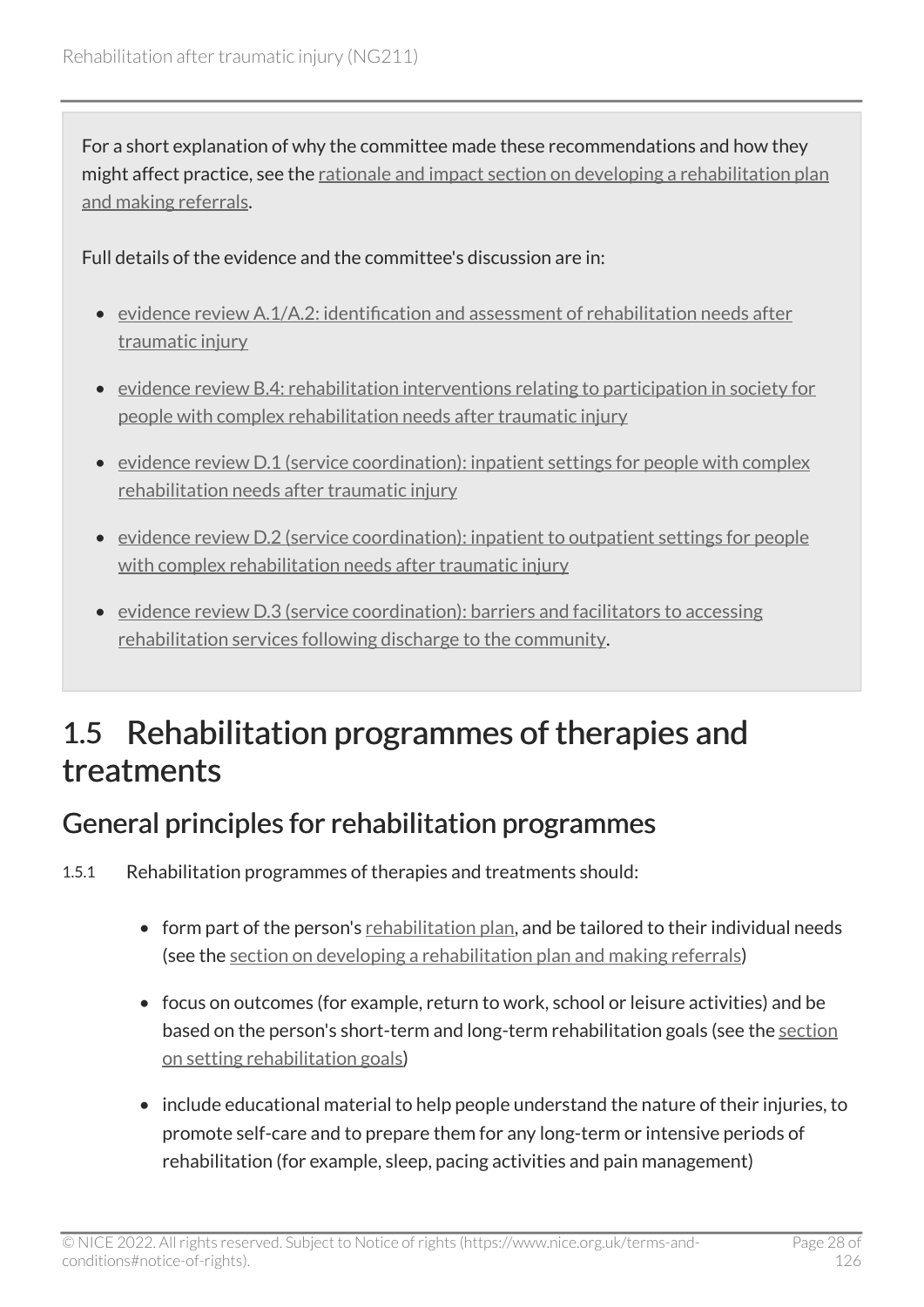- include (as appropriate) physical, cognitive and psychological therapies and treatments such as physiotherapy, exercise, occupational therapy, psychology and orthotics, as well as injury-specific therapies and treatments; see the sections on:
	- physical rehabilitation
	- [cognitive rehabilitation](#page-57-0)
	- [psychological rehabilitation](#page-58-0)
	- $-$  [rehabilitation after limb reconstruction, limb loss or amputation](#page-60-0)
	- $-$  [rehabilitation after spinal cord injury](#page-68-0)
	- $-$  [rehabilitation after nerve injury](#page-75-0)
	- $-$  rehabilitation after chest injury
- include access to specialist services to address complex issues such as fertility and endocrine concerns
- include (as appropriate) a combination of group and individual sessions as well as the development of a self-management rehabilitation programme (see the [section on](#page-42-0)  [supporting access and participation in education, work and community \[adjustment](#page-42-0) [and goal setting\]\)](#page-42-0)
- include and document regular progress reviews and a final assessment to review outcomes, update the rehabilitation plan and detail any ongoing rehabilitation needs for onward referrals to GP, outpatient and/or community services
- include post-programme follow-up, in person or virtually.
- 1.5.2 Tailor the start time, frequency, intensity and duration of the rehabilitation programme to have the most beneficial effect on the person's recovery (for example, a short period of intensive rehabilitation at an important time point might be better than weekly sessions over a long period).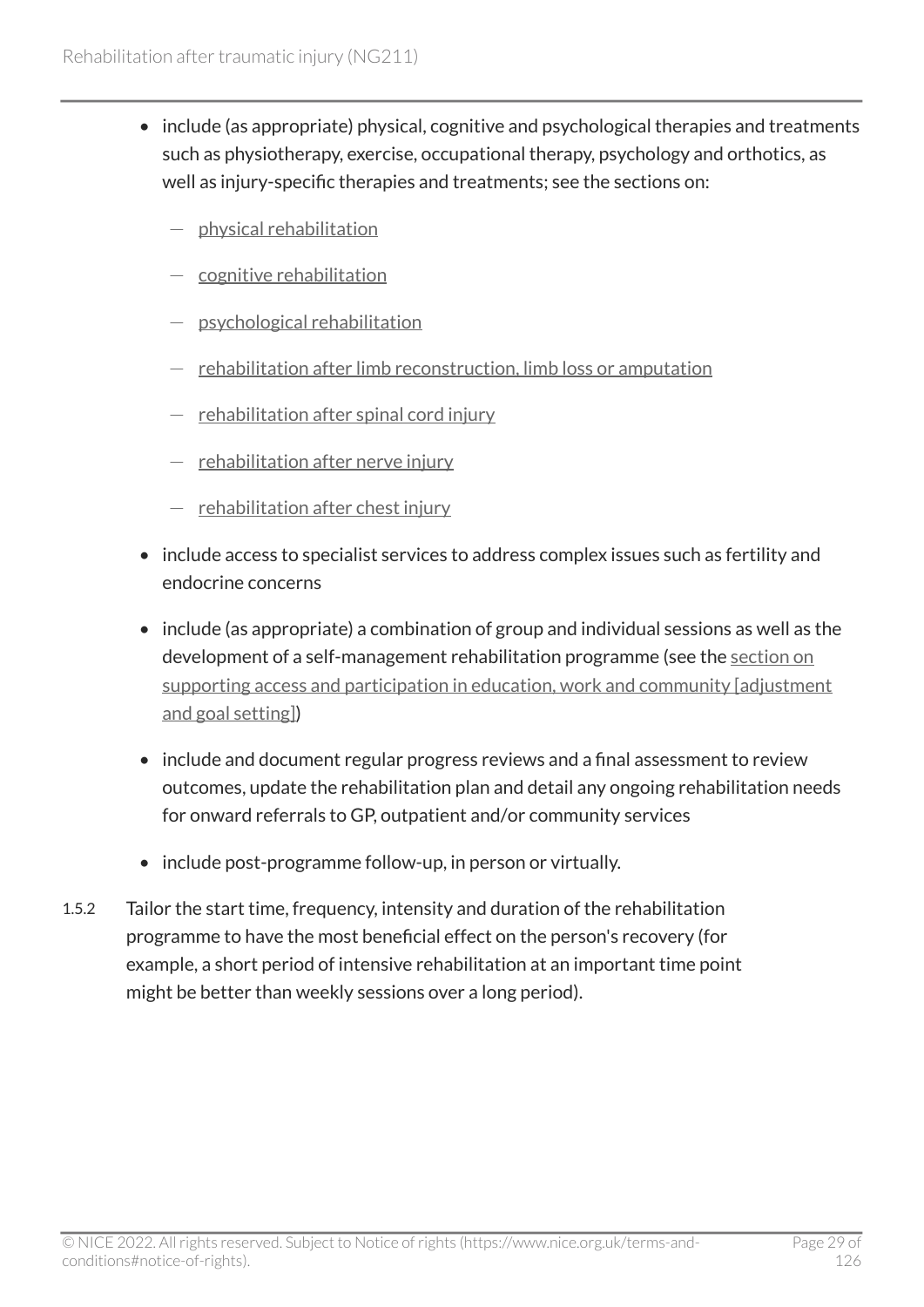For a short explanation of why the committee made these recommendations and how they might affect practice, see the [rationale and impact section on general principles for](#page-90-0)  [rehabilitation programmes](#page-90-0).

Full details of the evidence and the committee's discussion are in [evidence review](https://www.nice.org.uk/guidance/ng211/evidence/b.1-physical-interventions-for-people-with-complex-rehabilitation-needs-after-traumatic-injury-pdf-10947883503) B.1: physical [interventions for people with complex rehabilitation needs after traumatic injury.](https://www.nice.org.uk/guidance/ng211/evidence/b.1-physical-interventions-for-people-with-complex-rehabilitation-needs-after-traumatic-injury-pdf-10947883503)

#### Intensive rehabilitation programmes

- 1.5.3 In the post-acute period, consider an intensive (for example, 3 weeks) inpatient or outpatient (including residential) rehabilitation programme for adults, young people and children with complex injuries and rehabilitation needs if such an intervention is likely to have a significant impact on change in function (for example, it could result in return to work or education and living independently).
- 1.5.4 When providing intensive rehabilitation programmes:
	- offer education and learning materials (see the [section on guided self-managed](#page-30-0) [rehabilitation\)](#page-30-0) to prepare people for intensive rehabilitation, for example, 1 week of remote learning followed by a (for example, 3-week) residential or outpatient programme
	- answer questions, such as those relating to the person's injuries and rehabilitation
	- consider delivering rehabilitation therapies with regular breaks (for example, only during weekdays to allow for rest periods at weekends and time to review progress)
	- communicate any changes to the rehabilitation plan with the local team following the intensive period of rehabilitation.
- 1.5.5 Start an intensive rehabilitation programme at the appropriate time for the person, taking into account:
	- that the timing and nature of rehabilitation therapies and treatments will depend on issues such as bone and soft tissue healing, weight-bearing, and removal of weightbearing restrictions
	- the person's psychological and emotional wellbeing, levels of adjustment and engagement with the rehabilitation process.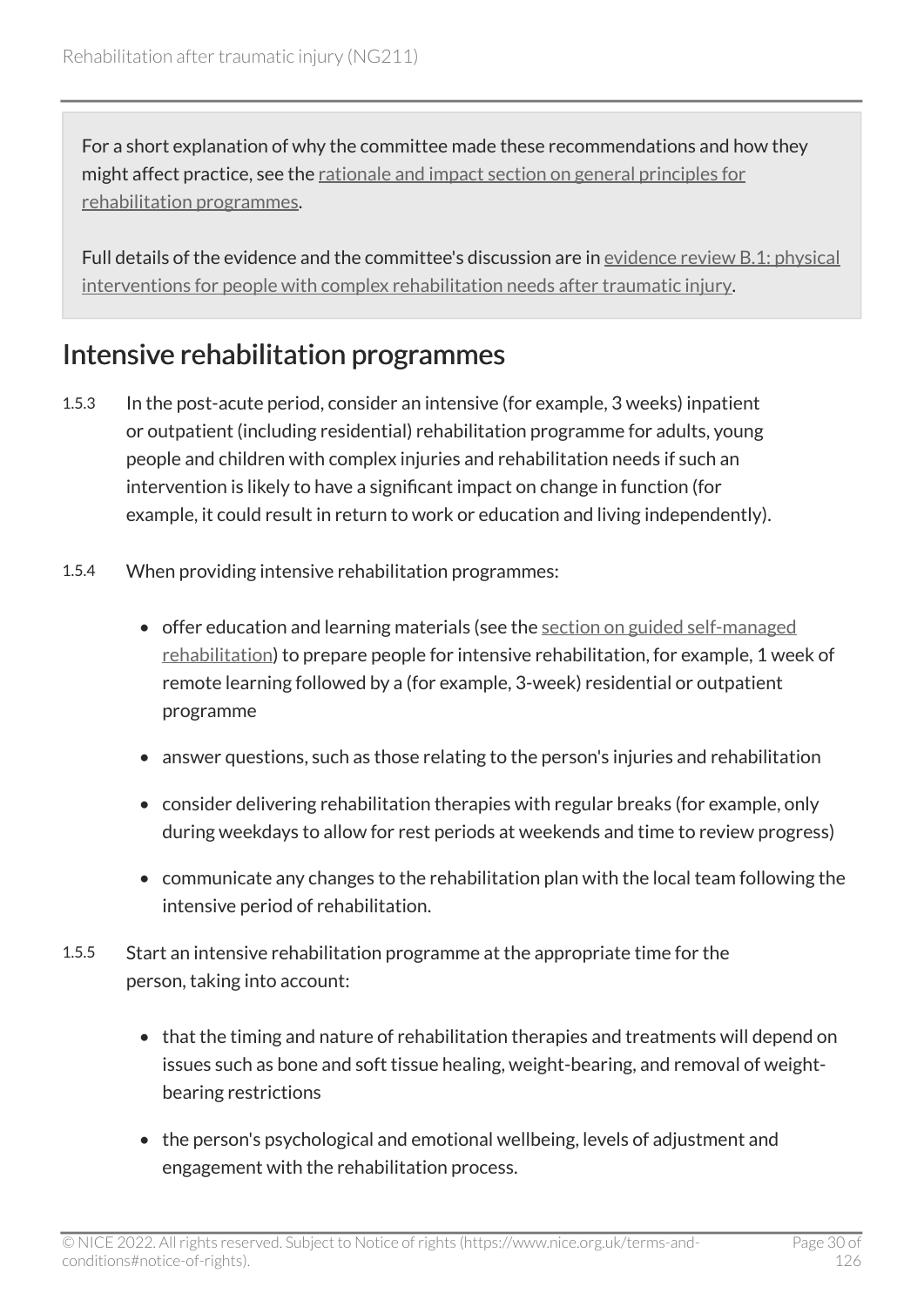For a short explanation of why the committee made these recommendations and how they might affect practice, see the [rationale and impact section on intensive rehabilitation](#page-91-0)  [programmes.](#page-91-0)

Full details of the evidence and the committee's discussion are in [evidence review](https://www.nice.org.uk/guidance/ng211/evidence/b.1-physical-interventions-for-people-with-complex-rehabilitation-needs-after-traumatic-injury-pdf-10947883503) B.1: physical [interventions for people with complex rehabilitation needs after traumatic injury.](https://www.nice.org.uk/guidance/ng211/evidence/b.1-physical-interventions-for-people-with-complex-rehabilitation-needs-after-traumatic-injury-pdf-10947883503)

#### <span id="page-30-0"></span>Guided self-managed rehabilitation

- 1.5.6 Consider guided self-managed rehabilitation to allow the person to engage in rehabilitation in their own time and by their own schedule, working with rehabilitation healthcare professionals and practitioners, with regular reviews to check on progress, provide ongoing reassurance and answer queries.
- 1.5.7 As part of a self-management rehabilitation programme, consider providing a tailored package of online education and learning materials for people after a [traumatic injury,](#page-82-0) which could include information on:
	- movement and physical activity
	- energy conservation and pacing
	- sleep
	- activities of daily living
	- work, social activities and hobbies
	- nutrition and diet
	- pain management and medicines
	- wound healing
	- mental health
	- local and national sources of information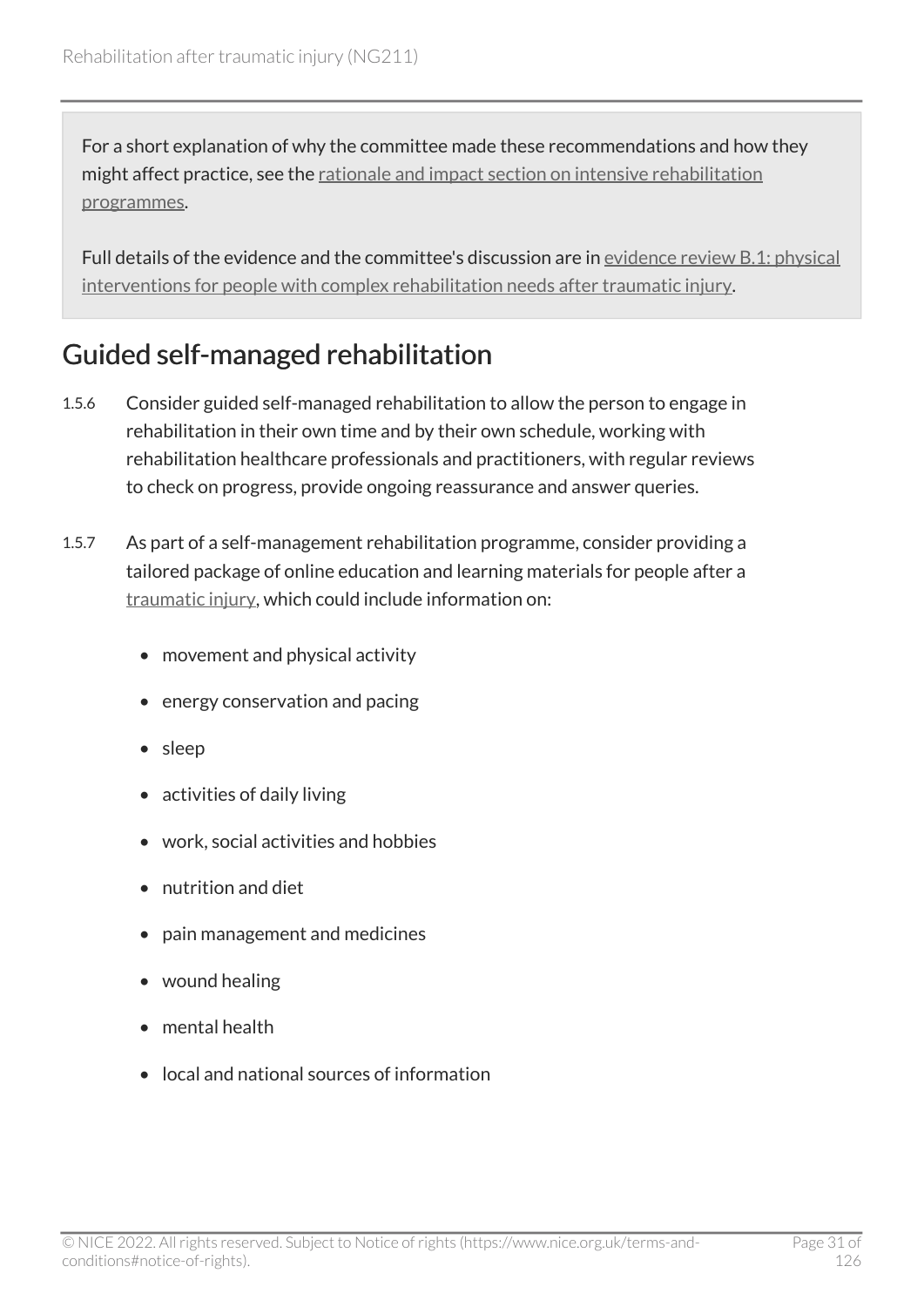• peer support services, including local and national groups.

For people who cannot access the internet, explore alternative ways to provide these materials.

- 1.5.8 If people are following a self-management rehabilitation programme, consider arranging follow-up appointments and regular reviews with rehabilitation healthcare professionals and practitioners to check on self-managed progress, provide ongoing reassurance and answer new queries.
- 1.5.9 For children, young people and vulnerable adults, offer additional support to develop and deliver a self-management programme that takes into account their communication needs, their own views and priorities and (for children) their developmental stage.

For a short explanation of why the committee made these recommendations and how they might affect practice, see the [rationale and impact section on guided self-managed](#page-92-0)  [rehabilitation](#page-92-0).

Full details of the evidence and the committee's discussion are in:

- [evidence review B.1: physical interventions for people with complex rehabilitation needs](https://www.nice.org.uk/guidance/ng211/evidence/b.1-physical-interventions-for-people-with-complex-rehabilitation-needs-after-traumatic-injury-pdf-10947883503)  [after traumatic injury](https://www.nice.org.uk/guidance/ng211/evidence/b.1-physical-interventions-for-people-with-complex-rehabilitation-needs-after-traumatic-injury-pdf-10947883503)
- [evidence review B.3: psychological and psychosocial interventions for people with](https://www.nice.org.uk/guidance/ng211/evidence/b.3-psychological-and-psychosocial-interventions-for-people-with-complex-rehabilitation-needs-after-traumatic-injury-pdf-10947883505) [complex rehabilitation needs after traumatic injury](https://www.nice.org.uk/guidance/ng211/evidence/b.3-psychological-and-psychosocial-interventions-for-people-with-complex-rehabilitation-needs-after-traumatic-injury-pdf-10947883505)
- [evidence review B.4: rehabilitation interventions relating to participation in society for](https://www.nice.org.uk/guidance/ng211/evidence/b.4-rehabilitation-interventions-relating-to-participation-in-society-for-people-with-complex-rehabilitation-needs-after-traumatic-injury-pdf-10947883506)  [people with complex rehabilitation needs after traumatic injury](https://www.nice.org.uk/guidance/ng211/evidence/b.4-rehabilitation-interventions-relating-to-participation-in-society-for-people-with-complex-rehabilitation-needs-after-traumatic-injury-pdf-10947883506)
- [evidence review D.3 \(service coordination\): barriers and facilitators to accessing](https://www.nice.org.uk/guidance/ng211/evidence/d.3-service-coordination-barriers-and-facilitators-to-accessing-rehabilitation-services-following-discharge-to-the-community-pdf-394123806039)  [rehabilitation services following discharge to the community](https://www.nice.org.uk/guidance/ng211/evidence/d.3-service-coordination-barriers-and-facilitators-to-accessing-rehabilitation-services-following-discharge-to-the-community-pdf-394123806039)
- [evidence review D.4 \(service coordination\): support needs and preferences following](https://www.nice.org.uk/guidance/ng211/evidence/d.4-service-coordination-support-needs-and-preferences-following-discharge-to-outpatient-or-community-rehabilitation-services-for-people-with-complex-rehabilitation-needs-after-traumatic-injury-pdf-394123806040)  [discharge to outpatient or community rehabilitation services for people with complex](https://www.nice.org.uk/guidance/ng211/evidence/d.4-service-coordination-support-needs-and-preferences-following-discharge-to-outpatient-or-community-rehabilitation-services-for-people-with-complex-rehabilitation-needs-after-traumatic-injury-pdf-394123806040) [rehabilitation needs after traumatic injury.](https://www.nice.org.uk/guidance/ng211/evidence/d.4-service-coordination-support-needs-and-preferences-following-discharge-to-outpatient-or-community-rehabilitation-services-for-people-with-complex-rehabilitation-needs-after-traumatic-injury-pdf-394123806040)

#### Monitoring progress against the rehabilitation plan, goals and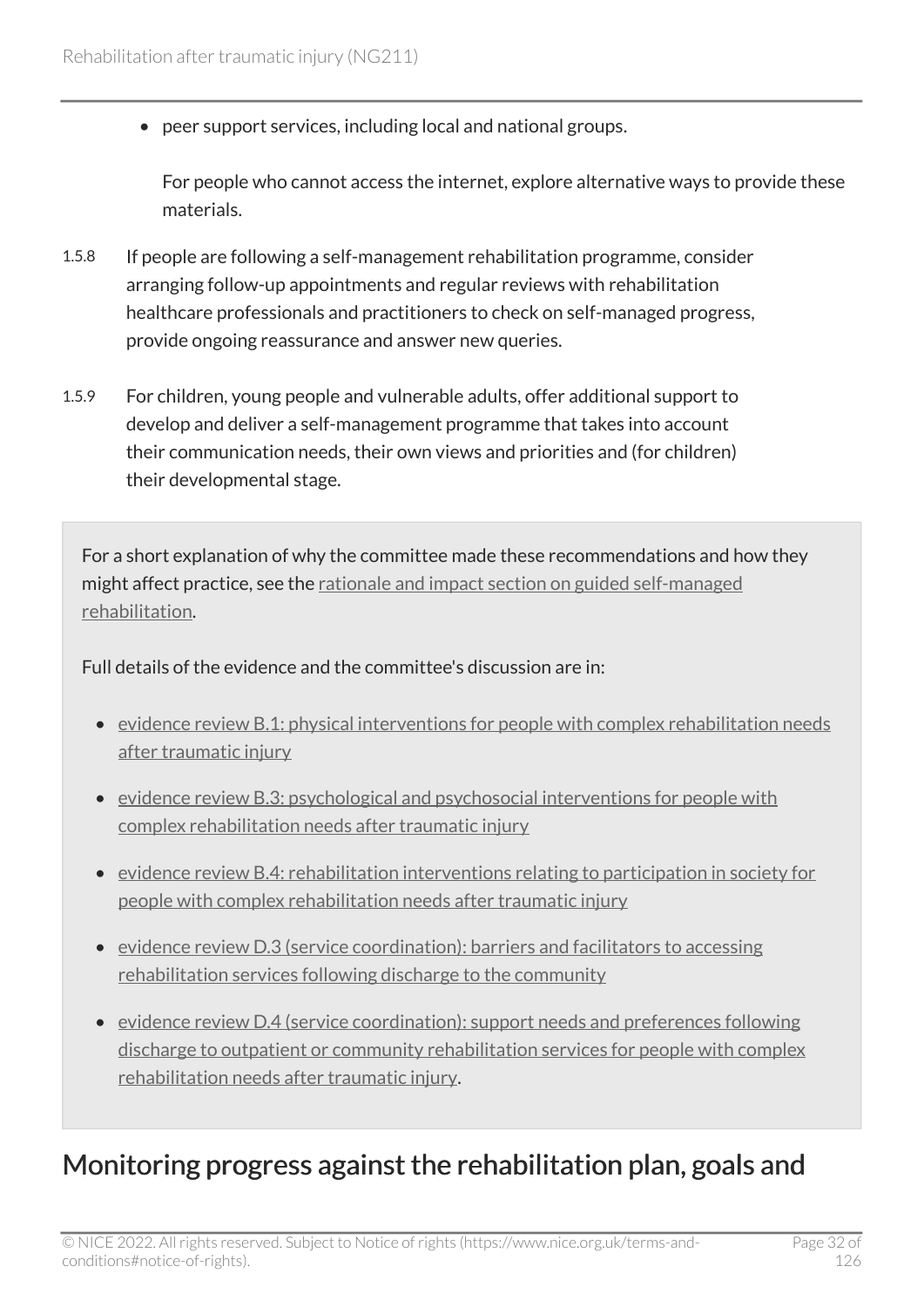#### programme of therapies and treatments

- 1.5.10 Monitor the person's progress after starting rehabilitation. Use tools such as patient-reported outcome measures (PROMs) and clinician-reported outcome measures (CROMs) for adults; parent- and child-reported measures for children and young people; and consider using tools that involve family members and carers. Additional specific clinical assessments may be used as appropriate.
- 1.5.11 Encourage people to record information about their injuries, treatments and rehabilitation therapy options (for example, using a diary as part of their rehabilitation plan) to assist discussions and shared decision making.

For a short explanation of why the committee made these recommendations and how they might affect practice, see the [rationale and impact section on monitoring progress against the](#page-93-0) [rehabilitation plan, goals and programme of therapies and treatments](#page-93-0).

Full details of the evidence and the committee's discussion are in:

- [evidence review B.1: physical interventions for people with complex rehabilitation needs](https://www.nice.org.uk/guidance/ng211/evidence/b.1-physical-interventions-for-people-with-complex-rehabilitation-needs-after-traumatic-injury-pdf-10947883503)  [after traumatic injury](https://www.nice.org.uk/guidance/ng211/evidence/b.1-physical-interventions-for-people-with-complex-rehabilitation-needs-after-traumatic-injury-pdf-10947883503)
- [evidence review D.3 \(service coordination\): barriers and facilitators to accessing](https://www.nice.org.uk/guidance/ng211/evidence/d.3-service-coordination-barriers-and-facilitators-to-accessing-rehabilitation-services-following-discharge-to-the-community-pdf-394123806039)  [rehabilitation services following discharge to the community.](https://www.nice.org.uk/guidance/ng211/evidence/d.3-service-coordination-barriers-and-facilitators-to-accessing-rehabilitation-services-following-discharge-to-the-community-pdf-394123806039)

### <span id="page-32-0"></span>1.6 Principles for sharing information and involving family and carers

- 1.6.1 Involve people, and their families and carers (as appropriate), in assessments, in planning their coordination of care and in making decisions at all stages of the rehabilitation process. This should include discussing medical or surgical treatment options, discussing findings from assessments, setting goals, discussing potential discharge destinations and examining the different rehabilitation options after discharge.
- 1.6.2 Encourage and support children and young people to be actively involved in decision making about their rehabilitation to the best of their ability.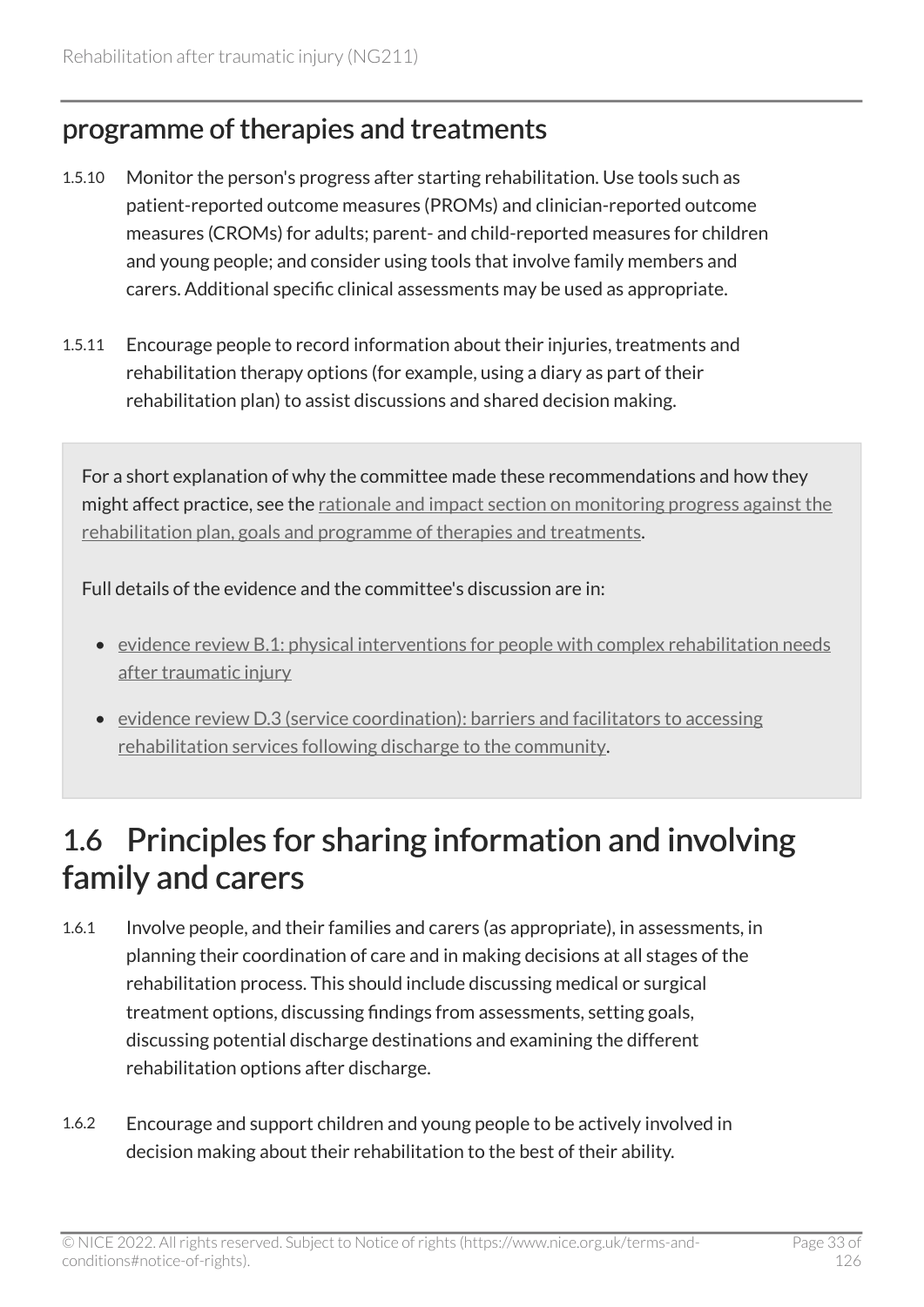- 1.6.3 Be aware that encouragement from family members, carers, friends and healthcare professionals can all have a positive effect on a person's rehabilitation after a [traumatic injury,](#page-82-0) so involve the person's family members, carers and friends (as appropriate) as much as possible throughout the person's rehabilitation journey.
- 1.6.4 In discussions and when giving information to people, and their family members or carers (as appropriate), use clear language, and tailor the timing, content and delivery of information to the needs and preferences of the person. Information should be:
	- specific to the person's injuries
	- offered in face-to-face (in person or remotely by video link) discussions, and in a suitable format, for example, digital, printed, braille or Easy Read
	- offered throughout the person's care
	- personalised and sensitive
	- supportive and respectful
	- evidence-based and consistent between healthcare professionals.

For more guidance on communication, providing information (including different formats and languages) and shared decision making, see the [NICE guidelines on](https://www.nice.org.uk/guidance/cg138)  [patient experience in adult NHS services](https://www.nice.org.uk/guidance/cg138), [babies, children and young people's](https://www.nice.org.uk/guidance/ng204)  [experience of healthcare,](https://www.nice.org.uk/guidance/ng204) [decision making and mental capacity](https://www.nice.org.uk/guidance/ng108) and [shared decision](https://www.nice.org.uk/guidance/ng197) [making.](https://www.nice.org.uk/guidance/ng197)

- 1.6.5 Be aware that if a person has severe and [complex rehabilitation needs](#page-79-1) after a traumatic injury, if they have had a brain injury or if they have problems with cognitive functioning after a traumatic injury, information giving may need to be enhanced and reinforced by:
	- repeating information on several occasions
	- providing information in a suitable format (for example, Easy Read)
	- giving information in the presence of family members or carers (as appropriate).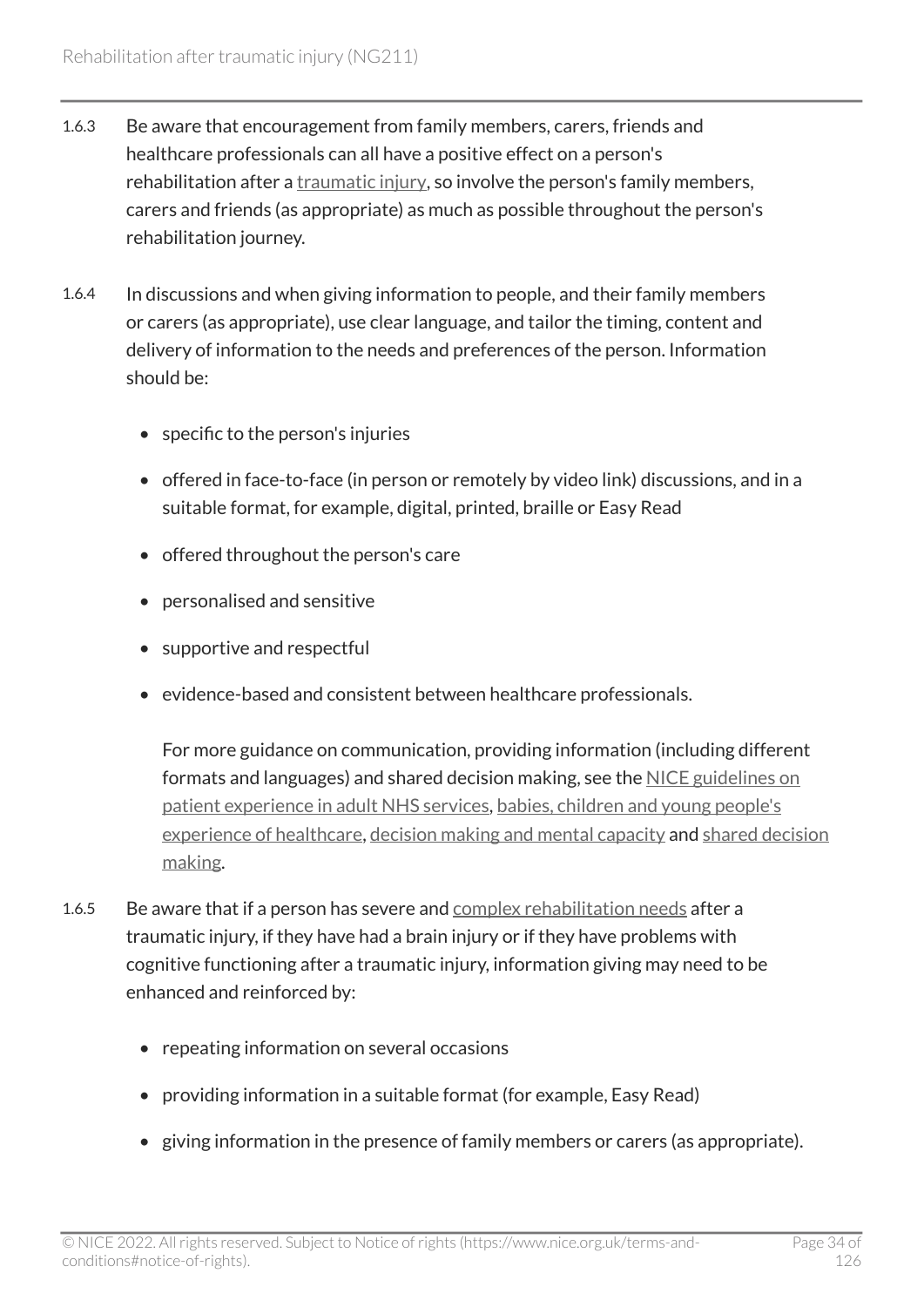- 1.6.6 Be aware that people who lack mental capacity may be legally entitled to professional advocacy (see the [Mental Capacity Act 2005\)](https://www.legislation.gov.uk/ukpga/2005/9/contents), as may people who have care and support needs (see the [Care Act 2014\)](https://www.legislation.gov.uk/ukpga/2014/23/contents/enacted). Also see the [NICE](https://www.nice.org.uk/guidance/ng108)  [guideline on decision making and mental capacity](https://www.nice.org.uk/guidance/ng108).
- 1.6.7 Advise carers about their right to a carer's assessment, an assessment for replacement care, and other support (see the [NICE guideline on supporting](https://www.nice.org.uk/guidance/ng150) [adult carers](https://www.nice.org.uk/guidance/ng150) for recommendations on identifying, assessing and meeting the caring, physical and mental health needs of families and carers).

For a short explanation of why the committee made these recommendations and how they might affect practice, see the [rationale and impact section on principles for sharing](#page-94-0) [information and involving family and carers.](#page-94-0)

Full details of the evidence and the committee's discussion are:

- [evidence review D.1 \(service coordination\): inpatient settings for people with complex](https://www.nice.org.uk/guidance/ng211/evidence/d.1-service-coordination-inpatient-settings-for-people-with-complex-rehabilitation-needs-after-traumatic-injury-pdf-394123806037) [rehabilitation needs after traumatic injury](https://www.nice.org.uk/guidance/ng211/evidence/d.1-service-coordination-inpatient-settings-for-people-with-complex-rehabilitation-needs-after-traumatic-injury-pdf-394123806037)
- [evidence review D.2 \(service coordination\): inpatient to outpatient settings for people](https://www.nice.org.uk/guidance/ng211/evidence/d.2-service-coordination-inpatient-to-outpatient-settings-for-people-with-complex-rehabilitation-needs-after-traumatic-injury-pdf-394123806038)  [with complex rehabilitation needs after traumatic injury](https://www.nice.org.uk/guidance/ng211/evidence/d.2-service-coordination-inpatient-to-outpatient-settings-for-people-with-complex-rehabilitation-needs-after-traumatic-injury-pdf-394123806038)
- [evidence review D.3 \(service coordination\): barriers and facilitators to accessing](https://www.nice.org.uk/guidance/ng211/evidence/d.3-service-coordination-barriers-and-facilitators-to-accessing-rehabilitation-services-following-discharge-to-the-community-pdf-394123806039)  [rehabilitation services following discharge to the community](https://www.nice.org.uk/guidance/ng211/evidence/d.3-service-coordination-barriers-and-facilitators-to-accessing-rehabilitation-services-following-discharge-to-the-community-pdf-394123806039)
- [evidence review D.4 \(service coordination\): support needs and preferences following](https://www.nice.org.uk/guidance/ng211/evidence/d.4-service-coordination-support-needs-and-preferences-following-discharge-to-outpatient-or-community-rehabilitation-services-for-people-with-complex-rehabilitation-needs-after-traumatic-injury-pdf-394123806040)  [discharge to outpatient or community rehabilitation services for people with complex](https://www.nice.org.uk/guidance/ng211/evidence/d.4-service-coordination-support-needs-and-preferences-following-discharge-to-outpatient-or-community-rehabilitation-services-for-people-with-complex-rehabilitation-needs-after-traumatic-injury-pdf-394123806040) [rehabilitation needs after traumatic injury.](https://www.nice.org.uk/guidance/ng211/evidence/d.4-service-coordination-support-needs-and-preferences-following-discharge-to-outpatient-or-community-rehabilitation-services-for-people-with-complex-rehabilitation-needs-after-traumatic-injury-pdf-394123806040)

### <span id="page-34-0"></span>1.7 Coordination of rehabilitation care in hospital

#### <span id="page-34-1"></span>From admission to hospital

- 1.7.1 Where possible, provide continuity of staff throughout the person's rehabilitation pathway.
- 1.7.2 Assign a named [rehabilitation coordinator](#page-80-1) or [key worker](#page-79-2) to oversee the person's care as soon as possible and within 72 hours of admission. Ensure that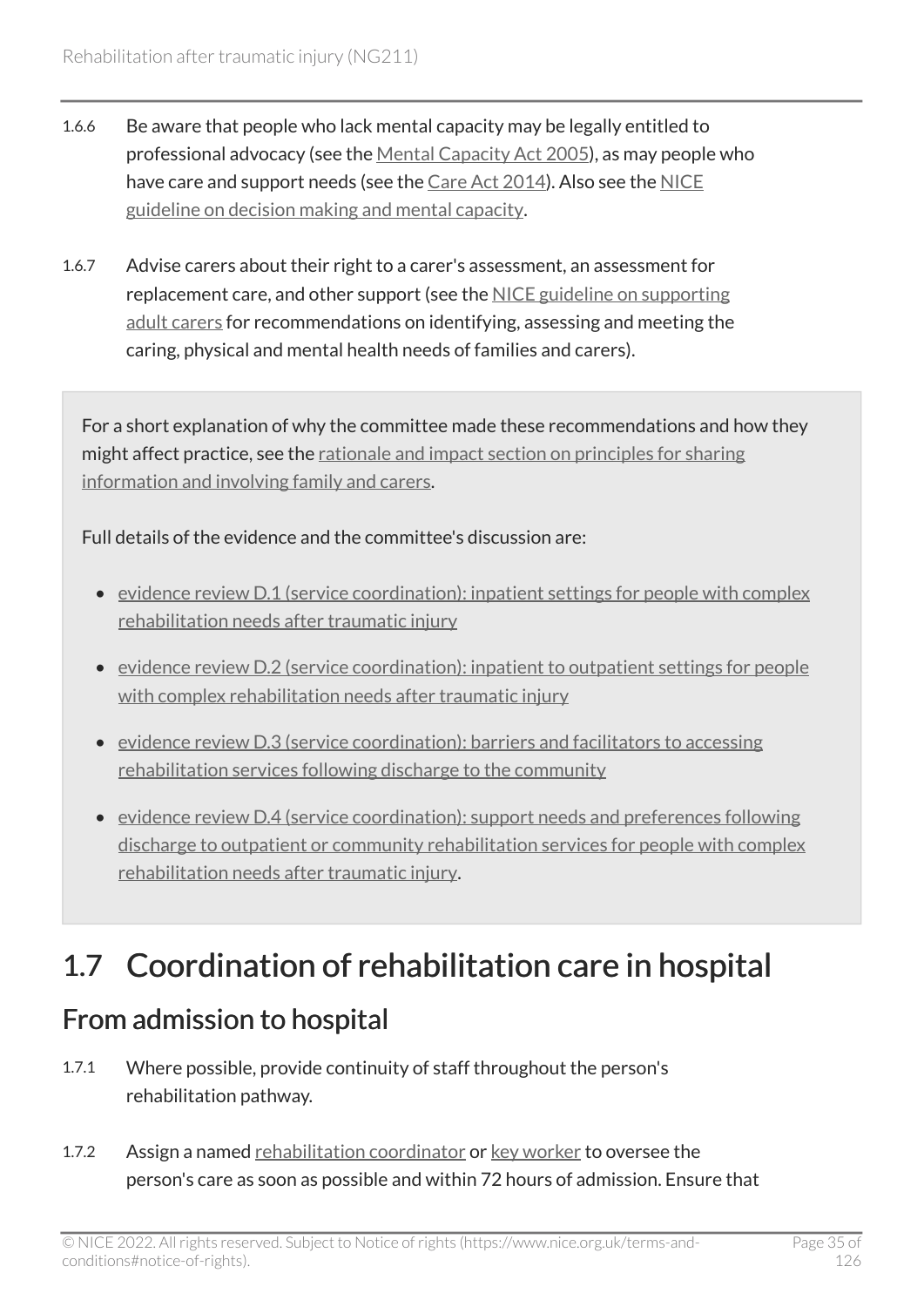the person knows who their rehabilitation coordinator or key worker is, how they will coordinate care, and how they can be contacted.

- 1.7.3 The trauma team should agree the core members of the rehabilitation multidisciplinary team who will establish an injury management plan and start developing a [rehabilitation plan](#page-80-3) and goals. See [recommendation 1.2.4](#page-14-0) for details of the multidisciplinary team after hospital admission.
- 1.7.4 A member of the rehabilitation multidisciplinary team should discuss the person's rehabilitation at daily trauma meetings or ward rounds.
- 1.7.5 Where assessment identifies the need for specialist rehabilitation (see the [section on multidisciplinary team rehabilitation needs assessment](#page-14-0)), complete the referral to specialist rehabilitation units as soon as possible.
- 1.7.6 Use a unique identifier, preferably the NHS number if this is known, when exchanging clinical information about the person's assessment, rehabilitation plan, onward referral, transition between services, discharge to community services, and all aspects of their care pathway.

#### <span id="page-35-0"></span>When transferring between services and settings

- 1.7.7 Make follow-up appointments with acute teams (if needed) for people moving from an acute unit to rehabilitation services, and ensure that the person is informed before they are transferred.
- 1.7.8 When people transfer between service providers or settings (for example, wards, hospitals and inpatient rehabilitation facilities), share information (with the person's consent) by providing a detailed verbal and written or online handover (for example, the rehabilitation plan and the person's progress against it) and let the person know this has been done. Ensure information is promptly communicated:
	- to those coordinating and delivering rehabilitation in the new setting or service
	- to the person, and family members and carers (as appropriate)
	- to any other service providers involved in the person's care and support.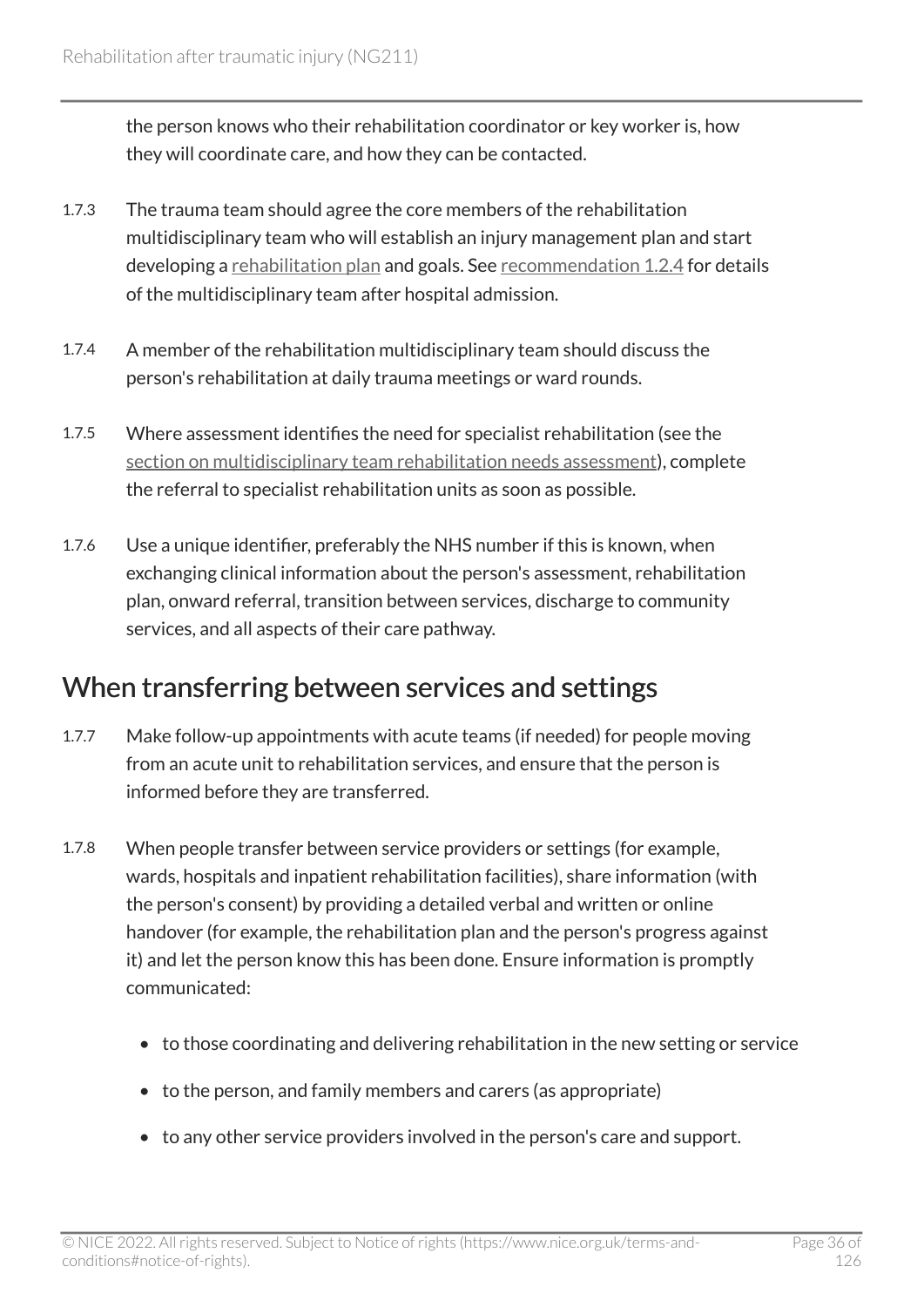- 1.7.9 The detailed handover and report should include oral and online or printed information about:
	- all of the person's injuries
	- different treatment options and their benefits and risks
	- the person's current rehabilitation plan and goals
	- the person's cultural, language and communication needs
	- psychological approaches to managing pain and fatigue, if relevant
	- beneficial activities, and activities to avoid
	- how to manage activities of daily living, including self-care and re-engaging with everyday life
	- plans for returning to work or school, housing and benefits, and driving, if relevant
	- how to recognise possible problems or complications, and what to do
	- local support groups, opportunities to access peer support, online forums and national charities, and how to get in touch with them
	- services that provide independent legal, financial, employment and welfare advice
	- advice for the family or carers about:
		- $-$  what to expect and how to support the person at home
		- $-$  the impact of the [traumatic injury](#page-82-0) on family members and carers, and how they can get support.
- 1.7.10 When people transfer between service providers or settings, discuss with them:
	- their expected recovery pathway
	- what might happen if recovery is slower than expected
	- the emotional impact of living with possible long-term symptoms and treatments.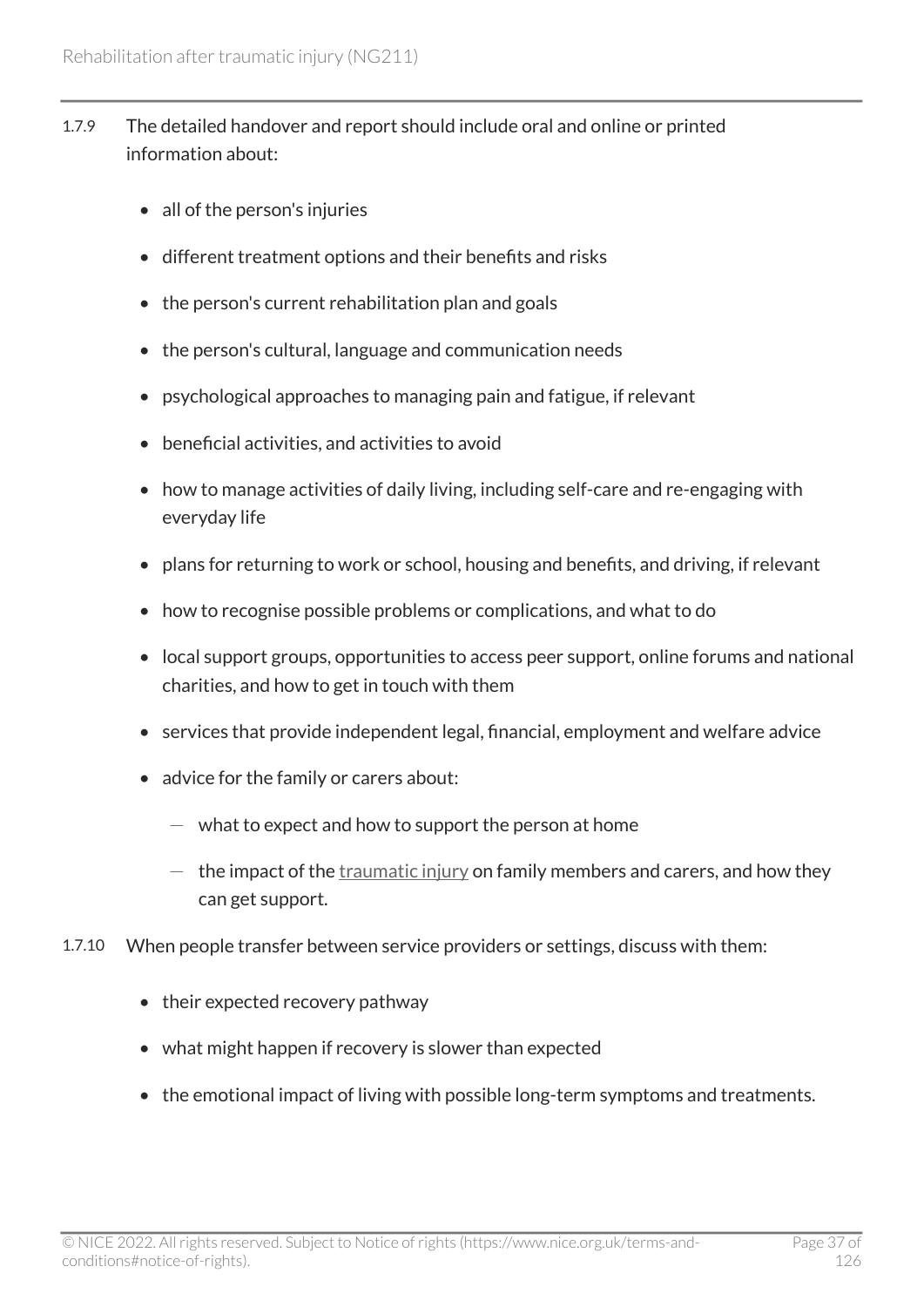For a short explanation of why the committee made these recommendations and how they might affect practice, see the [rationale and impact section on coordination of rehabilitation](#page-95-0) [care in hospital.](#page-95-0)

Full details of the evidence and the committee's discussion are in:

- [evidence review C.1: specific programmes and packages in amputation for people with](https://www.nice.org.uk/guidance/ng211/evidence/c.1-specific-programmes-and-packages-in-amputation-for-people-with-complex-rehabilitation-needs-after-traumatic-injury-pdf-10947883507) [complex rehabilitation needs after traumatic injury](https://www.nice.org.uk/guidance/ng211/evidence/c.1-specific-programmes-and-packages-in-amputation-for-people-with-complex-rehabilitation-needs-after-traumatic-injury-pdf-10947883507)
- [evidence review D.1 \(service coordination\): inpatient settings for people with complex](https://www.nice.org.uk/guidance/ng211/evidence/d.1-service-coordination-inpatient-settings-for-people-with-complex-rehabilitation-needs-after-traumatic-injury-pdf-394123806037) [rehabilitation needs after traumatic injury](https://www.nice.org.uk/guidance/ng211/evidence/d.1-service-coordination-inpatient-settings-for-people-with-complex-rehabilitation-needs-after-traumatic-injury-pdf-394123806037)
- [evidence review D.2 \(service coordination\): inpatient to outpatient settings for people](https://www.nice.org.uk/guidance/ng211/evidence/d.2-service-coordination-inpatient-to-outpatient-settings-for-people-with-complex-rehabilitation-needs-after-traumatic-injury-pdf-394123806038)  [with complex rehabilitation needs after traumatic injury](https://www.nice.org.uk/guidance/ng211/evidence/d.2-service-coordination-inpatient-to-outpatient-settings-for-people-with-complex-rehabilitation-needs-after-traumatic-injury-pdf-394123806038)
- [evidence review D.3 \(service coordination\): barriers and facilitators to accessing](https://www.nice.org.uk/guidance/ng211/evidence/d.3-service-coordination-barriers-and-facilitators-to-accessing-rehabilitation-services-following-discharge-to-the-community-pdf-394123806039)  [rehabilitation services following discharge to the community](https://www.nice.org.uk/guidance/ng211/evidence/d.3-service-coordination-barriers-and-facilitators-to-accessing-rehabilitation-services-following-discharge-to-the-community-pdf-394123806039)
- [evidence review D.4 \(service coordination\): support needs and preferences following](https://www.nice.org.uk/guidance/ng211/evidence/d.4-service-coordination-support-needs-and-preferences-following-discharge-to-outpatient-or-community-rehabilitation-services-for-people-with-complex-rehabilitation-needs-after-traumatic-injury-pdf-394123806040)  [discharge to outpatient or community rehabilitation services for people with complex](https://www.nice.org.uk/guidance/ng211/evidence/d.4-service-coordination-support-needs-and-preferences-following-discharge-to-outpatient-or-community-rehabilitation-services-for-people-with-complex-rehabilitation-needs-after-traumatic-injury-pdf-394123806040) [rehabilitation needs after traumatic injury.](https://www.nice.org.uk/guidance/ng211/evidence/d.4-service-coordination-support-needs-and-preferences-following-discharge-to-outpatient-or-community-rehabilitation-services-for-people-with-complex-rehabilitation-needs-after-traumatic-injury-pdf-394123806040)

# 1.8 Coordination of rehabilitation care at discharge

## Discharge planning and a multidisciplinary approach

- 1.8.1 Consider early, multidisciplinary discharge planning to ensure appropriate and smooth discharge and transition to outpatient and community services.
- 1.8.2 Reassess the person's needs and review the [rehabilitation plan](#page-80-0) before discharge to ensure that their needs are addressed alongside any long-term, existing health conditions or disabilities.
- 1.8.3 Be aware that family members and carers can play a key role in the smooth transition to outpatient and community services. If the person consents and their family members or carers agree, actively involve them in the transition process.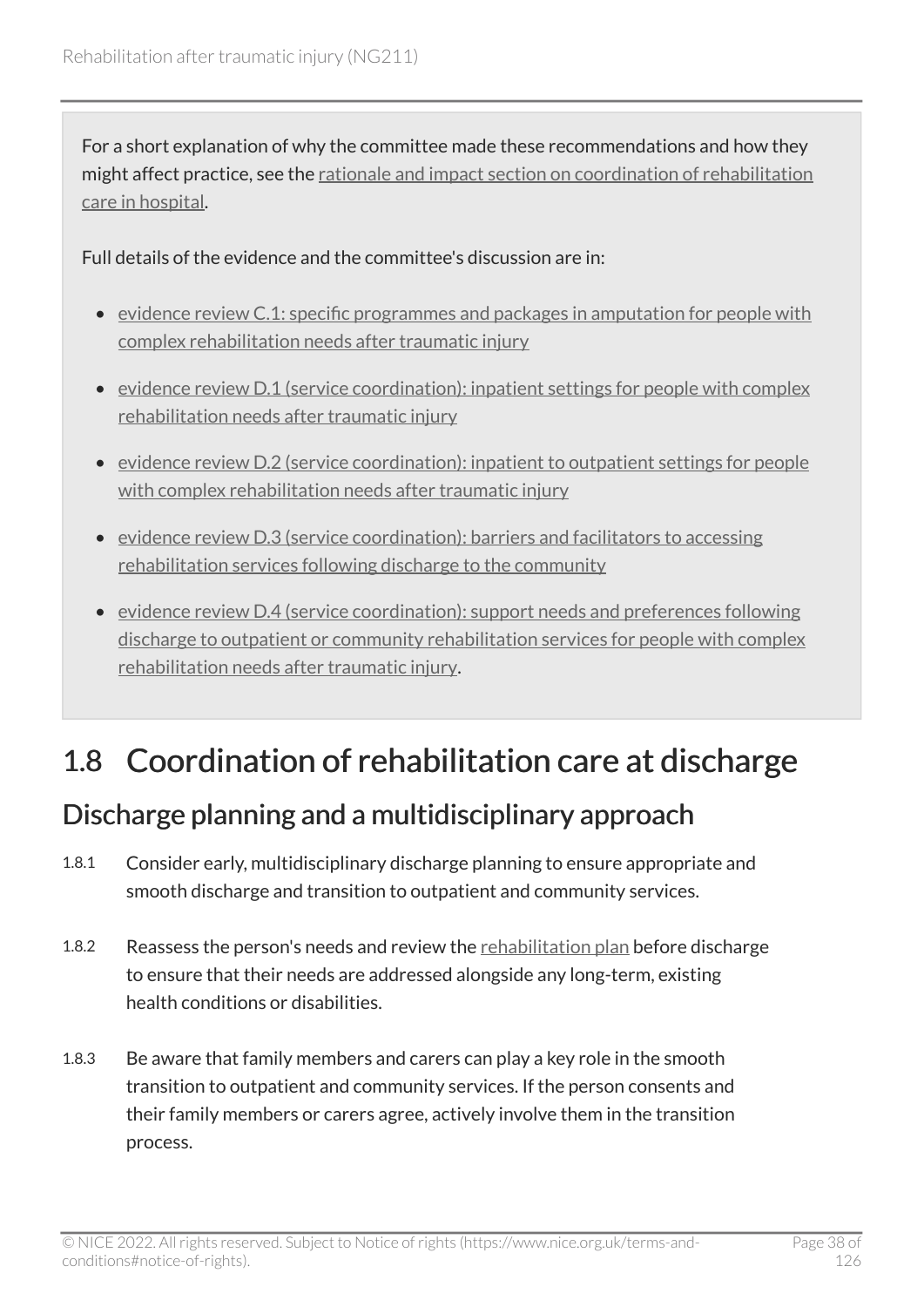- 1.8.4 Give people information and support at the earliest opportunity if they need to apply for funded equipment for use after discharge from hospital (for example, wheelchairs) because applications can take time to process and may delay the person's discharge.
- 1.8.5 For children and young people, arrange a meeting between the school or education setting, 1 or more members of the multidisciplinary team, and their parents or carers, to inform the education provider about the changes to the environment and education plan that the child or young person may need to meet their education and support needs. This should take into account transport needs.
- 1.8.6 Advise people that further help with funding for equipment, assistive technology, environmental adaptations and other forms of support with rehabilitation might be available for their home, education and workplace settings (for example, through local authorities, the education, health and care plan, Access to Work grants, voluntary sector grants and the Department for Work and Pensions).
- 1.8.7 Give people, and their family members or carers (as appropriate), information about services that provide independent legal, financial, employment and welfare advice (for example, Citizens Advice).
- 1.8.8 If a person has significant ongoing and complex medical and therapy needs, offer a gradual and incremental return into the community, for example, transfer to a local hospital, a stepdown bed or a pre-discharge visit to home, to reduce the distress of the sudden loss of support as an inpatient.
- 1.8.9 Ensure that ongoing advice about pain management, including a plan to reduce analgesia, is discussed with the person and passed onto the person's GP or another lead clinician. See also the [NICE guideline on medicines optimisation](https://www.nice.org.uk/guidance/ng5).
- 1.8.10 Where possible, arrange joint inpatient and community team home visits with the person before discharge, especially for people with significant ongoing needs.
- 1.8.11 If there are any concerns about how the person will manage at home after they are discharged, consider overnight or weekend visits home before discharge,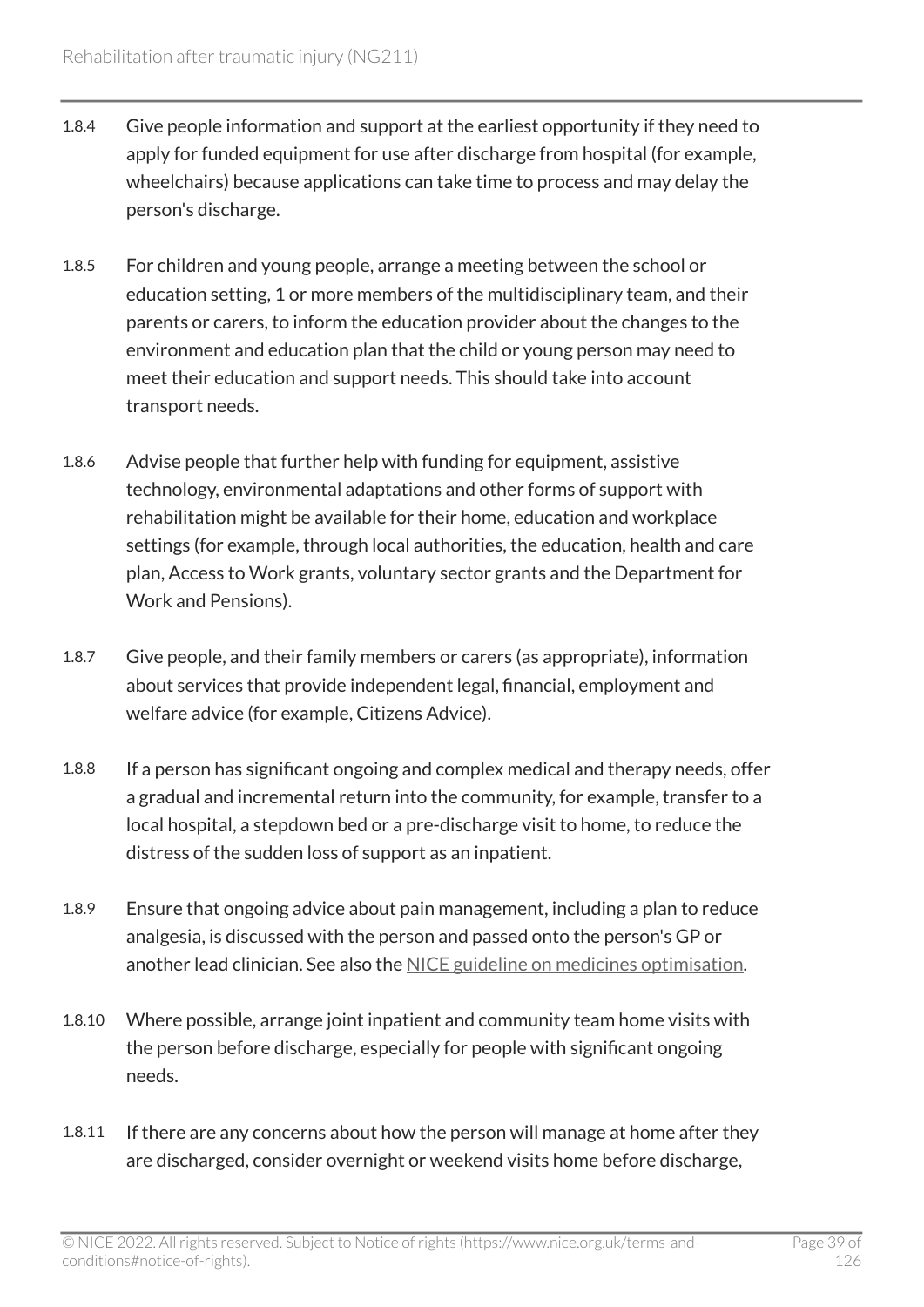depending on their needs, preferences and home circumstances.

1.8.12 When arranging overnight or weekend visits home, involve the person in discussing the possible risks and how to manage them, especially if they live alone.

### Planning for rehabilitation and other support following discharge

- 1.8.13 If a person is likely to have continuing health and social care needs after discharge to home:
	- inform relevant healthcare professionals, social care practitioners and education practitioners (as appropriate)
	- establish the person's eligibility for funded social care support, including for families and carers
	- use the NHS continuing healthcare checklist, to establish the person's eligibility for a full continuing healthcare assessment before discharge
	- for children and young people, establish their eligibility for emergency education funding for short-term support at school and for funded support through an education, health and social care plan (if appropriate).

Also see the [NICE guideline on transition between inpatient hospital settings and](https://www.nice.org.uk/guidance/ng27)  [community or care home settings for adults with social care needs.](https://www.nice.org.uk/guidance/ng27)

- 1.8.14 Offer a multidisciplinary approach to meet the person's rehabilitation and social care needs that is coordinated, consistent and as integrated as possible, to support the person, and their family or carer (as appropriate), through transfer from inpatient to outpatient rehabilitation services.
- 1.8.15 Document in the rehabilitation plan and handover report how rehabilitation after discharge will be delivered (see [recommendations 1.7.7 to 1.7.9](#page-35-0) for what should be included). When transferring the person to outpatient and community settings (including home), also include:
	- whether ongoing support and follow-up after discharge is needed, for example, community rehabilitation, referrals and review appointments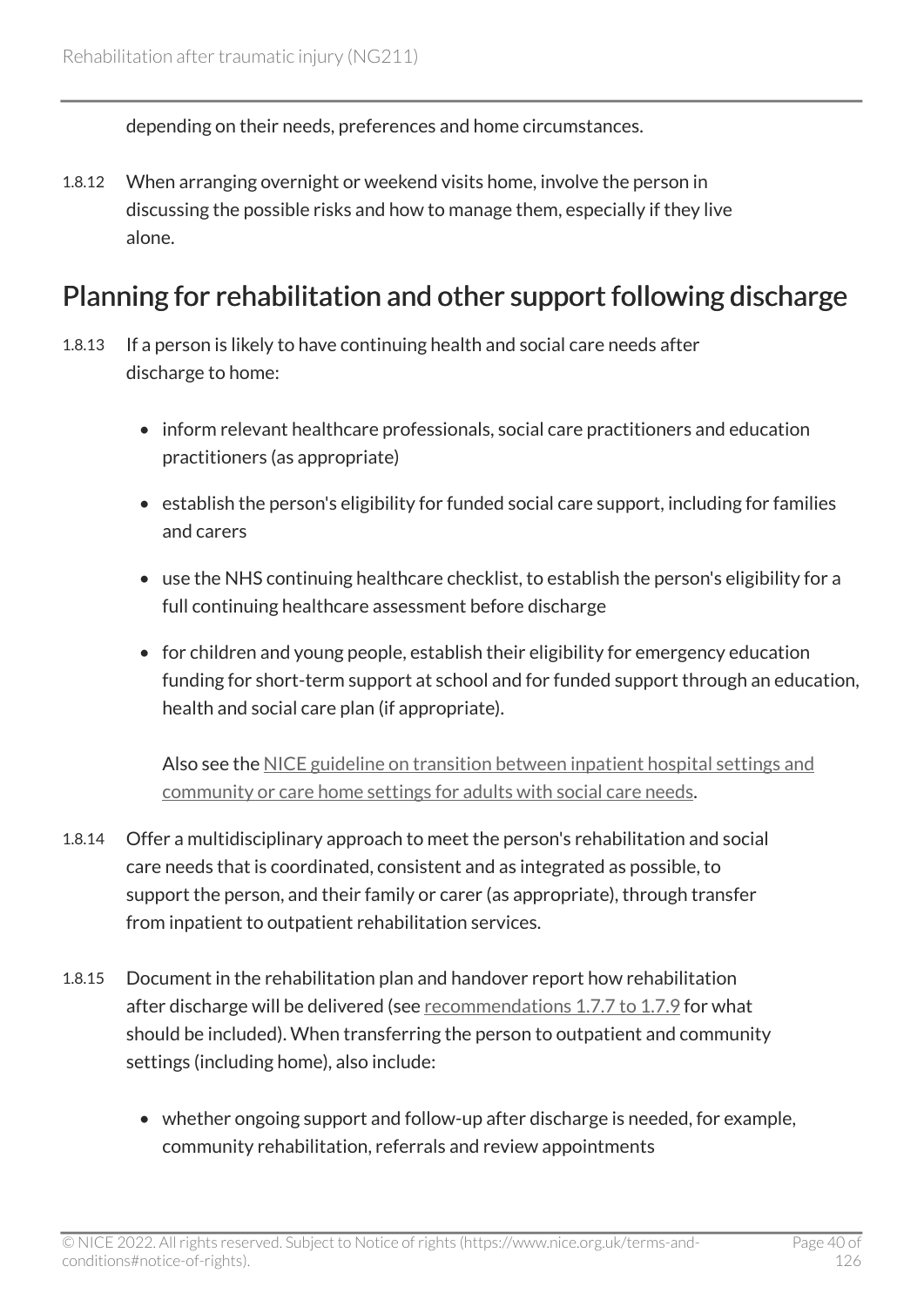- when community rehabilitation appointments will be likely to take place.
- 1.8.16 For people who will have significant ongoing needs after discharge:
	- arrange a pre-discharge planning meeting with community practitioners who will be involved in the person's rehabilitation, care and support (for example, therapists, social workers and care coordinators)
	- encourage pre-discharge visits by community practitioners to meet the person, and their family or carer (as appropriate)
	- consider organising a joint 'handover' appointment between the inpatient multidisciplinary team and community practitioners at the point of discharge.
- 1.8.17 Liaise with community teams (such as community and voluntary sector providers, physiotherapists and occupational therapists, education support, and special educational needs coordinators in schools and nurseries for children and young people) to agree a staged return to the workplace or education. (See also the [NICE guideline on transition between inpatient hospital settings and](https://www.nice.org.uk/guidance/ng27) [community or care home settings for adults with social care needs.](https://www.nice.org.uk/guidance/ng27))
- 1.8.18 When planning discharge, address potential barriers that may prevent the person accessing rehabilitation in the community. For example, ensure that they can travel to and access the location of treatments, and ensure that the timing and length of appointments will be manageable for them.
- 1.8.19 If a person cannot travel to rehabilitation appointments, offer telephone or video consultations, or rehabilitation in the person's home.
- 1.8.20 Consider arranging telephone or video consultations or rehabilitation in the person's home, rather than in a clinic or hospital setting (for example, if the person needs help to learn to live independently in their own home).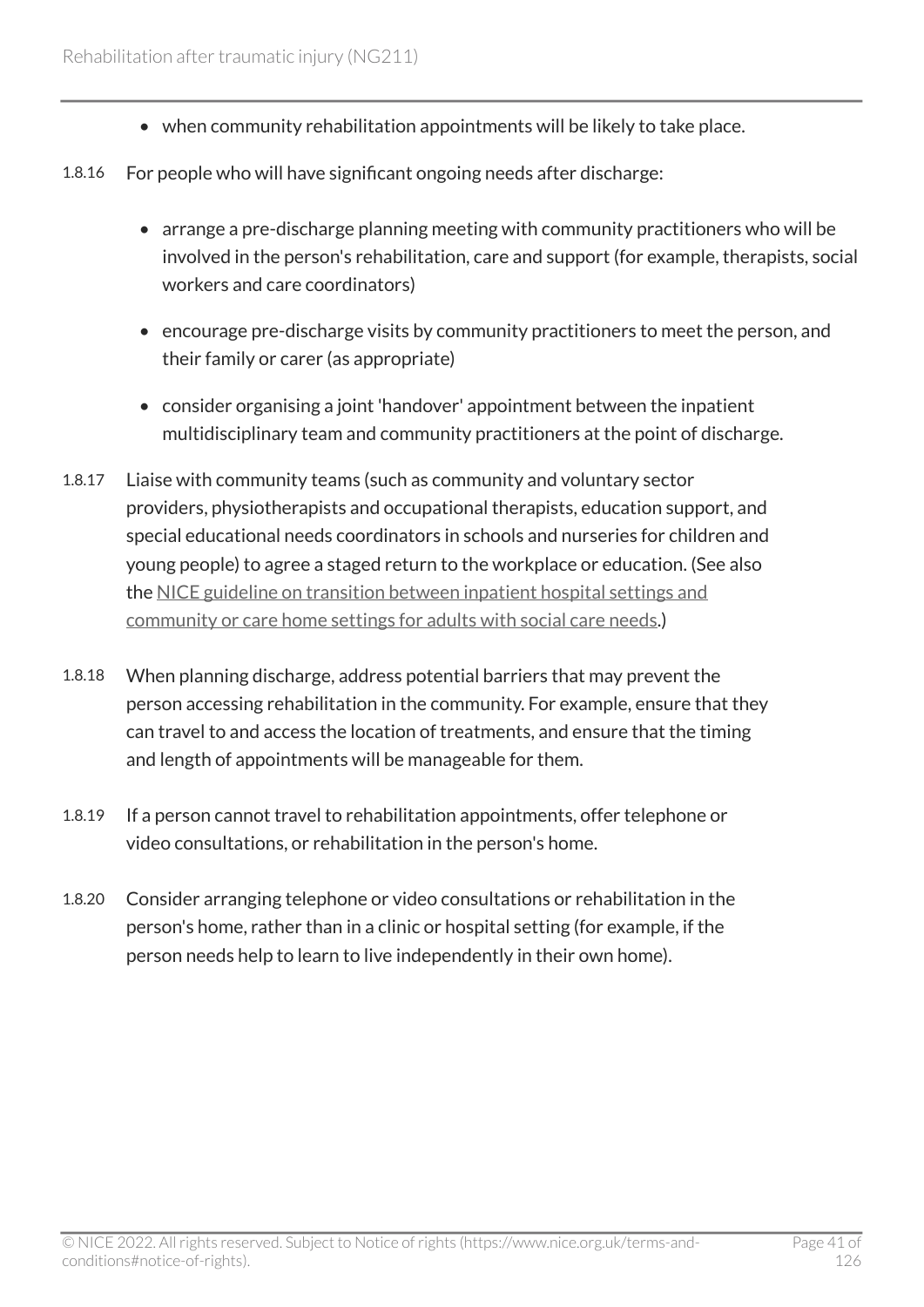For a short explanation of why the committee made these recommendations and how they might affect practice, see the [rationale and impact section on coordination of rehabilitation](#page-96-0) [care at discharge](#page-96-0).

Full details of the evidence and the committee's discussion are in:

- [evidence review A.1/A.2: identification and assessment of rehabilitation needs after](https://www.nice.org.uk/guidance/ng211/evidence/a.1a.2-identification-and-assessment-of-rehabilitation-needs-after-traumatic-injury-pdf-10947883502)  [traumatic injury](https://www.nice.org.uk/guidance/ng211/evidence/a.1a.2-identification-and-assessment-of-rehabilitation-needs-after-traumatic-injury-pdf-10947883502)
- [evidence review B.4: rehabilitation interventions relating to participation in society for](https://www.nice.org.uk/guidance/ng211/evidence/b.4-rehabilitation-interventions-relating-to-participation-in-society-for-people-with-complex-rehabilitation-needs-after-traumatic-injury-pdf-10947883506)  [people with complex rehabilitation needs after traumatic injury](https://www.nice.org.uk/guidance/ng211/evidence/b.4-rehabilitation-interventions-relating-to-participation-in-society-for-people-with-complex-rehabilitation-needs-after-traumatic-injury-pdf-10947883506)
- [evidence review D.2 \(service coordination\): inpatient to outpatient settings for people](https://www.nice.org.uk/guidance/ng211/evidence/d.2-service-coordination-inpatient-to-outpatient-settings-for-people-with-complex-rehabilitation-needs-after-traumatic-injury-pdf-394123806038)  [with complex rehabilitation needs after traumatic injury](https://www.nice.org.uk/guidance/ng211/evidence/d.2-service-coordination-inpatient-to-outpatient-settings-for-people-with-complex-rehabilitation-needs-after-traumatic-injury-pdf-394123806038)
- [evidence review D.3 \(service coordination\): barriers and facilitators to accessing](https://www.nice.org.uk/guidance/ng211/evidence/d.3-service-coordination-barriers-and-facilitators-to-accessing-rehabilitation-services-following-discharge-to-the-community-pdf-394123806039)  [rehabilitation services following discharge to the community](https://www.nice.org.uk/guidance/ng211/evidence/d.3-service-coordination-barriers-and-facilitators-to-accessing-rehabilitation-services-following-discharge-to-the-community-pdf-394123806039)
- [evidence review D.4 \(service coordination\): support needs and preferences following](https://www.nice.org.uk/guidance/ng211/evidence/d.4-service-coordination-support-needs-and-preferences-following-discharge-to-outpatient-or-community-rehabilitation-services-for-people-with-complex-rehabilitation-needs-after-traumatic-injury-pdf-394123806040)  [discharge to outpatient or community rehabilitation services for people with complex](https://www.nice.org.uk/guidance/ng211/evidence/d.4-service-coordination-support-needs-and-preferences-following-discharge-to-outpatient-or-community-rehabilitation-services-for-people-with-complex-rehabilitation-needs-after-traumatic-injury-pdf-394123806040) [rehabilitation needs after traumatic injury.](https://www.nice.org.uk/guidance/ng211/evidence/d.4-service-coordination-support-needs-and-preferences-following-discharge-to-outpatient-or-community-rehabilitation-services-for-people-with-complex-rehabilitation-needs-after-traumatic-injury-pdf-394123806040)

### A single point of contact, key contact and key worker after discharge

- 1.8.21 At discharge from hospital, provide people and their family or carers (as appropriate) with a [single point of contact](#page-81-0) at the hospital for information, help and advice for a limited time period (for example, 3 months).
- 1.8.22 If people need ongoing rehabilitation and other health and social care support after discharge, the inpatient multidisciplinary team and community practitioners should agree who will be the key contact after discharge when contact with the hospital is no longer appropriate (see recommendation 1.8.23). This person may be a GP, rehabilitation physician, special educational needs coordinator, allied health professional, family support worker, social worker, case manager, disability paediatrician or speciality-specific coordinator, for example, a neuro navigator.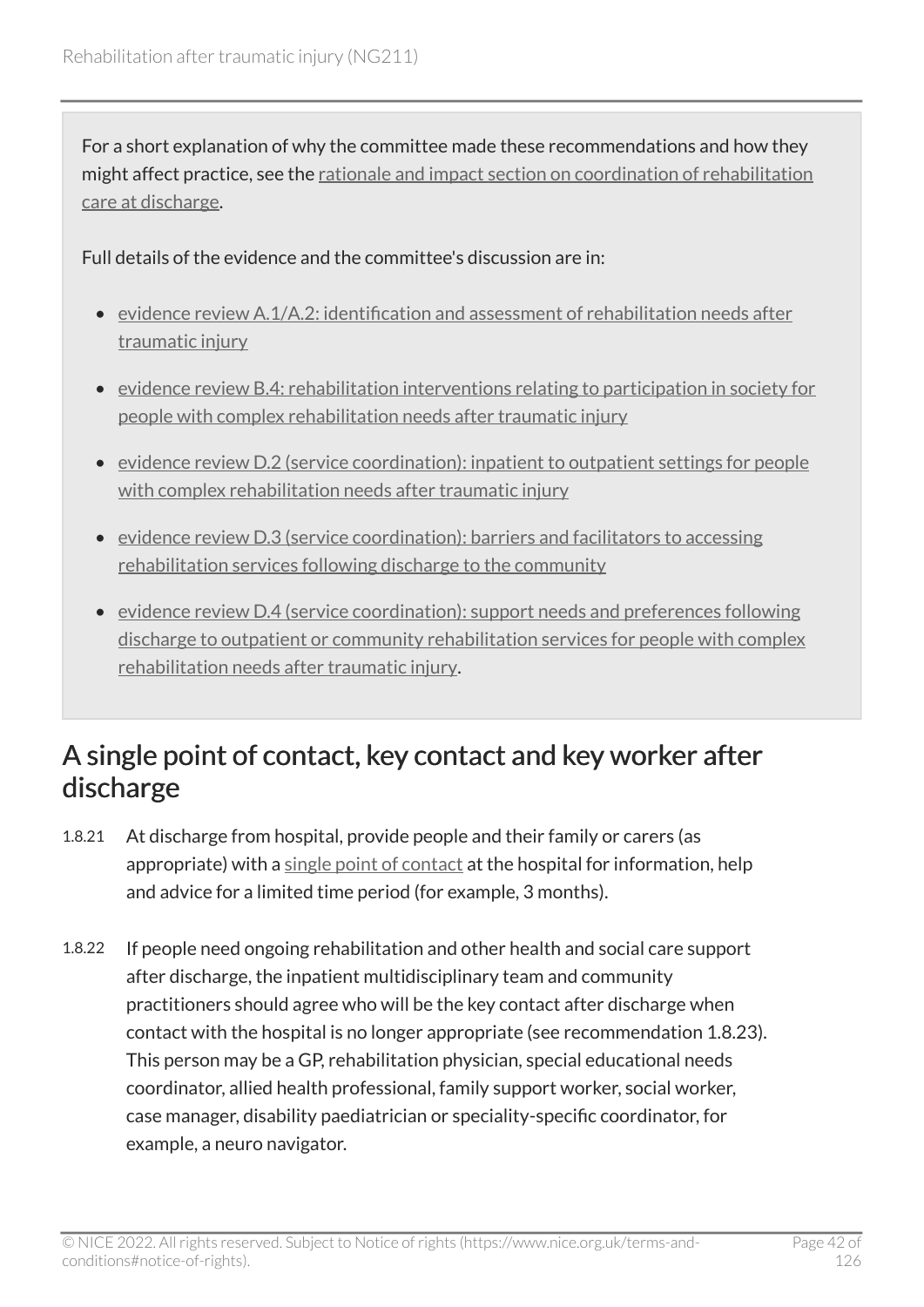- 1.8.23 If people have complex or long-term conditions or social care needs, consider appointing a [key worker](#page-79-0) as a direct source of advice, support and signposting. This should be a healthcare or social care professional with knowledge and expertise about inpatient or community-based rehabilitation and support, including education or training support for children and young people.
- 1.8.24 For young people who are transitioning between children's and adults' services, see [recommendations about the role of the named worker in the NICE guideline](https://www.nice.org.uk/guidance/ng43/chapter/Recommendations#a-named-worker) [on transition from children's to adults' services for young people using health or](https://www.nice.org.uk/guidance/ng43/chapter/Recommendations#a-named-worker)  [social care services](https://www.nice.org.uk/guidance/ng43/chapter/Recommendations#a-named-worker).

For a short explanation of why the committee made these recommendations and how they might affect practice, see the [rationale and impact section on a single point of contact, key](#page-98-0)  [contact and key worker after discharge.](#page-98-0)

Full details of the evidence and the committee's discussion are in:

- [evidence review B.4: rehabilitation interventions relating to participation in society for](https://www.nice.org.uk/guidance/ng211/evidence/b.4-rehabilitation-interventions-relating-to-participation-in-society-for-people-with-complex-rehabilitation-needs-after-traumatic-injury-pdf-10947883506)  [people with complex rehabilitation needs after traumatic injury](https://www.nice.org.uk/guidance/ng211/evidence/b.4-rehabilitation-interventions-relating-to-participation-in-society-for-people-with-complex-rehabilitation-needs-after-traumatic-injury-pdf-10947883506)
- [evidence review D.2 \(service coordination\): inpatient to outpatient settings for people](https://www.nice.org.uk/guidance/ng211/evidence/d.2-service-coordination-inpatient-to-outpatient-settings-for-people-with-complex-rehabilitation-needs-after-traumatic-injury-pdf-394123806038)  with complex rehabilitation needs after traumatic injury
- [evidence review D.3 \(service coordination\): barriers and facilitators to accessing](https://www.nice.org.uk/guidance/ng211/evidence/d.3-service-coordination-barriers-and-facilitators-to-accessing-rehabilitation-services-following-discharge-to-the-community-pdf-394123806039)  [rehabilitation services following discharge to the community](https://www.nice.org.uk/guidance/ng211/evidence/d.3-service-coordination-barriers-and-facilitators-to-accessing-rehabilitation-services-following-discharge-to-the-community-pdf-394123806039)
- [evidence review D.4 \(service coordination\): support needs and preferences following](https://www.nice.org.uk/guidance/ng211/evidence/d.4-service-coordination-support-needs-and-preferences-following-discharge-to-outpatient-or-community-rehabilitation-services-for-people-with-complex-rehabilitation-needs-after-traumatic-injury-pdf-394123806040)  [discharge to outpatient or community rehabilitation services for people with complex](https://www.nice.org.uk/guidance/ng211/evidence/d.4-service-coordination-support-needs-and-preferences-following-discharge-to-outpatient-or-community-rehabilitation-services-for-people-with-complex-rehabilitation-needs-after-traumatic-injury-pdf-394123806040) [rehabilitation needs after traumatic injury.](https://www.nice.org.uk/guidance/ng211/evidence/d.4-service-coordination-support-needs-and-preferences-following-discharge-to-outpatient-or-community-rehabilitation-services-for-people-with-complex-rehabilitation-needs-after-traumatic-injury-pdf-394123806040)

# 1.9 Supporting access and participation in education, work and community (adjustment and goal setting)

Also see the [section on setting rehabilitation goals.](#page-22-0)

1.9.1 Help and support the person to adjust after a [traumatic injury](#page-82-0) by asking them and their family members or carers (as appropriate) about: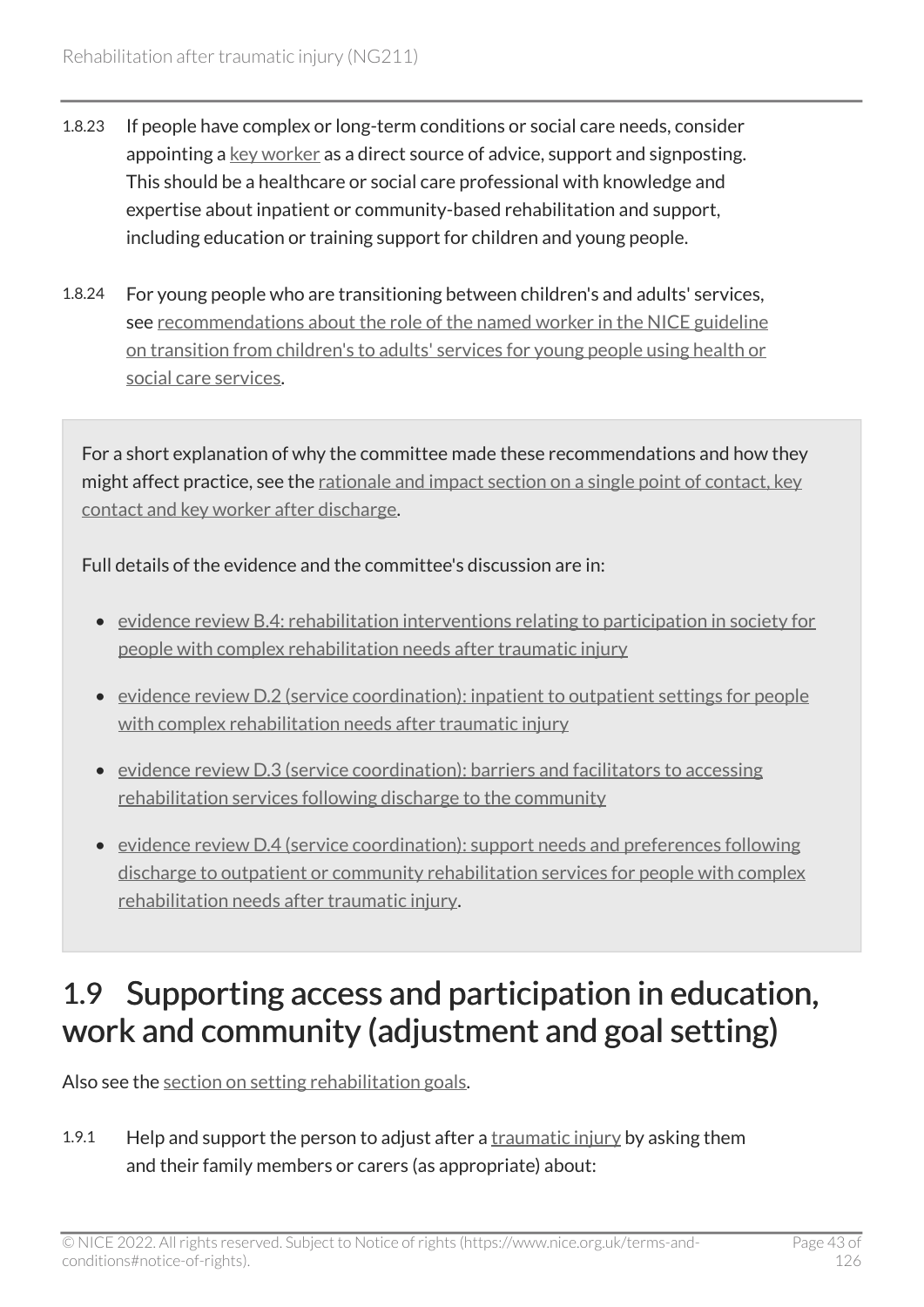- their life, hobbies, occupation, usual activities, and personal and family history, and finding out what is important to them
- their views and feelings about their injuries and rehabilitation options
- the support they think they will need by asking about their views and feelings
- allowing time for adjustment and considering this before starting any new rehabilitation therapies or interventions.
- 1.9.2 Support the person to achieve realistic rehabilitation goals for life skills, workrelated training or education (see the [section on setting rehabilitation goals\)](#page-22-0). Support should be tailored to the person's needs and may include:
	- providing equipment and adaptations (for example, wheelchairs and seating)
	- increasing independence in activities of daily living (for example, personal care, dressing and bathing, housework, shopping, food preparation, eating and drinking, managing money, how to access carers' and disability benefits and grants, driving or using public transport)
	- work-related training (for example, careers advice and retraining)
	- advice from job centres (for example, disability employment advisers and access to work scheme)
	- access to adult education settings
	- access to education for children and young people (for example, special educational needs and disabilities [SEND] adjustments in school, or new school placements).
- 1.9.3 Revisit rehabilitation goals with the person at regular intervals and align them with ongoing emotional and psychological adjustment.
- 1.9.4 Give people information about opportunities for engaging in daily meaningful activity (for example, hobbies, social activities or voluntary work) while they are in the process of a staged return to work.
- 1.9.5 Adapt rehabilitation activities to promote social interaction and participation in the person's normal activities of daily living consistent with the person's lifestyle and preferences.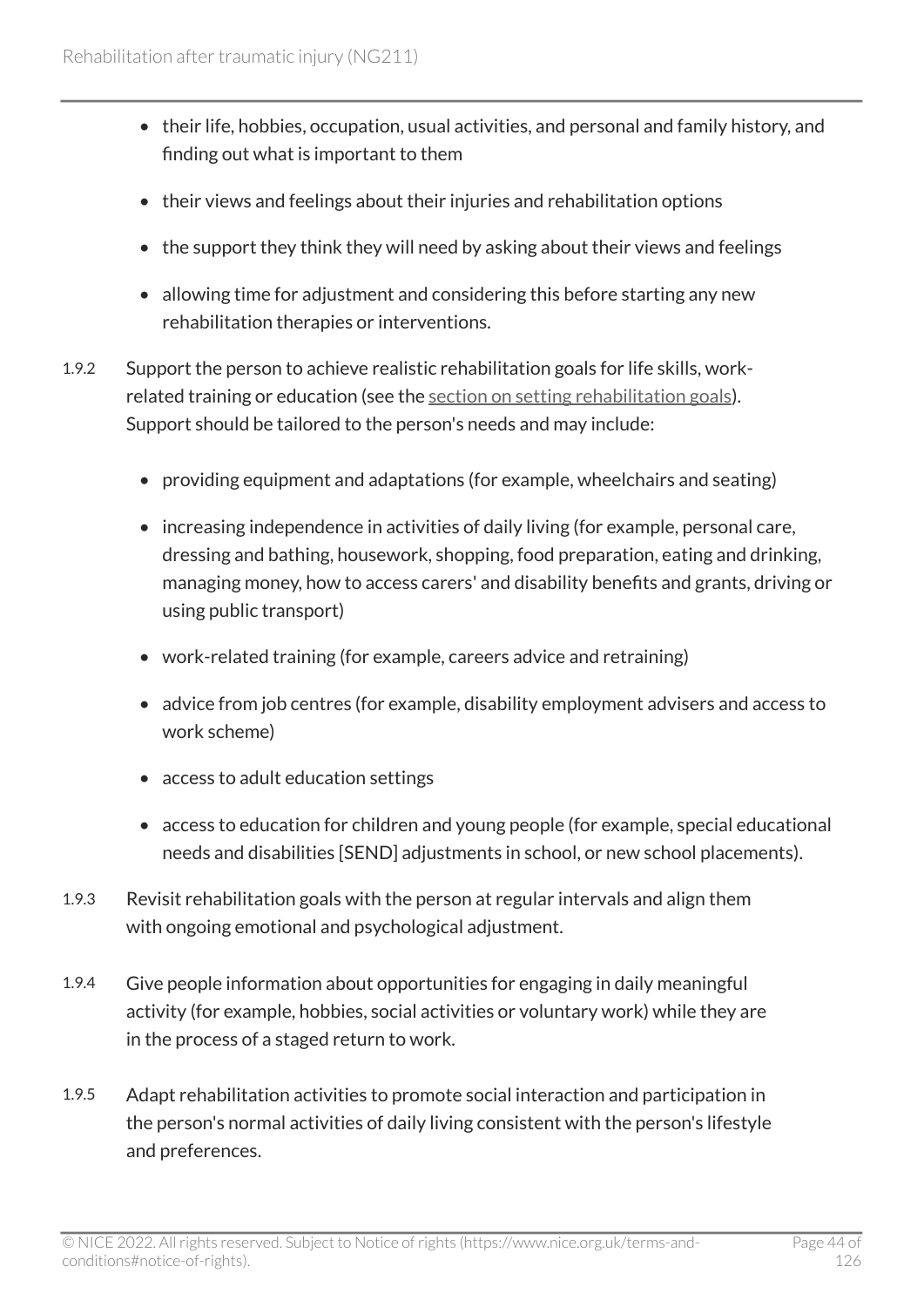- 1.9.6 Provide information for the person's employer or education provider about:
	- the person's rehabilitation needs and
	- how they can make adjustments to support the person's rehabilitation goals, for example, a staged or part-time return to work or education, and/or amended duties.
- 1.9.7 See the [section on workplace culture and policies in the NICE guideline on](https://www.nice.org.uk/guidance/ng146/chapter/Recommendations#workplace-culture-and-policies)  [workplace health: long-term sickness absence and capability to work](https://www.nice.org.uk/guidance/ng146/chapter/Recommendations#workplace-culture-and-policies) for recommendations about vocational support and returning to work.
- 1.9.8 Provide information for early years settings or schools about the child or young person's rehabilitation needs, and the adjustments needed to enable their return to education and sports, for example, a staged return.
- 1.9.9 Give children and young people, and their families and carers (as appropriate), information about educational support and return to school.
- 1.9.10 For young people who are starting to access support from adult rehabilitation services, see the [NICE guideline on transition from children's to adults' services](https://www.nice.org.uk/guidance/ng43) [for young people using health or social care services.](https://www.nice.org.uk/guidance/ng43)
- 1.9.11 Community practitioners should offer emotional and psychological support to adults and their families and carers to help with lifestyle adjustments and the effects of the traumatic injury (for example, prolonged hospitalisations), and support their gradual return to work, education, social roles and leisure activities.
- 1.9.12 The [team around the child](#page-81-1) should offer emotional and psychological support to children, young people and their families and carers to help with lifestyle adjustments and the effects of the traumatic injury (for example, prolonged hospitalisations), and support their gradual return to education, play, social and leisure activities.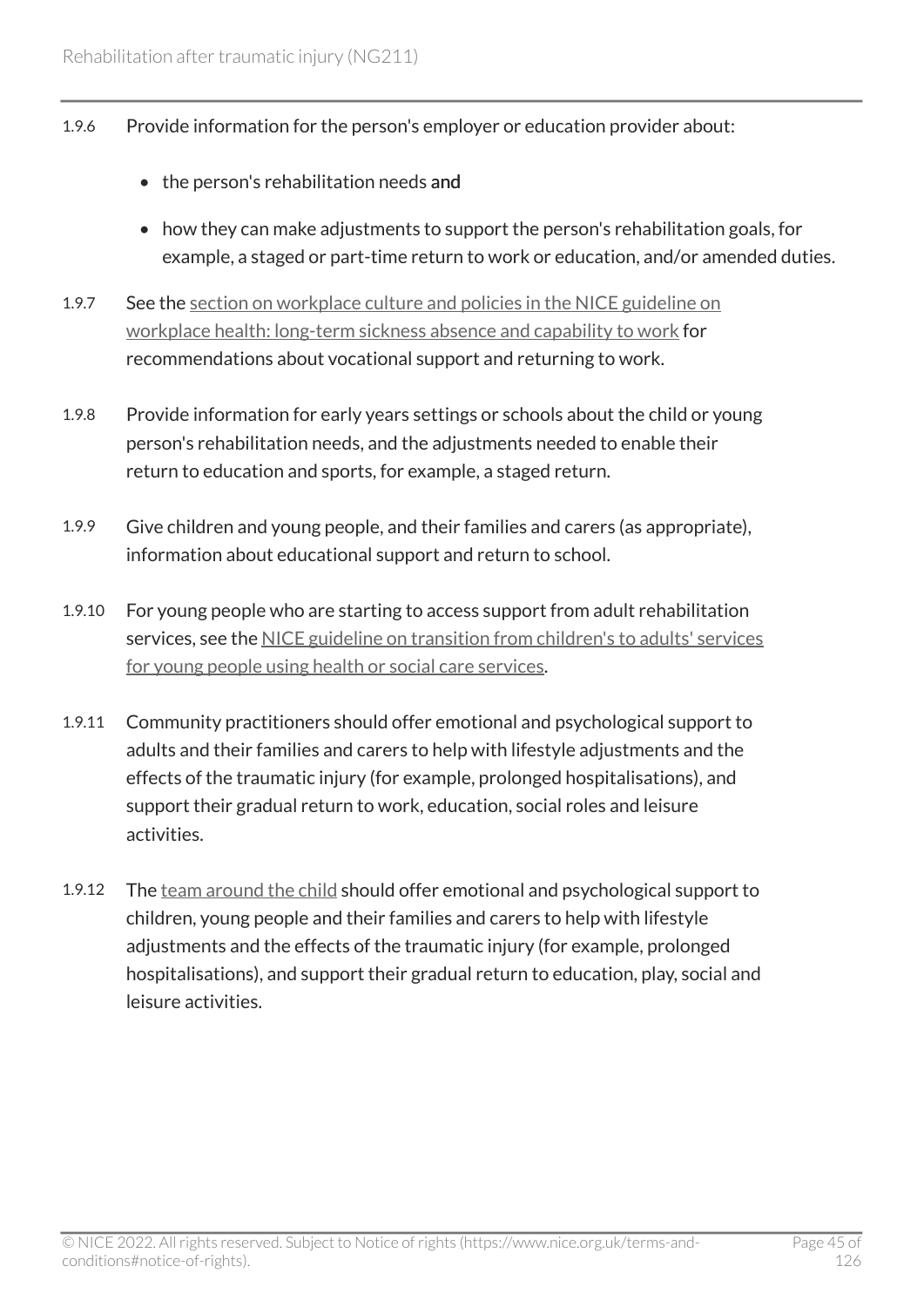For a short explanation of why the committee made these recommendations and how they might affect practice, see the [rationale and impact section on supporting access and](#page-99-0) [participation in education, work and community \(adjustment and goal setting\)](#page-99-0).

Full details of the evidence and the committee's discussion are in:

- [evidence review B.3: psychological and psychosocial interventions for people with](https://www.nice.org.uk/guidance/ng211/evidence/b.3-psychological-and-psychosocial-interventions-for-people-with-complex-rehabilitation-needs-after-traumatic-injury-pdf-10947883505) [complex rehabilitation needs after traumatic injury](https://www.nice.org.uk/guidance/ng211/evidence/b.3-psychological-and-psychosocial-interventions-for-people-with-complex-rehabilitation-needs-after-traumatic-injury-pdf-10947883505)
- [evidence review B.4: rehabilitation interventions relating to participation in society for](https://www.nice.org.uk/guidance/ng211/evidence/b.4-rehabilitation-interventions-relating-to-participation-in-society-for-people-with-complex-rehabilitation-needs-after-traumatic-injury-pdf-10947883506)  [people with complex rehabilitation needs after traumatic injury](https://www.nice.org.uk/guidance/ng211/evidence/b.4-rehabilitation-interventions-relating-to-participation-in-society-for-people-with-complex-rehabilitation-needs-after-traumatic-injury-pdf-10947883506)
- [evidence review D.3 \(service coordination\): barriers and facilitators to accessing](https://www.nice.org.uk/guidance/ng211/evidence/d.3-service-coordination-barriers-and-facilitators-to-accessing-rehabilitation-services-following-discharge-to-the-community-pdf-394123806039)  [rehabilitation services following discharge to the community](https://www.nice.org.uk/guidance/ng211/evidence/d.3-service-coordination-barriers-and-facilitators-to-accessing-rehabilitation-services-following-discharge-to-the-community-pdf-394123806039)
- [evidence review D.4 \(service coordination\): support needs and preferences following](https://www.nice.org.uk/guidance/ng211/evidence/d.4-service-coordination-support-needs-and-preferences-following-discharge-to-outpatient-or-community-rehabilitation-services-for-people-with-complex-rehabilitation-needs-after-traumatic-injury-pdf-394123806040)  [discharge to outpatient or community rehabilitation services for people with complex](https://www.nice.org.uk/guidance/ng211/evidence/d.4-service-coordination-support-needs-and-preferences-following-discharge-to-outpatient-or-community-rehabilitation-services-for-people-with-complex-rehabilitation-needs-after-traumatic-injury-pdf-394123806040) [rehabilitation needs after traumatic injury.](https://www.nice.org.uk/guidance/ng211/evidence/d.4-service-coordination-support-needs-and-preferences-following-discharge-to-outpatient-or-community-rehabilitation-services-for-people-with-complex-rehabilitation-needs-after-traumatic-injury-pdf-394123806040)

# 1.10 Commissioning and organisation of rehabilitation services

# **Commissioning**

- 1.10.1 When planning, commissioning and coordinating the delivery of rehabilitation and related services (for example, social care and the voluntary sector), commissioners and providers should design services with whole care pathways in mind, from acute treatment and inpatient rehabilitation through to community provision, including specialised and non-specialised elements.
- 1.10.2 Ensure collaboration between commissioners from different commissioning bodies to ensure seamless provision, for example, to include specialist community, vocational and educational rehabilitation provision for people after a [traumatic injury](#page-82-0), including those transferring between children's and adults' services.
- 1.10.3 Ensure that it is clear locally who has overall designated commissioning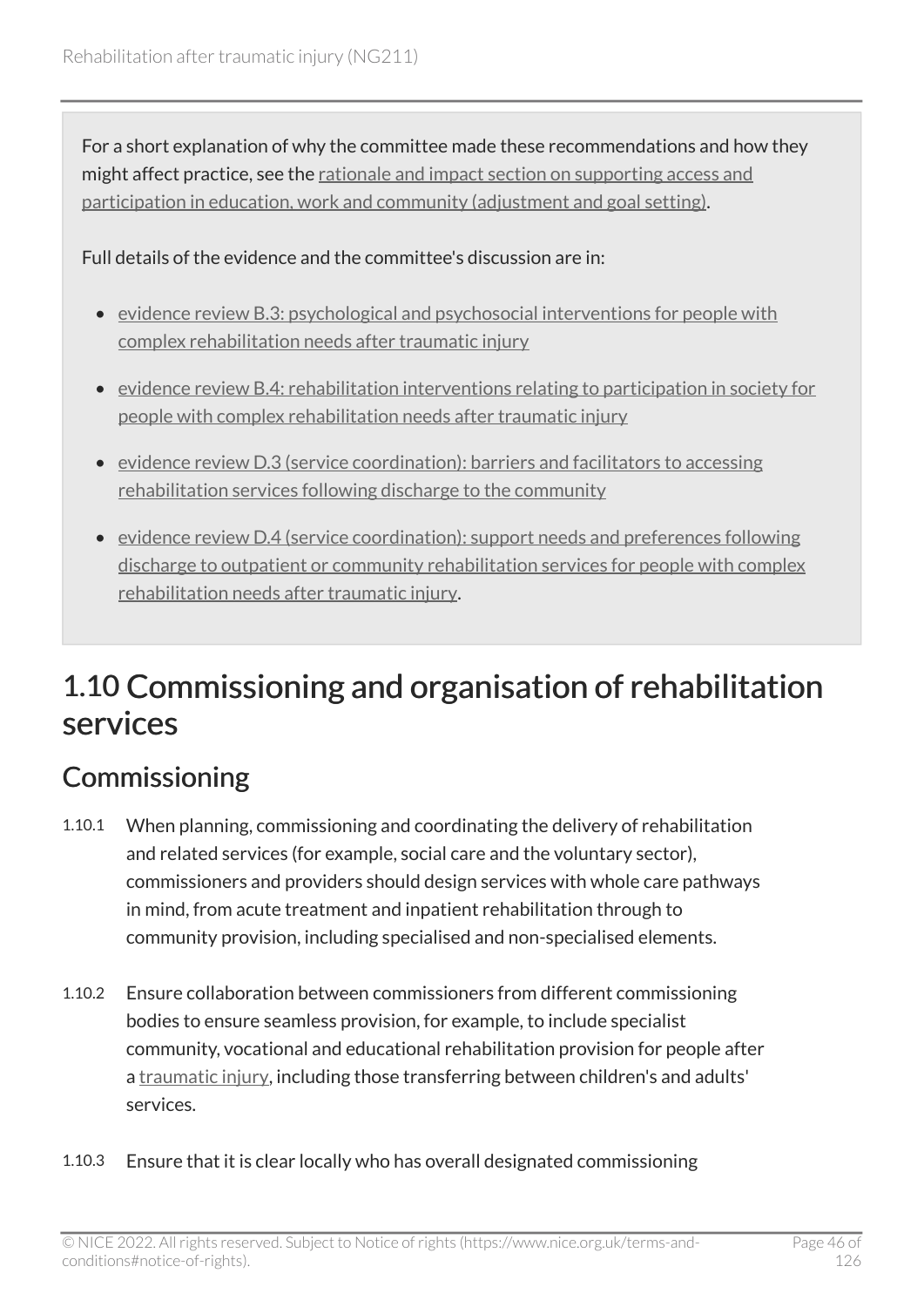responsibility for rehabilitation services.

- 1.10.4 Commissioners and providers should ensure that rehabilitation services for people after a traumatic injury:
	- meet the needs of people of all ages and at all stages of rehabilitation
	- are developed and co-designed in collaboration with the people who use rehabilitation services and the healthcare professionals who work within them
	- are outcome-focused and relevant for the people who use them.
- 1.10.5 Consider commissioning intensive (for example, 3-week) residential or outpatient rehabilitation programmes for people of all ages in addition to existing rehabilitation pathways, for example, as a tertiary service for trauma rehabilitation within the trauma network.

For a short explanation of why the committee made these recommendations and how they might affect practice, see the [rationale and impact section on commissioning](#page-100-0).

Full details of the evidence and the committee's discussion are in:

- [evidence review B.1: physical interventions for people with complex rehabilitation needs](https://www.nice.org.uk/guidance/ng211/evidence/b.1-physical-interventions-for-people-with-complex-rehabilitation-needs-after-traumatic-injury-pdf-10947883503)  [after traumatic injury](https://www.nice.org.uk/guidance/ng211/evidence/b.1-physical-interventions-for-people-with-complex-rehabilitation-needs-after-traumatic-injury-pdf-10947883503)
- [evidence review D.1 \(service coordination\): inpatient settings for people with complex](https://www.nice.org.uk/guidance/ng211/evidence/d.1-service-coordination-inpatient-settings-for-people-with-complex-rehabilitation-needs-after-traumatic-injury-pdf-394123806037) [rehabilitation needs after traumatic injury.](https://www.nice.org.uk/guidance/ng211/evidence/d.1-service-coordination-inpatient-settings-for-people-with-complex-rehabilitation-needs-after-traumatic-injury-pdf-394123806037)

## **Organisation**

- 1.10.6 Establish care networks (for example, trauma networks) and clear guidance on coordination and communication between rehabilitation settings and services to meet the needs of the local population across different aspects of rehabilitation service commissioning.
- 1.10.7 Rehabilitation units should maintain an online directory of care pathways, rehabilitation facilities and voluntary sector services (including recreational facilities) so that practitioners have access to up-to-date information and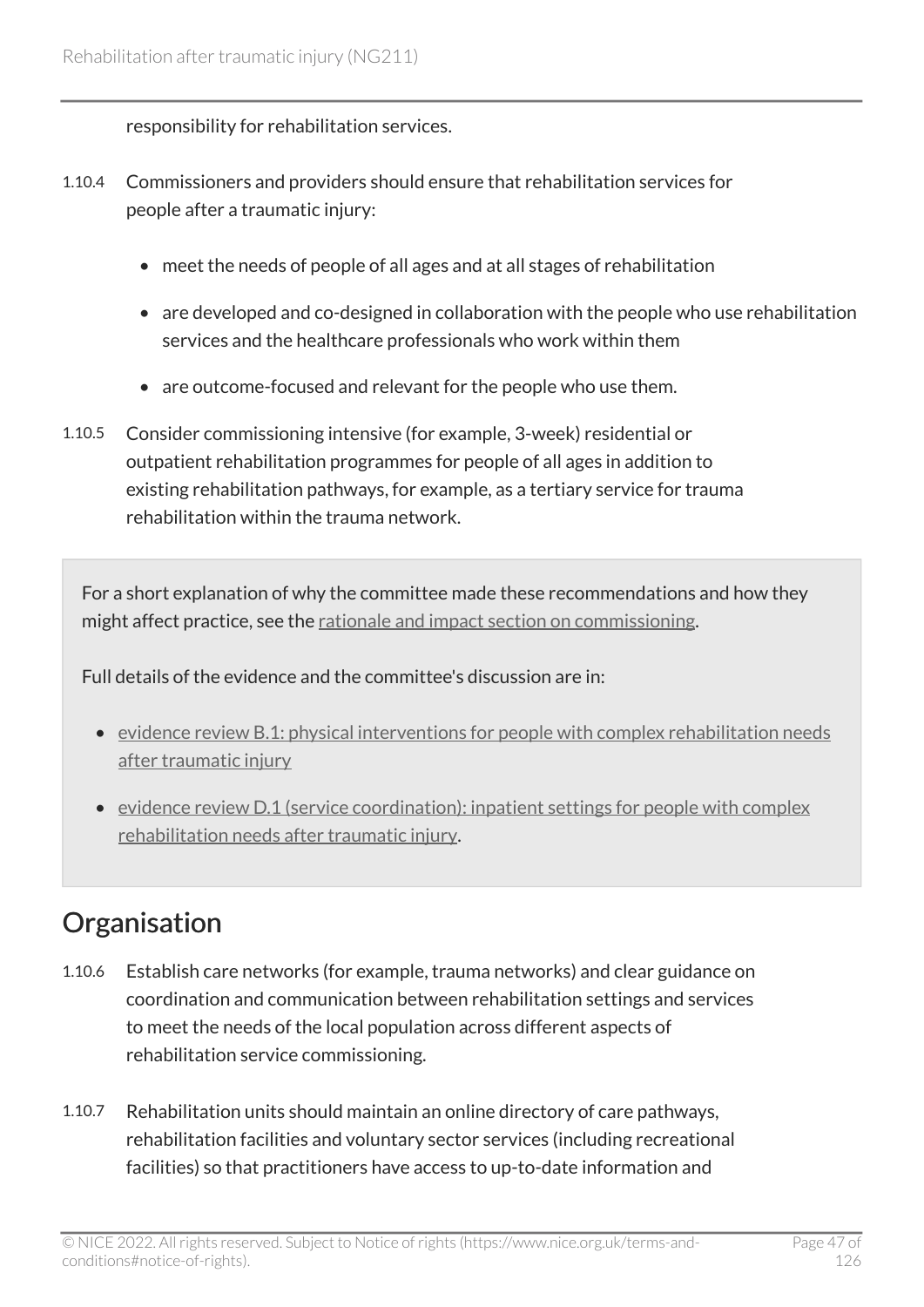contact details to pass on to people with [complex rehabilitation needs.](#page-79-1)

- 1.10.8 If community treatments and services remain uncertain at the point of discharge, give people and their families and carers (as appropriate) information about rehabilitation community and social services available in their local area and from national support networks, and how they can access these.
- 1.10.9 Offer networking opportunities between different rehabilitation, social care and related services to enhance inter-service awareness and working relationships.
- 1.10.10 Consider technology-enabled follow-up, support and rehabilitation sessions if people request more local, accessible therapy or if rehabilitation practitioners are not available in their area, for example, in rural areas.
- 1.10.11 Consider group rehabilitation sessions to allow people to interact with peers, share experiences and to provide valuable support.

For a short explanation of why the committee made these recommendations and how they might affect practice, see the [rationale and impact section on organisation.](#page-101-0)

Full details of the evidence and the committee's discussion are in:

- [evidence review D.1 \(service coordination\): inpatient settings for people with complex](https://www.nice.org.uk/guidance/ng211/evidence/d.1-service-coordination-inpatient-settings-for-people-with-complex-rehabilitation-needs-after-traumatic-injury-pdf-394123806037) [rehabilitation needs after traumatic injury](https://www.nice.org.uk/guidance/ng211/evidence/d.1-service-coordination-inpatient-settings-for-people-with-complex-rehabilitation-needs-after-traumatic-injury-pdf-394123806037)
- evidence review D.2 (service coordination): inpatient to outpatient settings for people with complex rehabilitation needs after traumatic injury
- [evidence review D.3 \(service coordination\): barriers and facilitators to accessing](https://www.nice.org.uk/guidance/ng211/evidence/d.3-service-coordination-barriers-and-facilitators-to-accessing-rehabilitation-services-following-discharge-to-the-community-pdf-394123806039)  [rehabilitation services following discharge to the community.](https://www.nice.org.uk/guidance/ng211/evidence/d.3-service-coordination-barriers-and-facilitators-to-accessing-rehabilitation-services-following-discharge-to-the-community-pdf-394123806039)

### Rehabilitation skills, knowledge and expertise in the workforce

1.10.12 Ensure that staff working with people with complex rehabilitation needs have specialist skills, knowledge and expertise in the person's injuries, the complexity of their rehabilitation needs and goals, and the stages of their recovery journey.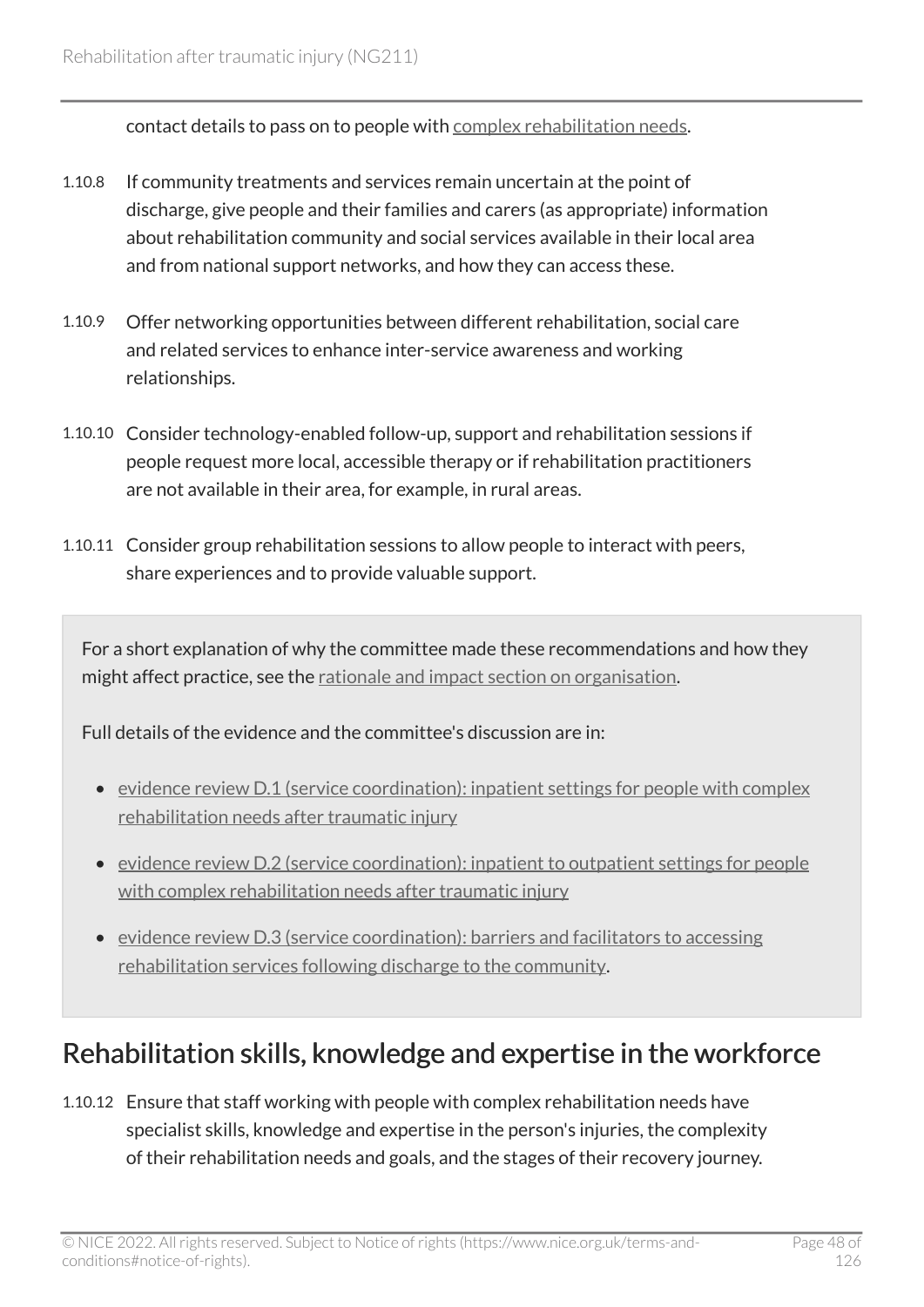- 1.10.13 Ensure that hospital staff have access to supervision and training to develop their specialist knowledge in the management and rehabilitation of traumatic injuries.
- 1.10.14 Ensure that community rehabilitation practitioners have access to training expertise, advice or peer support from specialist services, especially where specific rehabilitation interventions or services are not widely available. For example, healthcare professionals such as speech and language therapists, [practitioner psychologists](#page-80-1) and consultants with specialist knowledge of specific injuries and complex rehabilitation could work together with general rehabilitation staff working in community-based rehabilitation services.

For a short explanation of why the committee made these recommendations and how they might affect practice, see the [rationale and impact section on rehabilitation skills, knowledge](#page-102-0)  [and expertise in the workforce.](#page-102-0)

Full details of the evidence and the committee's discussion are in:

- [evidence review D.2 \(service coordination\): inpatient to outpatient settings for people](https://www.nice.org.uk/guidance/ng211/evidence/d.2-service-coordination-inpatient-to-outpatient-settings-for-people-with-complex-rehabilitation-needs-after-traumatic-injury-pdf-394123806038)  [with complex rehabilitation needs after traumatic injury](https://www.nice.org.uk/guidance/ng211/evidence/d.2-service-coordination-inpatient-to-outpatient-settings-for-people-with-complex-rehabilitation-needs-after-traumatic-injury-pdf-394123806038)
- [evidence review D.4 \(service coordination\): support needs and preferences following](https://www.nice.org.uk/guidance/ng211/evidence/d.4-service-coordination-support-needs-and-preferences-following-discharge-to-outpatient-or-community-rehabilitation-services-for-people-with-complex-rehabilitation-needs-after-traumatic-injury-pdf-394123806040)  [discharge to outpatient or community rehabilitation services for people with complex](https://www.nice.org.uk/guidance/ng211/evidence/d.4-service-coordination-support-needs-and-preferences-following-discharge-to-outpatient-or-community-rehabilitation-services-for-people-with-complex-rehabilitation-needs-after-traumatic-injury-pdf-394123806040) [rehabilitation needs after traumatic injury.](https://www.nice.org.uk/guidance/ng211/evidence/d.4-service-coordination-support-needs-and-preferences-following-discharge-to-outpatient-or-community-rehabilitation-services-for-people-with-complex-rehabilitation-needs-after-traumatic-injury-pdf-394123806040)

# 1.11 Physical rehabilitation

## Physical rehabilitation – early interventions and principles

- 1.11.1 Provide personalised exercises as soon as possible after a [traumatic injury](#page-82-0) to maintain and improve muscle function, strength and range of movement.
- 1.11.2 Proactively support people in managing their pain, and ensure that they have adequate analgesia so that rehabilitation can go ahead.
- 1.11.3 Choose a pain scale appropriate for the person, taking into account a range of factors such as their developmental age, cognitive ability, any communication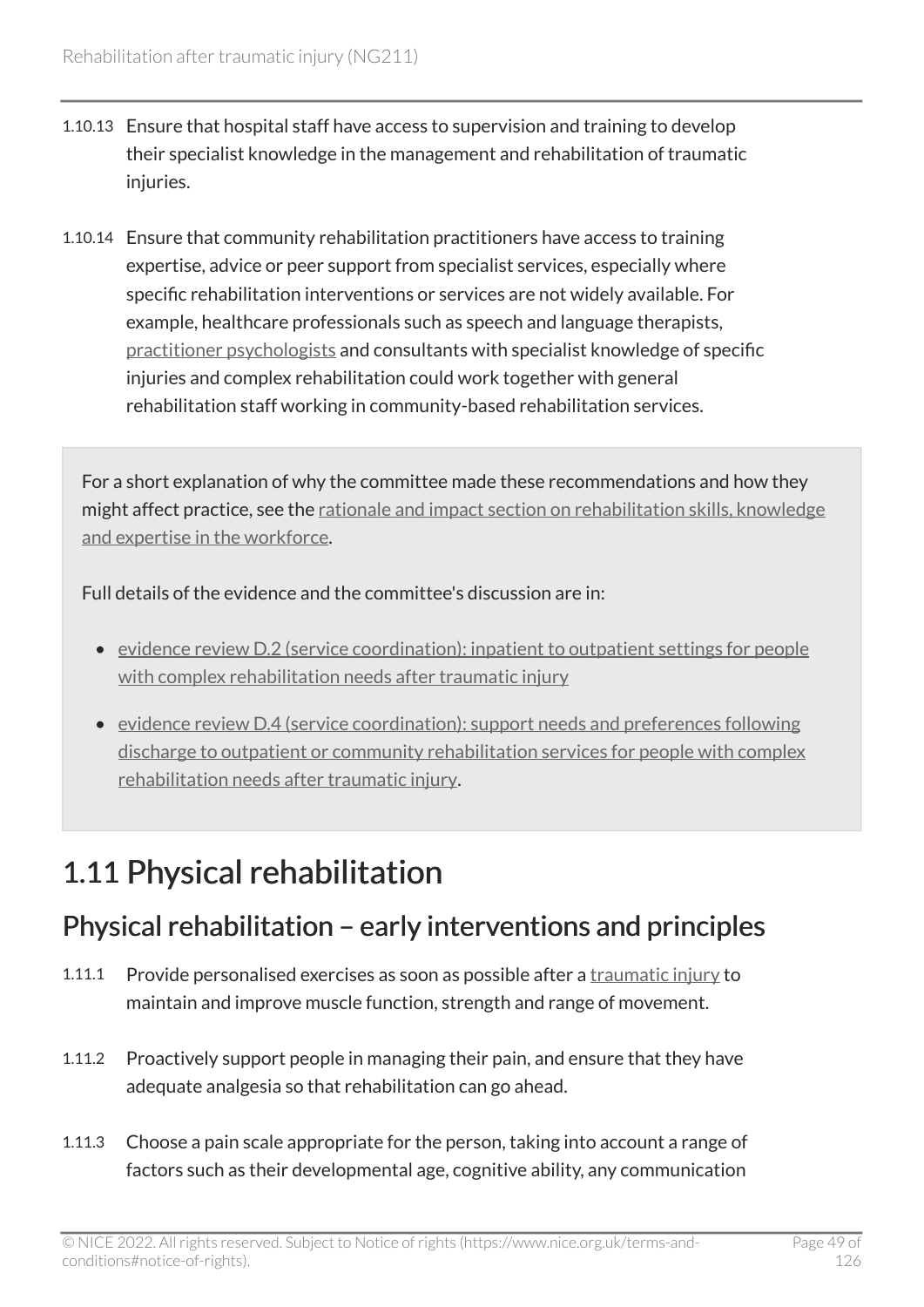difficulties and their first language.

- 1.11.4 If needed, provide aids, splints or orthotics to maintain range of movement or protect the injury (for example, an ankle-foot orthosis, knee brace or spinal orthosis).
- 1.11.5 Use clinical judgement and expertise to determine the frequency and dose of the prescribed exercises because this is vital to the success of the interventions, and will differ depending on the individual needs and goals.
- 1.11.6 Before starting weight-bearing exercises, be aware of the effects of low blood pressure (for example, postural hypotension or vasovagal syncope [fainting]) and monitor the person for hypotensive symptoms when starting therapy.
- 1.11.7 Minimise adverse effects of low blood pressure and loss of postural reflexes by:
	- optimising the person's bed position and using strategies such as thromboembolic stockings
	- ensuring adequate hydration
	- carrying out a medication review
	- using abdominal binders and tilt tables.
- 1.11.8 Be aware that traumatic injury that requires intubation, or causes facial trauma, oedema or loss of dentition may lead to a voice disorder, decreased speech intelligibility and/or swallowing difficulties. Consider early referral to appropriate professionals as needed; this may include maxillofacial specialists, dental services, ear, nose and throat services, or speech and language therapy.
- 1.11.9 Promote independence with activities of daily living, in particular personal activities of daily living, and consider referral to occupational therapy if needed.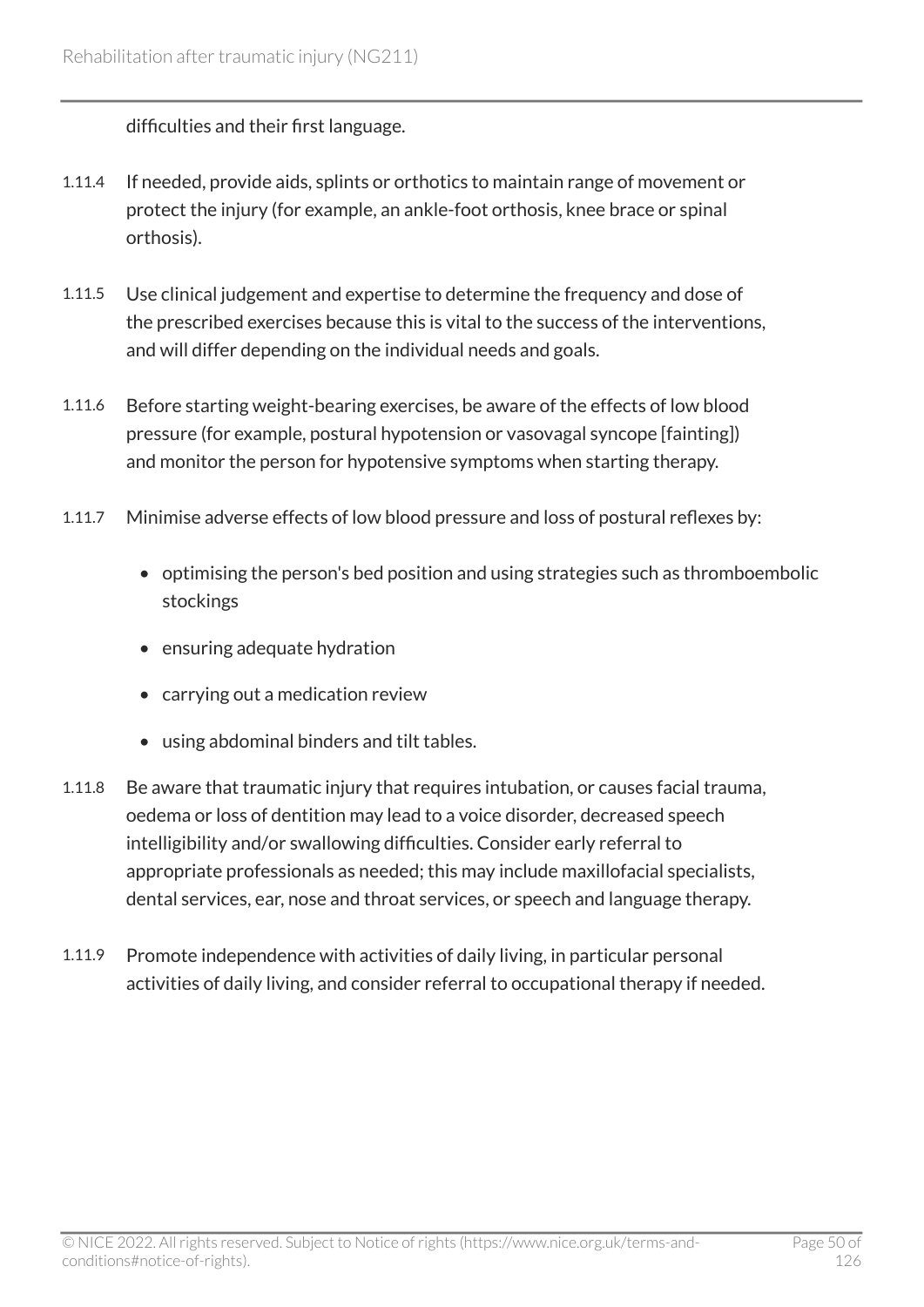For a short explanation of why the committee made these recommendations and how they might affect practice, see the rationale and impact section on physical rehabilitation - early [interventions and principles](#page-103-0).

Full details of the evidence and the committee's discussion are in [evidence review](https://www.nice.org.uk/guidance/ng211/evidence/b.1-physical-interventions-for-people-with-complex-rehabilitation-needs-after-traumatic-injury-pdf-10947883503) B.1: physical [interventions for people with complex rehabilitation needs after traumatic injury.](https://www.nice.org.uk/guidance/ng211/evidence/b.1-physical-interventions-for-people-with-complex-rehabilitation-needs-after-traumatic-injury-pdf-10947883503)

## Early weight-bearing

- 1.11.10 The surgical team should define and document the person's weight-bearing status at the earliest opportunity after a traumatic injury, and inform the rehabilitation multidisciplinary team, explaining the reasons for restricted weight-bearing, what limits should be put in place and for how long.
- 1.11.11 Start a programme of weight-bearing exercises, including exercises through play for children and young people, as soon as possible after a traumatic injury to encourage mobility and maintain postural reflexes, muscle mass, strength and function.
- 1.11.12 For people with lower limb injuries, start a programme of targeted weightbearing exercises, including exercises through play for children and young people, to improve range of movement of the affected joint(s), improve muscle activation, and improve strength and balance. Aim to progress the person's function with weight-bearing tasks such as mobility, ability to move from sitting to standing, and ability to lateral step.

For a short explanation of why the committee made these recommendations and how they might affect practice, see the [rationale and impact section on early weight-bearing.](#page-103-1)

Full details of the evidence and the committee's discussion are in [evidence review](https://www.nice.org.uk/guidance/ng211/evidence/b.1-physical-interventions-for-people-with-complex-rehabilitation-needs-after-traumatic-injury-pdf-10947883503) B.1: physical [interventions for people with complex rehabilitation needs after traumatic injury.](https://www.nice.org.uk/guidance/ng211/evidence/b.1-physical-interventions-for-people-with-complex-rehabilitation-needs-after-traumatic-injury-pdf-10947883503)

## Aerobic and strengthening exercises

1.11.13 As soon as possible after a traumatic injury, start a tailored exercise programme to help with reconditioning, fitness, strengthening, balance, proprioception and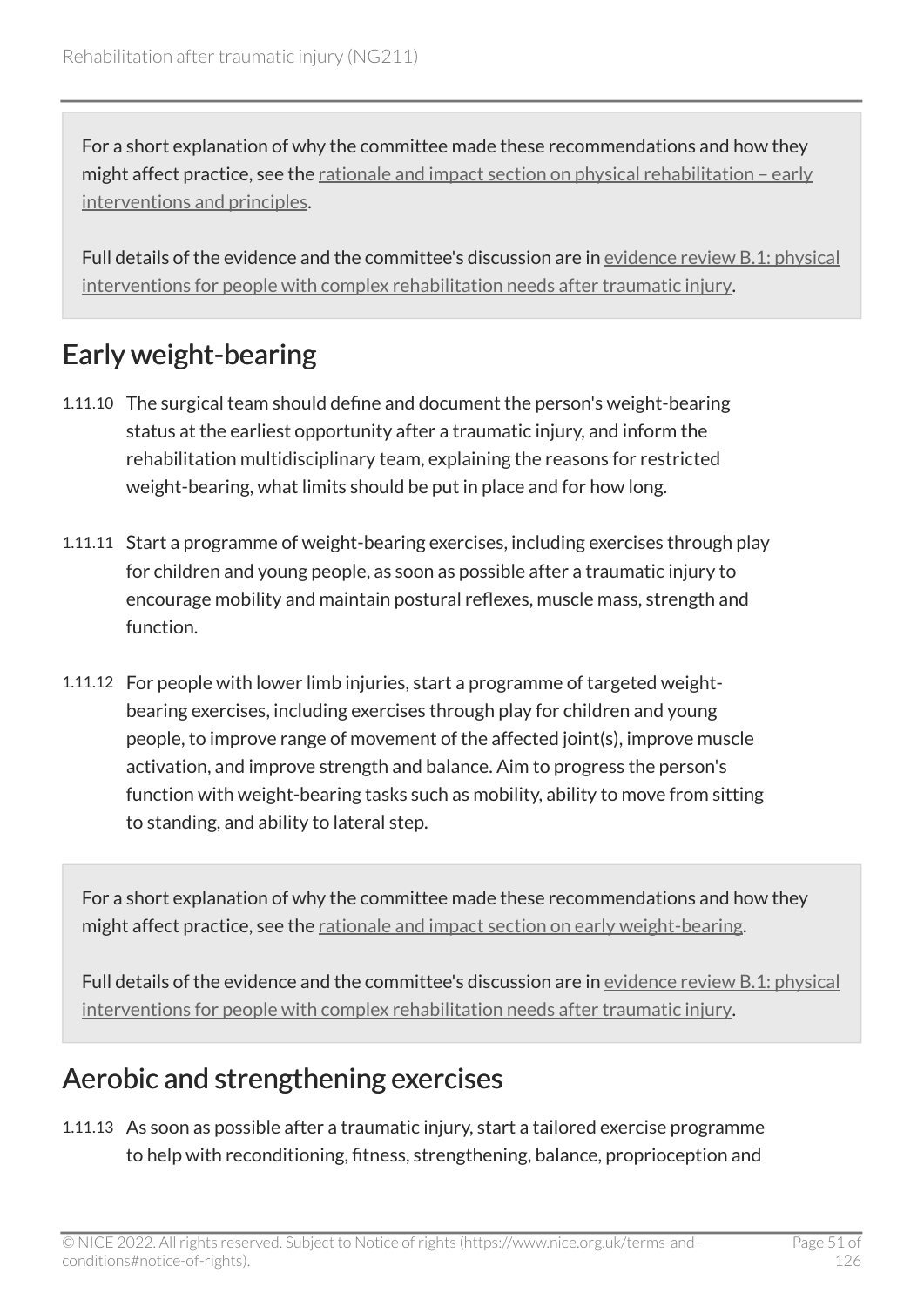vestibular function, irrespective of the person's age, stage of rehabilitation or combination of injuries. The exercise programme:

- could be self-directed and/or delivered as one-to-one sessions or in a group
- should include resistance training, core strengthening exercises and general aerobic fitness
- should include task-specific balance training if needed
- should be incorporated into the usual play activities for children
- should be tailored to the person's needs and goals (for example, the frequency of the sessions and the exercises involved).
- 1.11.14 Consider a continued programme of aerobic exercise when agreeing a [rehabilitation plan](#page-80-0) and at appropriate points along the rehabilitation pathway.
- 1.11.15 For people with limited lower limb mobility or immobility after a traumatic injury, consider a programme of upper body aerobic training or seated exercises.
- 1.11.16 Tailor the aerobic exercise programme to the person's interests to help with personal commitment and adherence, and depending on the nature of their traumatic injuries.
- 1.11.17 Do not withhold aerobic exercise programmes from older people after a traumatic injury.
- 1.11.18 After discharge from hospital after a traumatic injury, offer people a home exercise programme that includes aerobic and strengthening exercises, and review their progress at outpatient clinics or [key worker](#page-79-0) appointments.

For a short explanation of why the committee made these recommendations and how they might affect practice, see the [rationale and impact section on aerobic and strengthening](#page-104-0) [exercises.](#page-104-0)

Full details of the evidence and the committee's discussion are in [evidence review](https://www.nice.org.uk/guidance/ng211/evidence/b.1-physical-interventions-for-people-with-complex-rehabilitation-needs-after-traumatic-injury-pdf-10947883503) B.1: physical [interventions for people with complex rehabilitation needs after traumatic injury.](https://www.nice.org.uk/guidance/ng211/evidence/b.1-physical-interventions-for-people-with-complex-rehabilitation-needs-after-traumatic-injury-pdf-10947883503)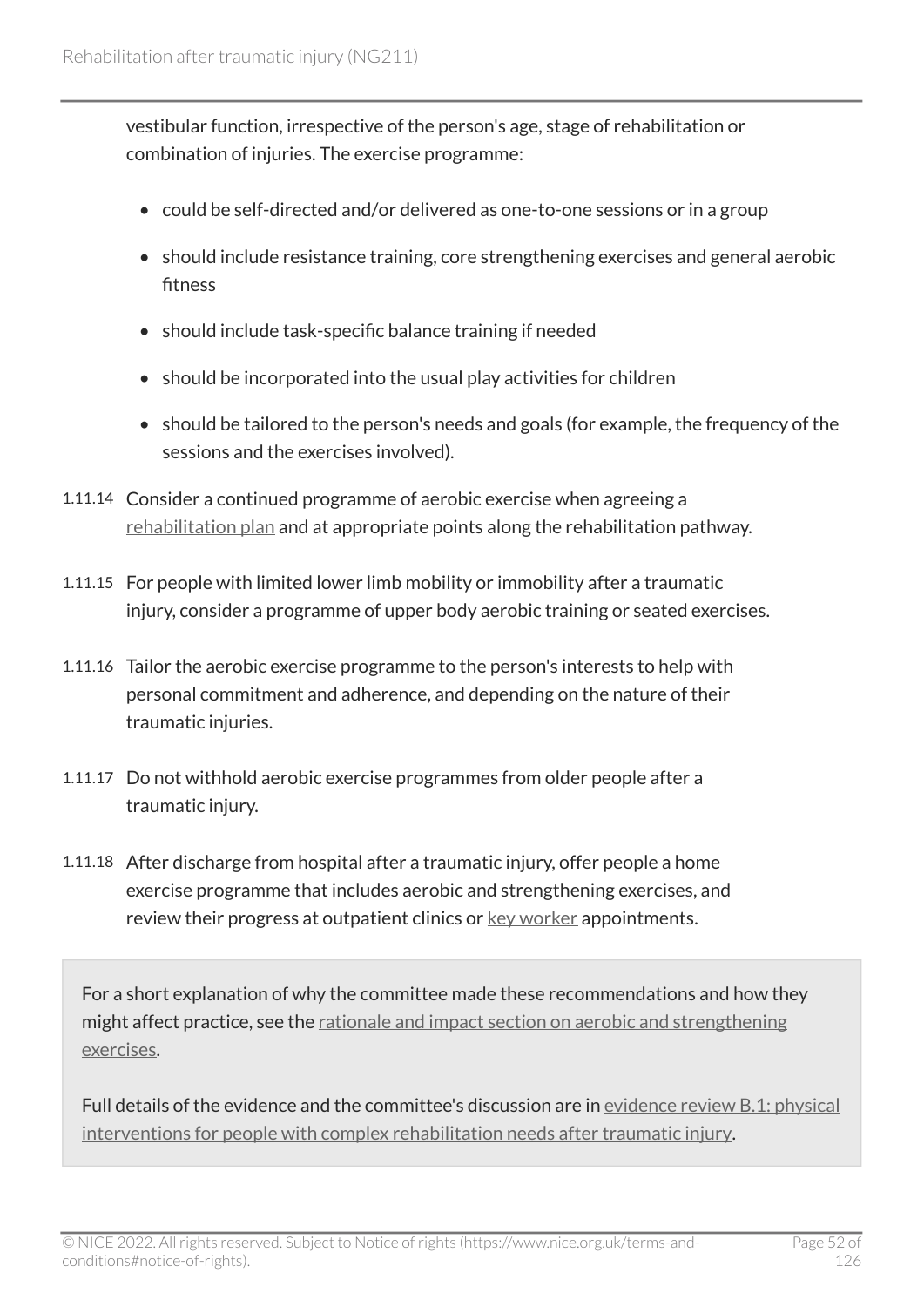## Gait training and re-education

- 1.11.19 For people who are unable to weight-bear (because of clinical restrictions or pre-existing conditions), start an exercise programme as soon as possible after the traumatic injury to reduce the impact of non-weight-bearing and to optimise the transition to gait training when possible.
- 1.11.20 As soon as possible after a traumatic injury and once weight-bearing can begin, start a gait re-education programme that:
	- aims to restore gait patterns
	- includes passive stretches and range of movement exercises
	- reduces the impact of non-weight-bearing on joints and muscles.
- 1.11.21 For people who need a non-weight-bearing period after a traumatic injury:
	- assess muscle weakness and joint range of movement as soon as possible after the non-weight-bearing period ends and
	- start an exercise programme aimed at muscle strengthening and gait progression.

For a short explanation of why the committee made these recommendations and how they might affect practice, see the [rationale and impact section on gait training and re-education.](#page-105-0)

Full details of the evidence and the committee's discussion are in [evidence review](https://www.nice.org.uk/guidance/ng211/evidence/b.1-physical-interventions-for-people-with-complex-rehabilitation-needs-after-traumatic-injury-pdf-10947883503) B.1: physical [interventions for people with complex rehabilitation needs after traumatic injury.](https://www.nice.org.uk/guidance/ng211/evidence/b.1-physical-interventions-for-people-with-complex-rehabilitation-needs-after-traumatic-injury-pdf-10947883503)

### Manual therapies and maintaining joint range of movement

- 1.11.22 Provide a programme of passive, active assisted or active range of movement exercises for all affected joints.
- 1.11.23 Consider a programme of targeted stretching techniques in addition to the standard range of movement exercise programme in recommendation 1.11.22.
- 1.11.24 If the person is unable to engage in range of movement exercises independently, consider using [controlled motion devices](#page-79-2) to help with range of movement at the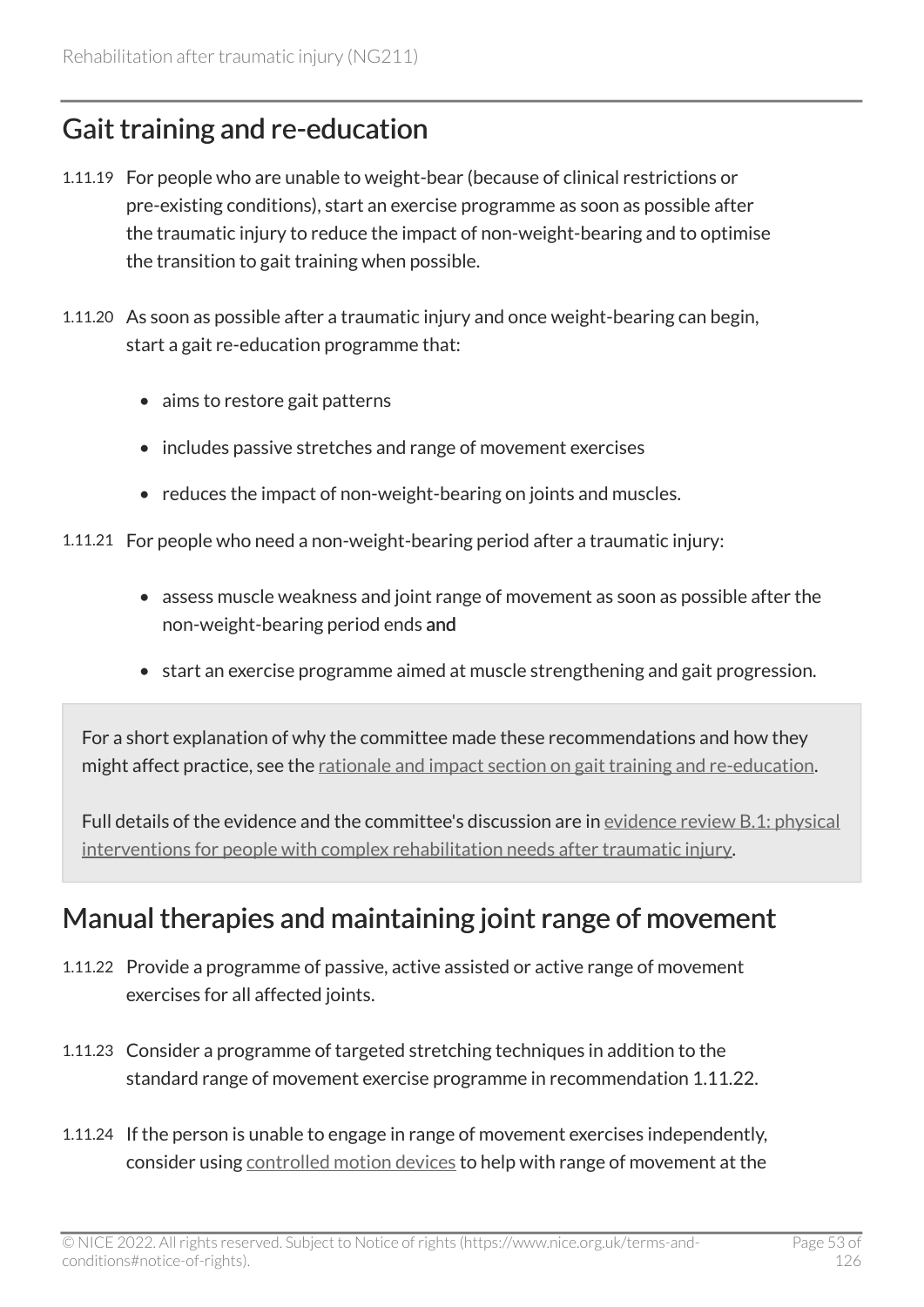knee and ankle joints.

For a short explanation of why the committee made these recommendations and how they might affect practice, see the [rationale and impact section on manual therapies and](#page-106-0) [maintaining joint range of movement](#page-106-0).

Full details of the evidence and the committee's discussion are in [evidence review](https://www.nice.org.uk/guidance/ng211/evidence/b.1-physical-interventions-for-people-with-complex-rehabilitation-needs-after-traumatic-injury-pdf-10947883503) B.1: physical [interventions for people with complex rehabilitation needs after traumatic injury.](https://www.nice.org.uk/guidance/ng211/evidence/b.1-physical-interventions-for-people-with-complex-rehabilitation-needs-after-traumatic-injury-pdf-10947883503)

## Splinting and orthotics

- 1.11.25 Regularly review the use of splints (as part of donning [putting on] and doffing [taking off]), cautiously increasing the length of time the splint is in use to ensure that it is still appropriate and that there are not complications such as nerve injury or pressure sores.
- 1.11.26 Ensure that the person, and their families and carers (as appropriate), know how to put on and take off their orthoses and splints, when to wear them and when to seek advice.
- 1.11.27 For people with lower limb fractures or nerve injuries, consider an orthosis (for example, a dorsi-wedge in a moon boot or an ankle-foot orthosis) if there is a risk of loss of ankle range of movement.
- 1.11.28 For people with external fixation for lower limb fractures, carry out specialised splinting to maintain ankle range of movement.
- 1.11.29 Monitor the pressure effects on skin by orthoses or splints, particularly in people with reduced cutaneous sensation and/or recent skin graft or flaps. Seek advice from tissue viability services and/or plastic surgery specialists as needed.
- 1.11.30 Be aware that spinal orthoses, such as cervical collars and thoraco-lumbar spinal orthoses, may be poorly tolerated by some people, particularly older people or those with delirium, cognitive impairment or dementia.
- 1.11.31 If spinal orthoses are causing problems (such as pain, pressure sores, or swallowing or breathing difficulties) or are significantly affecting the person's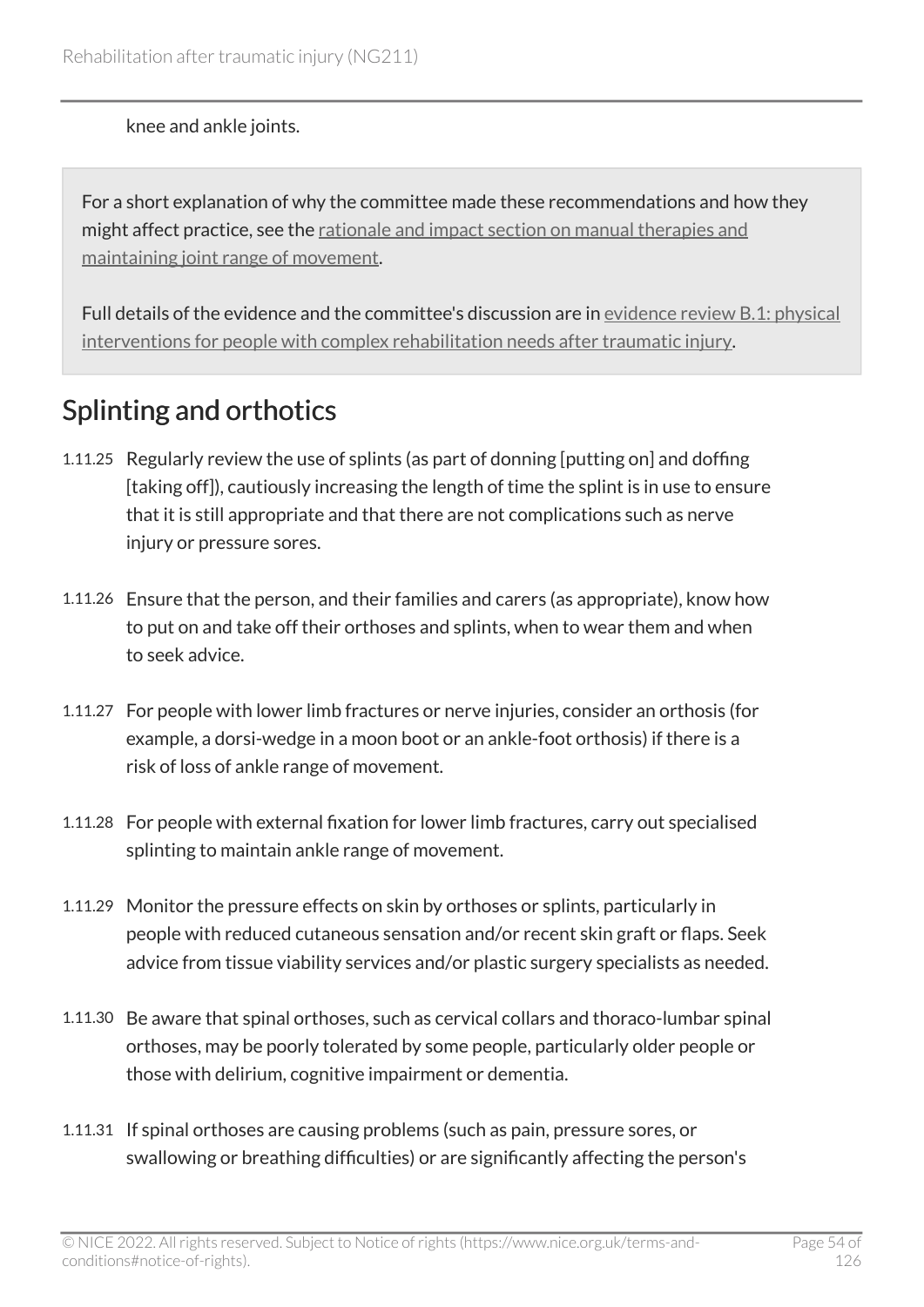ability to engage with rehabilitation, inform the relevant surgical team.

- 1.11.32 If splints or braces are used to immobilise and protect joints, avoid positions that may result in loss of function or complications in the future.
- 1.11.33 For people with upper limb injuries that affect range of movement in their hands and fingers, offer bespoke (thermoplastic) splints as early as clinically possible to maintain range of movement. Refer people with complex hand injuries to a hand therapy specialist, as appropriate.

For a short explanation of why the committee made these recommendations and how they might affect practice, see the [rationale and impact section on splinting and orthotics](#page-107-0).

Full details of the evidence and the committee's discussion are in [evidence review](https://www.nice.org.uk/guidance/ng211/evidence/b.1-physical-interventions-for-people-with-complex-rehabilitation-needs-after-traumatic-injury-pdf-10947883503) B.1: physical [interventions for people with complex rehabilitation needs after traumatic injury.](https://www.nice.org.uk/guidance/ng211/evidence/b.1-physical-interventions-for-people-with-complex-rehabilitation-needs-after-traumatic-injury-pdf-10947883503)

### Management of swelling and oedema, and scars

### Swelling and oedema management

- 1.11.34 Discuss with people what swelling to expect after a traumatic injury. Explain how to monitor swelling on a daily basis, and advise them about signs or symptoms that they should seek medical advice for.
- 1.11.35 Consider alternative medical causes for unexpected swelling such as deep vein thrombosis, and investigate as necessary.
- 1.11.36 Start a programme of circulation exercises and elevate the person's affected limb to prevent and reduce swelling after a traumatic injury, for example, by using elevating leg rests for wheelchairs.
- 1.11.37 Consider providing compression bandaging under specialist supervision, for example, from a specialist in hand therapy.

### Scar management

1.11.38 Help the person desensitise themselves to their injury by encouraging them to: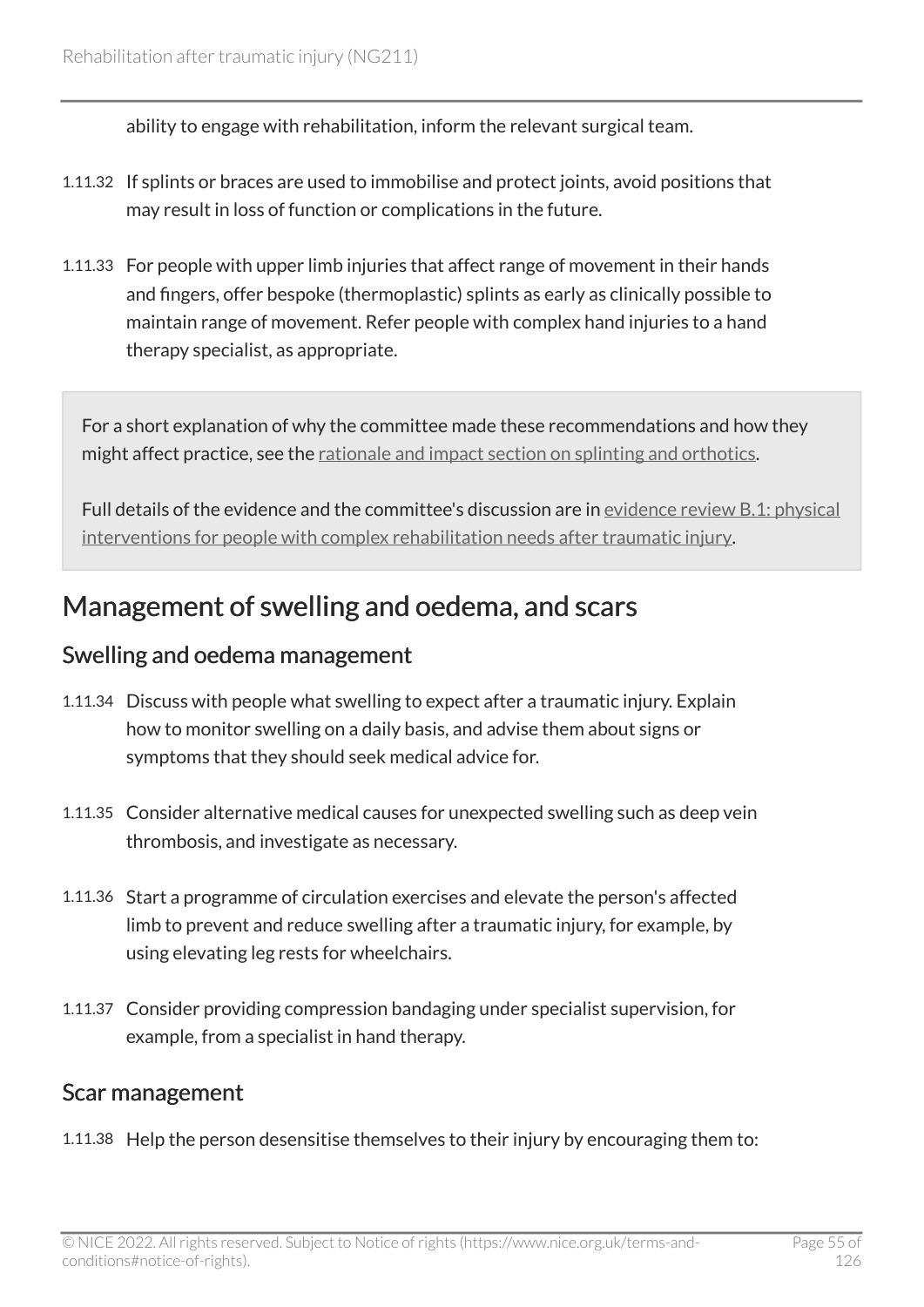- look at the affected area
- gently touch the affected area
- move their affected limb.
- 1.11.39 For children and young people, keep their hospital bed as a 'safe' space, and carry out potentially painful scar management techniques such as massage, or other painful treatments, away from their bed if possible.
- 1.11.40 Reassure people that unpleasant sensations (for example, pain and itchiness) in the area of wounds or skin injuries are normal after a traumatic injury, and may change as recovery progresses.
- 1.11.41 Discuss and give people information about scar management such as keeping the wound out of direct sunlight for 1 year, and using recommended emollients.
- 1.11.42 Provide a massage programme for scar tissue after healing, to desensitise the affected area and increase tissue mobility.
- 1.11.43 Consider referral for specialist treatments for people with problematic scars such as hypertrophy or contracture across joints.
- 1.11.44 If the person's injuries and scars have had a significant psychological impact on them, consider referral to psychology services and/or signpost to appropriate support groups. See also the [section on assessing psychological functioning](#page-21-0) and the [section on psychological rehabilitation](#page-58-0).

For a short explanation of why the committee made these recommendations and how they might affect practice, see the [rationale and impact section on management of swelling and](#page-108-0)  [oedema, and scars](#page-108-0).

Full details of the evidence and the committee's discussion are in [evidence review](https://www.nice.org.uk/guidance/ng211/evidence/b.1-physical-interventions-for-people-with-complex-rehabilitation-needs-after-traumatic-injury-pdf-10947883503) B.1: physical [interventions for people with complex rehabilitation needs after traumatic injury.](https://www.nice.org.uk/guidance/ng211/evidence/b.1-physical-interventions-for-people-with-complex-rehabilitation-needs-after-traumatic-injury-pdf-10947883503)

## <span id="page-55-0"></span>Nutritional supplementation

1.11.45 Monitor the person's intake of adequate food and drink to maintain weight,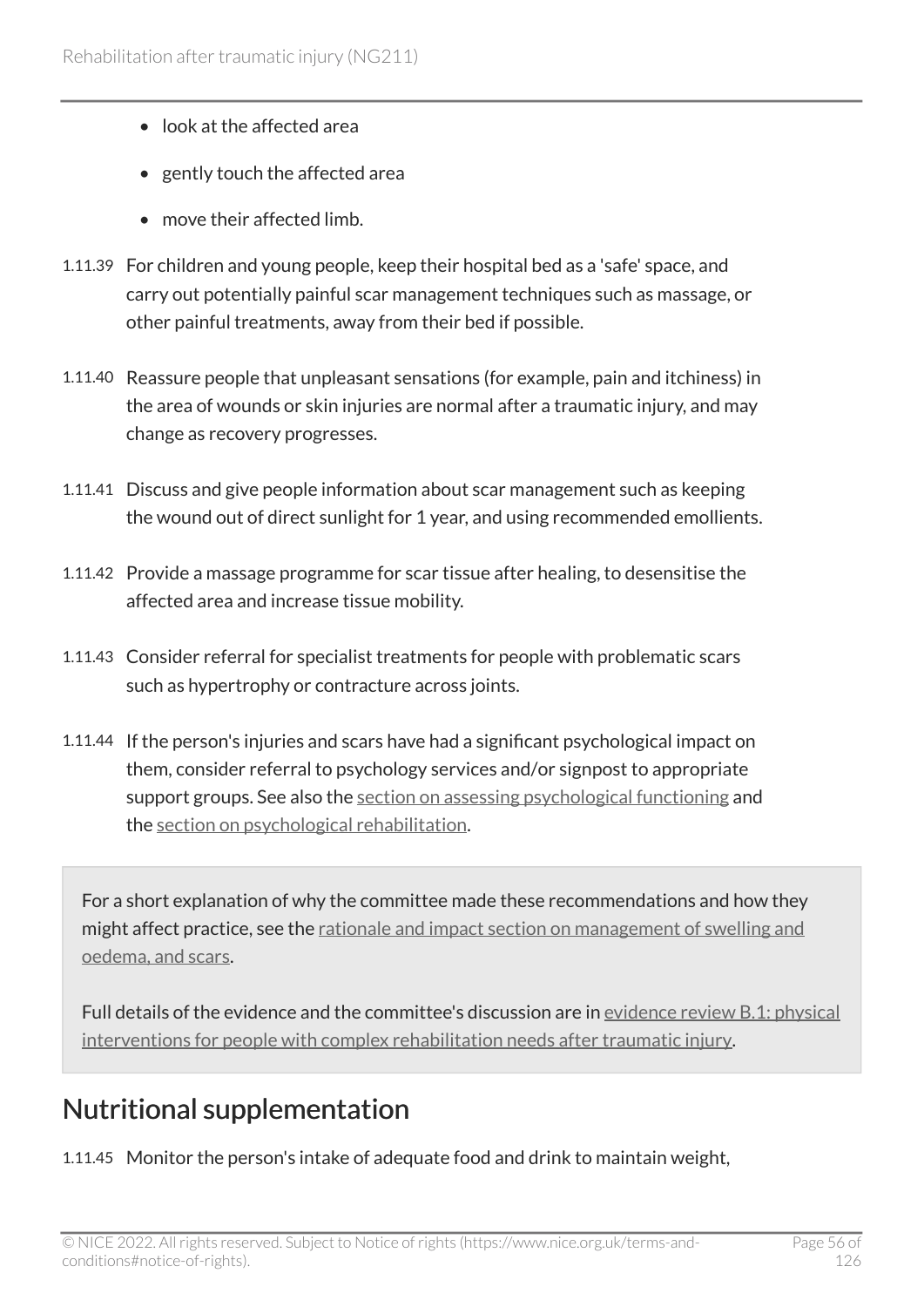taking into account the effects of post-surgical anorexia, pain medications, constipation and nausea, and the increased calorific needs of healing.

- 1.11.46 Regularly and proactively review the person's nutritional needs and the dietary plan for effective rehabilitation. See recommendations in the [NICE guideline on](https://www.nice.org.uk/guidance/cg32)  [nutrition support for adults.](https://www.nice.org.uk/guidance/cg32)
- 1.11.47 Following assessment by a dietitian specialising in trauma care, consider supplementation of dietary protein for people who are frail, have gastrointestinal health issues or have multiple injuries.
- 1.11.48 Involve specialist dietitians when considering dietary protein requirements for people with severe kidney impairment.
- 1.11.49 For people with a fragility fracture, measure vitamin D levels and consider a supplement. Also see the recommendations in the [NICE guideline on](https://www.nice.org.uk/guidance/cg146) [osteoporosis: assessing the risk of fragility fracture](https://www.nice.org.uk/guidance/cg146) and the [NICE guideline on](https://www.nice.org.uk/guidance/ph56) vitamin [D: supplement use in specific population groups.](https://www.nice.org.uk/guidance/ph56)
- 1.11.50 For people with burns in combination with other traumatic injuries, regularly monitor their weight and involve a dietitian with experience of burns, for example, if the person's weight fluctuates or they are at risk of losing muscle mass and strength.
- 1.11.51 If there are concerns about safe swallowing and risk of aspiration (see [recommendation 1.1.10](#page-11-0)), keep the person nil by mouth and carry out a swallowing assessment by an appropriately trained healthcare professional as soon as possible. If immediate assessment is not available, maintain hydration and nutrition by non-oral means. Also see the NICE guideline on nutrition [support for adults.](https://www.nice.org.uk/guidance/cg32)
- 1.11.52 Involve a dietitian and nutrition team for treatments to maintain nutritional supply, for example, a nasogastric tube, percutaneous endoscopic gastrostomy (PEG), radiologically inserted percutaneous gastrostomy (RIG) or parenteral nutrition (PN).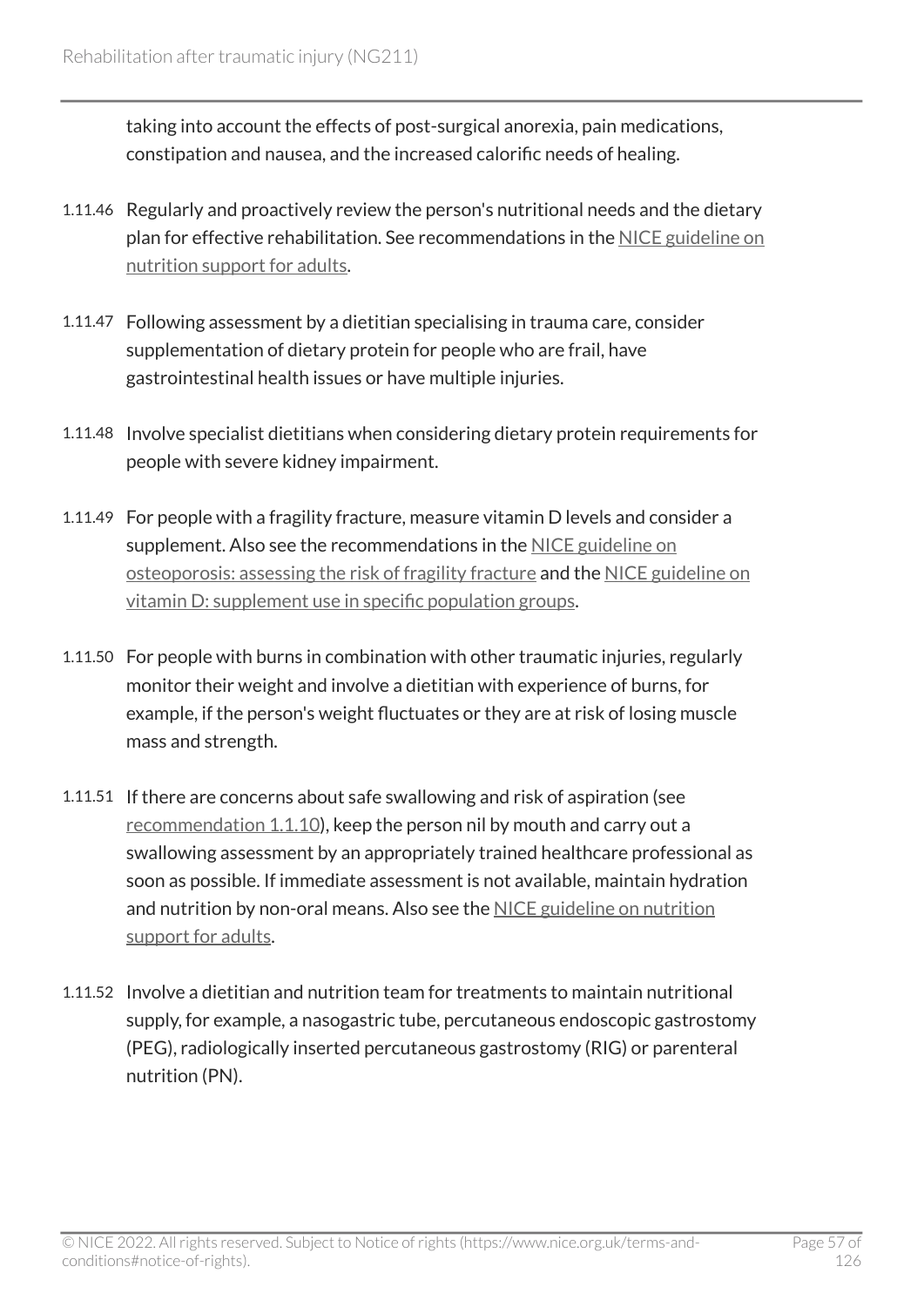For a short explanation of why the committee made these recommendations and how they might affect practice, see the [rationale and impact section on nutritional supplementation](#page-109-0).

Full details of the evidence and the committee's discussion are in [evidence review](https://www.nice.org.uk/guidance/ng211/evidence/b.1-physical-interventions-for-people-with-complex-rehabilitation-needs-after-traumatic-injury-pdf-10947883503) B.1: physical [interventions for people with complex rehabilitation needs after traumatic injury.](https://www.nice.org.uk/guidance/ng211/evidence/b.1-physical-interventions-for-people-with-complex-rehabilitation-needs-after-traumatic-injury-pdf-10947883503)

# 1.12 Cognitive rehabilitation

Please note this guideline does not cover assessment or specific rehabilitation interventions for people with traumatic brain injuries. See [recommendation 1.2.3 in the section on multidisciplinary](#page-14-0)  [team rehabilitation needs assessment.](#page-14-0)

- 1.12.1 Reassure people that most trauma-related problems with cognitive functioning are temporary.
- 1.12.2 Adapt rehabilitation therapy to the person's current cognitive function and emotional needs, taking into account any problems with motor development and skills, and any coexisting neurodevelopmental conditions.
- 1.12.3 If problems with cognitive functioning persist, get worse or recur, carry out further assessments to understand the cause.
- 1.12.4 If a person has problems with cognitive functioning after a [traumatic injury](#page-82-0), provide information:
	- using clear language
	- with the timing, content and delivery tailored to the person's needs and preferences
	- in a suitable format (for example, Easy Read)
	- with written plans to aid recall
	- that uses pictures, symbols and objects of reference
	- with calendar or diary prompts for sessions or appointments.
- 1.12.5 Share information with family members or carers (as appropriate) so they can help the person understand the key messages and aid recall.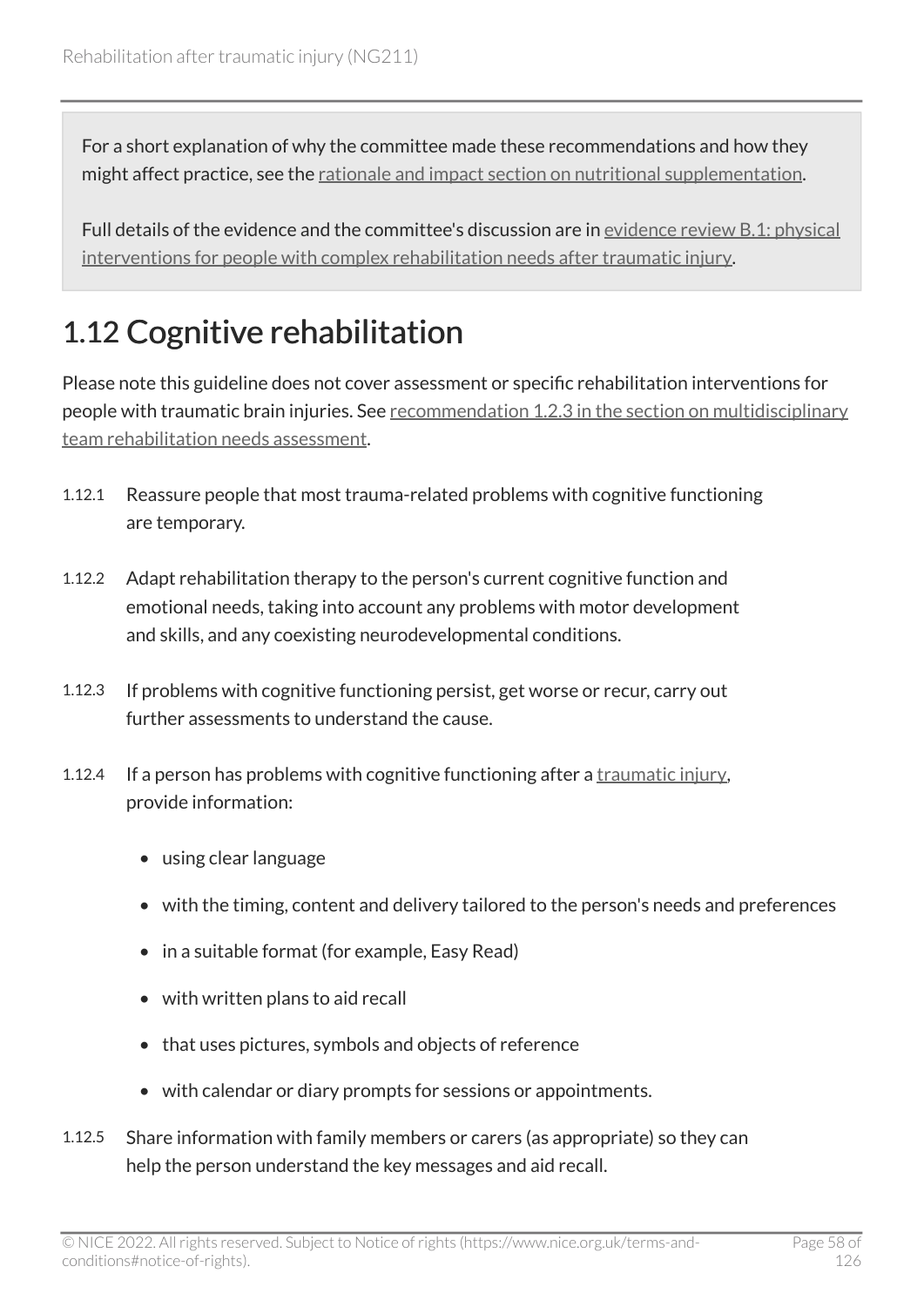#### 1.12.6 For children and young people:

- ask parents and carers if there are any pre-injury cognitive issues, for example, any known special educational needs
- liaise with their education provider if information about their pre-injury cognitive performance is needed
- inform education providers and teachers, including those in the hospital setting, about the child or young person's needs and any problems with cognitive functioning.
- 1.12.7 Be aware that after a traumatic injury, people may present with fluctuations in mental capacity, and that this may affect decision making. See the [NICE](https://www.nice.org.uk/guidance/ng108)  [guideline on decision making and mental capacity](https://www.nice.org.uk/guidance/ng108).

For a short explanation of why the committee made these recommendations and how they might affect practice, see the [rationale and impact section on cognitive rehabilitation.](#page-109-1)

Full details of the evidence and the committee's discussion are in [evidence review](https://www.nice.org.uk/guidance/ng211/evidence/b.2-cognitive-interventions-for-people-with-complex-rehabilitation-needs-after-traumatic-injury-pdf-10947883504) B.2: [cognitive interventions for people with complex rehabilitation needs after traumatic injury](https://www.nice.org.uk/guidance/ng211/evidence/b.2-cognitive-interventions-for-people-with-complex-rehabilitation-needs-after-traumatic-injury-pdf-10947883504).

# <span id="page-58-0"></span>1.13 Psychological rehabilitation

- 1.13.1 Reassure people that short-term psychological problems in the form of an acute stress response are common after a [traumatic injury](#page-82-0). Symptoms can last for 4 to 6 weeks and may include:
	- disturbed sleep
	- intrusive thoughts and memories
	- nightmares
	- bedwetting in children
	- flashbacks
	- low mood
	- anxiety.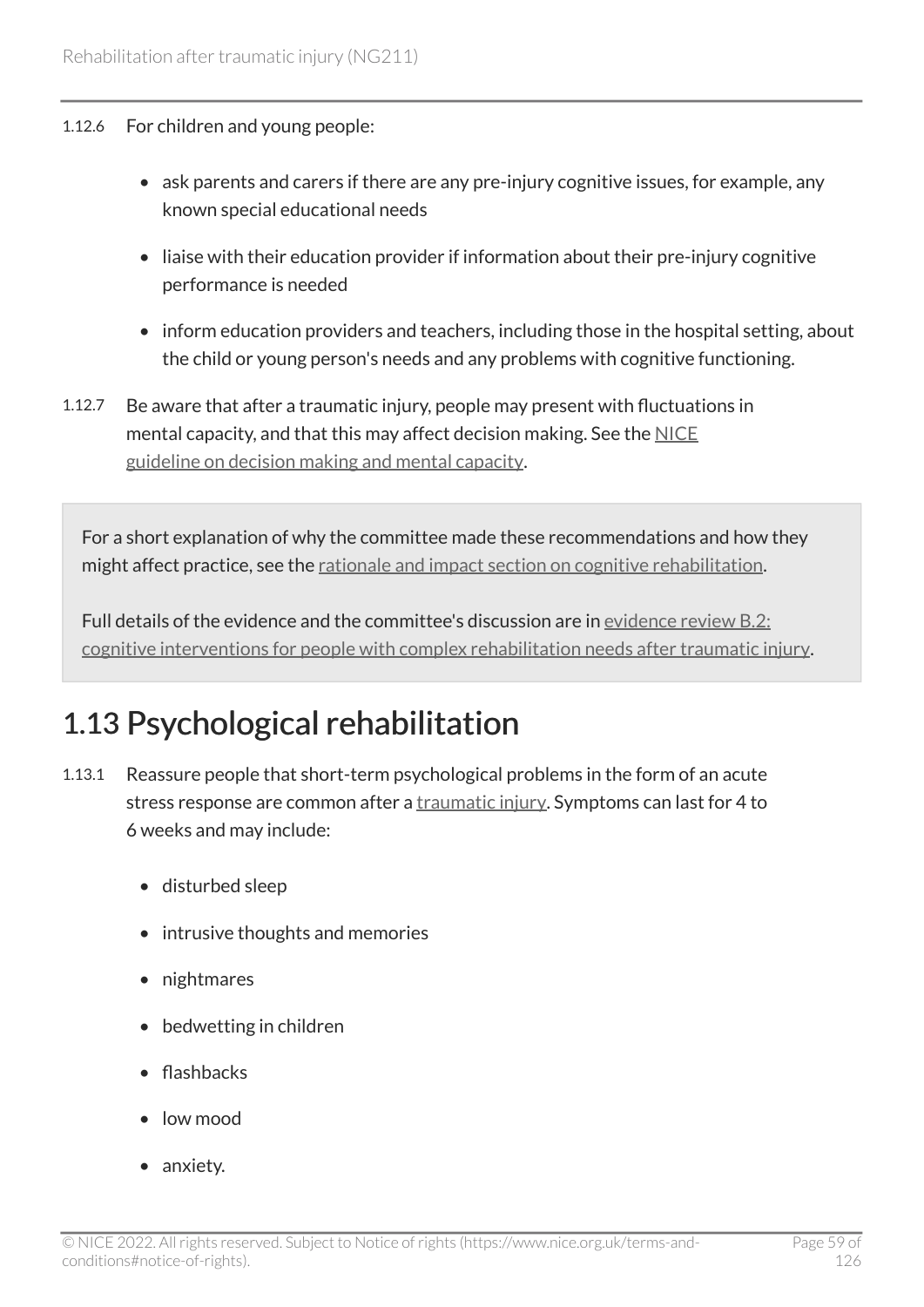#### 1.13.2 Be aware that:

- there is an ongoing risk of low mood in people after a traumatic injury
- psychological problems and mental distress commonly accompany ongoing emotional and psychological adjustments, for example, as a result of life-changing injuries
- psychological problems and mental distress can recur or deteriorate when a person is discharged home or transferred to another setting
- anxiety, depression and post-traumatic stress disorder (PTSD) can occur or recur at any time after a traumatic injury.
- 1.13.3 Discuss psychological support with the person, and their family members or carers (as appropriate), and offer psychological and emotional support that is tailored to their rehabilitation goals, needs and preferences as part of an overall rehabilitation treatment programme.
- 1.13.4 If the person's rehabilitation is adversely affected by their psychological problems (for example, if the person is struggling to engage with the rehabilitation process), refer them urgently to psychology services for psychological assessment and treatment, ideally to a practitioner psychologist with appropriate expertise with physical trauma and rehabilitation.
- 1.13.5 Ask about thoughts of self-harm and suicide regularly, as part of psychological assessment, and particularly at key milestones such as hospital discharge and changes of setting.
- 1.13.6 The multidisciplinary team should regularly check for signs and symptoms of anxiety, depression and PTSD when reviewing the person's progress against rehabilitation goals and plans.
- 1.13.7 Treat PTSD, anxiety, and depression in adults, children and young people as part of an overall coordinated rehabilitation treatment package, and in line with the NICE guidelines on:
	- [post-traumatic stress disorder](https://www.nice.org.uk/guidance/ng116)
	- [social anxiety disorder](https://www.nice.org.uk/guidance/cg159)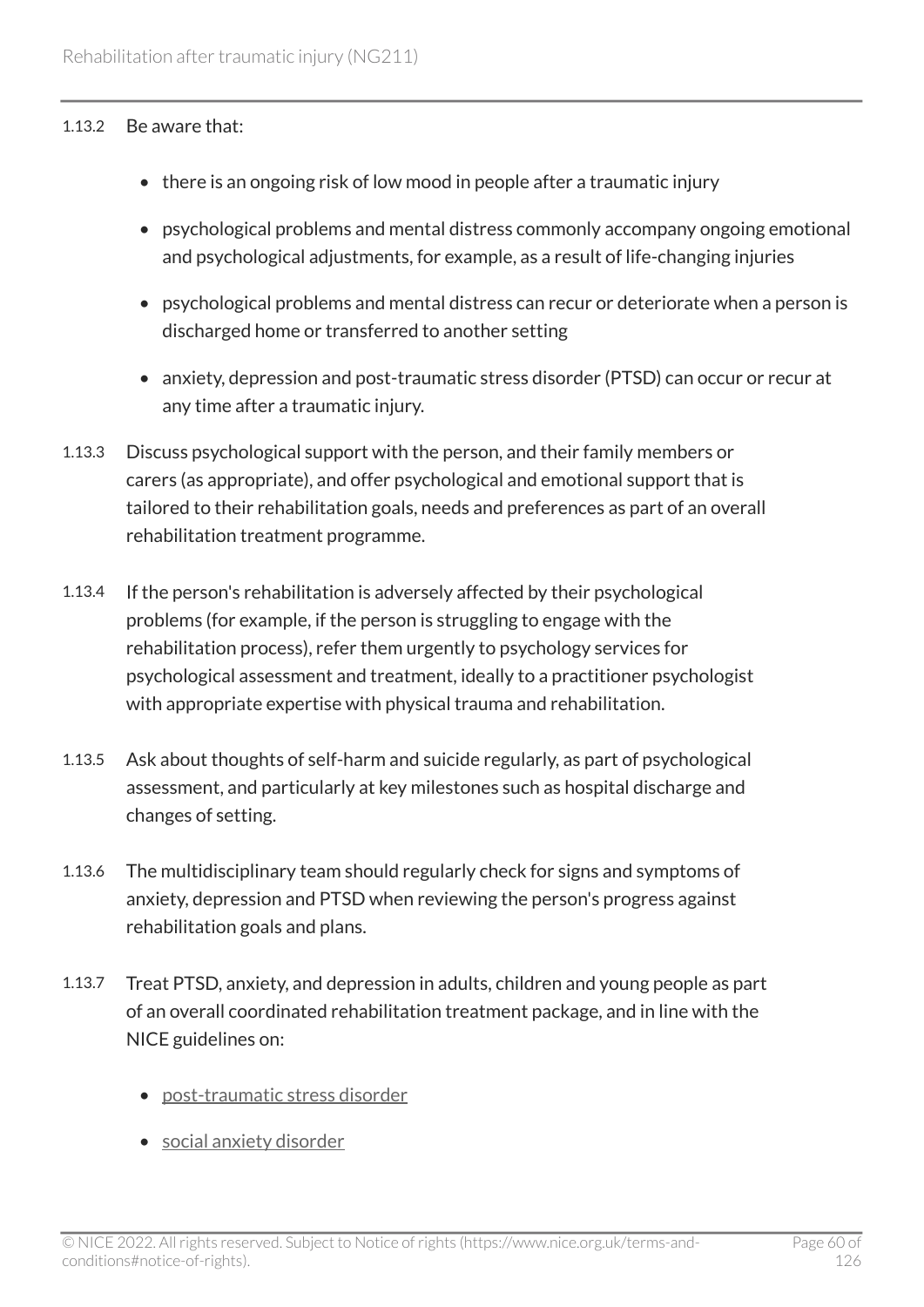- [generalised anxiety disorder and panic disorder in adults](https://www.nice.org.uk/guidance/cg113)
- [depression in adults](https://www.nice.org.uk/guidance/cg90)
- [depression in adults with a chronic physical health problem](https://www.nice.org.uk/guidance/cg91)
- [depression in children and young people](https://www.nice.org.uk/guidance/ng134)
- [service user experience in adult mental health](https://www.nice.org.uk/guidance/cg136).

For a short explanation of why the committee made these recommendations and how they might affect practice, see the [rationale and impact section on psychological rehabilitation](#page-110-0).

Full details of the evidence and the committee's discussion are in [evidence review](https://www.nice.org.uk/guidance/ng211/evidence/b.3-psychological-and-psychosocial-interventions-for-people-with-complex-rehabilitation-needs-after-traumatic-injury-pdf-10947883505) B.3: [psychological and psychosocial interventions for people with complex rehabilitation needs](https://www.nice.org.uk/guidance/ng211/evidence/b.3-psychological-and-psychosocial-interventions-for-people-with-complex-rehabilitation-needs-after-traumatic-injury-pdf-10947883505) [after traumatic injury](https://www.nice.org.uk/guidance/ng211/evidence/b.3-psychological-and-psychosocial-interventions-for-people-with-complex-rehabilitation-needs-after-traumatic-injury-pdf-10947883505).

# 1.14 Rehabilitation after limb reconstruction, limb loss or amputation

This section covers specific rehabilitation for people after limb reconstruction, limb loss or amputation. The recommendations in this section should be read together with all the recommendations in the rest of the guideline apart from those specific to spinal cord injury, nerve injury or chest injury.

### Rehabilitation after limb-threatening injury – early assessment, decision making and support

- 1.14.1 Discuss limb reconstruction and/or amputation with the person, and their family members or carers (as appropriate), when making decisions about treatment pathways and assessing rehabilitation options. Recognise that, for some people who have had a complex limb-threatening injury, amputation may be the option that best delivers the person's most important rehabilitation goals.
- 1.14.2 Members of a specialist multidisciplinary team (for example, a limb reconstruction team or prosthetics team) alongside the trauma rehabilitation team should discuss the implications of the following, as part of assessing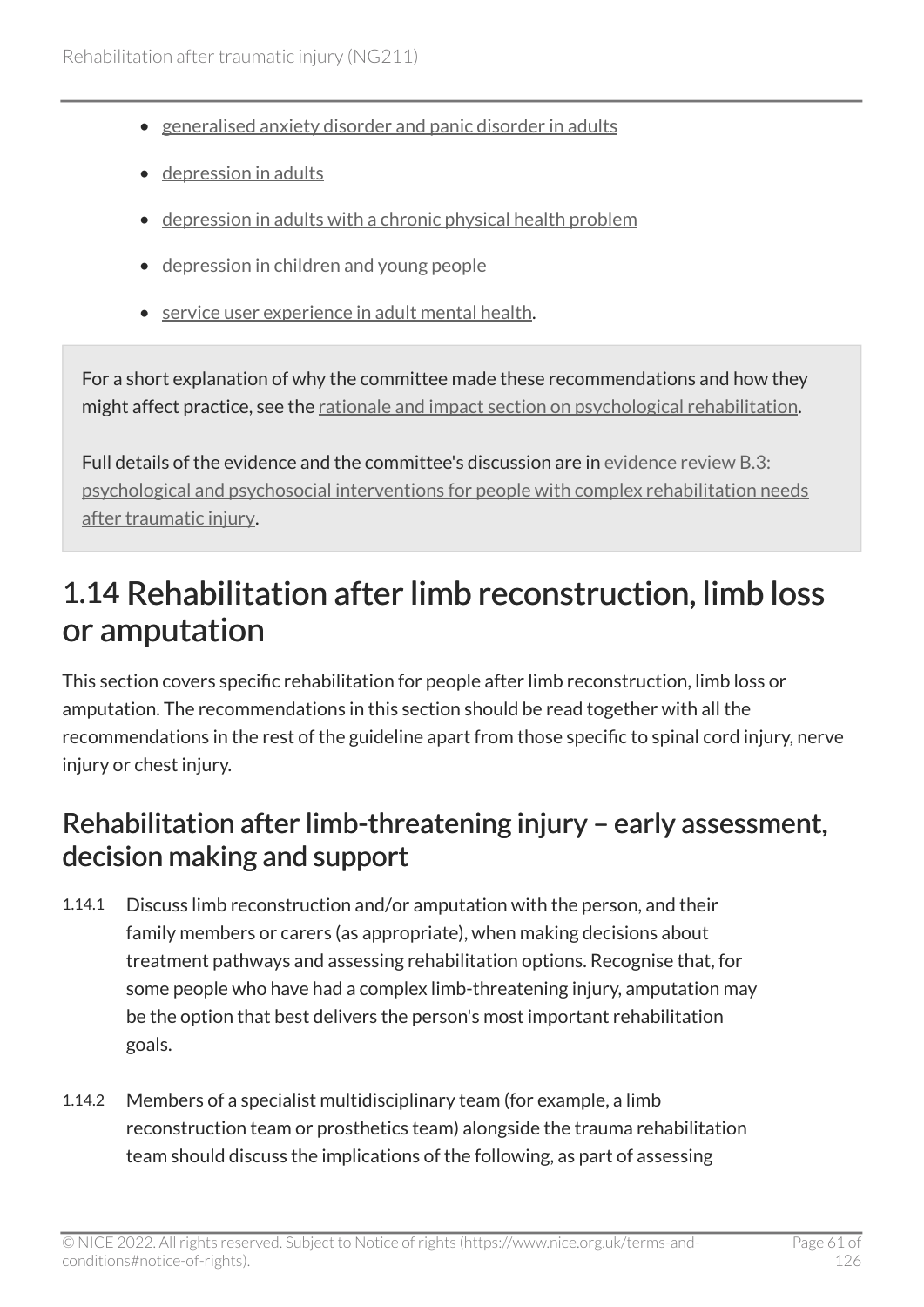rehabilitation needs, as soon as possible with the person, and their family members or carers (as appropriate):

- rehabilitation pathways
- pain management
- recovery timescales
- long-term expectations
- impact on daily life, for example, work, hobbies, activities, education and play.
- 1.14.3 When amputation is being considered and if time permits before surgery, a member or members of the specialist multidisciplinary team with expertise in prosthetic prescription and rehabilitation should carry out a [pre-amputation](#page-80-2) [rehabilitation assessment and consultation.](#page-80-2)
- 1.14.4 Offer psychological support before limb reconstruction or amputation (see the [section on psychological support](#page-65-0)).

For a short explanation of why the committee made these recommendations and how they might affect practice, see the [rationale and impact section on rehabilitation after limb](#page-111-0)[threatening injury – early assessment, decision making and support](#page-111-0).

Full details of the evidence and the committee's discussion are in [evidence review](https://www.nice.org.uk/guidance/ng211/evidence/c.1-specific-programmes-and-packages-in-amputation-for-people-with-complex-rehabilitation-needs-after-traumatic-injury-pdf-10947883507) C.1: specific [programmes and packages in amputation for people with complex rehabilitation needs after](https://www.nice.org.uk/guidance/ng211/evidence/c.1-specific-programmes-and-packages-in-amputation-for-people-with-complex-rehabilitation-needs-after-traumatic-injury-pdf-10947883507) [traumatic injury](https://www.nice.org.uk/guidance/ng211/evidence/c.1-specific-programmes-and-packages-in-amputation-for-people-with-complex-rehabilitation-needs-after-traumatic-injury-pdf-10947883507).

## Rehabilitation after limb reconstruction

- 1.14.5 After limb reconstruction, start rehabilitation therapy as early as possible (ideally the day after surgery) to maintain range of movement. This may include:
	- splinting
	- exercise
	- pain management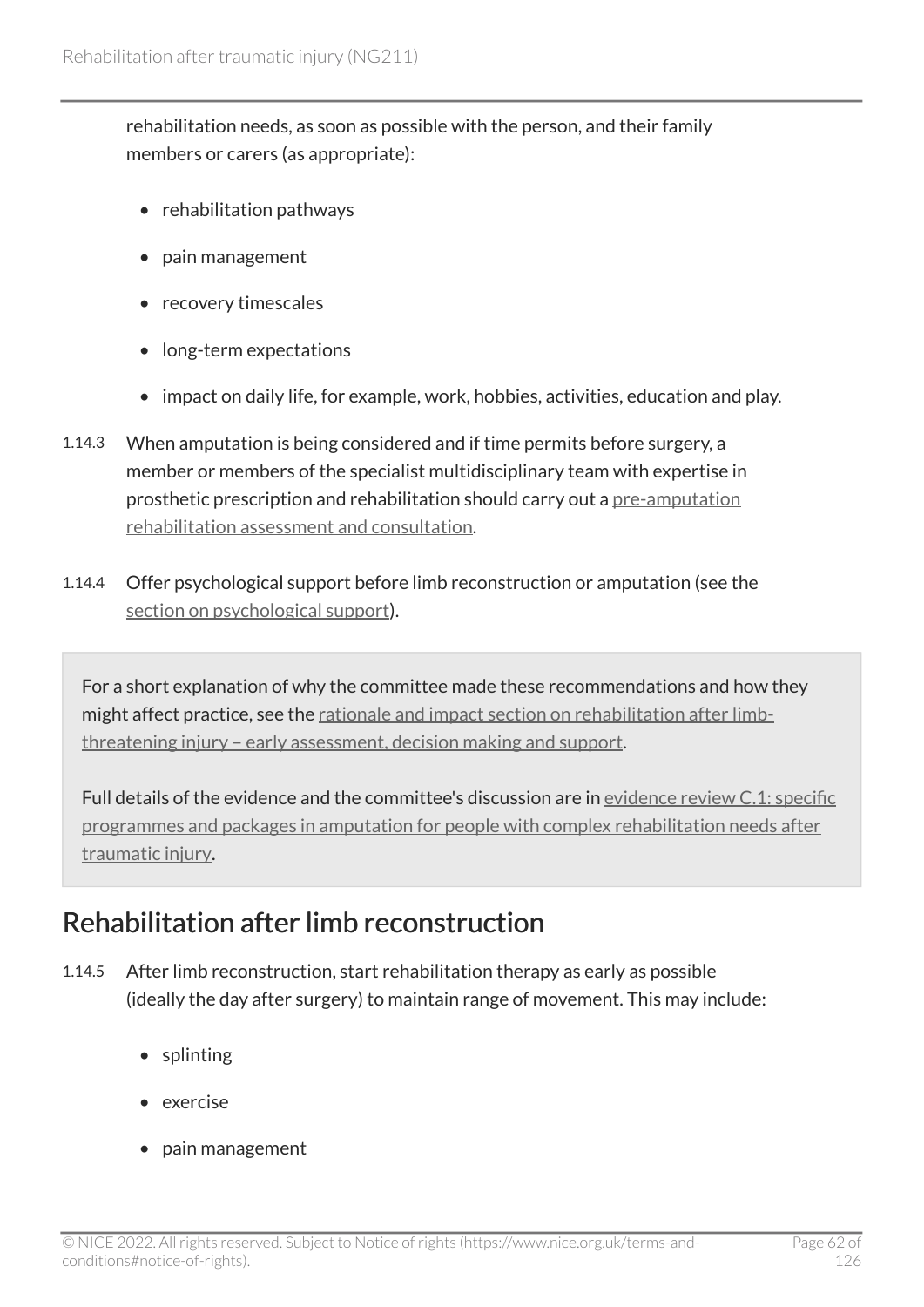- swelling and oedema management
- hand therapy
- mobility
- positioning.
- 1.14.6 Avoid early rapid irreversible loss of range of movement after limb reconstruction by ensuring that the person carries out range of movement exercises for the affected joint and other joints to optimise recovery and avoid contractures.
- 1.14.7 Continue psychological and emotional support after limb reconstruction (see the [section on psychological support\)](#page-65-0).

For a short explanation of why the committee made these recommendations and how they might affect practice, see the [rationale and impact section on rehabilitation after limb](#page-111-1)  [reconstruction.](#page-111-1)

Full details of the evidence and the committee's discussion are in [evidence review](https://www.nice.org.uk/guidance/ng211/evidence/c.1-specific-programmes-and-packages-in-amputation-for-people-with-complex-rehabilitation-needs-after-traumatic-injury-pdf-10947883507) C.1: specific [programmes and packages in amputation for people with complex rehabilitation needs after](https://www.nice.org.uk/guidance/ng211/evidence/c.1-specific-programmes-and-packages-in-amputation-for-people-with-complex-rehabilitation-needs-after-traumatic-injury-pdf-10947883507) [traumatic injury](https://www.nice.org.uk/guidance/ng211/evidence/c.1-specific-programmes-and-packages-in-amputation-for-people-with-complex-rehabilitation-needs-after-traumatic-injury-pdf-10947883507).

### Rehabilitation after limb loss or amputation

- 1.14.8 After limb loss or amputation, refer the person to the amputee and prosthetic rehabilitation service as soon as possible if the referral was not made before the surgery.
- 1.14.9 After limb loss or amputation, start rehabilitation therapy as early as possible and ideally the day after surgery. This may include:
	- pain management (see the [section on pain management\)](#page-63-0)
	- residual limb oedema and shaping (see the [section on residual limb oedema and](#page-64-0) [shaping](#page-64-0))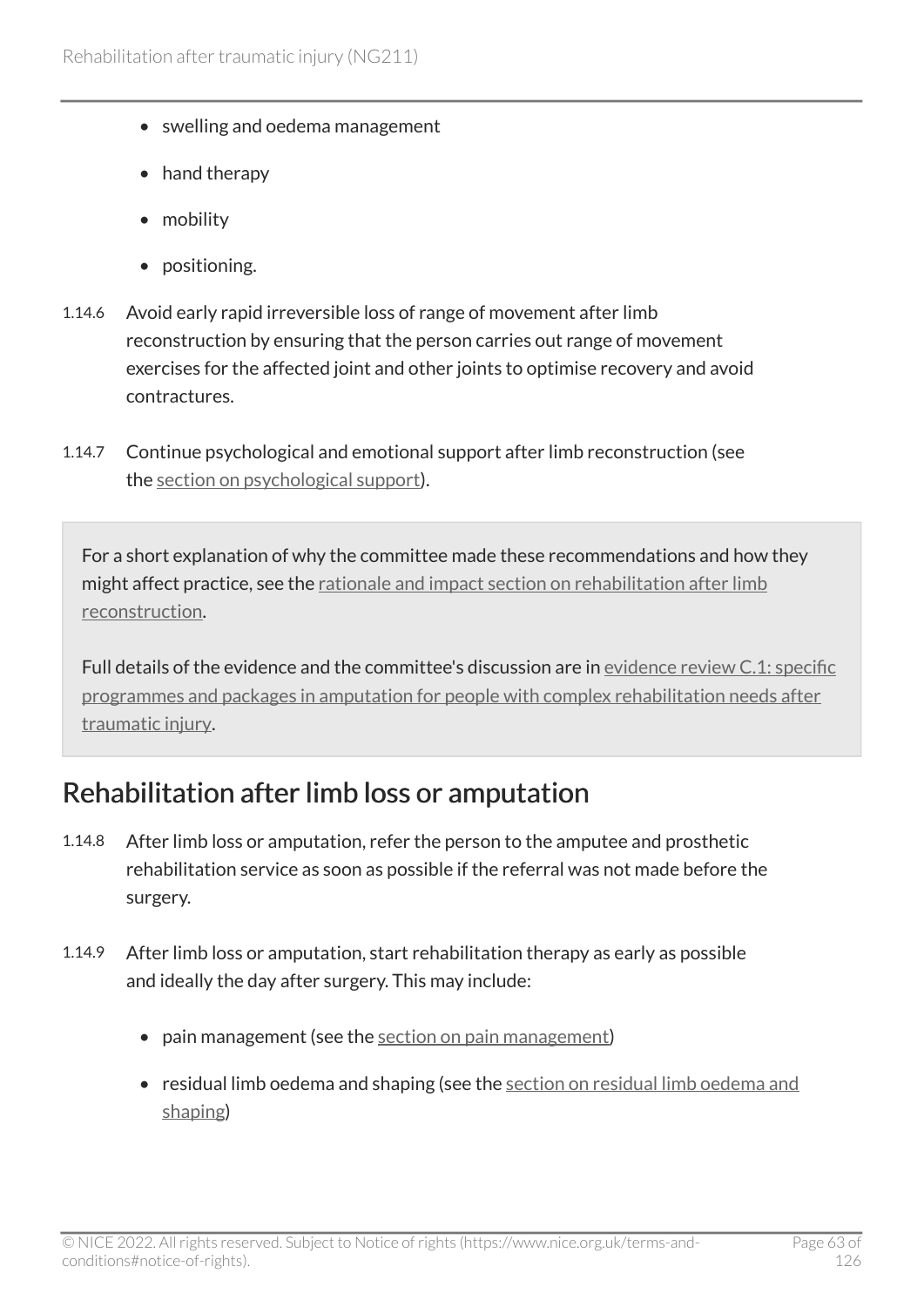- range of movement and strengthening exercises (see the [section on range of](#page-64-1) [movement and strengthening](#page-64-1))
- functional independence, including play for children (see the [section on functional](#page-65-1) [independence](#page-65-1))
- psychological support (see the [section on psychological support](#page-65-0)).

For a short explanation of why the committee made these recommendations and how they might affect practice, see the [rationale and impact section on rehabilitation after limb loss or](#page-112-0)  [amputation](#page-112-0).

Full details of the evidence and the committee's discussion are in [evidence review](https://www.nice.org.uk/guidance/ng211/evidence/c.1-specific-programmes-and-packages-in-amputation-for-people-with-complex-rehabilitation-needs-after-traumatic-injury-pdf-10947883507) C.1: specific [programmes and packages in amputation for people with complex rehabilitation needs after](https://www.nice.org.uk/guidance/ng211/evidence/c.1-specific-programmes-and-packages-in-amputation-for-people-with-complex-rehabilitation-needs-after-traumatic-injury-pdf-10947883507) [traumatic injury](https://www.nice.org.uk/guidance/ng211/evidence/c.1-specific-programmes-and-packages-in-amputation-for-people-with-complex-rehabilitation-needs-after-traumatic-injury-pdf-10947883507).

### <span id="page-63-0"></span>Pain management after limb loss or amputation

- 1.14.10 Plan analgesia with the person before surgery, and ensure that their pain is managed after surgery so that they can effectively participate in rehabilitation therapies.
- 1.14.11 Manage the different types of pain that can develop, for example, phantom limb pain, neurogenic pain, psychogenic pain, myogenic pain and complex regional pain, and refer the person to a specialist pain team if needed.
- 1.14.12 Consider visualisation interventions such as graded motor imagery or mirror therapy to manage phantom limb pain in people who have had an amputation or limb loss after trauma.

For a short explanation of why the committee made these recommendations and how they might affect practice, see the [rationale and impact section on pain management after limb loss](#page-113-0) [or amputation](#page-113-0).

Full details of the evidence and the committee's discussion are in [evidence review](https://www.nice.org.uk/guidance/ng211/evidence/c.1-specific-programmes-and-packages-in-amputation-for-people-with-complex-rehabilitation-needs-after-traumatic-injury-pdf-10947883507) C.1: specific [programmes and packages in amputation for people with complex rehabilitation needs after](https://www.nice.org.uk/guidance/ng211/evidence/c.1-specific-programmes-and-packages-in-amputation-for-people-with-complex-rehabilitation-needs-after-traumatic-injury-pdf-10947883507) [traumatic injury](https://www.nice.org.uk/guidance/ng211/evidence/c.1-specific-programmes-and-packages-in-amputation-for-people-with-complex-rehabilitation-needs-after-traumatic-injury-pdf-10947883507).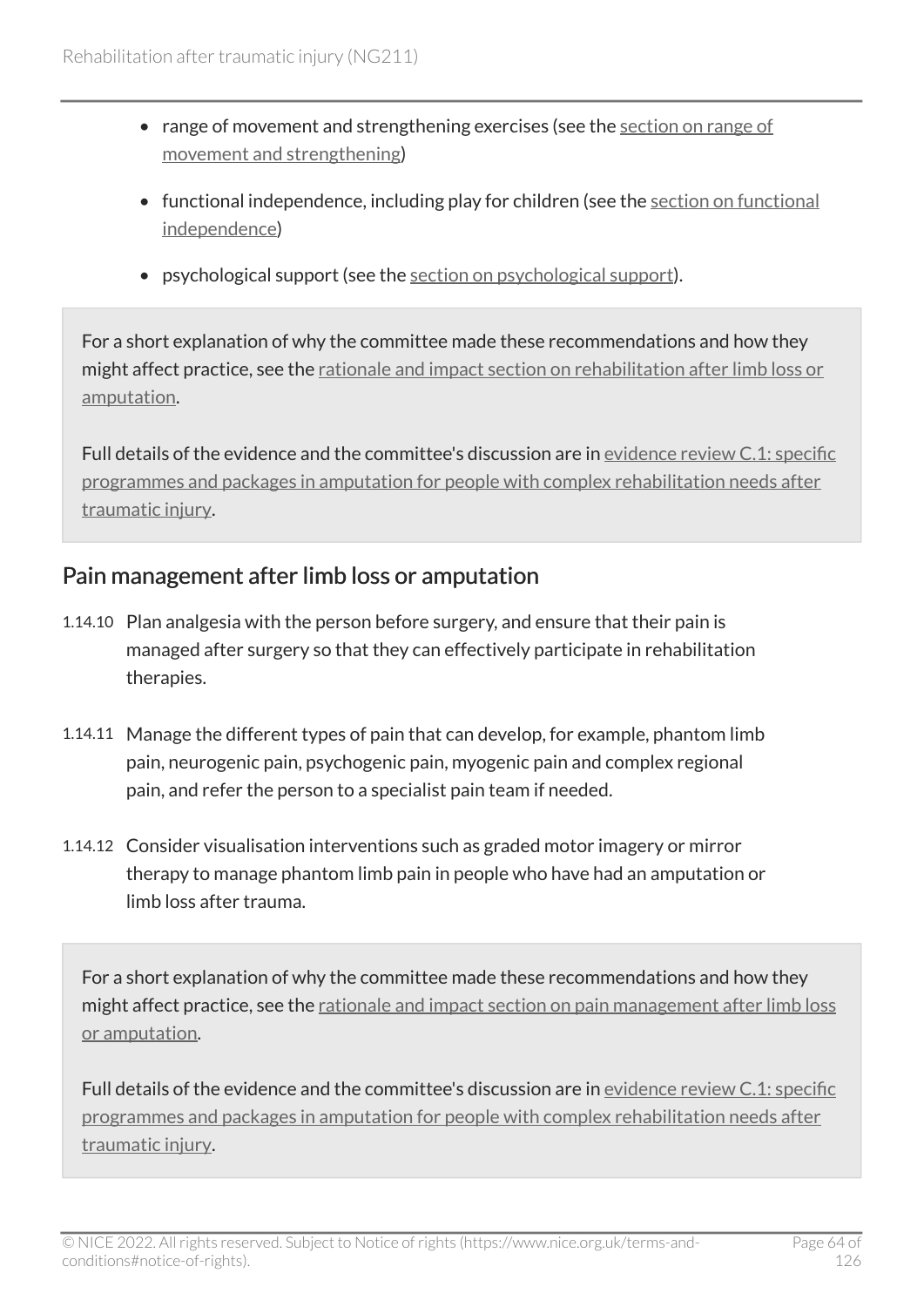### <span id="page-64-0"></span>Residual limb oedema and shaping after limb loss or amputation

- 1.14.13 Manage residual limb oedema using elevation and compression therapy to reduce swelling and improve shaping in preparation for prosthetics fitting.
- 1.14.14 For people with a below-knee amputation, keep the limb elevated using a residual limb (stump) board when using a wheelchair.
- 1.14.15 Avoid residual limb swelling when using walking aids, for example, by using crutches or a frame with the limb in a dependent position.

For a short explanation of why the committee made these recommendations and how they might affect practice, see the [rationale and impact section on residual limb oedema and](#page-113-1) [shaping after limb loss or amputation.](#page-113-1)

Full details of the evidence and the committee's discussion are in [evidence review](https://www.nice.org.uk/guidance/ng211/evidence/c.1-specific-programmes-and-packages-in-amputation-for-people-with-complex-rehabilitation-needs-after-traumatic-injury-pdf-10947883507) C.1: specific [programmes and packages in amputation for people with complex rehabilitation needs after](https://www.nice.org.uk/guidance/ng211/evidence/c.1-specific-programmes-and-packages-in-amputation-for-people-with-complex-rehabilitation-needs-after-traumatic-injury-pdf-10947883507) [traumatic injury](https://www.nice.org.uk/guidance/ng211/evidence/c.1-specific-programmes-and-packages-in-amputation-for-people-with-complex-rehabilitation-needs-after-traumatic-injury-pdf-10947883507).

### <span id="page-64-1"></span>Range of movement and strengthening after limb loss or amputation

- 1.14.16 Maintain and improve range of movement and strength after limb loss or amputation (particularly in hip flexors, hip abductors and knee flexors) by starting rehabilitation therapy that includes:
	- exercise
	- mobility, including early walking aids (for example, amputee-specific early walking aids) after surgery when the wound has settled
	- positioning.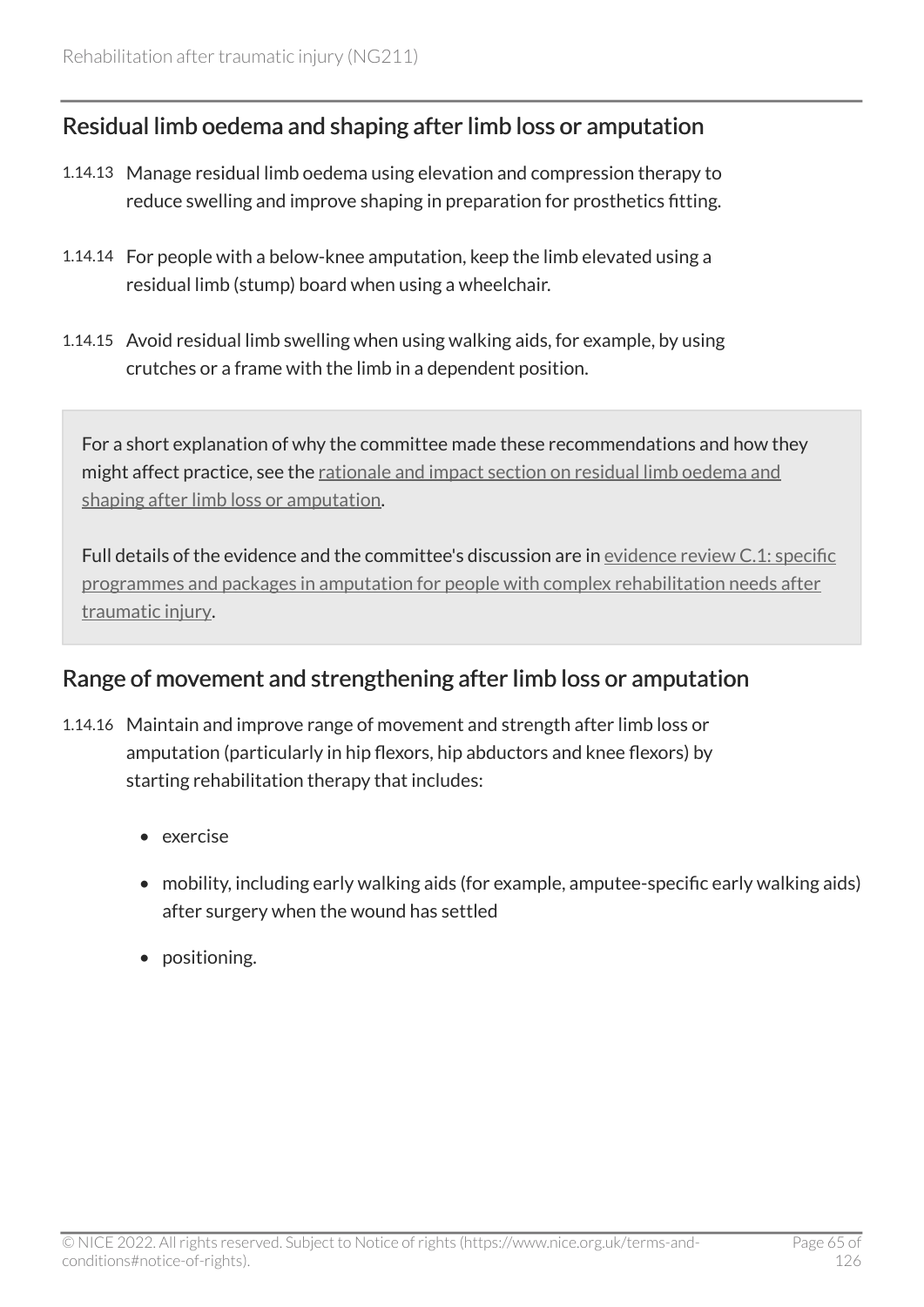For a short explanation of why the committee made this recommendation and how it might affect practice, see the rationale and impact section on range of movement and strengthening [after limb loss or amputation.](#page-114-0)

Full details of the evidence and the committee's discussion are in [evidence review](https://www.nice.org.uk/guidance/ng211/evidence/c.1-specific-programmes-and-packages-in-amputation-for-people-with-complex-rehabilitation-needs-after-traumatic-injury-pdf-10947883507) C.1: specific [programmes and packages in amputation for people with complex rehabilitation needs after](https://www.nice.org.uk/guidance/ng211/evidence/c.1-specific-programmes-and-packages-in-amputation-for-people-with-complex-rehabilitation-needs-after-traumatic-injury-pdf-10947883507) [traumatic injury](https://www.nice.org.uk/guidance/ng211/evidence/c.1-specific-programmes-and-packages-in-amputation-for-people-with-complex-rehabilitation-needs-after-traumatic-injury-pdf-10947883507).

### <span id="page-65-1"></span>Functional independence after limb loss or amputation

- 1.14.17 Do not wait for prosthetics to be fitted before starting rehabilitation after limb loss or amputation.
- 1.14.18 Ensure that wheelchairs:
	- are provided as early as possible
	- include appropriate accessories (for example, anti-tippers and residual limb [stump] boards)
	- are adjusted to accommodate the changes in the person's weight distribution after limb loss or amputation.

For a short explanation of why the committee made these recommendations and how they might affect practice, see the [rationale and impact section on functional independence after](#page-114-1)  [limb loss or amputation.](#page-114-1)

Full details of the evidence and the committee's discussion are in [evidence review](https://www.nice.org.uk/guidance/ng211/evidence/c.1-specific-programmes-and-packages-in-amputation-for-people-with-complex-rehabilitation-needs-after-traumatic-injury-pdf-10947883507) C.1: specific [programmes and packages in amputation for people with complex rehabilitation needs after](https://www.nice.org.uk/guidance/ng211/evidence/c.1-specific-programmes-and-packages-in-amputation-for-people-with-complex-rehabilitation-needs-after-traumatic-injury-pdf-10947883507) [traumatic injury](https://www.nice.org.uk/guidance/ng211/evidence/c.1-specific-programmes-and-packages-in-amputation-for-people-with-complex-rehabilitation-needs-after-traumatic-injury-pdf-10947883507).

### <span id="page-65-0"></span>Psychological support after limb loss, amputation or limb reconstruction

1.14.19 Continue psychological support and ensure that the multidisciplinary team has access to a practitioner psychologist with appropriate expertise in physical trauma and rehabilitation, ideally with experience of working with people with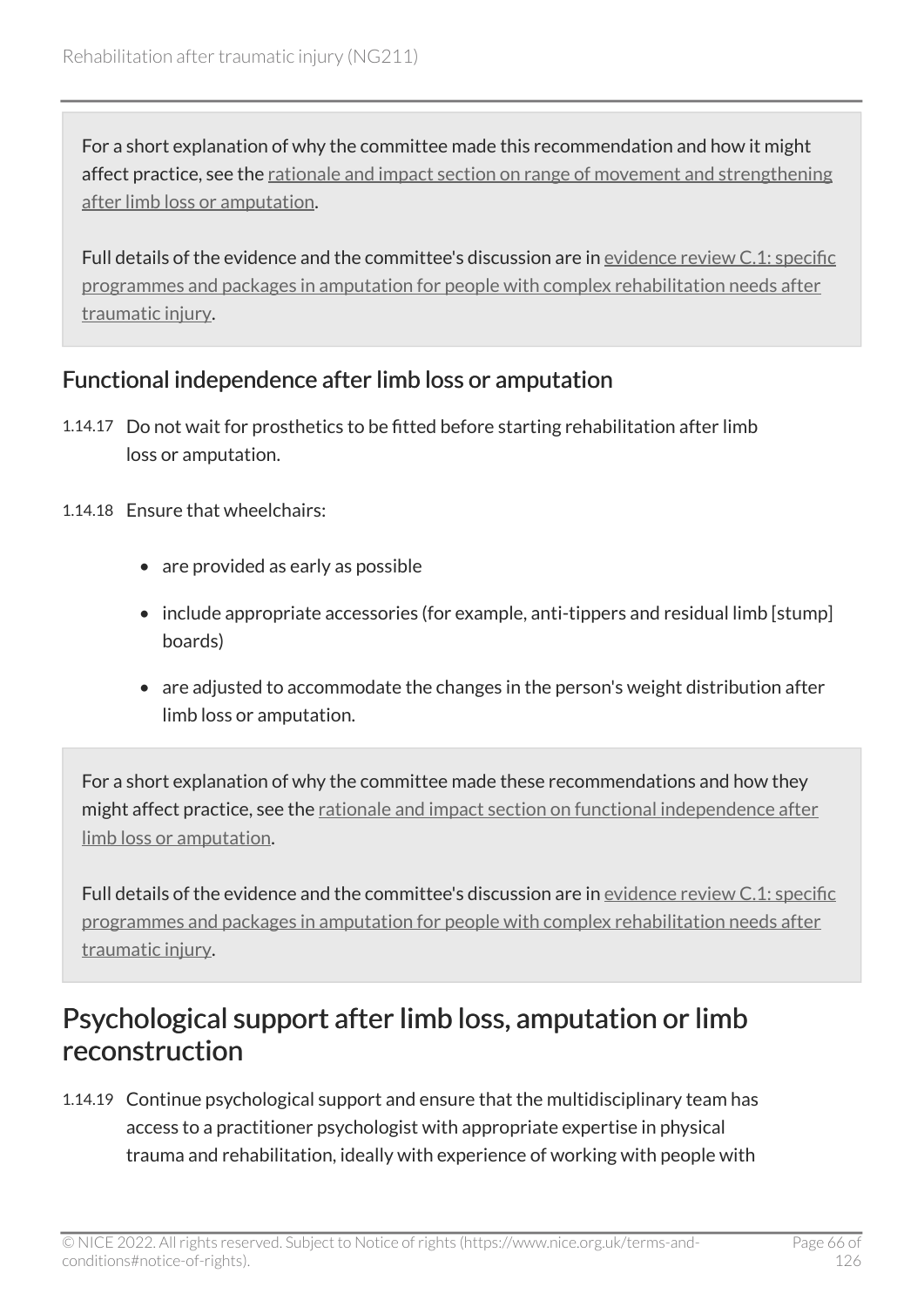limb loss, amputation or limb reconstruction.

- 1.14.20 For children, consider play or play therapy when offering psychological and emotional support.
- 1.14.21 For children and young people, the [team around the child](#page-81-1) should actively monitor for any emerging emotional difficulties as the child or young person grows and develops (for example, moving schools, puberty and emotional relationships).
- 1.14.22 Take into account the long-term psychological impact of change in body image as a result of injury for all people and the psychological impact for children and young people as they grow.

For a short explanation of why the committee made these recommendations and how they might affect practice, see the [rationale and impact section on psychological support after limb](#page-115-0) [loss, amputation or limb reconstruction](#page-115-0).

Full details of the evidence and the committee's discussion are in [evidence review](https://www.nice.org.uk/guidance/ng211/evidence/c.1-specific-programmes-and-packages-in-amputation-for-people-with-complex-rehabilitation-needs-after-traumatic-injury-pdf-10947883507) C.1: specific [programmes and packages in amputation for people with complex rehabilitation needs after](https://www.nice.org.uk/guidance/ng211/evidence/c.1-specific-programmes-and-packages-in-amputation-for-people-with-complex-rehabilitation-needs-after-traumatic-injury-pdf-10947883507) [traumatic injury](https://www.nice.org.uk/guidance/ng211/evidence/c.1-specific-programmes-and-packages-in-amputation-for-people-with-complex-rehabilitation-needs-after-traumatic-injury-pdf-10947883507).

### Continuing rehabilitation after limb reconstruction, limb loss or amputation and after discharge

- 1.14.23 When completing a [rehabilitation plan](#page-80-0) (see the [section on developing a](#page-24-0) [rehabilitation plan and making referrals](#page-24-0)) for people after limb reconstruction, limb loss or amputation, ensure that the following are always included in the person's rehabilitation programme:
	- exercise and mobility
	- psychological and emotional support
	- referral and signposting to support groups
	- pin-site review (for limb reconstruction)
	- frame adjustment (for limb reconstruction)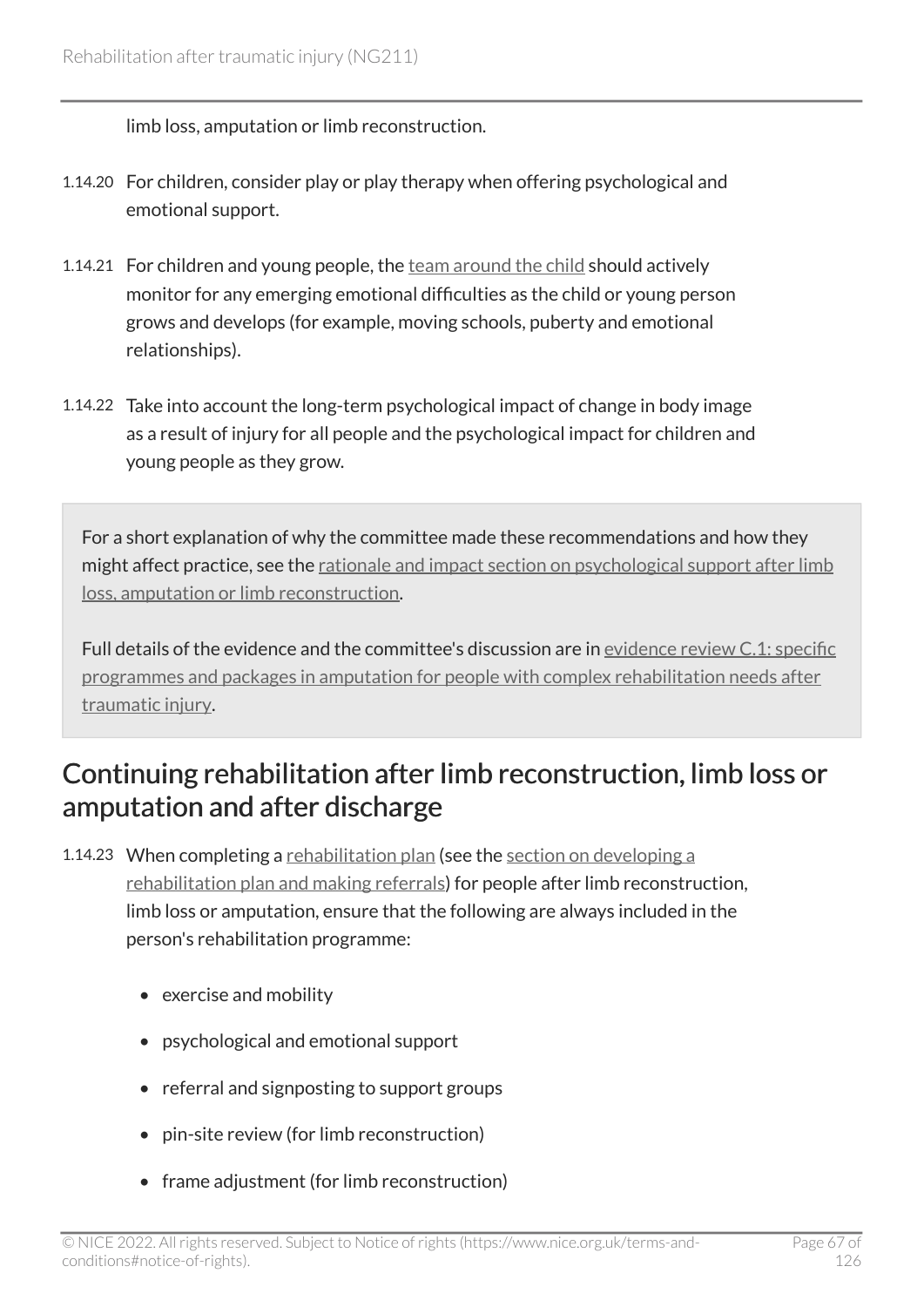- prosthetics team review, if relevant.
- 1.14.24 The specialist multidisciplinary team should offer psychological and emotional support to enable the person to adjust to their altered body image, manage pain and cope with the possibility that they may need further procedures. Psychological and emotional support should involve:
	- listening carefully and validating feelings
	- supporting reflection and reasoning around realistic goals and care
	- supporting planning
	- offering feedback about progress towards goals.
- 1.14.25 Carry out reviews of the rehabilitation plan (for example, equipment, home environment, clothing and footwear needs) at key points, for example:
	- at discharge
	- when an external-fixation frame is removed
	- when weight-bearing status changes
	- when prosthetics are changed
	- when the person starts to go outside
	- when the person starts to return to education, work or community activities
	- if the person is readmitted because of complications.

(Also see the [section on monitoring progress against the rehabilitation plan, goals and](#page-31-0)  [programme of therapies and treatments.](#page-31-0))

1.14.26 For children and young people, monitor the impact of growth on the residual limb and prosthetic fitting, and refer without delay for specialist assessment when there are changes.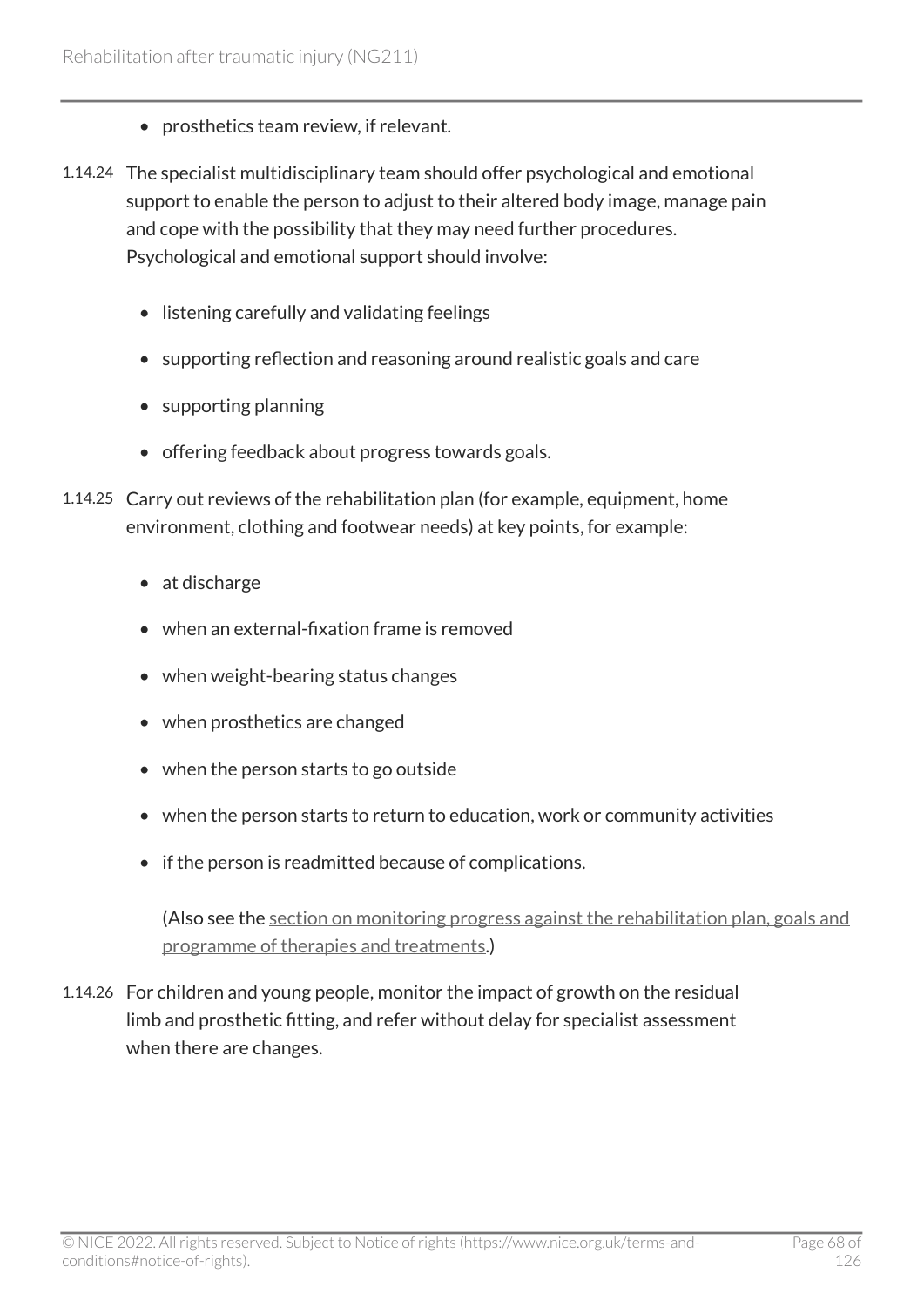For a short explanation of why the committee made these recommendations and how they might affect practice, see the [rationale and impact section on continuing rehabilitation after](#page-116-0)  [limb reconstruction, limb loss or amputation and after discharge](#page-116-0).

Full details of the evidence and the committee's discussion are in [evidence review](https://www.nice.org.uk/guidance/ng211/evidence/c.1-specific-programmes-and-packages-in-amputation-for-people-with-complex-rehabilitation-needs-after-traumatic-injury-pdf-10947883507) C.1: specific [programmes and packages in amputation for people with complex rehabilitation needs after](https://www.nice.org.uk/guidance/ng211/evidence/c.1-specific-programmes-and-packages-in-amputation-for-people-with-complex-rehabilitation-needs-after-traumatic-injury-pdf-10947883507) [traumatic injury](https://www.nice.org.uk/guidance/ng211/evidence/c.1-specific-programmes-and-packages-in-amputation-for-people-with-complex-rehabilitation-needs-after-traumatic-injury-pdf-10947883507).

# 1.15 Rehabilitation after spinal cord injury

This section covers specific rehabilitation for people after spinal cord injury. The recommendations in this section should be read together with all the recommendations in the rest of the guideline apart from those specific to limb injury, nerve injury or chest injury.

These recommendations focus on the rehabilitation and supportive needs of people with spinal cord injury (after initial acute assessment) who are not currently in a regional specialist spinal cord injury centre. See also the [NICE guideline on spinal injury: assessment and initial management](https://www.nice.org.uk/guidance/ng41).

### Rehabilitation after spinal cord injury – referral, assessment and general principles

1.15.1 For people with a spinal cord injury:

- ensure that ongoing contact with the regional specialist spinal cord injury centre is made in line with the [recommendations on communication with tertiary services in the](https://www.nice.org.uk/guidance/ng41/chapter/Recommendations#communication-with-tertiary-services)  [NICE guideline on spinal injury](https://www.nice.org.uk/guidance/ng41/chapter/Recommendations#communication-with-tertiary-services) and
- refer using the national spinal injuries database within 24 hours of the diagnosis.
- 1.15.2 Seek advice from the regional specialist spinal cord injury centre outreach team throughout the person's inpatient stay and at discharge to support their rehabilitation.
- 1.15.3 A healthcare professional with appropriate clinical skills should complete an assessment using an American Spinal Injury Association (ASIA) chart as soon as possible after a spinal cord injury, and repeat this as clinically indicated.
- 1.15.4 Be aware that spinal cord injury may affect areas of physical function including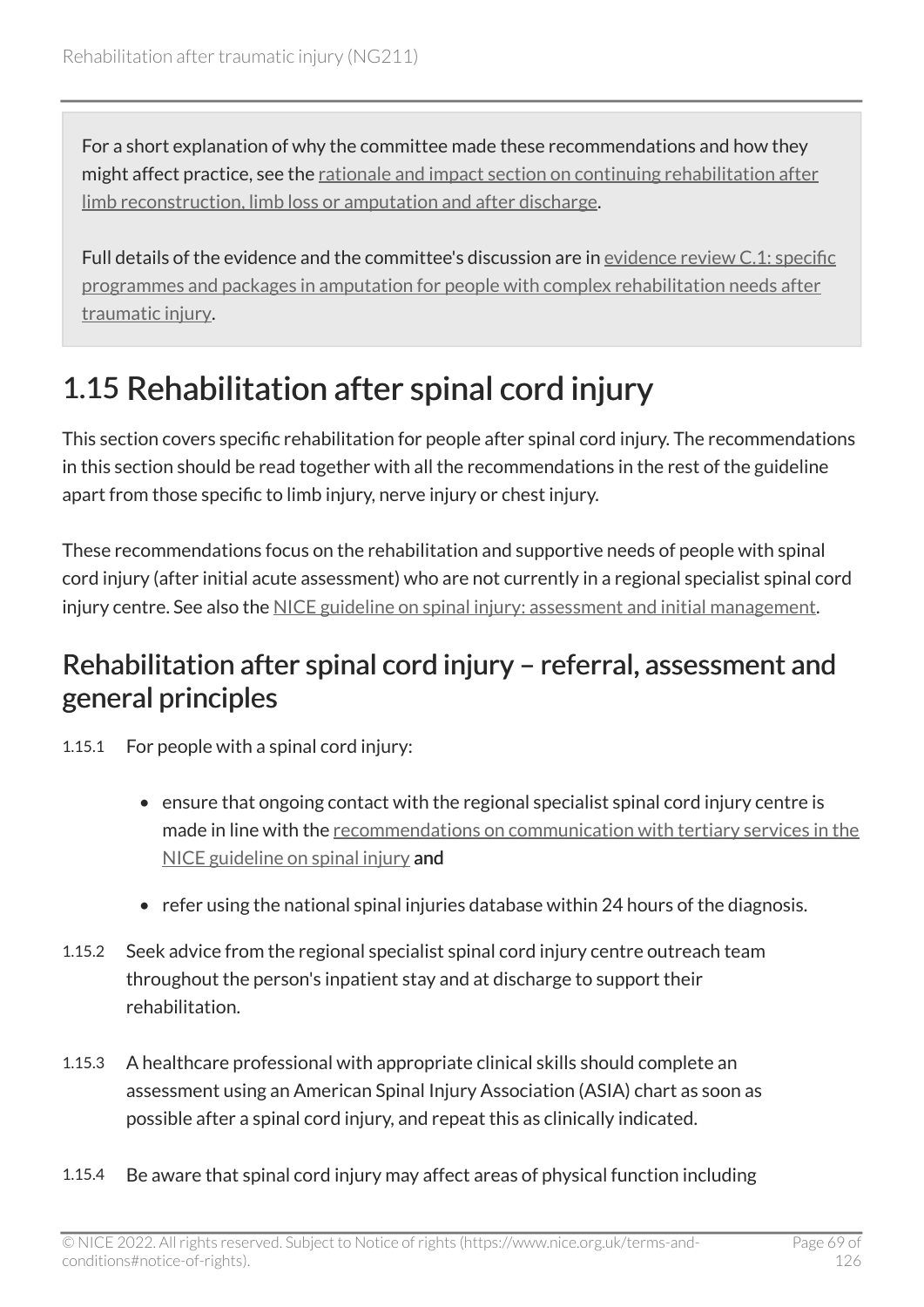bowel, bladder and sexual function, and seek specialist advice as appropriate (see also [recommendation 1.2.6 in the multidisciplinary team rehabilitation](#page-14-0) [needs assessment section\)](#page-14-0).

- 1.15.5 Refer children and young people with a spinal cord injury:
	- to specialist play services to support their emotional and physical development and wellbeing
	- to education services to support their ongoing educational development.
- 1.15.6 For children and young people, monitor growth and nutrition throughout the rehabilitation process.
- 1.15.7 When discharge planning for children and young people after a spinal cord injury, ensure that meetings take place early and involve the child or young person, and their parents and carers (as appropriate), together with the local education authority, specialist play services and multidisciplinary teams involved in their care.
- 1.15.8 After hospital discharge, consider ongoing contact between the rehabilitation team and the person, and their family members and carers (as appropriate), with education and a structured review of progress in rehabilitation as part of outpatient follow-up. This could be offered by telephone or video link.

For a short explanation of why the committee made these recommendations and how they might affect practice, see the rationale and impact section on rehabilitation after spinal cord [injury – referral, assessment and general principles.](#page-116-1)

Full details of the evidence and the committee's discussion are in [evidence review](https://www.nice.org.uk/guidance/ng211/evidence/c.3-specific-programmes-and-packages-in-spinal-cord-injury-for-people-with-complex-rehabilitation-needs-after-traumatic-injury-pdf-10947883509) C.3: specific [programmes and packages in spinal cord injury for people with complex rehabilitation needs](https://www.nice.org.uk/guidance/ng211/evidence/c.3-specific-programmes-and-packages-in-spinal-cord-injury-for-people-with-complex-rehabilitation-needs-after-traumatic-injury-pdf-10947883509)  [after traumatic injury](https://www.nice.org.uk/guidance/ng211/evidence/c.3-specific-programmes-and-packages-in-spinal-cord-injury-for-people-with-complex-rehabilitation-needs-after-traumatic-injury-pdf-10947883509).

## Bladder and bowel function

1.15.9 Assess and manage bladder function after a spinal cord injury as follows: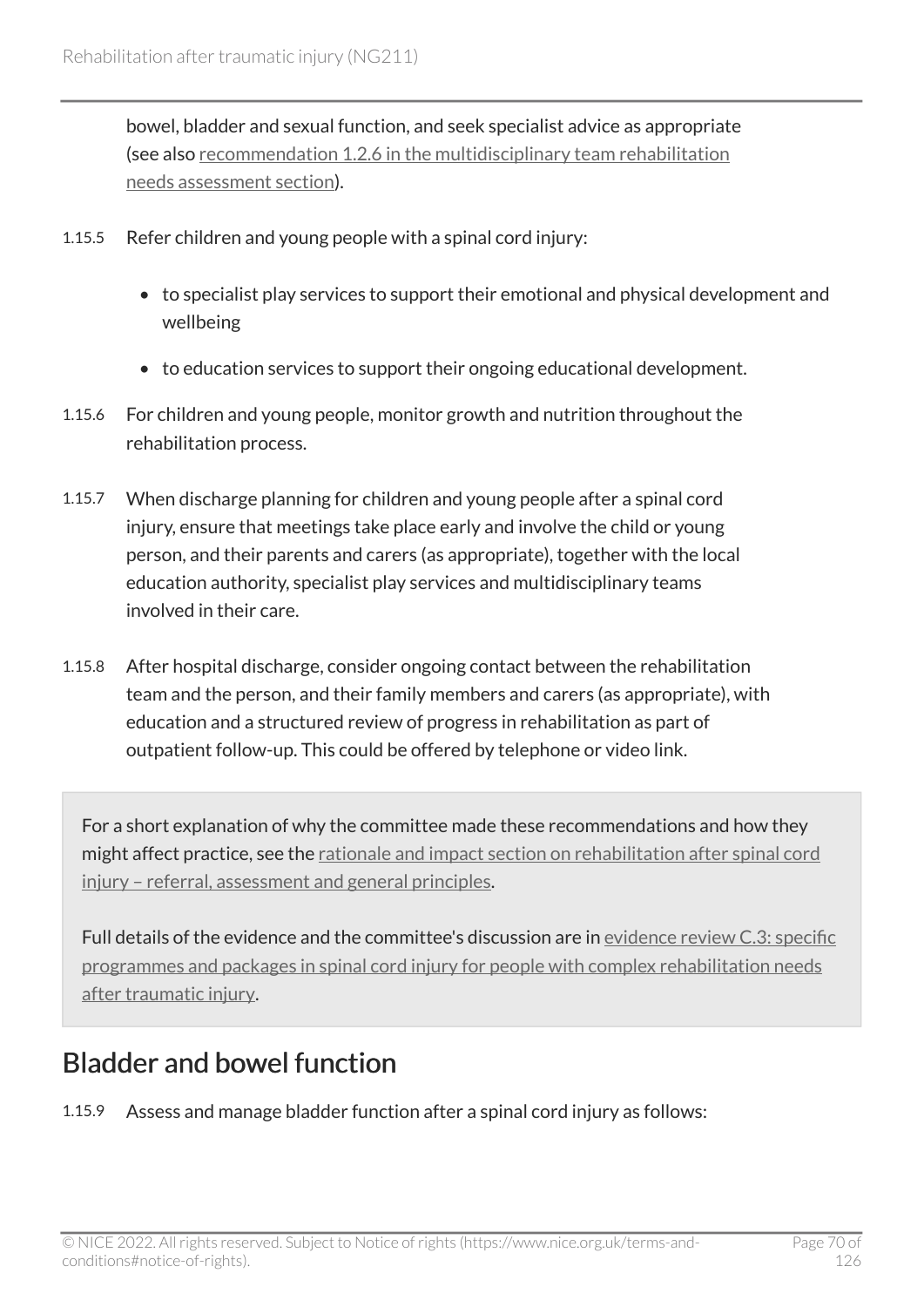- protect upper renal function at all times by maintaining safe bladder emptying (inserting a urinary catheter if necessary), and ensuring that people understand and use bladder management techniques as a key part of their rehabilitation (see also the [monitoring and surveillance section in the NICE guideline on urinary incontinence in](https://www.nice.org.uk/guidance/cg148/chapter/Recommendations#monitoring-and-surveillance-protocols-2)  [neurological disease\)](https://www.nice.org.uk/guidance/cg148/chapter/Recommendations#monitoring-and-surveillance-protocols-2)
- identify acute kidney injury in line with the [NICE guideline on acute kidney injury](https://www.nice.org.uk/guidance/ng148)
- identify renal tract stones (see also the [NICE guideline on urinary incontinence in](https://www.nice.org.uk/guidance/cg148/chapter/Recommendations)  [neurological disease\)](https://www.nice.org.uk/guidance/cg148/chapter/Recommendations).
- 1.15.10 Regularly assess and manage bowel function after a spinal cord injury as follows:
	- assess anal tone and sensation
	- start and review a bowel management plan that includes laxatives, enemas, suppositories and manual evacuation, depending on the level and severity of the spinal injury.
- 1.15.11 Keep the person nil by mouth until their bowel function has been assessed because of the risk of neurogenic bowel stasis and aspiration pneumonia. Avoid unnecessary delays to assessing bowel function to avoid prolonged periods of nil by mouth.
- 1.15.12 For younger children, ask their parents and carers (as appropriate), about their pre-injury continence skills, and take their age and ability into account when assessing and managing bladder and bowel function.

For a short explanation of why the committee made these recommendations and how they might affect practice, see the [rationale and impact section on bladder and bowel function.](#page-118-0)

Full details of the evidence and the committee's discussion are in [evidence review](https://www.nice.org.uk/guidance/ng211/evidence/c.3-specific-programmes-and-packages-in-spinal-cord-injury-for-people-with-complex-rehabilitation-needs-after-traumatic-injury-pdf-10947883509) C.3: specific [programmes and packages in spinal cord injury for people with complex rehabilitation needs](https://www.nice.org.uk/guidance/ng211/evidence/c.3-specific-programmes-and-packages-in-spinal-cord-injury-for-people-with-complex-rehabilitation-needs-after-traumatic-injury-pdf-10947883509)  [after traumatic injury](https://www.nice.org.uk/guidance/ng211/evidence/c.3-specific-programmes-and-packages-in-spinal-cord-injury-for-people-with-complex-rehabilitation-needs-after-traumatic-injury-pdf-10947883509).

## Respiratory function, swallowing and speech

1.15.13 Keep the person nil by mouth until their risk of aspiration has been assessed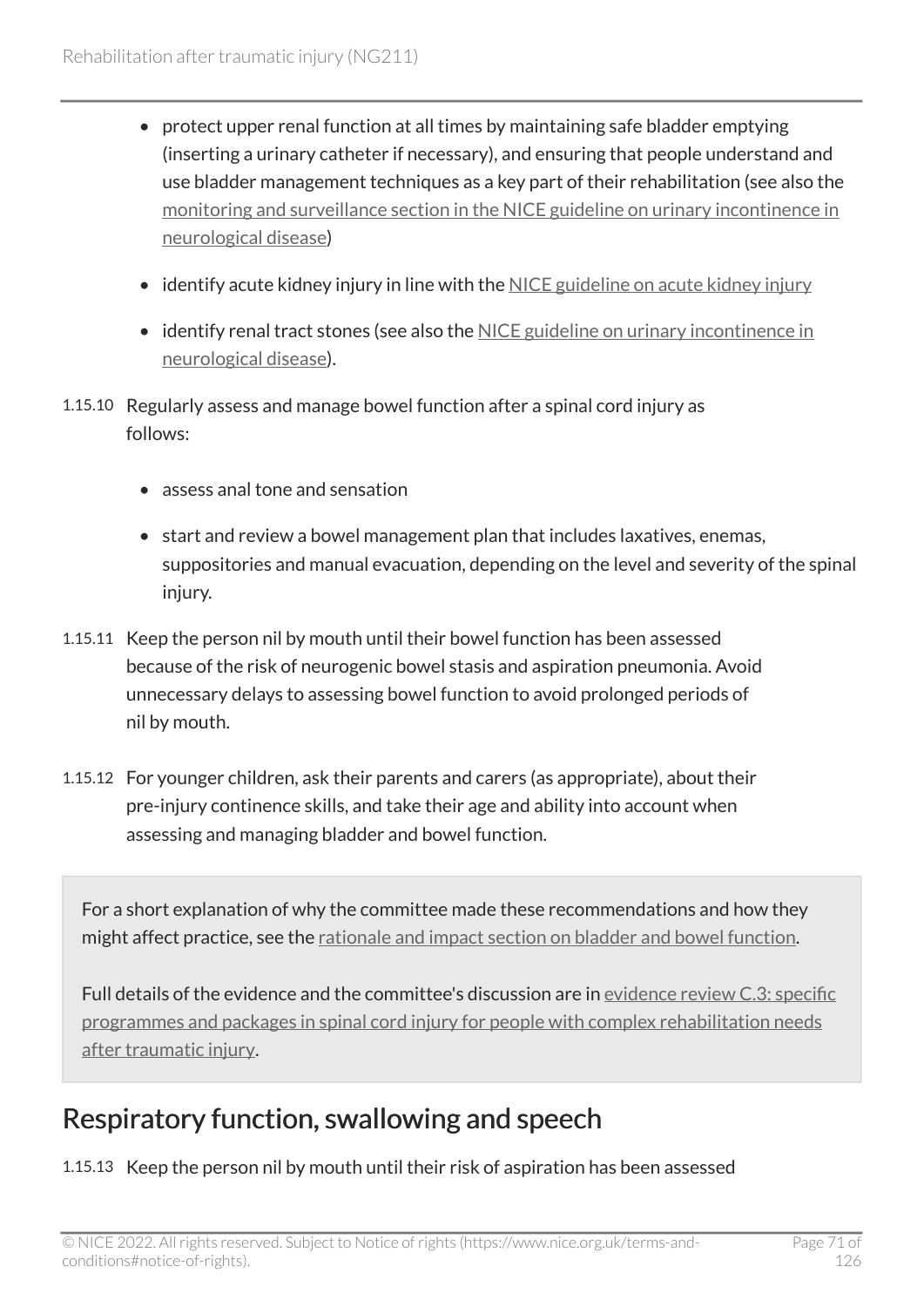(see [recommendation 1.11.51\)](#page-55-0).

- 1.15.14 Be aware that people with cervical spine injuries and those managed on flat bed rest, are particularly at risk of swallowing and speech difficulties and should be assessed early for risk of aspiration.
- 1.15.15 Assess and manage respiratory function (taking into account age and ability when assessing children and young people) as follows:
	- use spirometry to measure vital capacity in line with the [NICE guideline on spinal](https://www.nice.org.uk/guidance/ng41) [injury](https://www.nice.org.uk/guidance/ng41)
	- consider prophylactic respiratory support with, for example, active cycle of breathing techniques, incentive spirometry, intermittent positive pressure breathing (IPPB) or non-invasive ventilation (NIV), to maintain forced vital capacity (FVC) and prevent chest complications
	- consider use of cough-assist techniques or devices.
- 1.15.16 Consider critical care management for people with a high-level spinal injury.
- 1.15.17 Assess voice quality and refer to a speech and language therapist and/or ear, nose and throat specialist as needed.

For a short explanation of why the committee made these recommendations and how they might affect practice, see the [rationale and impact section on respiratory function, swallowing](#page-118-1)  [and speech](#page-118-1).

Full details of the evidence and the committee's discussion are in [evidence review](https://www.nice.org.uk/guidance/ng211/evidence/c.3-specific-programmes-and-packages-in-spinal-cord-injury-for-people-with-complex-rehabilitation-needs-after-traumatic-injury-pdf-10947883509) C.3: specific [programmes and packages in spinal cord injury for people with complex rehabilitation needs](https://www.nice.org.uk/guidance/ng211/evidence/c.3-specific-programmes-and-packages-in-spinal-cord-injury-for-people-with-complex-rehabilitation-needs-after-traumatic-injury-pdf-10947883509)  [after traumatic injury](https://www.nice.org.uk/guidance/ng211/evidence/c.3-specific-programmes-and-packages-in-spinal-cord-injury-for-people-with-complex-rehabilitation-needs-after-traumatic-injury-pdf-10947883509).

## Preventing complications

1.15.18 Assess skin and pressure care after a spinal cord injury as follows: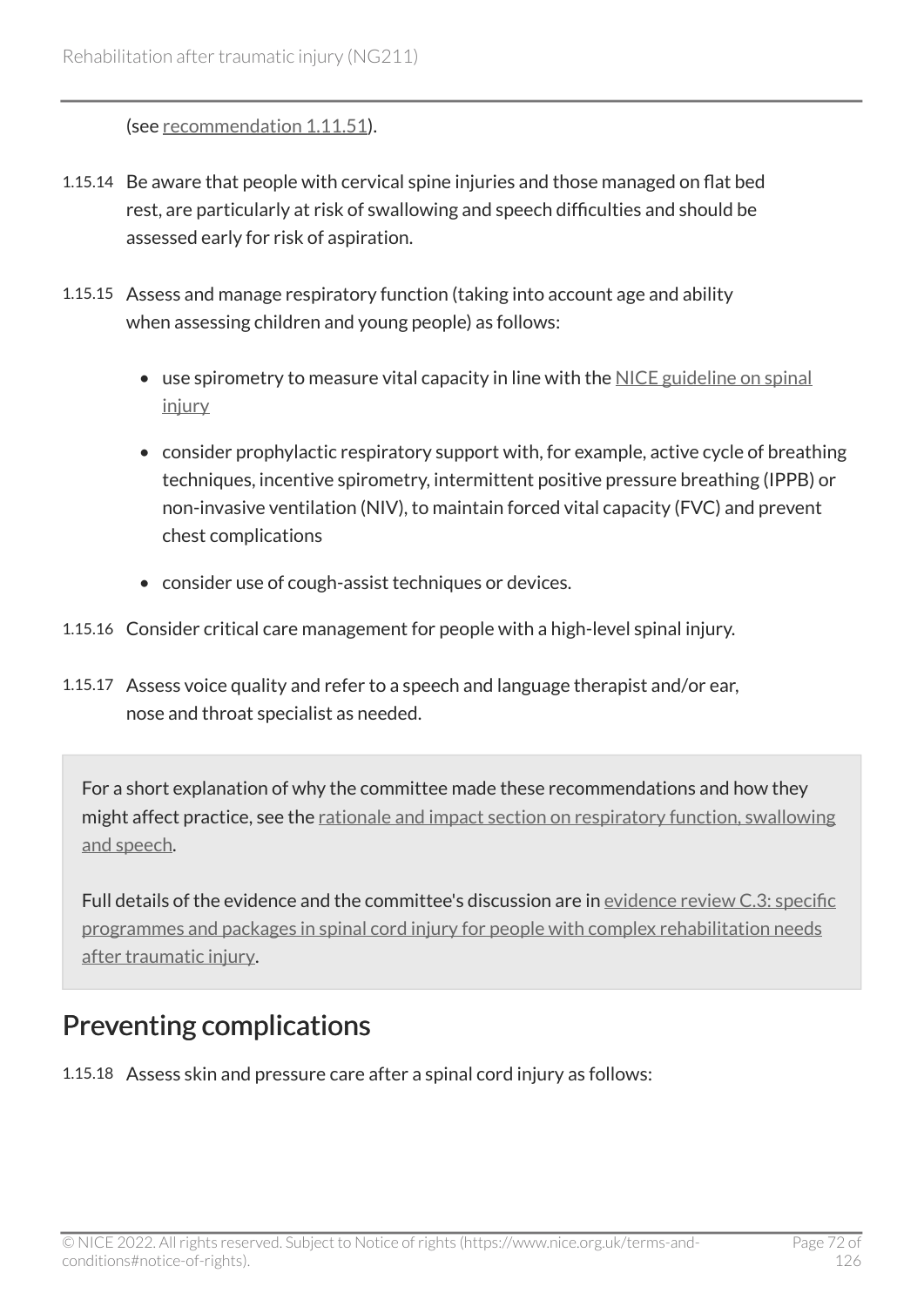- start a 24-hour positioning and turning programme and use a pressure mattress if appropriate (ensuring that the spinal column has been assessed as mechanically stable) or indicated and
- give information about skin protection for people with sensory deficits.
- 1.15.19 Be aware of the risk of autonomic dysreflexia, and treat it as a medical emergency.
- 1.15.20 Be aware that most people who have had a spinal cord injury will develop [orthostatic hypotension,](#page-80-0) which can affect their participation in rehabilitation. Consider interventions to optimise blood pressure, for example, medication review, graduated positioning, abdominal binders and compression stockings.

For a short explanation of why the committee made these recommendations and how they might affect practice, see the [rationale and impact section on preventing complications](#page-119-0).

Full details of the evidence and the committee's discussion are in [evidence review](https://www.nice.org.uk/guidance/ng211/evidence/c.3-specific-programmes-and-packages-in-spinal-cord-injury-for-people-with-complex-rehabilitation-needs-after-traumatic-injury-pdf-10947883509) C.3: specific [programmes and packages in spinal cord injury for people with complex rehabilitation needs](https://www.nice.org.uk/guidance/ng211/evidence/c.3-specific-programmes-and-packages-in-spinal-cord-injury-for-people-with-complex-rehabilitation-needs-after-traumatic-injury-pdf-10947883509)  [after traumatic injury](https://www.nice.org.uk/guidance/ng211/evidence/c.3-specific-programmes-and-packages-in-spinal-cord-injury-for-people-with-complex-rehabilitation-needs-after-traumatic-injury-pdf-10947883509).

#### Maintaining mobility and movement

- 1.15.21 For people with a spinal cord injury who are using a spinal orthosis (for example, cervical collar or thoraco-lumbar spinal orthosis), regularly assess them for complications such as pain, pressure sores, swallowing or breathing difficulties (particularly in older people or those with dementia or delirium).
- 1.15.22 If spinal orthoses are causing side effects or are significantly affecting the person's engagement with rehabilitation, inform the relevant surgical team.
- 1.15.23 Maintain joint range of motion after a spinal cord injury and consider early use of splints and orthoses.
- 1.15.24 Seek specialist advice about hand splints for people with a higher level cervical spinal injury to maintain tenodesis grasp and release ability where indicated; for example, do not splint into wrist extension if there is C6 involvement.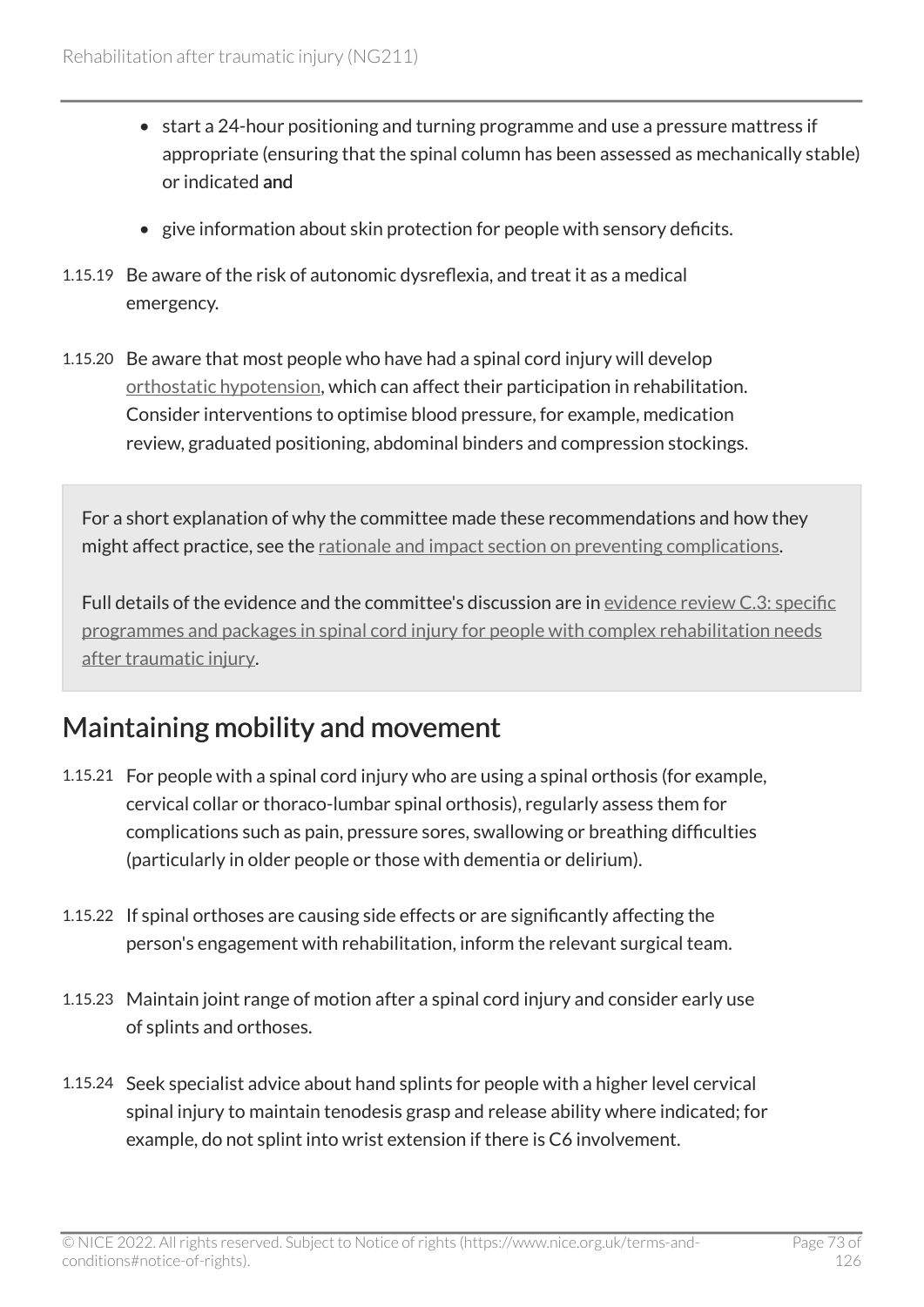- 1.15.25 Consider interventions (for example, progressive sitting, tilt table) to increase mobility and aid early sitting as soon as possible after a spinal cord injury.
- 1.15.26 Consider additional techniques and specialised equipment (for example, functional electrical stimulation, gait orthoses, bodyweight-supported gait training and robotic devices) to promote mobility, upper limb function and independent walking.
- 1.15.27 Assess people's needs and refer them to specialist services without delay if assistive technology, such as environmental control systems, is needed.
- 1.15.28 For adults, treat spasticity to prevent losing range of joint movement and avoid contractures.
- 1.15.29 For adults, consider oral medications to treat spasticity or botulinum toxin type A targeted muscle injections, depending on the clinical circumstances.

In January 2022, botulinum toxin type A was an off-label use for some of the available brands. See individual summaries of product characteristics and [NICE's information on prescribing medicines.](https://www.nice.org.uk/about/what-we-do/our-programmes/nice-guidance/nice-guidelines/making-decisions-using-nice-guidelines#prescribing-medicines)

- 1.15.30 Stop oral medications and targeted muscle injections for spasticity if there is no benefit at the maximum tolerated dose. (Explain to the person that special precautions may be needed when stopping certain medicines.)
- 1.15.31 If spasticity is causing significant impairments in mobility, posture or function, and initial treatments are unsuccessful, refer the person to a multidisciplinary team experienced in the management of spasticity for assessment and treatment planning.
- 1.15.32 For children and young people, assess spasticity and follow the recommendations in the [NICE guideline on spasticity in under](https://www.nice.org.uk/guidance/cg145) 19s.
- 1.15.33 Be aware that pre-pubertal children have a high risk of early or late onset kyphoscoliosis, so monitor their spinal shape and curvature at regular intervals and refer early for specialist assessment if needed.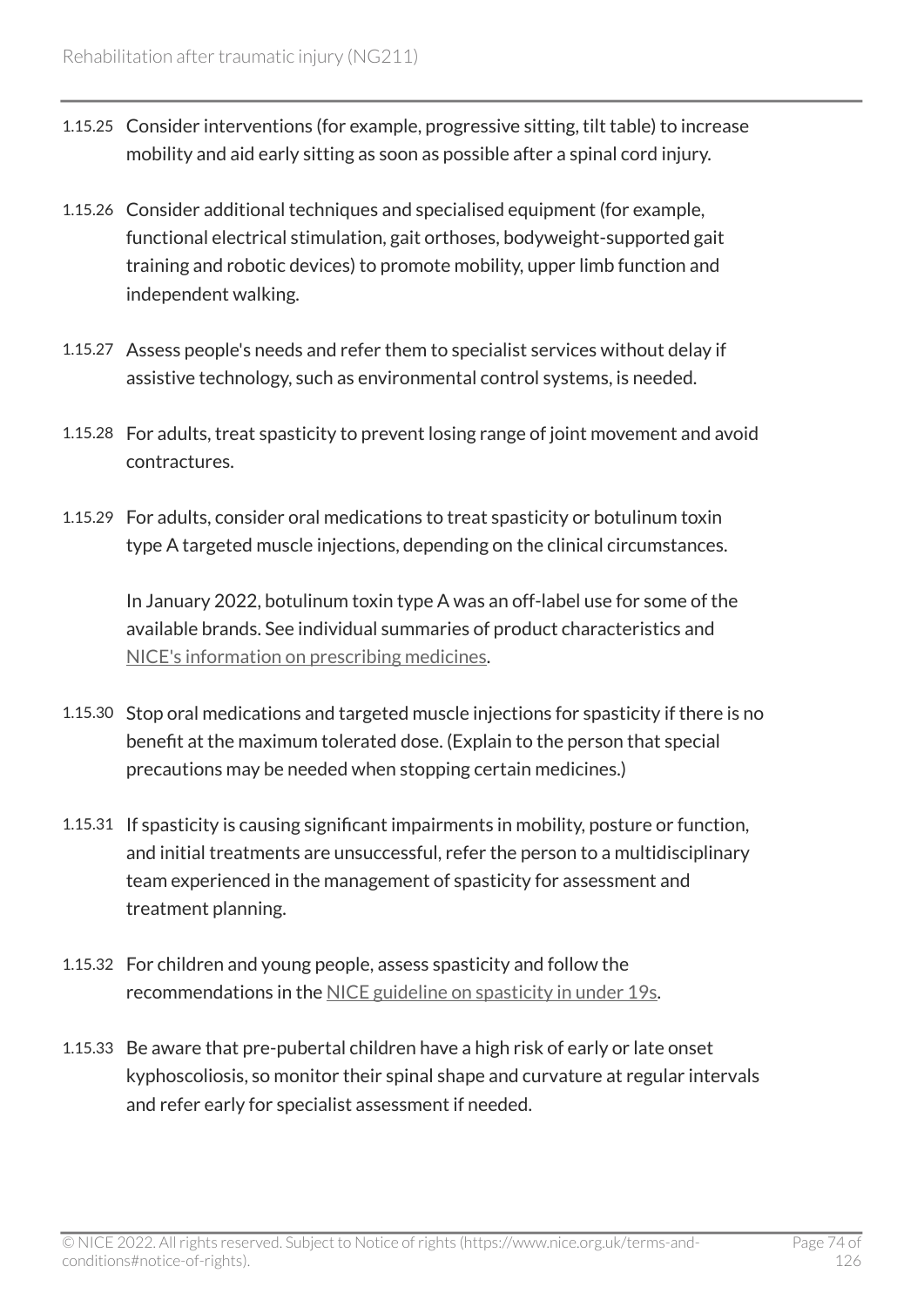For a short explanation of why the committee made these recommendations and how they might affect practice, see the [rationale and impact section on maintaining mobility and](#page-120-0) [movement.](#page-120-0)

Full details of the evidence and the committee's discussion are in:

- [evidence review B.1: physical interventions for people with complex rehabilitation needs](https://www.nice.org.uk/guidance/ng211/evidence/b.1-physical-interventions-for-people-with-complex-rehabilitation-needs-after-traumatic-injury-pdf-10947883503)  [after traumatic injury](https://www.nice.org.uk/guidance/ng211/evidence/b.1-physical-interventions-for-people-with-complex-rehabilitation-needs-after-traumatic-injury-pdf-10947883503)
- [evidence review C.3: specific programmes and packages in spinal cord injury for people](https://www.nice.org.uk/guidance/ng211/evidence/c.3-specific-programmes-and-packages-in-spinal-cord-injury-for-people-with-complex-rehabilitation-needs-after-traumatic-injury-pdf-10947883509) [with complex rehabilitation needs after traumatic injury.](https://www.nice.org.uk/guidance/ng211/evidence/c.3-specific-programmes-and-packages-in-spinal-cord-injury-for-people-with-complex-rehabilitation-needs-after-traumatic-injury-pdf-10947883509)

#### Low mood and psychological support

- 1.15.34 Be aware that there is significant risk of low mood and psychological trauma for people with spinal injury, and that this may have an impact on rehabilitation.
- 1.15.35 Consider psychological support after spinal cord injury, and ensure that the multidisciplinary team has access to a practitioner psychologist with appropriate expertise in physical trauma and rehabilitation, ideally with experience of working with people with spinal cord injury.
- 1.15.36 For children and young people, the [team around the child](#page-81-0) should actively monitor for any emerging emotional difficulties as the child or young person grows and develops (for example, moving schools, puberty and emotional relationships).
- 1.15.37 Take into account the long-term psychological impact of change in body image as a result of injury for all people and for children and young people as they grow.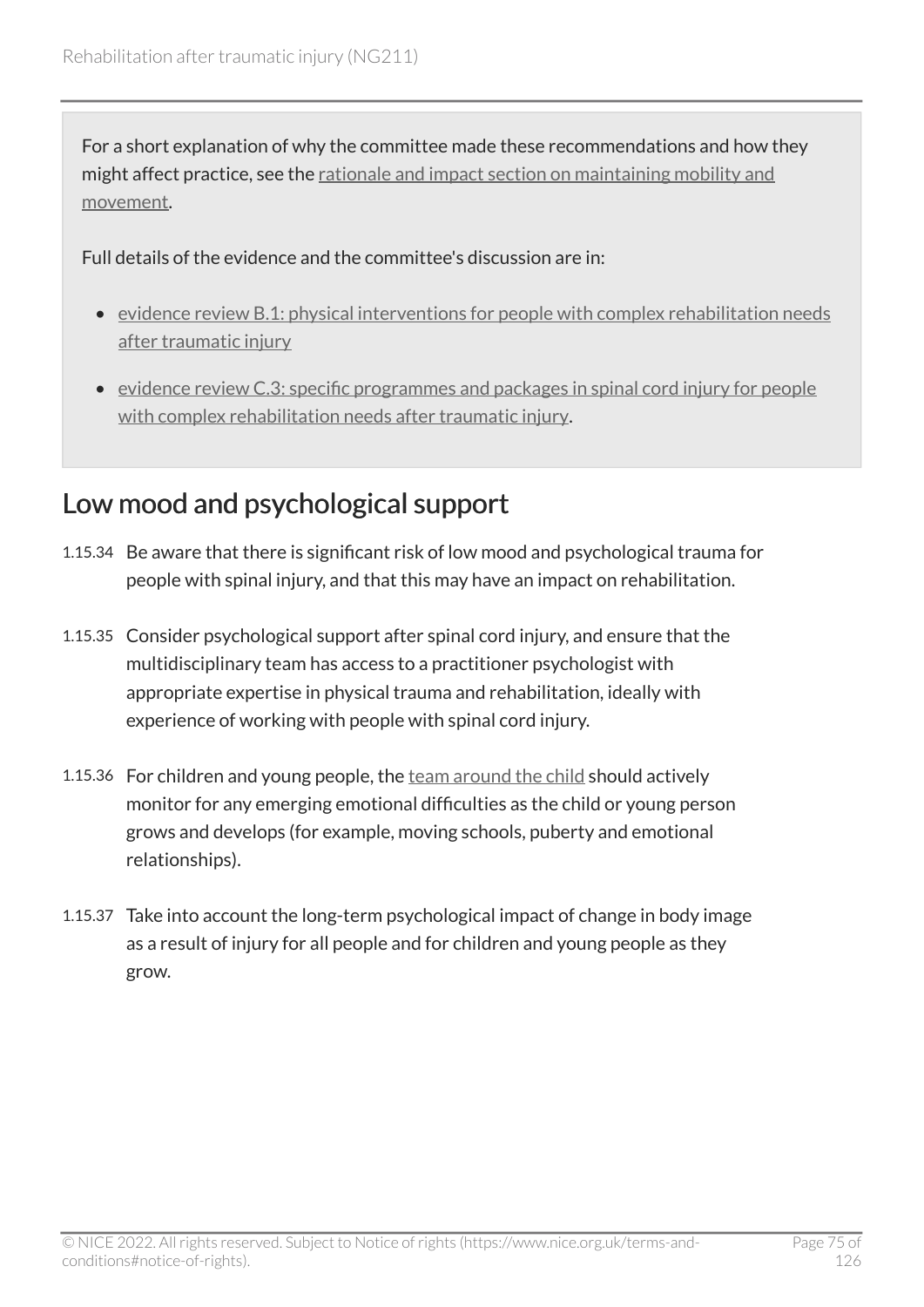For a short explanation of why the committee made these recommendations and how they might affect practice, see the [rationale and impact section on low mood and psychological](#page-121-0) [support.](#page-121-0)

Full details of the evidence and the committee's discussion are in [evidence review](https://www.nice.org.uk/guidance/ng211/evidence/c.2-specific-programmes-and-packages-in-nerve-injury-for-people-with-complex-rehabilitation-needs-after-traumatic-injury-pdf-10947883508) C.2: specific [programmes and packages in nerve injury for people with complex rehabilitation needs after](https://www.nice.org.uk/guidance/ng211/evidence/c.2-specific-programmes-and-packages-in-nerve-injury-for-people-with-complex-rehabilitation-needs-after-traumatic-injury-pdf-10947883508) [traumatic injury](https://www.nice.org.uk/guidance/ng211/evidence/c.2-specific-programmes-and-packages-in-nerve-injury-for-people-with-complex-rehabilitation-needs-after-traumatic-injury-pdf-10947883508).

# 1.16 Rehabilitation after nerve injury

This section covers specific rehabilitation for people after nerve injury. The recommendations in this section should be read together with all the recommendations in the rest of the guideline apart from those specific to limb injury, spinal cord injury or chest injury.

#### Rehabilitation after nerve injury – general principles

1.16.1 Be aware that nerve injuries may be hidden, particularly if the person:

- has multiple injuries
- has a cognitive impairment or a learning disability
- has a head injury
- is in critical care (adults) or paediatric intensive care (children and young people)
- has a pre-existing neurological condition or injury
- has a complex fracture.
- 1.16.2 If nerve injury is suspected, assess the peripheral nerves of the affected limb to identify the involved nerve and functional deficit. The surgical team should decide whether early surgical intervention is necessary (see also the [section on](#page-18-0)  [assessing physical functioning](#page-18-0)).
- 1.16.3 Be aware of the risk to tissue viability if there is sensory or motor loss secondary to peripheral nerve injury.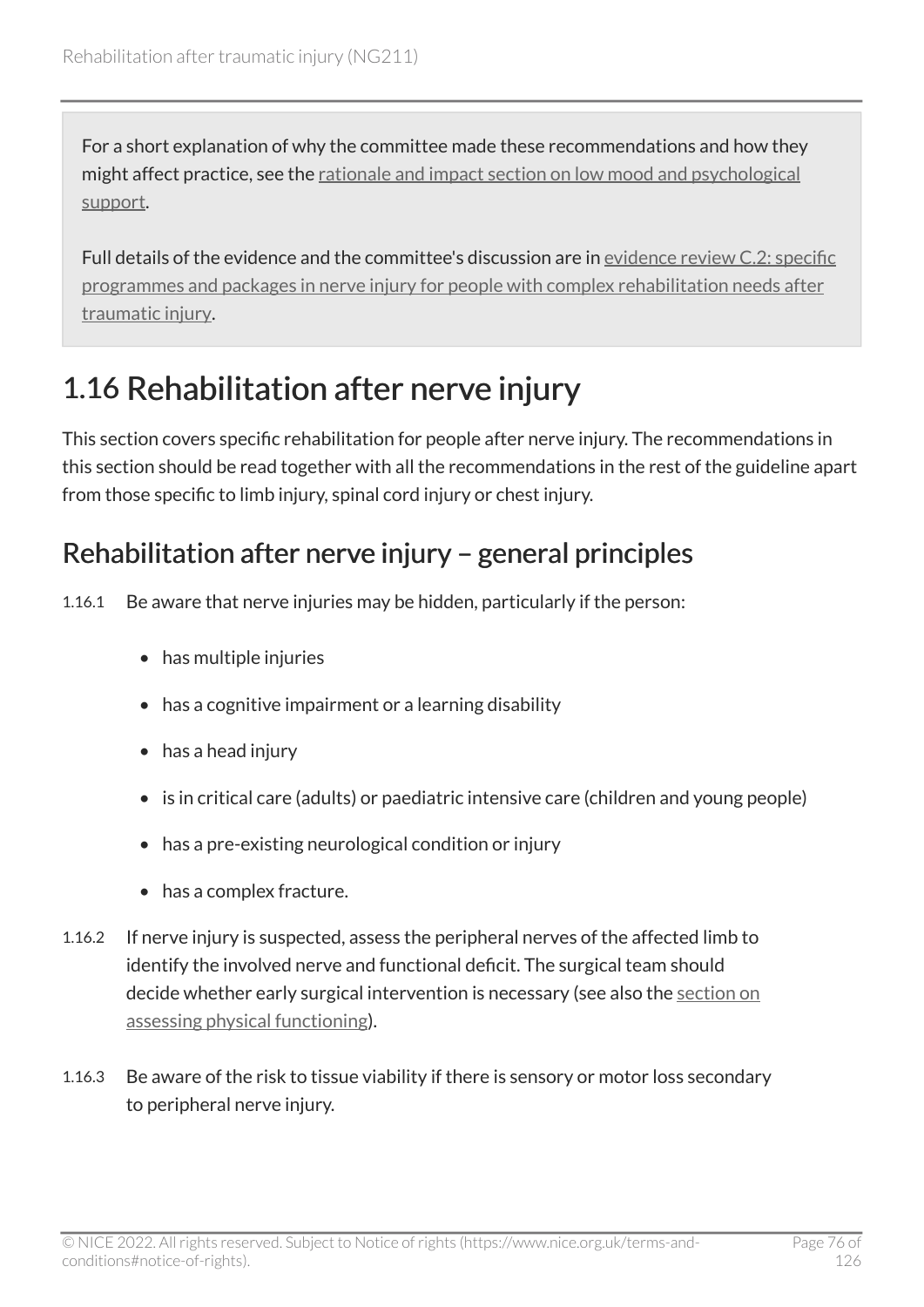For a short explanation of why the committee made these recommendations and how they might affect practice, see the [rationale and impact section on rehabilitation after nerve injury](#page-122-0)  [– general principles](#page-122-0).

Full details of the evidence and the committee's discussion are in [evidence review](https://www.nice.org.uk/guidance/ng211/evidence/c.2-specific-programmes-and-packages-in-nerve-injury-for-people-with-complex-rehabilitation-needs-after-traumatic-injury-pdf-10947883508) C.2: specific [programmes and packages in nerve injury for people with complex rehabilitation needs after](https://www.nice.org.uk/guidance/ng211/evidence/c.2-specific-programmes-and-packages-in-nerve-injury-for-people-with-complex-rehabilitation-needs-after-traumatic-injury-pdf-10947883508) [traumatic injury](https://www.nice.org.uk/guidance/ng211/evidence/c.2-specific-programmes-and-packages-in-nerve-injury-for-people-with-complex-rehabilitation-needs-after-traumatic-injury-pdf-10947883508).

#### Therapies and referral

- 1.16.4 After nerve injury, start rehabilitation therapy to maintain range of movement and regain function. This may include:
	- splinting
	- exercise (passive and active range of movement)
	- play therapy (for children)
	- pain management
	- sensory interventions (including mirror therapy, electrical stimulation and hand therapy)
	- hydrotherapy (where available)
	- functional or [vocational therapy](#page-82-0).
- 1.16.5 Regularly assess for signs of nerve recovery and review the programme of therapy as needed.
- 1.16.6 Consider nerve conduction or a specialist opinion to help determine prognosis and guide future therapy and management if early surgical intervention was not needed and:
	- there are no signs of nerve recovery 6 weeks after the injury or
	- if recovery is not as expected.
- 1.16.7 For people who have a poor prognosis for recovery after rehabilitation therapy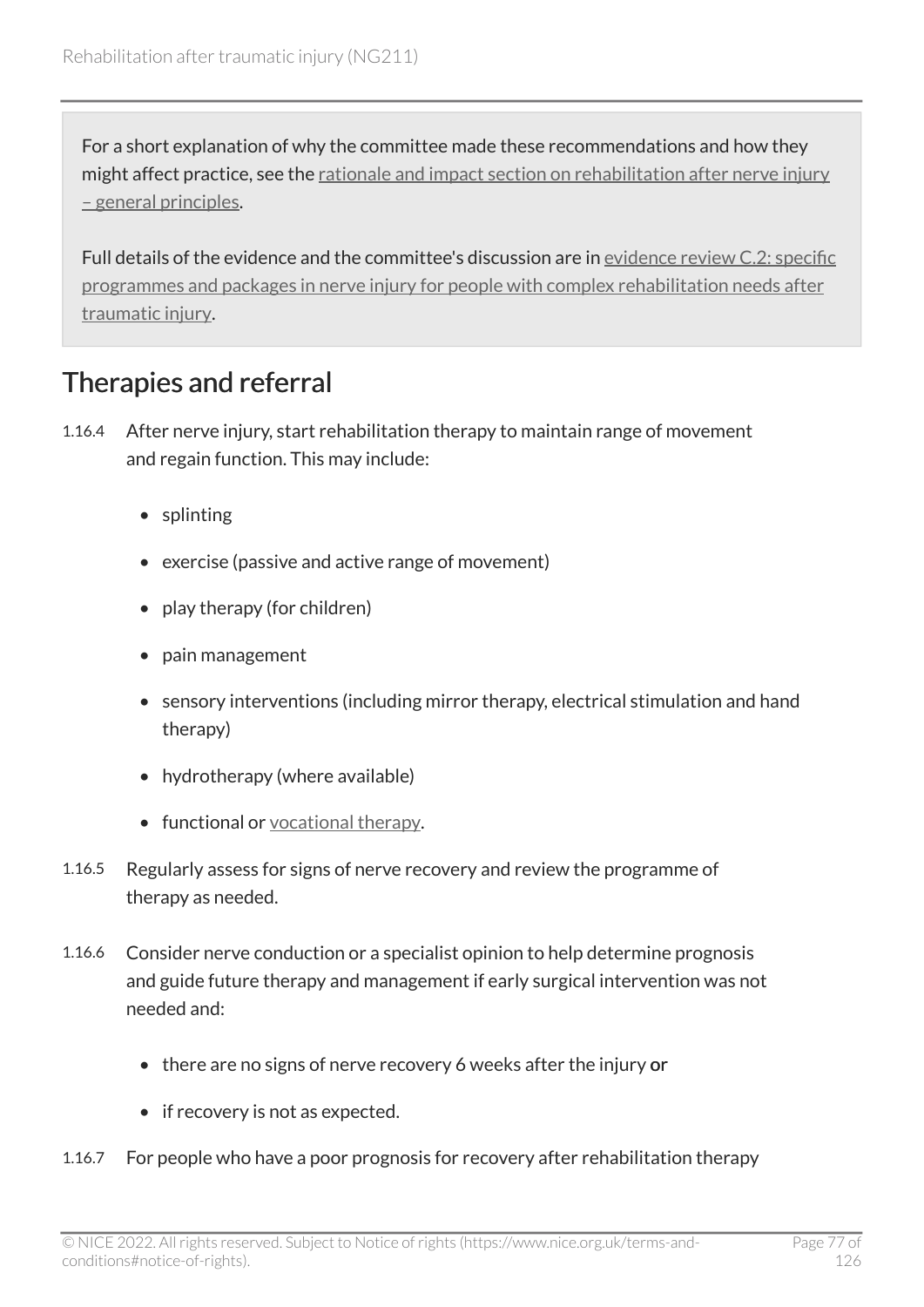and nerve conduction studies, consider referral to a specialist peripheral nerve injury service, for example, for surgery.

- 1.16.8 Be aware that people recovering from nerve injury may experience low mood, anxiety and lack of motivation because recovery may be a lengthy and ambiguous process (for example, because of uncertainty about the long-term prognosis).
- 1.16.9 Consider psychological support after nerve injury, and ensure that the multidisciplinary team has access to a practitioner psychologist with appropriate expertise in physical trauma and rehabilitation, ideally with experience of working with people with nerve injury.

For a short explanation of why the committee made these recommendations and how they might affect practice, see the [rationale and impact section on therapies and referral.](#page-122-1)

Full details of the evidence and the committee's discussion are in [evidence review](https://www.nice.org.uk/guidance/ng211/evidence/c.2-specific-programmes-and-packages-in-nerve-injury-for-people-with-complex-rehabilitation-needs-after-traumatic-injury-pdf-10947883508) C.2: specific [programmes and packages in nerve injury for people with complex rehabilitation needs after](https://www.nice.org.uk/guidance/ng211/evidence/c.2-specific-programmes-and-packages-in-nerve-injury-for-people-with-complex-rehabilitation-needs-after-traumatic-injury-pdf-10947883508) [traumatic injury](https://www.nice.org.uk/guidance/ng211/evidence/c.2-specific-programmes-and-packages-in-nerve-injury-for-people-with-complex-rehabilitation-needs-after-traumatic-injury-pdf-10947883508).

# 1.17 Rehabilitation after chest injury

This section covers specific rehabilitation for people after chest injury. The recommendations in this section should be read together with all the recommendations in the rest of the guideline apart from those specific to limb injury, spinal cord injury or nerve injury.

- 1.17.1 Start rehabilitation after chest injury as soon as possible to optimise respiratory function and prevent deconditioning.
- 1.17.2 Assess pain regularly and provide adequate analgesia to allow people to be able to breathe deeply, cough, start moving around early and participate in rehabilitation activities.
- 1.17.3 If oral or intravenous analgesia is inadequate to enable people to breathe deeply, cough or start engaging in rehabilitation, consider early neuraxial (for example, epidural catheter) or regional (for example, paravertebral, erector spinae plane or serratus anterior blocks) analgesia delivered by an appropriately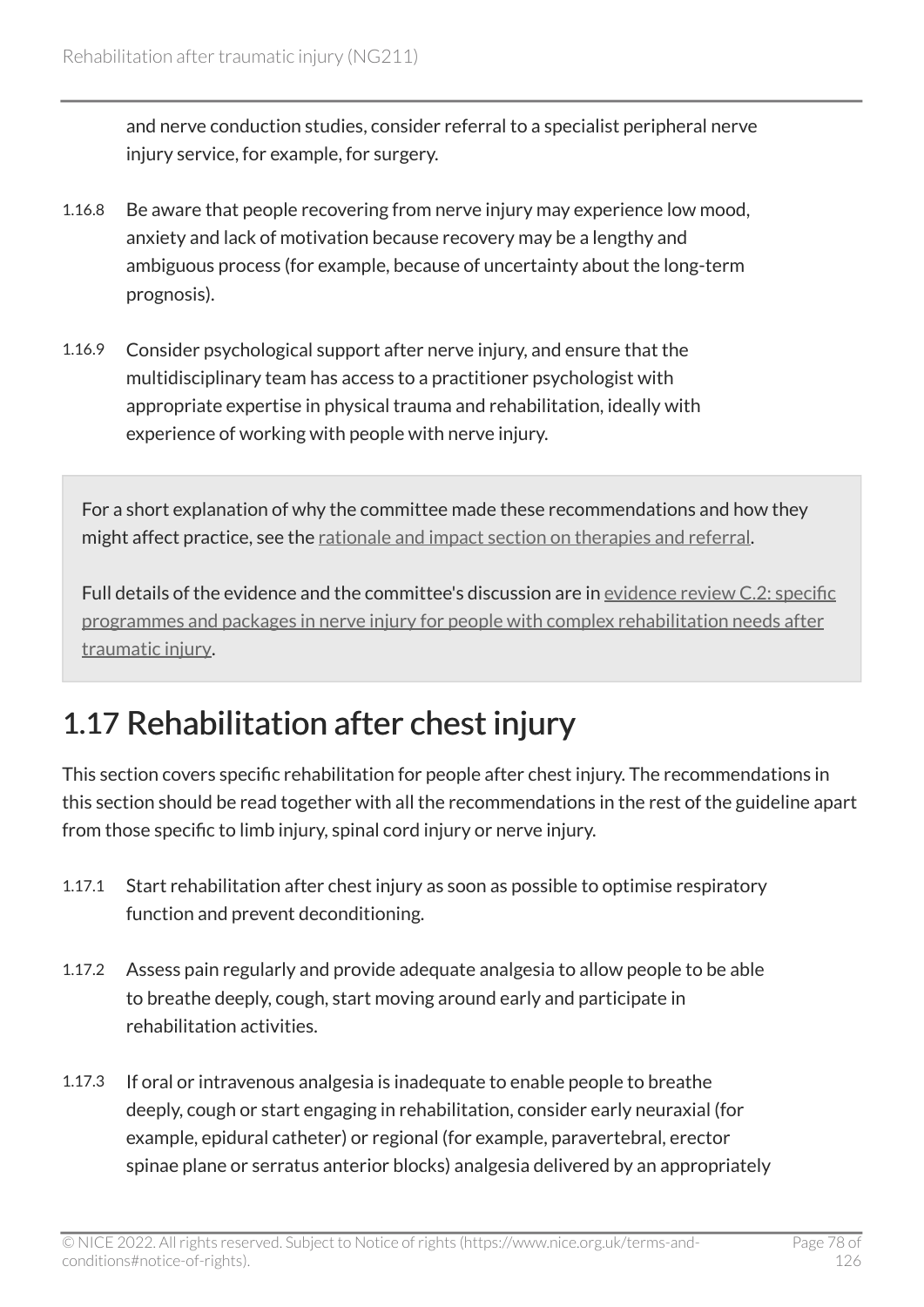qualified healthcare professional.

- 1.17.4 Encourage people with chest trauma to start moving around as soon as it is safe to do so, to optimise respiratory function and prevent deconditioning.
- 1.17.5 Offer a range of rehabilitation therapies to prevent atelectasis and promote deep breathing and secretion clearance. Therapies may include:
	- supported cough to brace chest wall
	- active cycle breathing technique
	- incentive spirometry
	- portable intermittent positive pressure breathing (IPPB) devices.
- 1.17.6 Be aware that stiffness of the upper limbs is a common complication of chest and rib injury on the affected side.
- 1.17.7 The multidisciplinary team should discuss the risks and benefits of the use of spinal orthoses in people with a combination of spine injury and rib fracture.
- 1.17.8 Prevent stiffness of the upper limbs with range of movement exercises and advice about maintaining function. Encourage children to play to maintain their range of movement.
- 1.17.9 Give people information about what they can do to help themselves return to their normal activities of daily life (for example, how to increase their exercise tolerance), and how to seek help if they are worried about problems such as:
	- pain
	- shortness of breath
	- fatigue
	- cough.
- 1.17.10 Assess adults presenting with rib fractures for their risk of fragility fracture in line with [NICE's guideline on osteoporosis](https://www.nice.org.uk/guidance/cg146).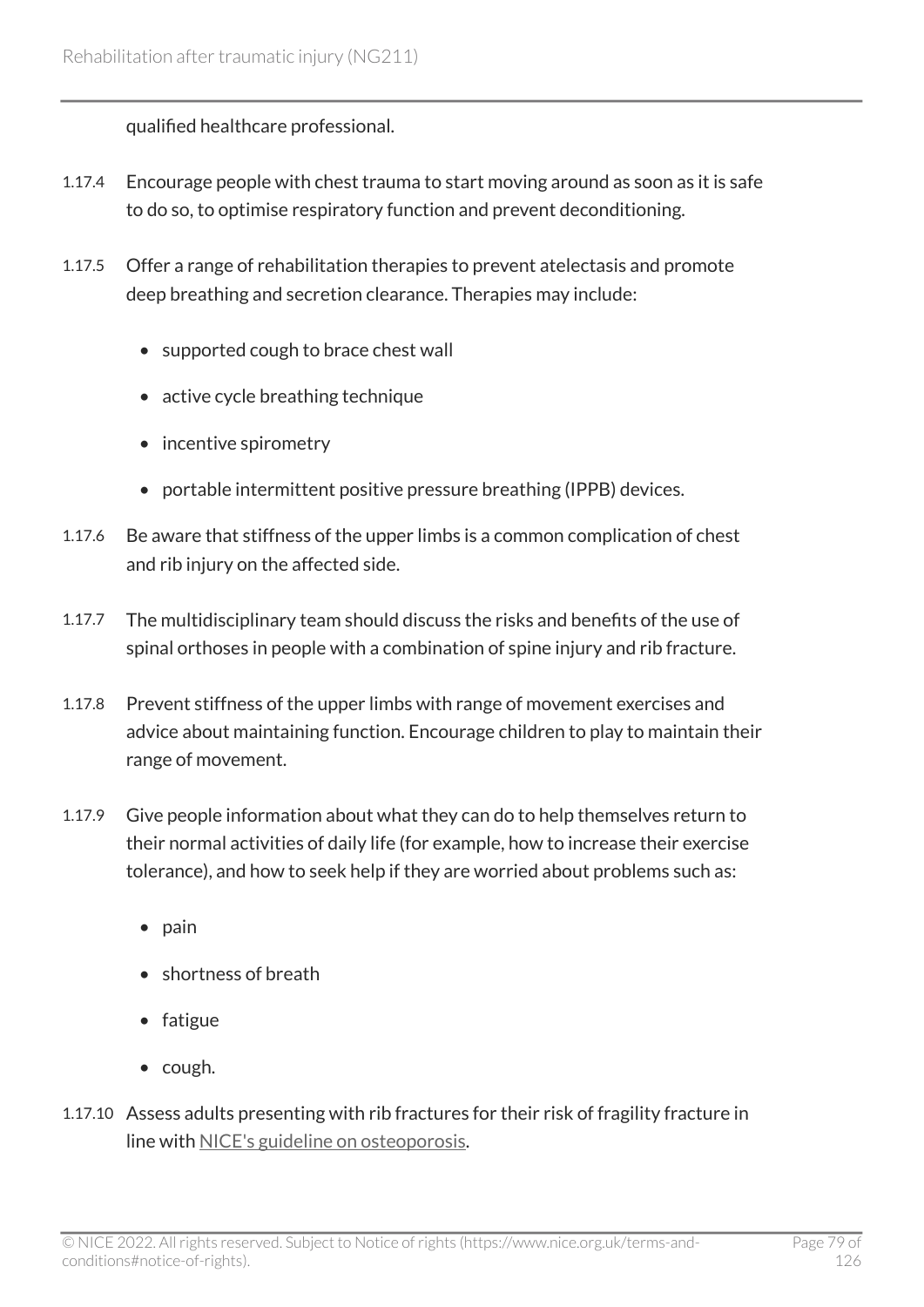- 1.17.11 If people have complex chest injuries that affect communication and swallowing skills, consider referral to speech and language therapy.
- 1.17.12 Consider assessing children and young people with rib fractures for bone density disorder and for the possibility of non-accidental injury (see [recommendation 1.1.13 on safeguarding](#page-11-0)).

For a short explanation of why the committee made these recommendations and how they might affect practice, see the [rationale and impact section on rehabilitation after chest injury.](#page-123-0)

Full details of the evidence and the committee's discussion are in [evidence review](https://www.nice.org.uk/guidance/ng211/evidence/c.4-specific-programmes-and-packages-in-chest-injury-for-people-with-complex-rehabilitation-needs-after-traumatic-injury-pdf-394123806036) C.4: specific [programmes and packages in chest injury for people with complex rehabilitation needs after](https://www.nice.org.uk/guidance/ng211/evidence/c.4-specific-programmes-and-packages-in-chest-injury-for-people-with-complex-rehabilitation-needs-after-traumatic-injury-pdf-394123806036) [traumatic injury](https://www.nice.org.uk/guidance/ng211/evidence/c.4-specific-programmes-and-packages-in-chest-injury-for-people-with-complex-rehabilitation-needs-after-traumatic-injury-pdf-394123806036).

# Terms used in this guideline

#### Complex rehabilitation needs

Complex rehabilitation needs cover multiple needs due to traumatic injury or injuries (polytrauma), and will involve coordinated multidisciplinary input from 2 or more allied health professional disciplines.

### Controlled motion device

A device that gently flexes and extends the knee joint (usually after surgery) to allow the joint to bend without the person needing to exert any effort. Sometimes called a continuous passive motion machine.

#### Key worker

A key worker is a named member of clinical staff (for example, a senior nurse, physiotherapist or occupational therapist) assigned at each stage of the care pathway who coordinates the person's rehabilitation and care; this may continue post-discharge. They act as a single point of contact for the person and their family and carers, and will support liaison with other services, such as social care. The person who fulfils this role may be different along the pathway, for example, following hospital discharge. This role may also be performed by case managers or case coordinators, who would coordinate care as well as liaise with insurers and legal teams, particularly following discharge.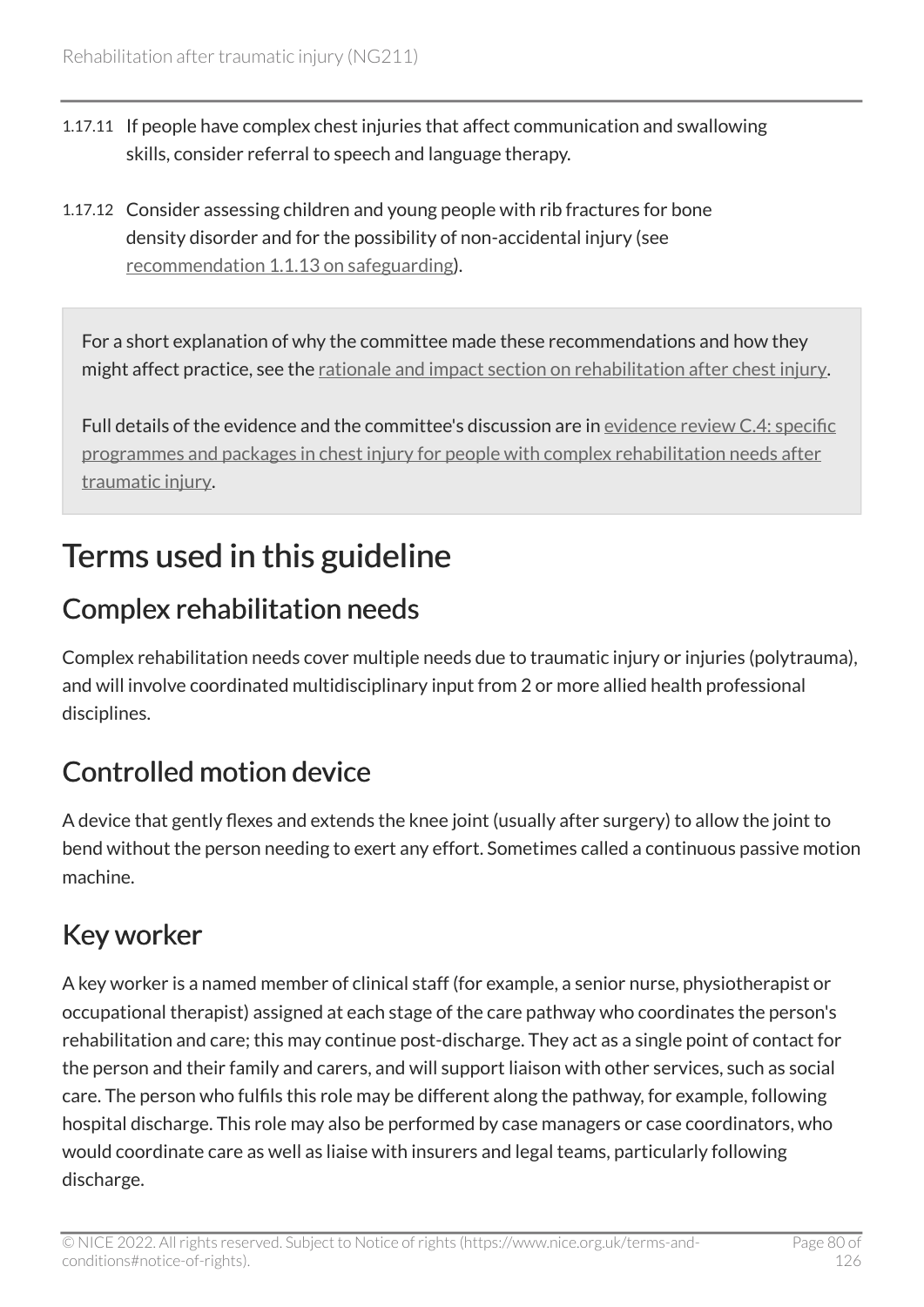For major trauma, the role of key worker is defined further in [recommendation 1.6.3 in the NICE](https://www.nice.org.uk/guidance/NG40/chapter/Recommendations#organisation-of-hospital-major-trauma-services)  [guideline on major trauma: service delivery](https://www.nice.org.uk/guidance/NG40/chapter/Recommendations#organisation-of-hospital-major-trauma-services).

### Neurovestibular disorders

Dizziness or problems with balance caused by damage to parts of the inner ear and/or the brain that process the sensory information involved with controlling balance and eye movements.

## <span id="page-80-0"></span>Orthostatic hypotension

Low blood pressure on changing position from lying to sitting, and sitting to standing.

## Practitioner psychologists

The definition of practitioner psychologists is based on the [Health and Care Professions Council](https://www.hcpc-uk.org/resources/standards/standards-of-proficiency-practitioner-psychologists/) [\(HCPC\) registration criteria and standards of proficiency](https://www.hcpc-uk.org/resources/standards/standards-of-proficiency-practitioner-psychologists/).

# Pre-amputation rehabilitation assessment and consultation

This follows the principles of the initial rehabilitation assessment in the [section on assessment and](#page-11-0)  [early interventions for people with complex rehabilitation needs,](#page-11-0) and also takes into account implications for rehabilitation such as recovery timescales, quality of life and goal setting for different surgical options that may include amputation of all or part of the limb, or reconstructive surgery of the limb. Decisions about surgical interventions would affect the kind of rehabilitation interventions and therapies the person would need, the timescales involved and their personal goals.

### Rehabilitation coordinator

Rehabilitation coordinators are rehabilitation specialists, for example, allied health professionals such as physiotherapists, occupational therapists, speech and language therapists, or clinicians who play an active role in the multidisciplinary team. They are usually responsible for decisions about rehabilitation treatment options at the beginning of the pathway and for the implementation of the pathway, including referral or transfer to other services. They are usually part of the team that delivers the rehabilitation care, and the lead contact for the person receiving care.

# Rehabilitation plan

This may be in the form of a rehabilitation prescription. It may also come in different versions such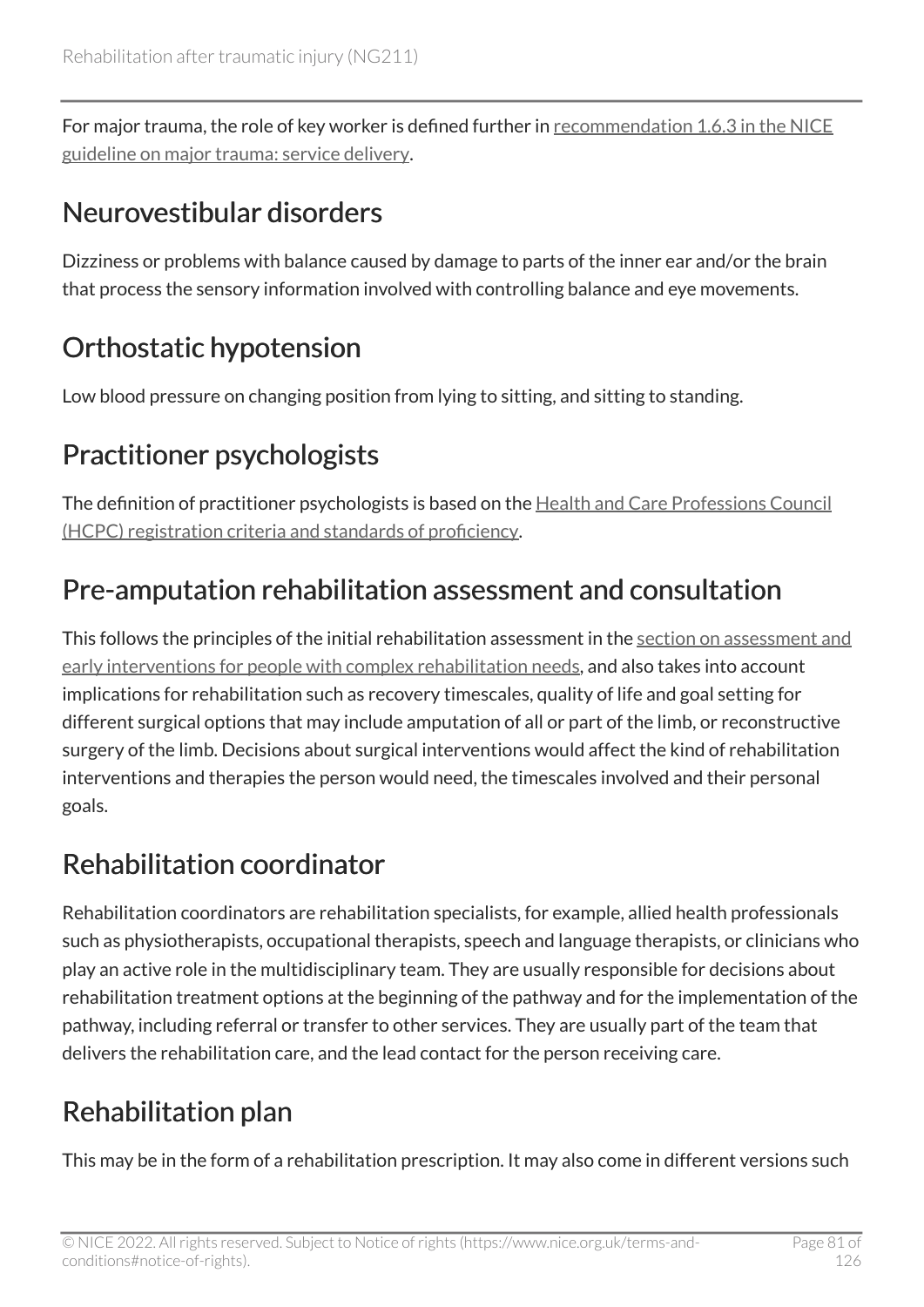as the rehabilitation passport, which is a patient-held document, and may be a simplified version of the plan. It is carried with the person and also communicated between rehabilitation teams and updated accordingly and used to document information about injuries and rehabilitation treatments in an accessible format.

## Single point of contact

A single point of hospital contact following discharge may be a key worker, trauma coordinator or a rehabilitation coordinator, or it may simply be a link to a unit, team or person that formed part of the person's rehabilitation care while in hospital. The point of contact may not be able to offer advice directly but can seek information and input from others if this is needed for a defined period post-discharge.

### Specialised rehabilitation services

Specialised elements of care pathways would include options for people with complex rehabilitation needs, for example, level 1, level 2a and level 2b units within a local area.

### Strengths-based approach

Strengths-based (or asset-based) approaches focus on the person's strengths (including personal strengths, and social and community networks) and not on their deficits. Strengths-based practice is holistic and multidisciplinary, and works with the individual person to promote their wellbeing.

# <span id="page-81-0"></span>Team around the child

A group of professionals who work with an individual child or young person with a disability or complex needs who come together to share information and agree a plan – along with parents and carers – to meet the child's needs. The emphasis should be on the needs of the child and the aim is to provide joined-up support.

### Trauma coordinator

This person would work closely with the multidisciplinary team to coordinate the patient pathway between relevant specialties involved in the treatment, including acute surgical and medical teams and rehabilitation, from admission to discharge, particularly for people with highly complex traumatic injuries and rehabilitation needs. They offer clinical advice and sometimes this role is performed by a nurse and is sometimes called a nurse coordinator. This role may also include the responsibilities of a key worker, liaising with family and carers, especially in the early stages of the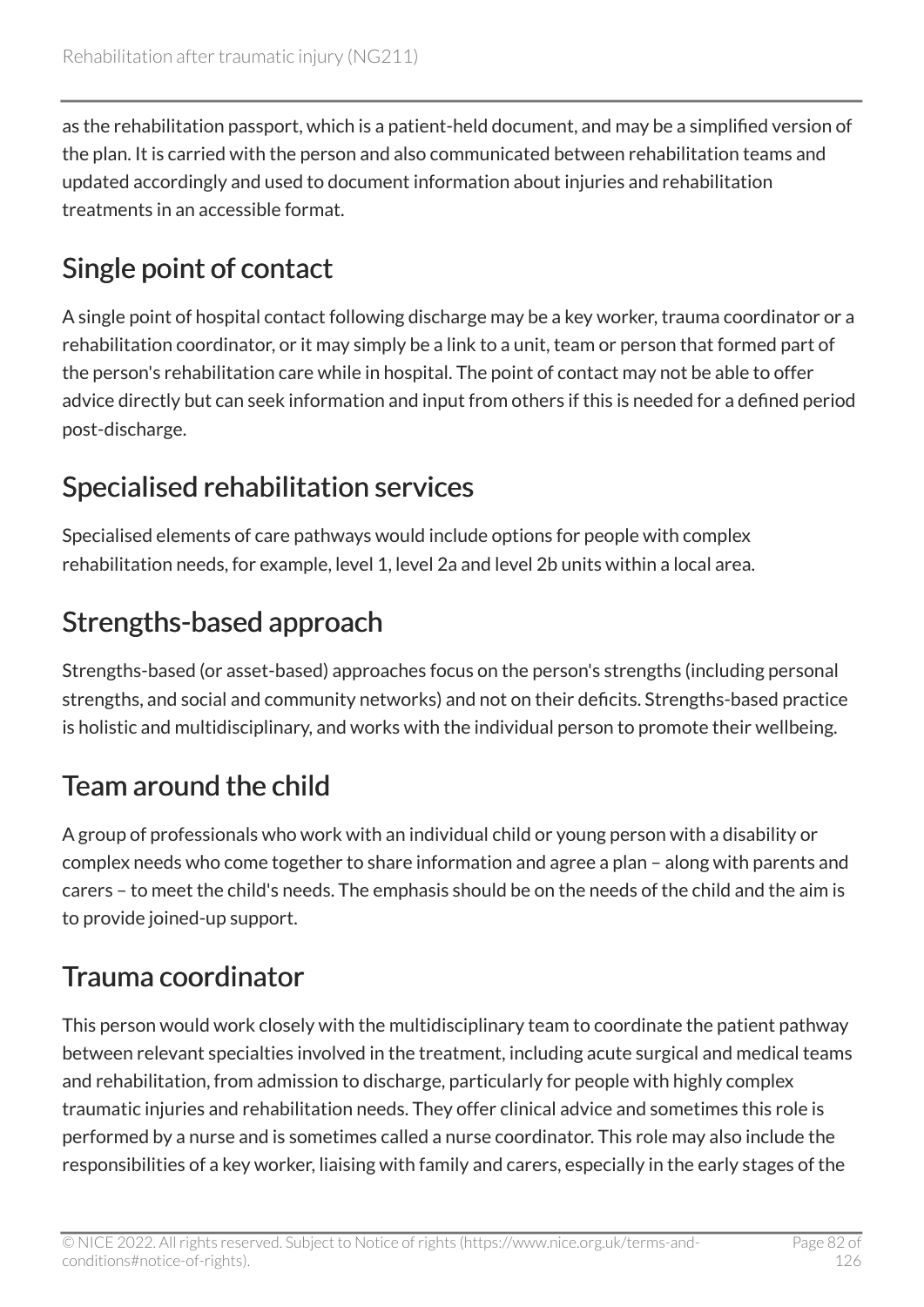pathway.

### Traumatic injury

This includes multiple, major and severe injuries, sometimes referred to as polytrauma, and any musculoskeletal, visceral, nerve, soft tissue, spinal or limb injury that requires admission to hospital at the time of injury.

### <span id="page-82-0"></span>Vocational therapy

Focuses on the rehabilitation interventions needed to help people with long-term health conditions or disabilities return to or stay in work, education or training. This may involve adapting working conditions, job roles or retraining.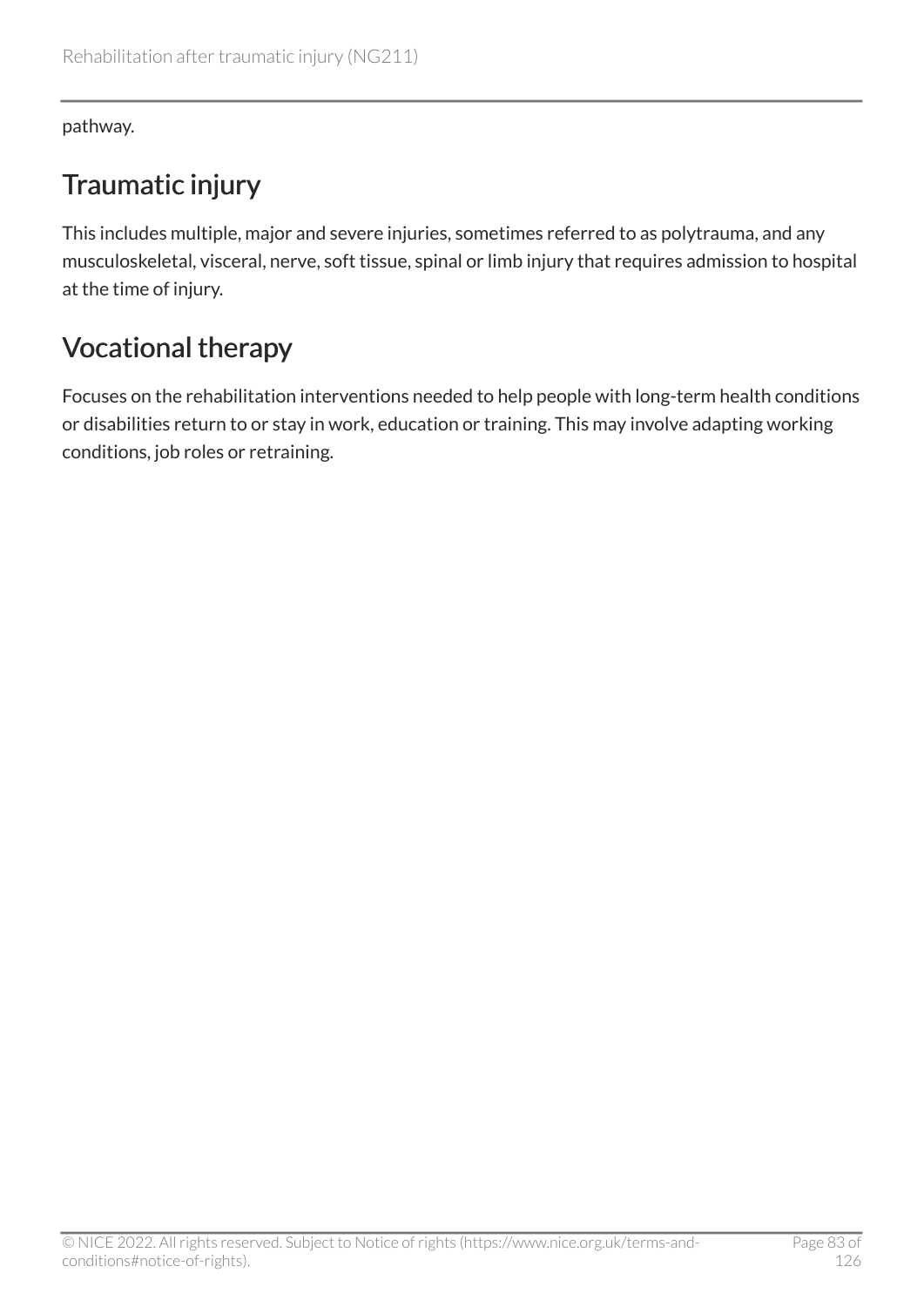# Recommendations for research

The guideline committee has made the following recommendations for research.

# Key recommendations for research

### <span id="page-83-0"></span>1 Effectiveness of intensive rehabilitation in adults

What is the effectiveness and cost effectiveness of intensive rehabilitation programmes in adults with complex rehabilitation needs after a traumatic injury?

For a short explanation of why the committee made the recommendation for research, see the [rationale section on intensive rehabilitation programmes.](#page-91-0)

Full details of the evidence and the committee's discussion are in [evidence review](https://www.nice.org.uk/guidance/ng211/evidence/b.1-physical-interventions-for-people-with-complex-rehabilitation-needs-after-traumatic-injury-pdf-10947883503) B.1: physical [interventions for people with complex rehabilitation needs after traumatic injury.](https://www.nice.org.uk/guidance/ng211/evidence/b.1-physical-interventions-for-people-with-complex-rehabilitation-needs-after-traumatic-injury-pdf-10947883503)

#### <span id="page-83-1"></span>2 Effectiveness of intensive rehabilitation in children and young people

What is the effectiveness and cost effectiveness of intensive rehabilitation programmes in children and young people with complex rehabilitation needs after a traumatic injury?

For a short explanation of why the committee made the recommendation for research, see the [rationale section on intensive rehabilitation programmes.](#page-91-0)

Full details of the evidence and the committee's discussion are in [evidence review](https://www.nice.org.uk/guidance/ng211/evidence/b.1-physical-interventions-for-people-with-complex-rehabilitation-needs-after-traumatic-injury-pdf-10947883503) B.1: physical [interventions for people with complex rehabilitation needs after traumatic injury.](https://www.nice.org.uk/guidance/ng211/evidence/b.1-physical-interventions-for-people-with-complex-rehabilitation-needs-after-traumatic-injury-pdf-10947883503)

#### <span id="page-83-2"></span>3 Thoracic lumbar sacral orthoses in older people

What are the benefits and harms of using thoracic lumbar sacral orthoses in older people with thoraco-lumbar vertebral fractures?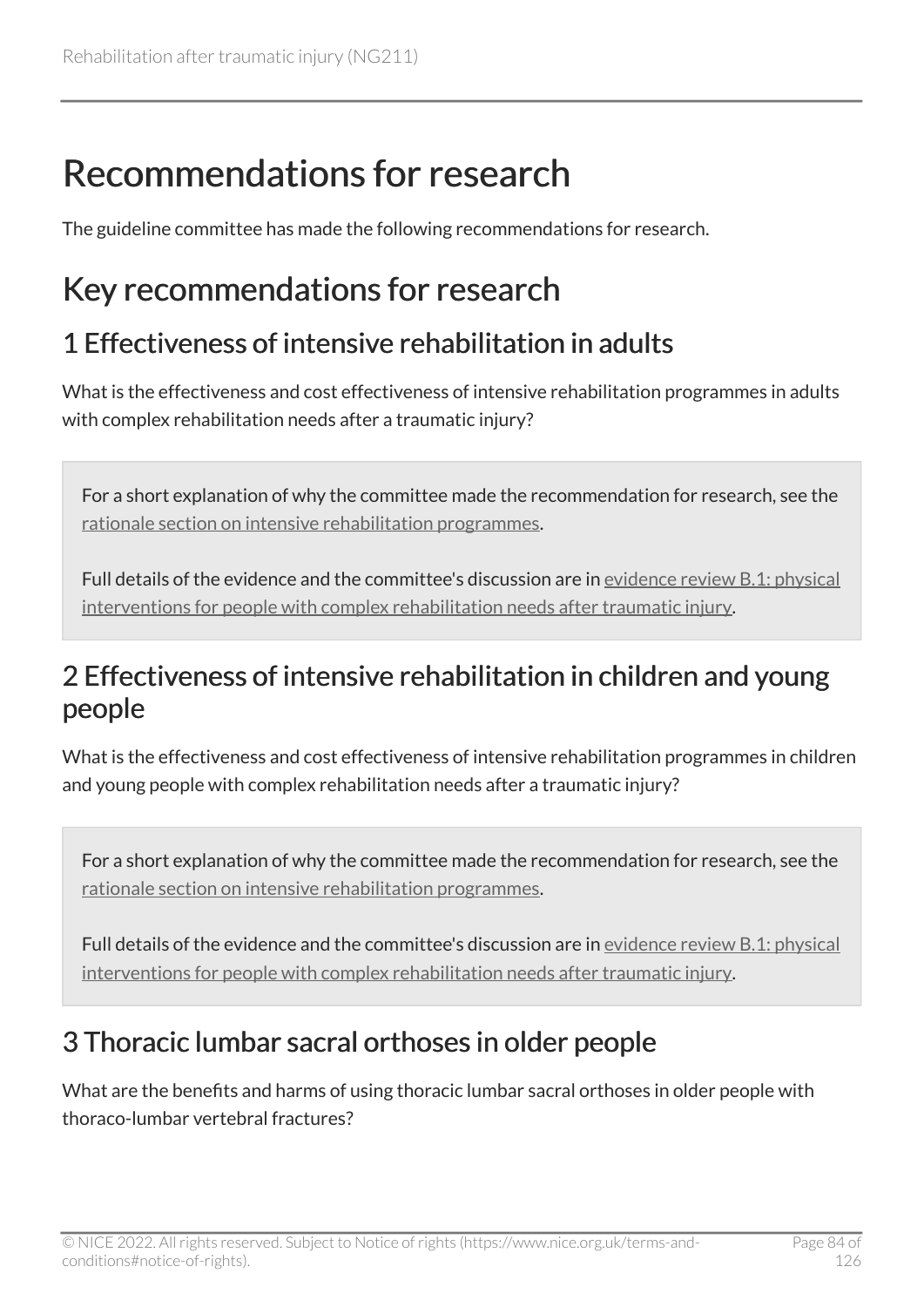For a short explanation of why the committee made the recommendation for research, see the [rationale section on splinting and orthotics.](#page-107-0)

Full details of the evidence and the committee's discussion are in [evidence review](https://www.nice.org.uk/guidance/ng211/evidence/b.1-physical-interventions-for-people-with-complex-rehabilitation-needs-after-traumatic-injury-pdf-10947883503) B.1: physical [interventions for people with complex rehabilitation needs after traumatic injury.](https://www.nice.org.uk/guidance/ng211/evidence/b.1-physical-interventions-for-people-with-complex-rehabilitation-needs-after-traumatic-injury-pdf-10947883503)

### <span id="page-84-0"></span>4 Self-management materials

What is the effectiveness and cost effectiveness of rehabilitation programmes combined with selfmanagement materials, compared with rehabilitation programmes alone, in people with complex rehabilitation needs after a traumatic injury?

For a short explanation of why the committee made the recommendation for research, see the [rationale section on guided self-managed rehabilitation](#page-92-0).

Full details of the evidence and the committee's discussion are in [evidence review](https://www.nice.org.uk/guidance/ng211/evidence/b.3-psychological-and-psychosocial-interventions-for-people-with-complex-rehabilitation-needs-after-traumatic-injury-pdf-10947883505) B.3: [psychological and psychosocial interventions for people with complex rehabilitation needs](https://www.nice.org.uk/guidance/ng211/evidence/b.3-psychological-and-psychosocial-interventions-for-people-with-complex-rehabilitation-needs-after-traumatic-injury-pdf-10947883505) [after traumatic injury](https://www.nice.org.uk/guidance/ng211/evidence/b.3-psychological-and-psychosocial-interventions-for-people-with-complex-rehabilitation-needs-after-traumatic-injury-pdf-10947883505).

#### 5 Length of bed rest after spinal cord injury

What is the effectiveness and cost effectiveness of short-term bed rest compared with long-term bed rest on functional outcomes in people with complex rehabilitation needs after traumatic injury that involves the spinal column or spinal cord injury?

For a short explanation of why the committee made the recommendation for research, see the [rationale section on maintaining mobility and movement](#page-120-0).

Full details of the evidence and the committee's discussion are in [evidence review C.3: specific](https://www.nice.org.uk/guidance/ng211/evidence/c.3-specific-programmes-and-packages-in-spinal-cord-injury-for-people-with-complex-rehabilitation-needs-after-traumatic-injury-pdf-10947883509)  [programmes and packages in spinal cord injury for people with complex rehabilitation needs](https://www.nice.org.uk/guidance/ng211/evidence/c.3-specific-programmes-and-packages-in-spinal-cord-injury-for-people-with-complex-rehabilitation-needs-after-traumatic-injury-pdf-10947883509)  [after traumatic injury](https://www.nice.org.uk/guidance/ng211/evidence/c.3-specific-programmes-and-packages-in-spinal-cord-injury-for-people-with-complex-rehabilitation-needs-after-traumatic-injury-pdf-10947883509).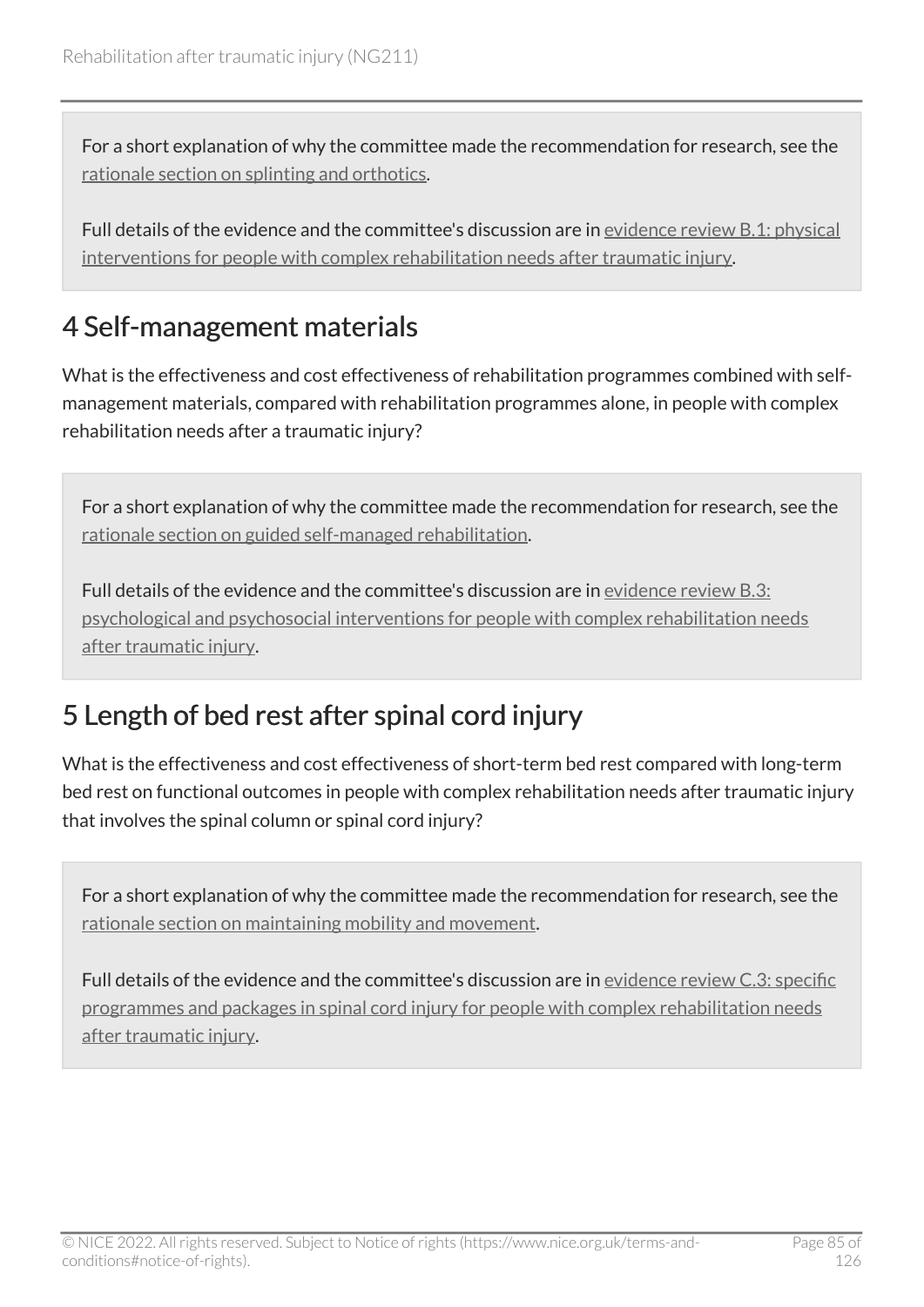# Rationale and impact

These sections briefly explain why the committee made the recommendations and how they might affect services.

# Initial assessment and early interventions for people with complex rehabilitation needs

[Recommendations 1.1.1 to 1.1.13](#page-11-0) 

#### Why the committee made the recommendations

Rehabilitation can be a long journey, and people will need different interventions and will aim for different endpoints. Because of this, the committee agreed that healthcare professionals should think about each person's individual rehabilitation needs and what is important to them, and take into account their personal strengths, lifestyle and goals, rather than being primarily driven by the nature of the injury.

Psychological and emotional support is important immediately after the injury, to help the person come to terms with their experience and engage with rehabilitation assessment, early interventions and goal-setting discussions.

There was evidence that avoiding delays in acute treatment can improve the effectiveness of early rehabilitation interventions. In the committee's view, early assessments and interventions are also important so that healthcare professionals have up-to-date information and can plan and start rehabilitation promptly. Nutritional assessment (including swallowing safety) is an important factor (particularly in soft tissue healing) but is often overlooked.

The person's longer-term rehabilitation goals should be taken into account when discussing treatment options because these can affect decisions made about the timing and nature of rehabilitation. For example, if a person has upper and lower limb injuries, they might not have surgical treatment of their upper limb injuries because they want to use crutches to help with weight-bearing during rehabilitation for their lower limb injuries.

#### How the recommendations might affect practice

The recommendations will not involve a major change in practice and are consistent with existing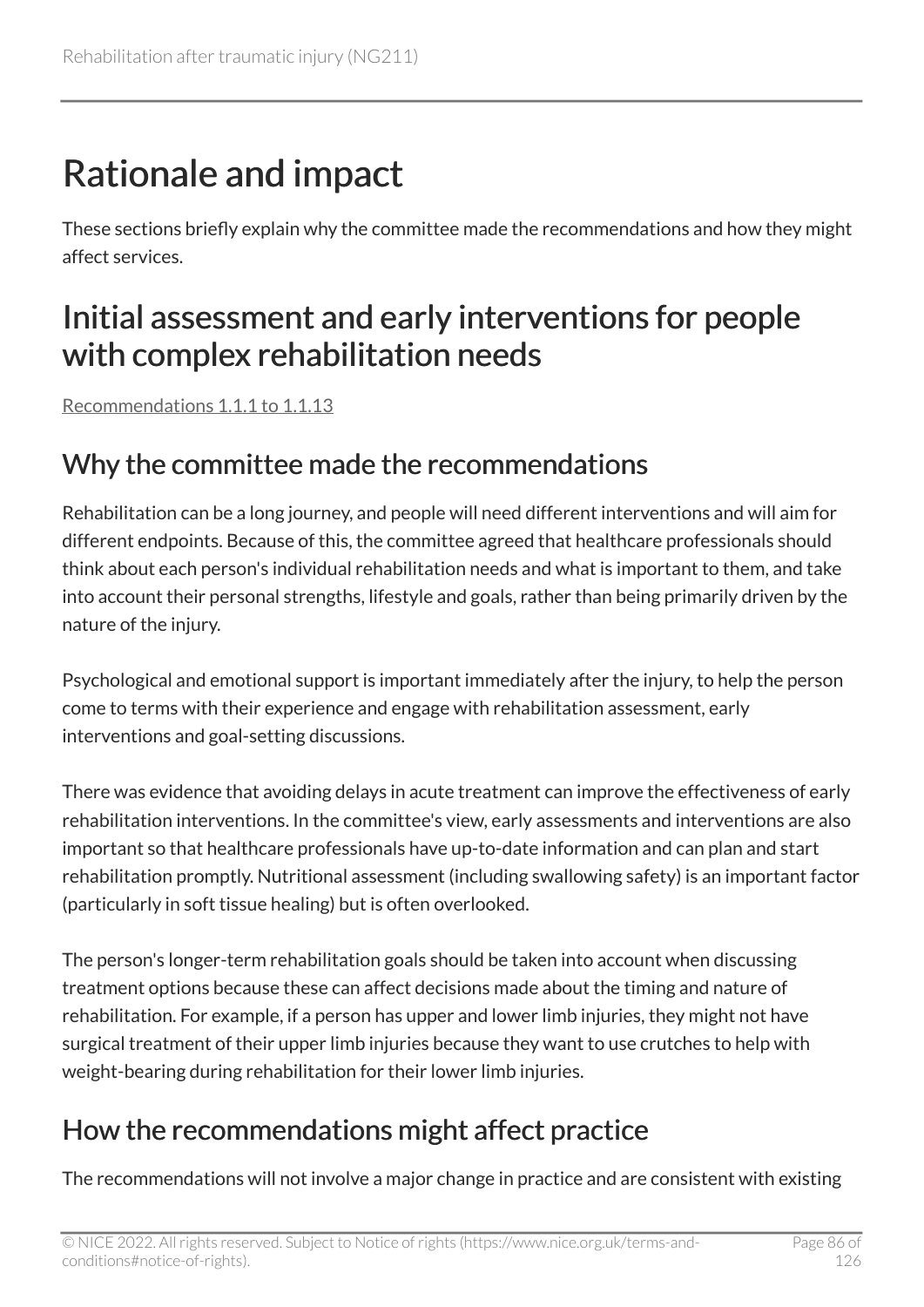NICE guidelines. Healthcare professionals might need to spend more time assessing how traumatic injuries affect all aspects of a person's life, and explaining the implications of different medical and surgical treatments on rehabilitation. Spending time on initial assessment and early treatment immediately after a traumatic injury will lead to a better tailored rehabilitation plan and goals, which will save time later on. Generally, all professionals involved in the person's care following a traumatic injury will already be equipped to provide psychological and emotional support.

[Return to recommendations](#page-11-0)

# Multidisciplinary team rehabilitation needs assessment

[Recommendations 1.2.1 to 1.2.12](#page-14-0) 

#### Why the committee made the recommendations

There was no evidence in this area, so the committee made recommendations based on their knowledge and experience. They agreed that a comprehensive approach to needs assessment is vital to meet all aspects of the person's care needs, including personal history, usual activities and potential motivations. They also highlighted injuries or conditions that may need to be assessed by specialists who are better equipped to meet complex care needs.

The committee specified the healthcare professionals who should be members of the multidisciplinary team. These members of the multidisciplinary team do not necessarily have to be available all the time, but should be able to contribute when needed.

The committee suggested ways to help people engage in the assessment process because people can have problems with engagement after a traumatic injury. The timing of the needs assessment is also an important aspect of this, because pain, fatigue and confusion can make it difficult for people to understand what is happening. They may need more time than normal to process information and adjust after the trauma. This is particularly important for people with cognitive impairment or brain injuries.

The committee agreed that time was needed for members of the multidisciplinary team to work with clinical teams to fully understand the person's rehabilitation needs and in particular consider the impact of pre-existing conditions so that this could inform a tailored rehabilitation programme. The committee were keen to highlight the importance of validated outcome tools and checklists because these can help identify people who need to be referred to a specialist service early, which can prevent delays in rehabilitation.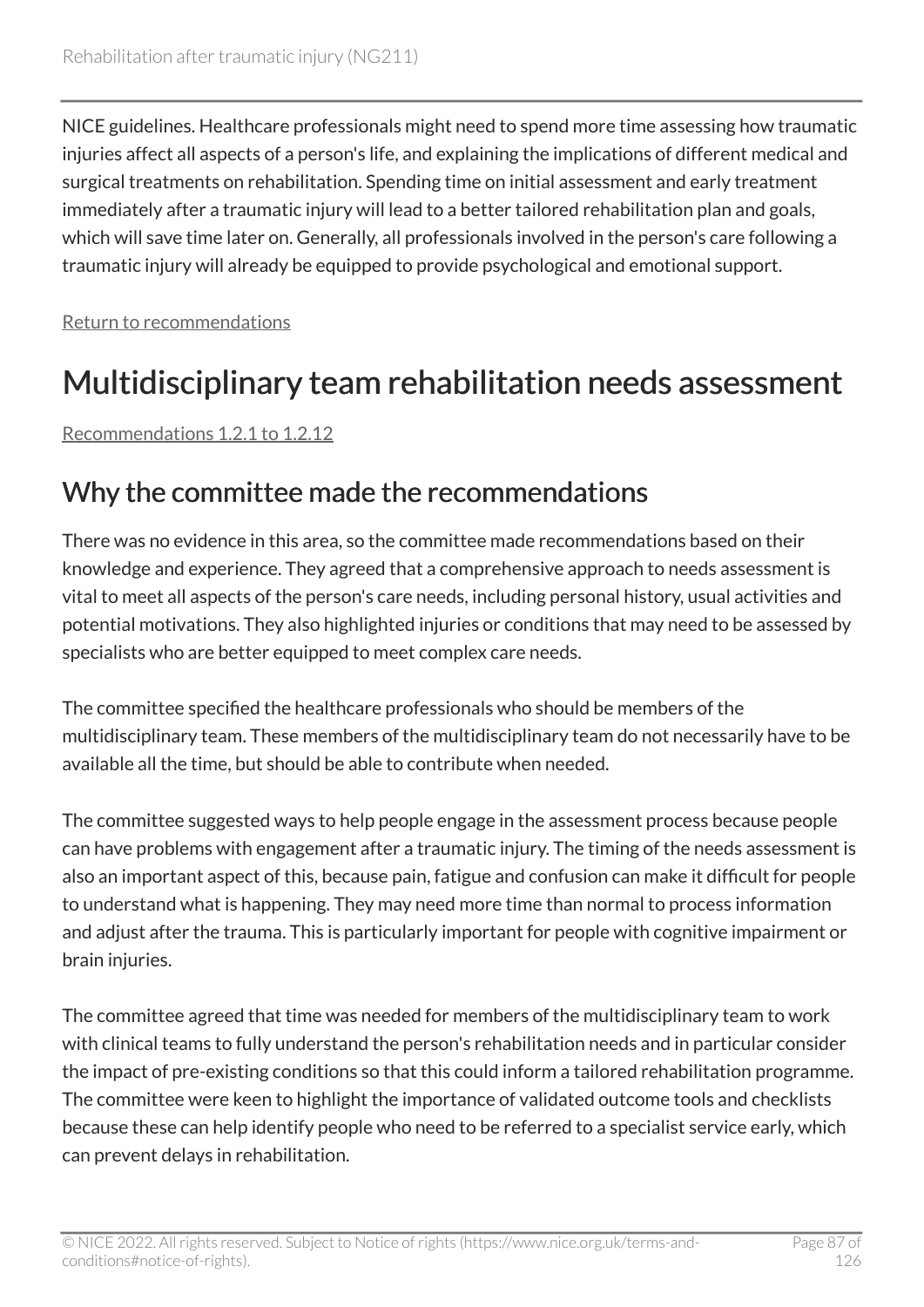#### How the recommendations might affect services

It is standard practice to have multidisciplinary teams conduct needs assessments. Staff might need additional training on how to use assessment tools, and some extra time might be needed as a result of the recommendations. However, this will be offset by the benefits of appropriate and timely care, increased care coordination, and better outcomes. Overall, the recommendations reinforce current practice and are in line with other guidance.

[Return to recommendations](#page-14-0)

# Assessing physical functioning

[Recommendations 1.2.13 to 1.2.15](#page-18-0) 

#### Why the committee made the recommendations

The committee discussed the importance of assessing physical functioning as part of the rehabilitation needs assessment after a traumatic injury. There was no evidence in this area so the committee agreed, based on their knowledge and experience, that the assessment should include both pre-injury and current levels of physical functioning to inform rehabilitation goals. Referrals to specialists may be needed as part of this. The person's current level of physical functioning will serve as a baseline for initial rehabilitation needs and to monitor changes.

#### How the recommendations might affect services

The recommendations are not expected to have a large resource impact or be difficult to implement, although extra time might be needed to complete the comprehensive assessment. There may also be more referrals to specialist services. However, the involvement of specialist services at the assessment stage will identify needs earlier and reduce unmet care needs.

[Return to recommendations](#page-18-0)

# Assessing cognitive functioning

[Recommendations 1.2.16 to 1.2.20](#page-20-0) 

### Why the committee made the recommendations

There was no evidence in this area. However, the committee believed that recommendations are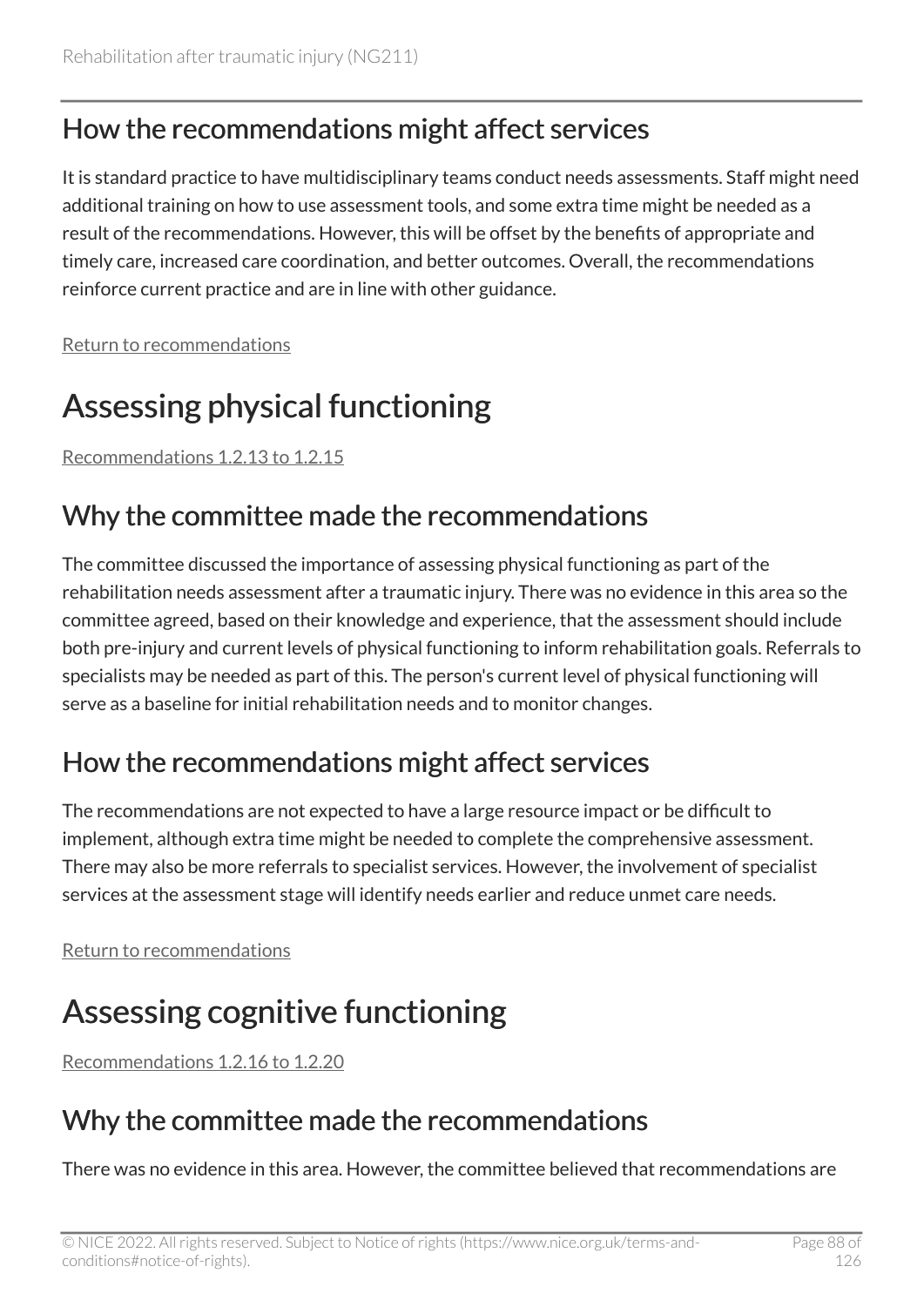needed because problems with cognitive functioning are common after a traumatic injury (even without brain injury). The committee also highlighted some of the cognitive problems the multidisciplinary team should consider as part of the rehabilitation needs assessment, because these may not show up on scans immediately.

#### How the recommendations might affect services

The recommendations reflect current practice, but where there are regional variations, practice may need to be amended. Some extra time might be needed to complete the comprehensive assessment. There may also be more referrals to specialist services. However, the involvement of specialist services at the assessment stage will identify needs earlier and reduce unmet care needs.

[Return to recommendations](#page-20-0)

# Assessing psychological functioning

[Recommendations 1.2.21 and 1.2.22](#page-21-0)

#### Why the committee made the recommendations

There was no evidence in this area, so the committee made recommendations based on their knowledge and experience. They recommended asking about past risk factors to help inform future rehabilitation goals, and current risk factors to help form a baseline for initial rehabilitation needs and monitor changes.

Some people may need additional support because they react to trauma in different ways, have different barriers to rehabilitation, and may have different responses to psychological and psychosocial interventions. Because of this, the committee recommended referral to a practitioner psychologist with trauma and rehabilitation experience when needed.

### How the recommendations might affect services

The recommendations reflect current practice, but where there are regional variations, practice might need to be amended. Some extra time might be needed to complete the comprehensive assessment, and there might also be more referrals to specialist services. However, the involvement of specialist services at the assessment stage will identify needs earlier and reduce unmet care needs.

#### [Return to recommendations](#page-21-0)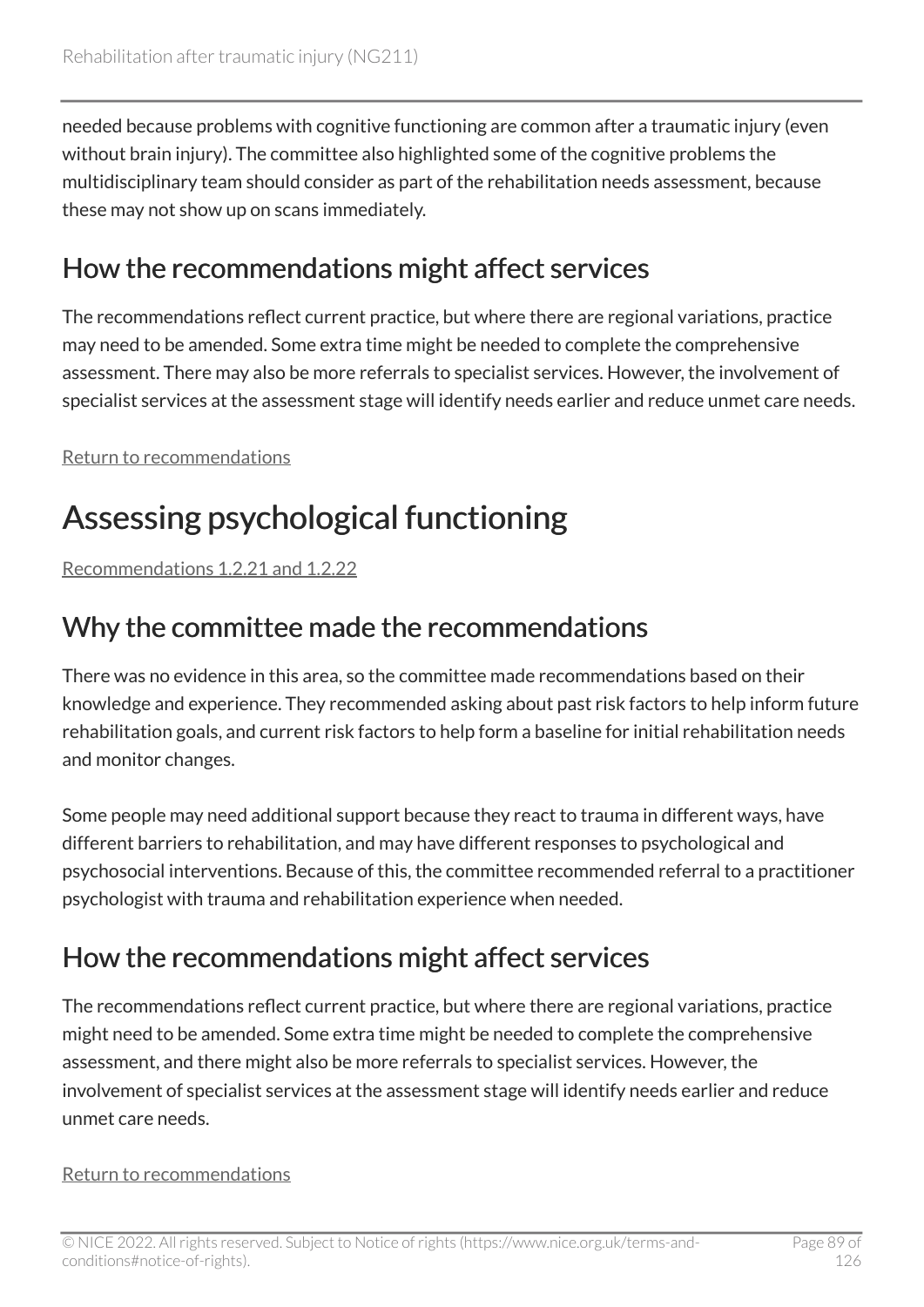# Setting rehabilitation goals

[Recommendations 1.3.1 to 1.3.3](#page-22-0) 

#### Why the committee made the recommendations

Based on qualitative evidence, the committee highlighted the need to agree patient-focused shortand long-term goals with people. They also recommended that these goals are reviewed regularly, to ensure a flexible approach that takes people's concerns into account.

Agreeing small steps as part of long-term rehabilitation goals ensures that efforts are consistently made towards achieving these goals.

The committee highlighted skills and competencies needed by the multidisciplinary team, to ensure that staff have the right training.

#### How the recommendations might affect services

The recommendations reflect current practice, but where there are regional variations, practice might need to be amended. Some additional professional time might be needed to explore psychological and psychosocial risk factors.

[Return to recommendations](#page-22-0)

# Developing a rehabilitation plan and making referrals

[Recommendations 1.4.1 to 1.4.11](#page-24-0) 

#### Why the committee made the recommendations

There was convincing qualitative evidence on patient education, communication between settings, and follow-up. Combining this with their own knowledge and experience, the committee recommended several key components of a successful and comprehensive rehabilitation plan. This should be a single document that can be shared between people undergoing rehabilitation, families or carers, and healthcare professionals. It should be an evolving document, detailing a person's rehabilitation journey and any changes in goals and needs. The committee reflected that it is not always possible or appropriate for people to have access to all of a rehabilitation plan, and therefore recommended that a separate patient-held document be provided if this is the case.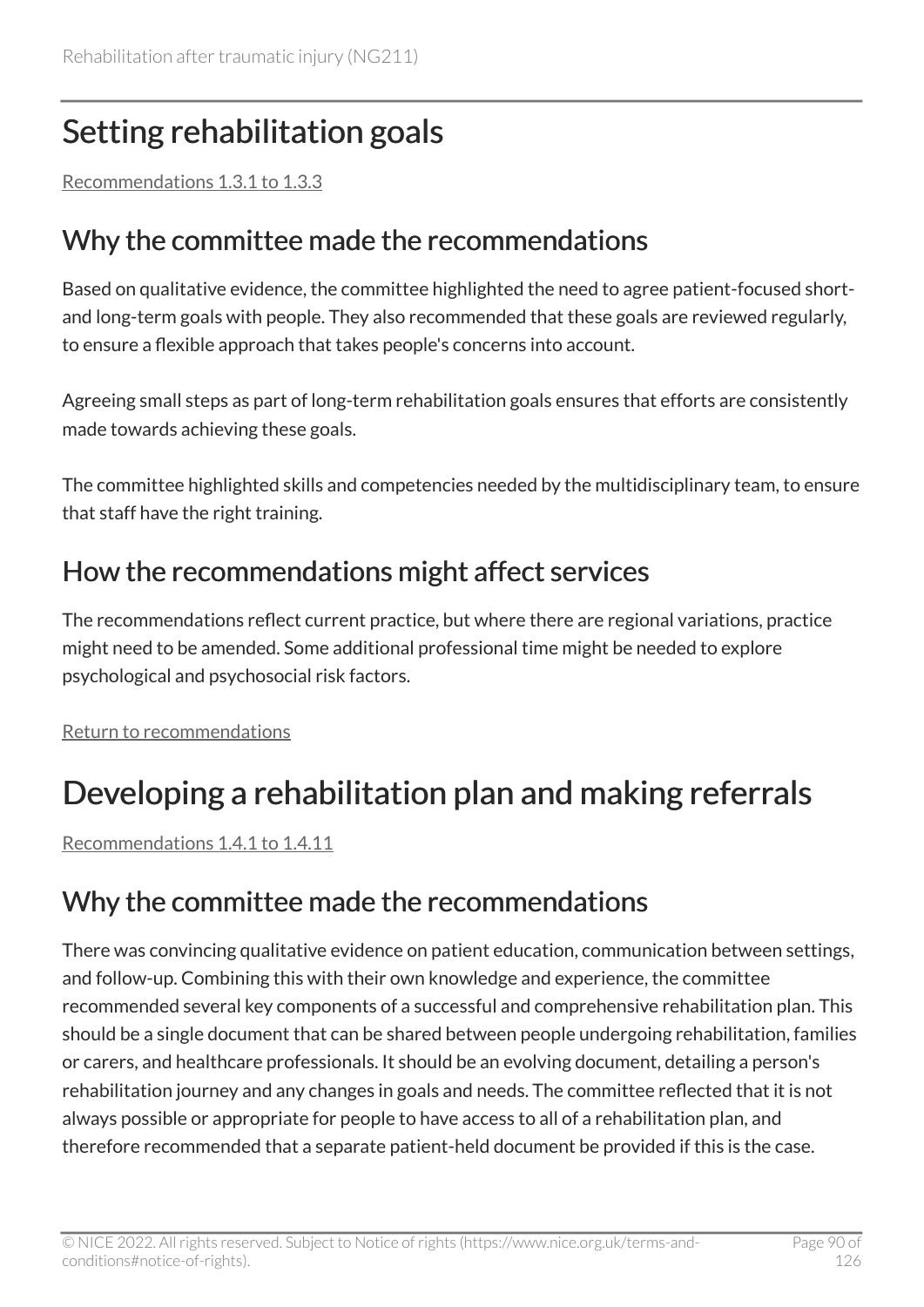The committee agreed that preventing recurrence of traumatic injury should form an essential component of the rehabilitation plan. Prevention is covered in several other NICE guidelines, so the committee made recommendations that supplement and refer to these guidelines.

There was strong qualitative evidence from both healthcare professionals and people undergoing rehabilitation that reducing delays leads to better coordination of care and rehabilitation outcomes. Based on this, the committee made a recommendation on referrals for parts of the plan that the multidisciplinary team cannot implement themselves. The committee also used their experience to recommend that older people have access to orthogeriatricians, surgical support or perioperative physicians. This is important because the needs of older people with traumatic injuries are complex, and it will prevent delays further on in rehabilitation.

Limited evidence showed that violence intervention programmes might reduce hospital admissions. There was also convincing economic evidence that such programmes represent value for money. The committee agreed that the effectiveness evidence combined with economic evidence was sufficient to support a recommendation on violence reduction interventions.

#### How the recommendations might affect services

Practitioners should already be producing these rehabilitation plans, but some extra time might be needed to ensure they fulfil the expectations set out in these recommendations. However, this will be offset by reducing problems with the suitability of the plan further down the line, because the more it is tailored for the person, the more effective it will be at helping the person achieve their goals. The recommendations outline good practice points and should make practice more consistent. Having a clear rehabilitation plan will make the whole process more efficient and potentially reduce the amount of extra support people need (for example, asking the team for more information because they do not understand the rehabilitation plan).

Currently, violence reduction interventions are mainly funded by the voluntary sector, so the recommendation on these may represent a change in practice. However, any cost increase will be offset by a potential reduction in future NHS and personal social service costs (for example, readmissions as a result of violent crime).

[Return to recommendations](#page-24-0)

# General principles for rehabilitation programmes

[Recommendations 1.5.1 and 1.5.2](#page-27-0)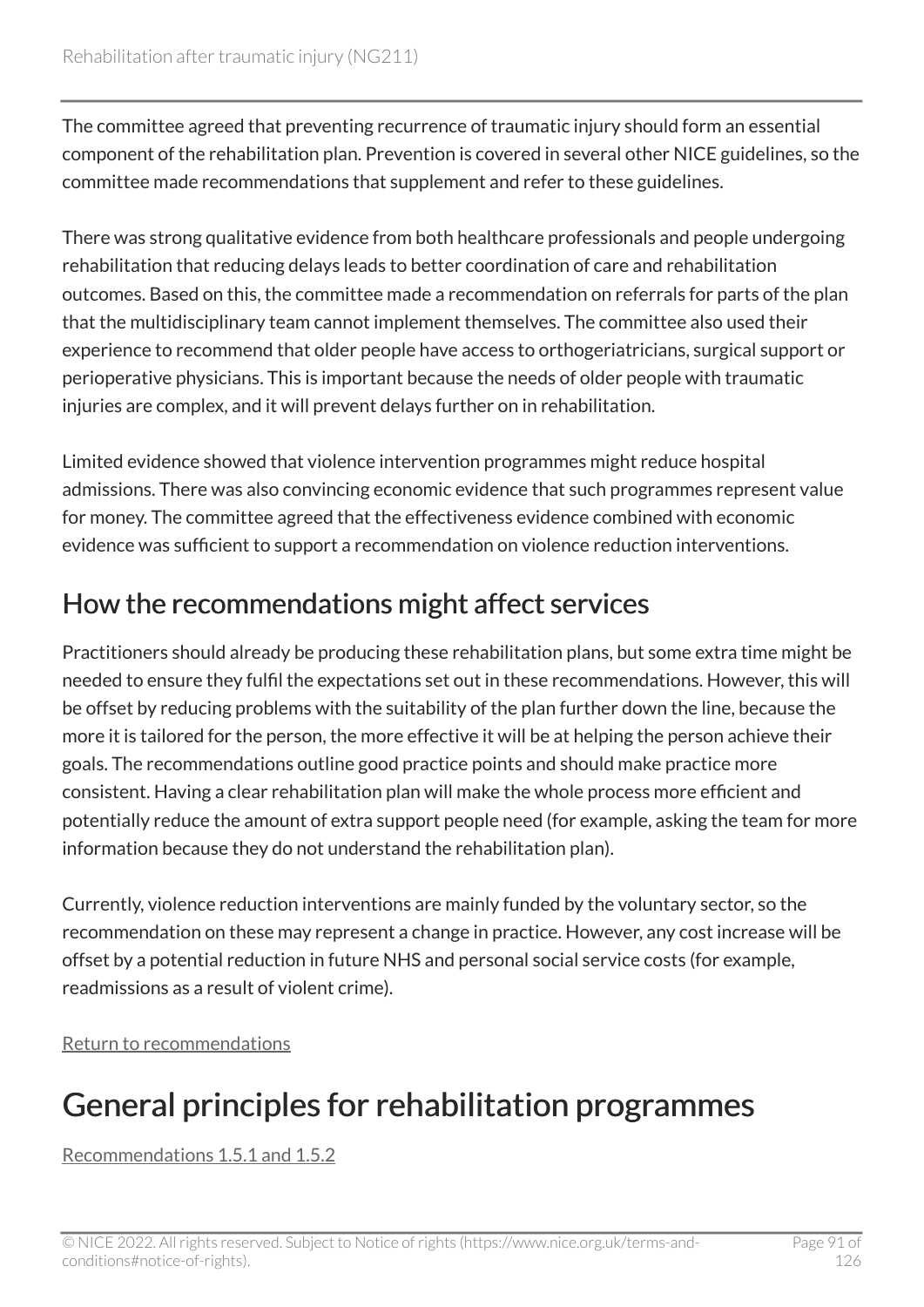#### Why the committee made the recommendations

Evidence showed that rehabilitation programmes should be tailored to a person's needs and rehabilitation goals to maximise their effectiveness. There is no 'one-size-fits-all' programme. Instead, they should be multidisciplinary and developed in conjunction with healthcare professionals and people undergoing rehabilitation, to ensure they are relevant to a person's everyday life. The committee used their knowledge and experience to recommend the content of rehabilitation programmes. There was also evidence on education materials, showing that they can help people learn about their trauma and rehabilitation in their own time, increasing their engagement in the process.

#### How the recommendations might affect services

The recommendations reinforce current practice and should not be difficult to implement. Education materials on rehabilitation already exist in healthcare settings, but they might need to be changed into a suitable format for people undergoing rehabilitation.

[Return to recommendations](#page-27-0)

# <span id="page-91-0"></span>Intensive rehabilitation programmes

[Recommendations 1.5.3 to 1.5.5](#page-29-0) 

#### Why the committee made the recommendations

There was no evidence on what to include in an intensive rehabilitation programme. Based on their own experience and expert testimony, the committee made a recommendation on general good practice principles.

There was also no evidence relating to the timing or intensity of rehabilitation. The committee were aware, based on their own experience and expert testimony, that delivering rehabilitation at the right time and providing short blocks of intensive rehabilitation might improve patient outcomes, leading to a quicker recovery and return to work. They gave the example of a 3-week residential rehabilitation programme because economic modelling indicated that this type of programme could be cost effective. However, the committee agreed that an intensive rehabilitation programme would be appropriate only for the most severe injuries and complex needs, when a significant impact on rehabilitation outcomes is likely. Such an approach to rehabilitation may also reduce the health and social care costs associated with longer-term care and rehabilitation.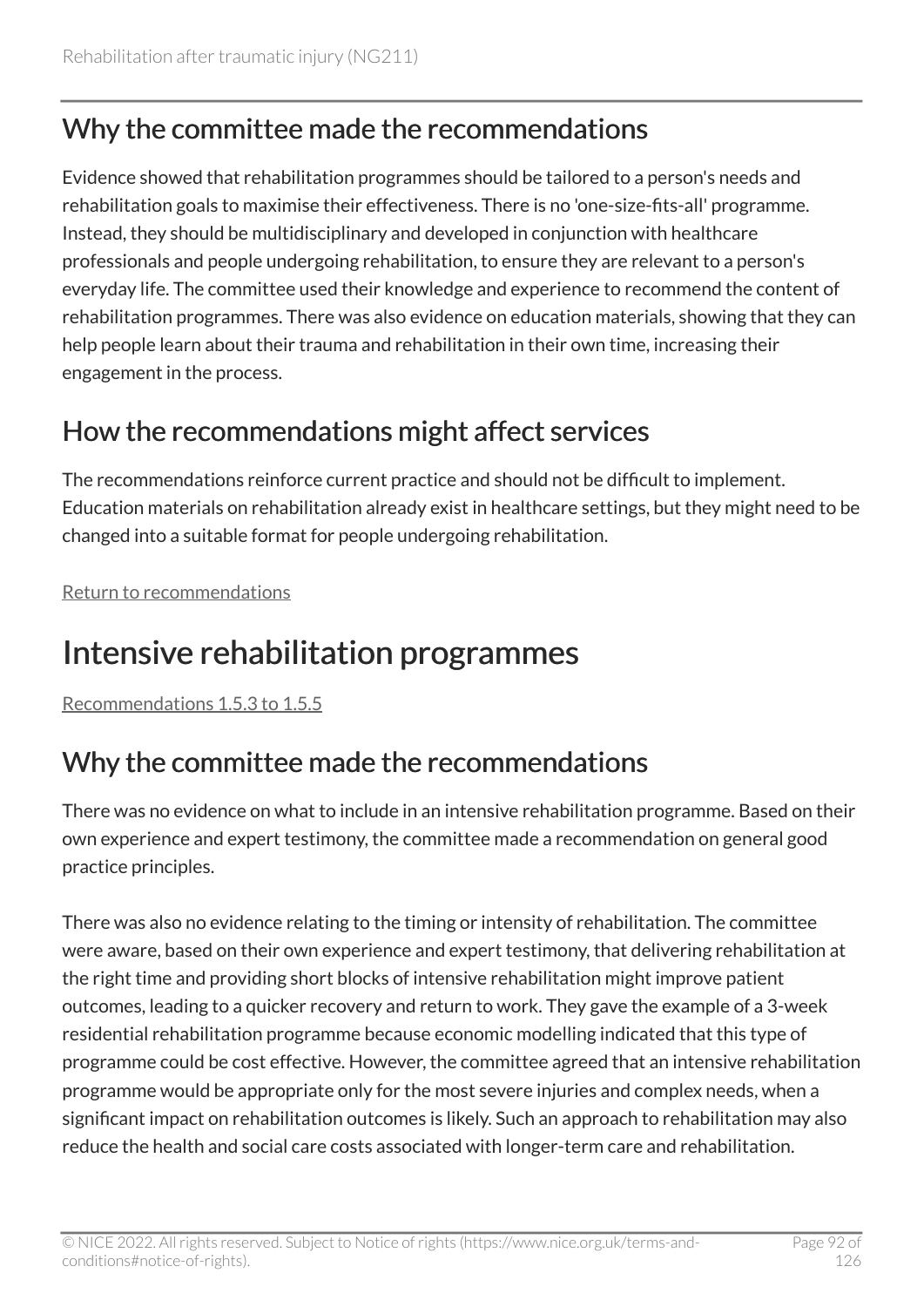The expert witness supported the use of education materials before intensive rehabilitation starts, to prepare people for the programme.

The committee made [research recommendations on the effectiveness of intensive rehabilitation in](#page-83-0)  [adults](#page-83-0) and the [effectiveness of intensive rehabilitation in children and young people.](#page-83-1)

#### How the recommendations might affect services

The recommendations are in line with current practice and should have little impact on resources. Intensive rehabilitation is already available for some people (for example, people who have lost a limb). Because rehabilitation services are already being carried out, intensive rehabilitation could be delivered through service redesign and repurposing of existing funds and resources rather than introducing them as completely new resources. Intensive rehabilitation would potentially represent value for money as per the economic model. Also, only a small group of people with the most severe injuries would be eligible for an intensive rehabilitation programme.

On education, existing materials for guided self-management rehabilitation could be used for intensive rehabilitation. This has the potential to reduce the amount of extra support people need, freeing up professionals for other work.

[Return to recommendations](#page-29-0)

# <span id="page-92-0"></span>Guided self-managed rehabilitation

[Recommendations 1.5.6 to 1.5.9](#page-30-0) 

#### Why the committee made the recommendations

Evidence showed that self-management programmes are appreciated because they give people the flexibility to perform exercises at times most suitable for them. The committee used their experience and knowledge to recommend several possible components of a self-management programme.

Guided self-management rehabilitation was identified in the qualitative literature, as well as expert witness testimony and committee experience, but not in the quantitative literature. The committee made a [research recommendation on self-management rehabilitation interventions](#page-84-0) to better inform future guideline development.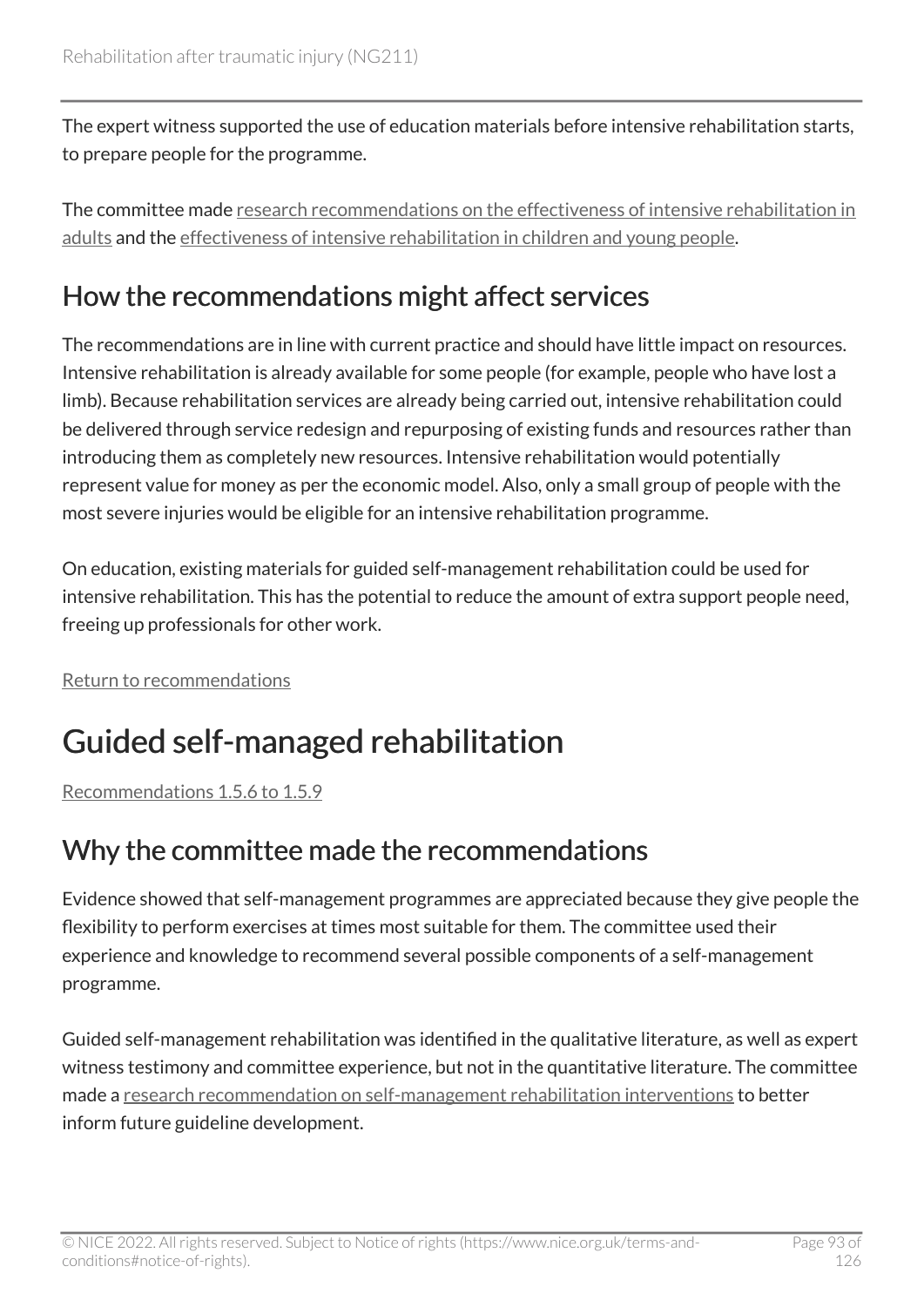#### How the recommendations might affect services

Guided self-managed rehabilitation is not provided consistently across the country. In areas where it is not currently provided, extra professional time might be needed for planning, particularly for children, young people and vulnerable adults. There may also be costs from adopting self-managed rehabilitation programmes to different settings.

For trusts that do not like sharing their content using external content-sharing services, there may be costs from hosting programme content on their own server. However, much of the content could be standardised for most people using guided self-managed rehabilitation, so the costs for creating the plans would be mostly one-off. These programmes could be developed at a national level, reducing costs to individual services.

Guided self-managed rehabilitation programmes have the potential to reduce the amount of extra support people need, freeing up professionals for other work.

[Return to recommendations](#page-30-0)

### Monitoring progress against the rehabilitation plan, goals and programme of therapies and treatments

[Recommendations 1.5.10 and 1.5.11](#page-31-0)

#### Why the committee made the recommendations

In the committee's experience, rehabilitation plans and goals can only be helpful to people if progress is monitored consistently and accurately. There are many tools that can be used for this; the choice depends on the person's rehabilitation goals and the type of trauma. Because of this variation, the committee did not recommend specific measurement tools.

For some people, family members and carers will need to be involved in monitoring progress (for example, for young children or vulnerable adults). The paediatric professionals on the committee recommended using a measurement tool that includes both children- and parent-reported measures for this population. Another way to monitor progress is to use the person's own views. There was some evidence that supported asking people to record information to assist discussions and shared decision making while describing subjective measurements that are hard to quantify (for example, their motivation to continue rehabilitation).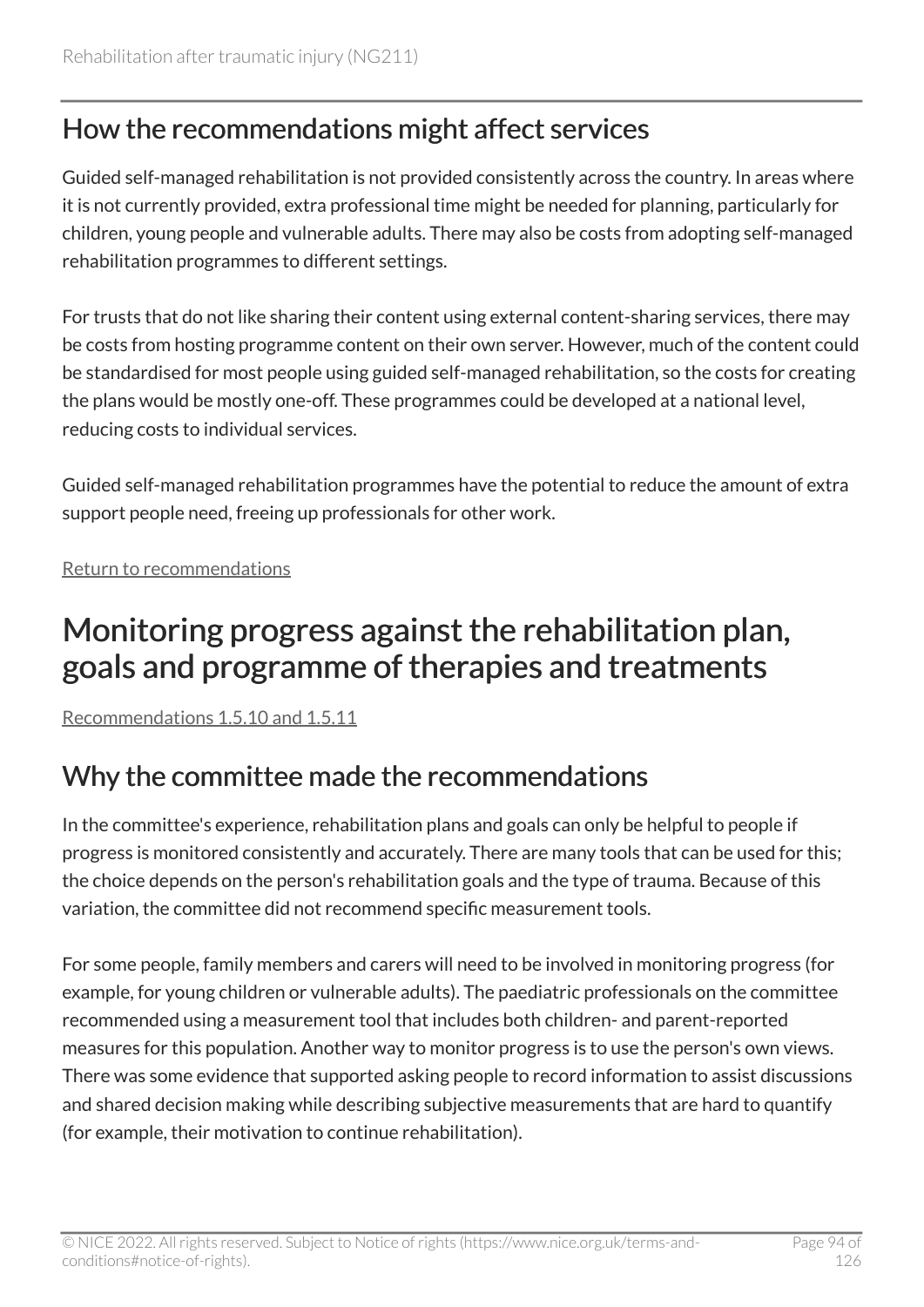#### How the recommendations might affect services

The recommendations reflect current practice, but where there are regional variations, practice might need to be amended. Some additional professional time may be needed to complete tools to monitor progress (for example, patient-reported outcome measures [PROMs]).

[Return to recommendations](#page-31-0)

# Principles for sharing information and involving family and carers

[Recommendations 1.6.1 to 1.6.7](#page-32-0) 

#### Why the committee made the recommendations

One theme that appeared throughout the evidence was the importance of giving clear and consistent verbal and written information to people undergoing rehabilitation. Evidence showed that this communication should be tailored to a person's injury, needs and goals. If information was too general, people felt poorly prepared and less supported by healthcare staff and services.

People should be given sufficient time to process information in order for them to adjust after trauma and explore their rehabilitation options thoroughly. This is particularly important for people with cognitive impairment or brain injuries, and they may need professionals to repeat information to them.

Along with good evidence, the committee used their knowledge and experience to highlight the central role that families, carers and friends can have in encouraging and supporting people through rehabilitation.

#### How the recommendations might affect services

The recommendations reinforce current practice and are in line with current guidance and legislation. Some extra time might be needed to consistently involve people and their families and carers in planning. Services might need to develop multiple templates for different communication formats. However, this will be offset by the benefits of people understanding their options, increased engagement and potentially better outcomes.

#### [Return to recommendations](#page-32-0)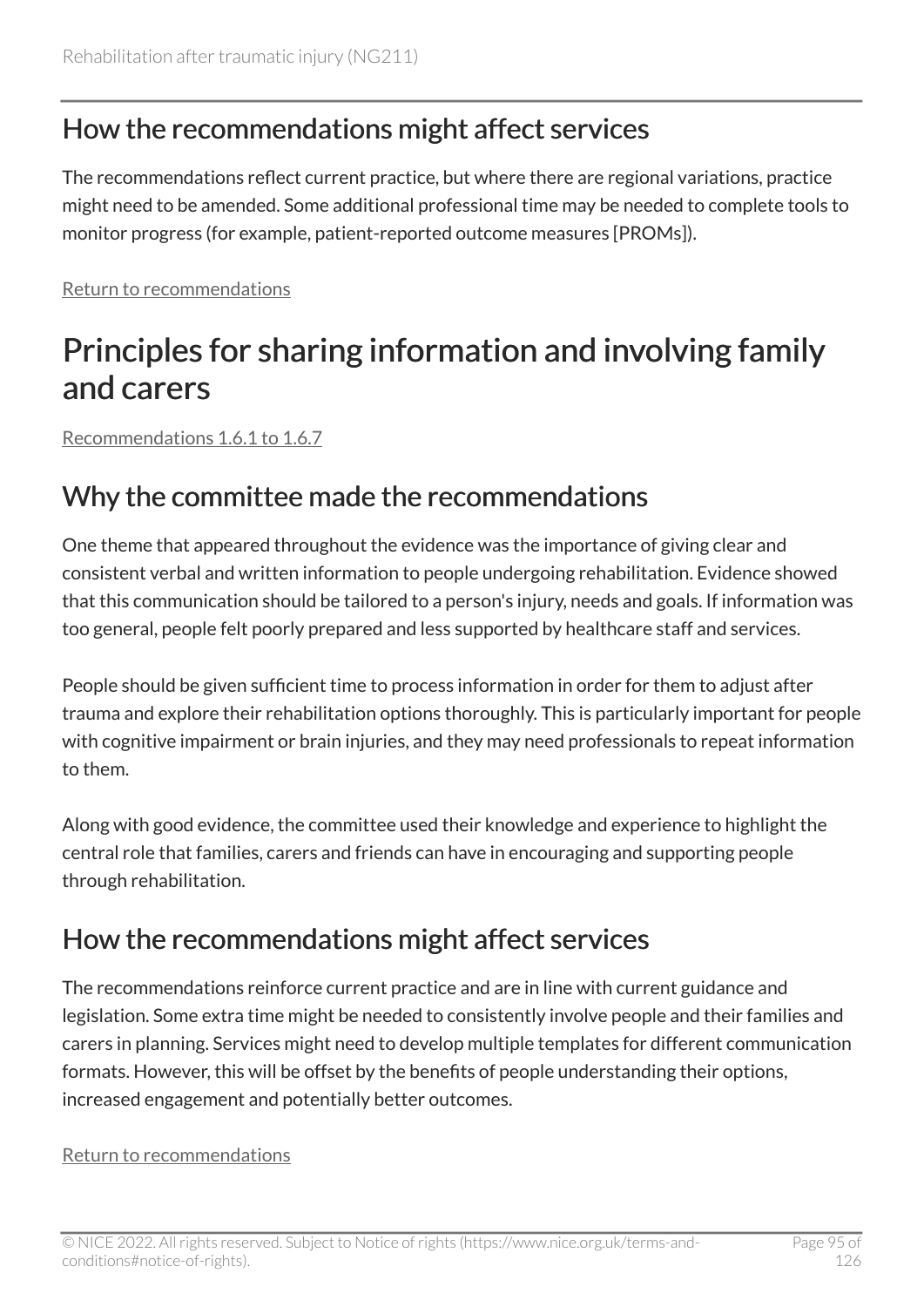# Coordination of rehabilitation care in hospital

[Recommendations 1.7.1 to 1.7.10](#page-34-0) 

#### Why the committee made the recommendations

The committee agreed with the evidence that multidisciplinary teams should be formed early. Evidence showed that delays in rehabilitation can cause poorer outcomes. In order to reduce this, the committee recommended that referrals to specialist rehabilitation services be made as soon as possible. Similarly, the committee recommended follow-up appointments with acute teams when people move to rehabilitation units to further reduce delays.

There was conflicting evidence on how people feel about receiving information from many different specialists. This may be confusing to people, and specialists may have difficulty prioritising different clinical perspectives. The committee believed that named rehabilitation coordinators or key workers are needed to help reduce this confusion. These should be assigned within 72 hours of admission because this is the time limit for starting a trauma prescription for major trauma patients.

There was evidence that providing continuity of staff enhances coordination by building trust and rapport between healthcare staff and the people they are caring for. However, the committee were aware that this is not always possible.

There was good evidence about the importance of prompt and consistent communication when transferring people between inpatient settings. Using their experience and knowledge, the committee agreed recommendations to improve communication between settings, including the use of unique identifiers.

Evidence showed that coordination is improved when a person is educated in their rehabilitation, because they are more engaged. The evidence also showed that coordination is improved when family members and carers receive this information, because they frequently act as a support network for people undergoing rehabilitation. The committee understood the important role that families and friends can fulfil, but were aware of the potential safeguarding concerns around this issue. Therefore, they recommended that this information is only provided to additional people if appropriate, and only with a person's consent.

The committee agreed that families and carers be advised about the support that is available to them at a time that can be confusing and distressing.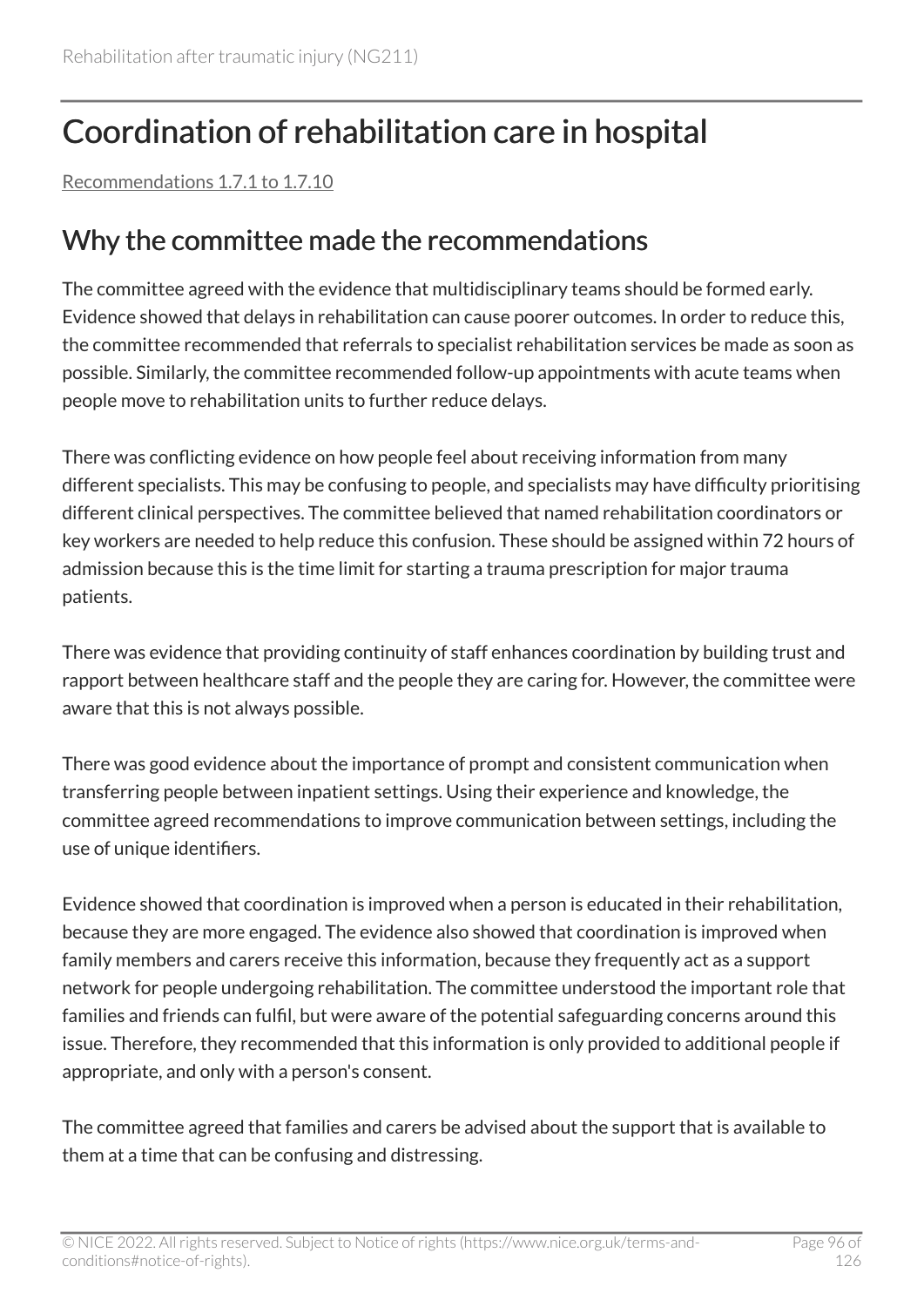#### How the recommendations might affect services

Multidisciplinary teams are a standard way of working. Having a named rehabilitation coordinator might lead to an increased workload for the coordinator, but this can be limited by daily conversations within the team and delegating responsibilities. Key workers are already routinely assigned to people with complex health and social care needs.

There may be more referrals as a result of involving specialist rehabilitation services earlier in the trauma pathway, but this will ensure timely care with a reduction in disability and will support optimal physical, cognitive and emotional recovery for patients. Most services have established processes and templates for handover. Where this is not the case, services will have to spend time creating them. Additionally, technology might need to be updated to ensure systems are compatible with those used by other services.

[Return to recommendations](#page-34-0)

# Coordination of rehabilitation care at discharge

[Recommendations 1.8.1 to 1.8.20](#page-37-0) 

#### Why the committee made the recommendations

Discharge home from inpatient settings is often a time of great stress and apprehension for people with a traumatic injury because they are facing a large reduction in monitoring and support from healthcare staff. The recommendations emphasise the importance of making sure that plans are in place, eventualities are covered and people have all the information they need.

There was evidence that early planning for discharge is needed to take into account the person's needs and preferences, contact relevant services to arrange necessary adjustments, and allow enough time to reassess the rehabilitation plan before discharge. For children and young people returning to education, a meeting between healthcare professionals, education staff and parents or carers should be arranged to discuss new education and support needs. This also gives time to address any potential barriers the person might face in using community rehabilitation services.

There was good evidence on the importance of providing adequate information to people and their families or carers before discharge. This should not be limited to immediate medical information, but should be as comprehensive as possible. The committee used the evidence and their own knowledge and experience to identify information that should be provided. Evidence also showed that including family members and carers in discharge planning can lead to a smoother transition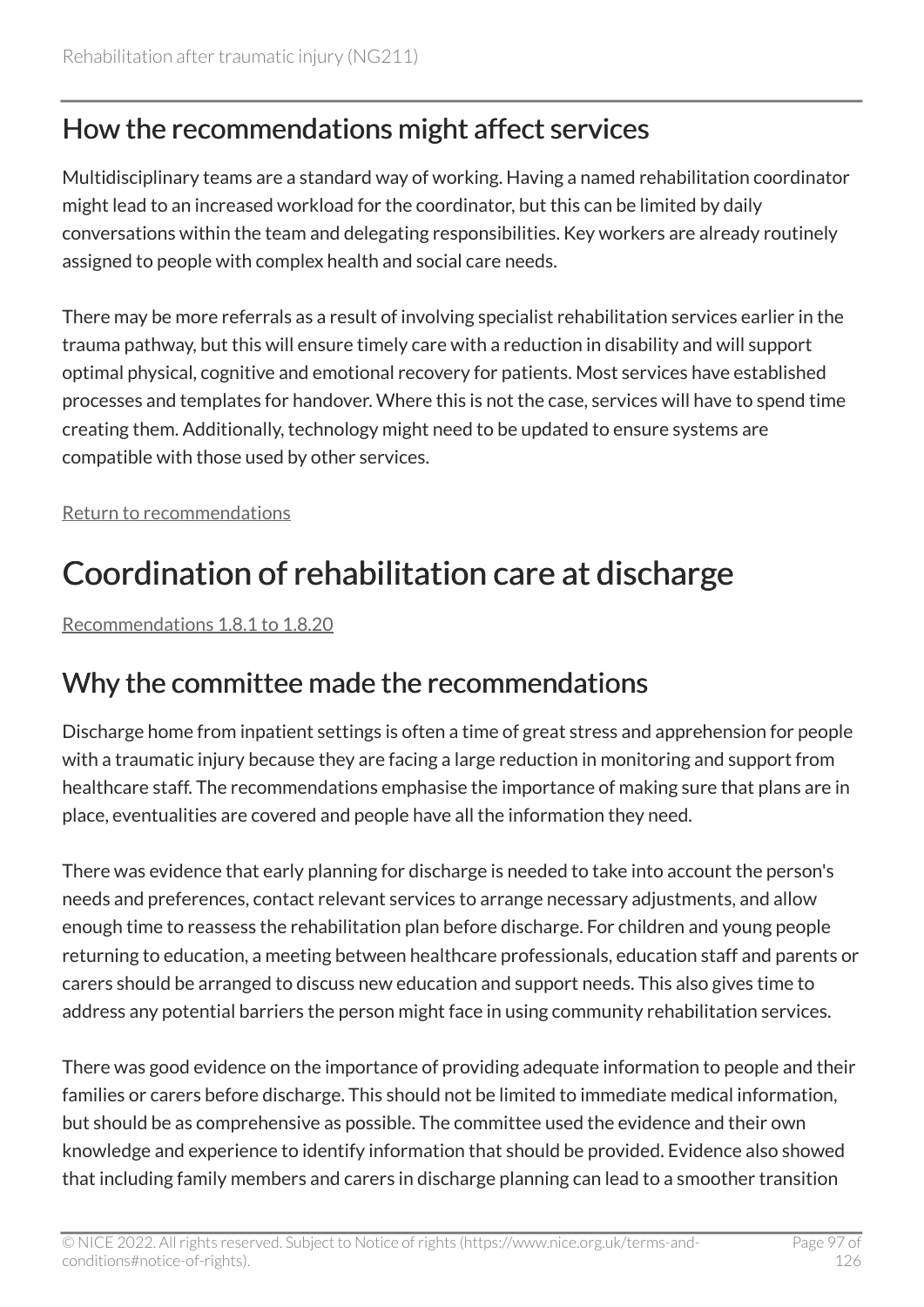back into the community. The committee agreed that it is important to include family and carers, but they should only be involved if all parties consent.

There was good evidence, supported by the committee's knowledge and experience, that people who have help with organising their access to rehabilitation services are more likely to use them. In the committee's experience, complex funding is a barrier to receiving equipment that a person may need once discharged. Similarly, there are many different services that a person may need to work with after a traumatic injury (for example, legal services and welfare advice). In order to prevent delays in discharge, information on these organisations should also be provided as soon as possible, to avoid delays in the application process.

There was evidence that people can find a gradual return home helpful, beginning with overnight or weekend visits home before final discharge. This allows people to adjust to being in their home with their new needs, identifying areas that might need further rehabilitation and multidisciplinary team input before permanently going home. The committee acknowledged that this is not appropriate for everyone, but should be discussed as part of discharge planning. Home visits were also identified as being good practice to highlight any potential risks and allow people to have a fully informed discussion about what would benefit them.

The need for flexibility in rehabilitation appointments after discharge was a key theme in the evidence, because people face certain barriers to access (for example, time constraints, or travel to and from rehabilitation appointments). The committee agreed that arranging rehabilitation sessions at home rather than in a clinic or hospital can help, by decreasing travel and waiting times. Based on the evidence and their experience, the committee also recommended alternative consultation formats (for example, phone or video), to increase the flexibility of rehabilitation appointments.

#### How the recommendations might affect services

Additional time might be needed to compile information and discuss it with people and their support networks. However, by giving comprehensive information before discharge, there will be a decreased need to contact healthcare professionals with rehabilitation questions, and potentially reduced visits and readmissions to inpatient services.

Additional professional time might be needed to cover early discharge planning, checking access to community rehabilitation services, liaising with education providers and organising home visits. The recommendations imply more coordination between inpatient teams and other health and social care services, which will take more time. However, this additional time spent will result in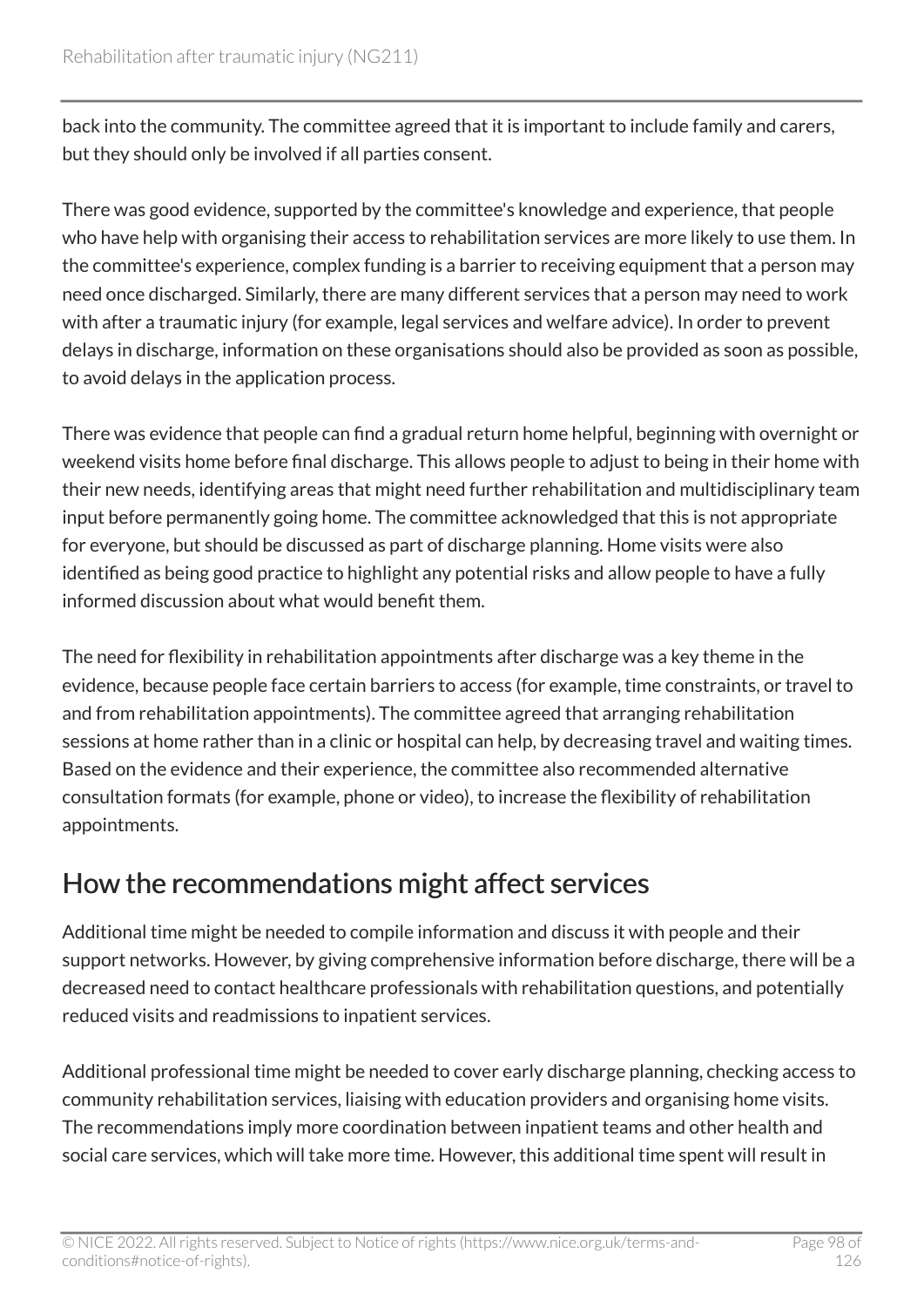patients feeling more supported, increasing their confidence in services and improving outcomes. There is a potential resource impact from staggering discharge through overnight or weekend visits home. However, this would only be needed in exceptional cases.

Telephone or video consultations may result in a greater uptake of some services, because people may find remote attendance easier. However, services would have planned to provide in-person consultations for these people anyway, so there should be no overall resource impact.

[Return to recommendations](#page-37-0)

# A single point of contact, key contact and key worker after discharge

[Recommendations 1.8.21 to 1.8.24](#page-41-0) 

### Why the committee made the recommendations

There was good evidence that people benefit from having a single point of contact after discharge from hospital (for example, a discharge coordinator, a phone line or an email contact). Having a team or a professional as a single point of contact can build rapport and trust, increasing the person's confidence in accessing outpatient and community rehabilitation services. It also reduces communication delays or duplication. This contact can also provide injury-specific information and information about local rehabilitation services, help people organise their rehabilitation, and advocate for them. This should be provided for a limited time after discharge in order to provide a secure and safe transition of care. The committee gave an example of 3 months, which was designed to encompass the transition period while still providing a stimulus to ensure healthcare is properly transferred to the appropriate setting.

Based on both the evidence and their own experience, the committee recommended appointing a key contact or key worker for people with continued or complex health and social care needs after discharge. Because of the increased level of support these people might need, a one-to-one relationship will increase trust and rapport, which will benefit patients and healthcare professionals.

### How the recommendations might affect practice

Multiple healthcare professionals within the team have access to the relevant patient information and could therefore act as a point of contact, and so this would not need additional resources.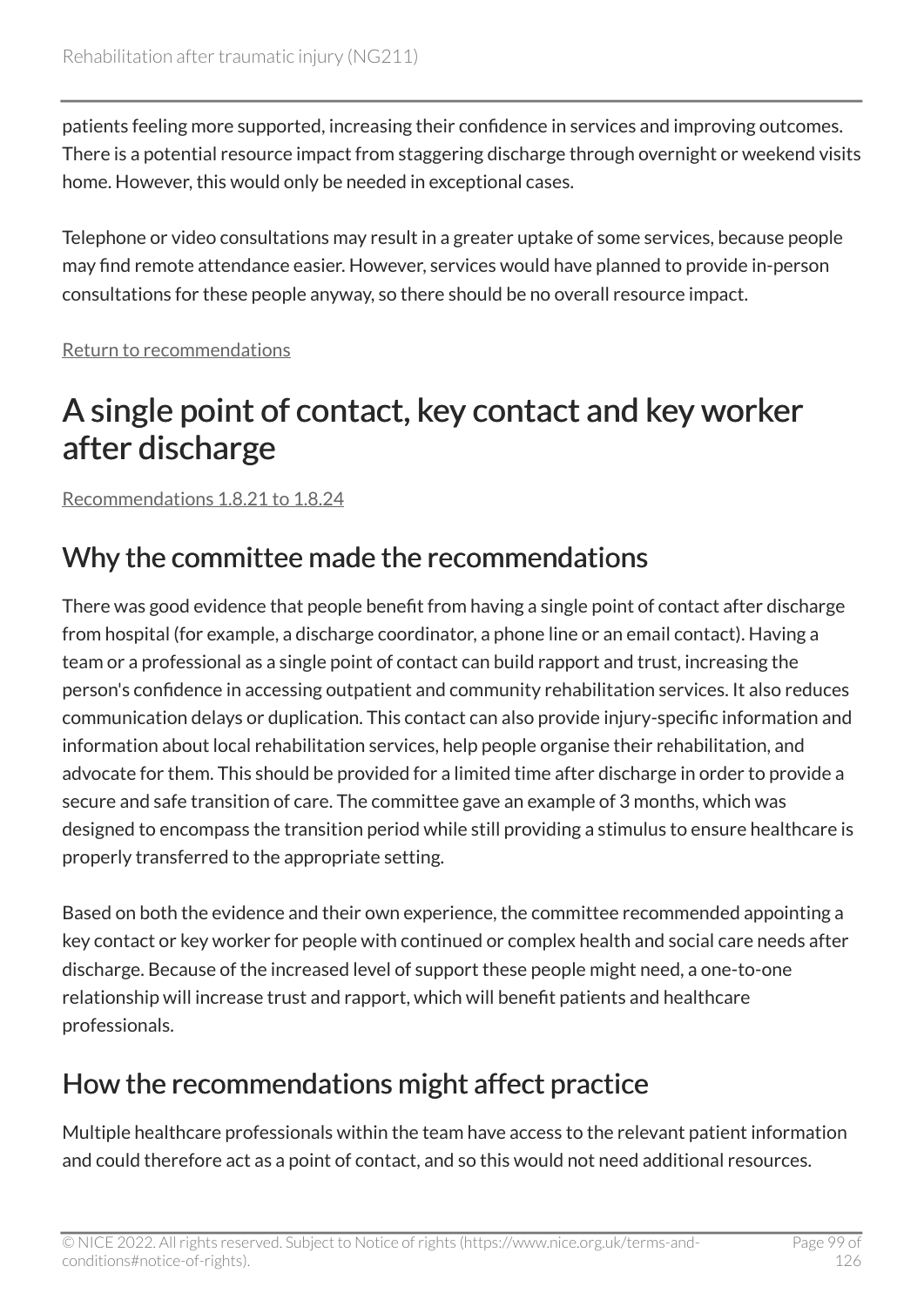Having a single point of contact may reduce the workload of case managers that are routinely assigned to people with complex healthcare and social care needs.

Key worker roles would be filled by existing healthcare or social care professionals. However, there may be more pressure on their time.

[Return to recommendations](#page-41-0)

### Supporting access and participation in education, work and community after discharge (adjustment and goal setting)

[Recommendations 1.9.1 to 1.9.12](#page-42-0) 

#### Why the committee made the recommendations

There was evidence showing that people appreciate psychological and emotional support to adjust to social roles (for example, parenting or other family roles, relationships, intimacy), access meaningful activities for day-to-day living, and return to work, education and training. This is in line with the committee's own knowledge and experience. In the committee's experience, it is difficult to predict the outcome of rehabilitation, and making realistic goals is essential (for example, some people will not be able to return to the same type of work and will need retraining). The committee agreed that it is beneficial for people to continue with their normal activities and hobbies as part of their rehabilitation therapy. Even if adjustments are needed, this improves participation in social activities, counteracts the social isolation people may feel after traumatic injury, and makes rehabilitation goals more tangible. And the longer a person is not undertaking their everyday activities, the more difficult it is for them to return to the same level as before their injury.

There was good evidence on the importance of providing adequate information to people and their families before discharge. Evidence also showed that people often rely on family, carers and friends to help them navigate the multiple appointments and services needed during rehabilitation.

#### How the recommendations might affect services

More time might be needed to develop a rapport with people, to find out what goals are most important to them and to tailor support needs to them. Additional time may also be needed in order to provide information to employers or education providers.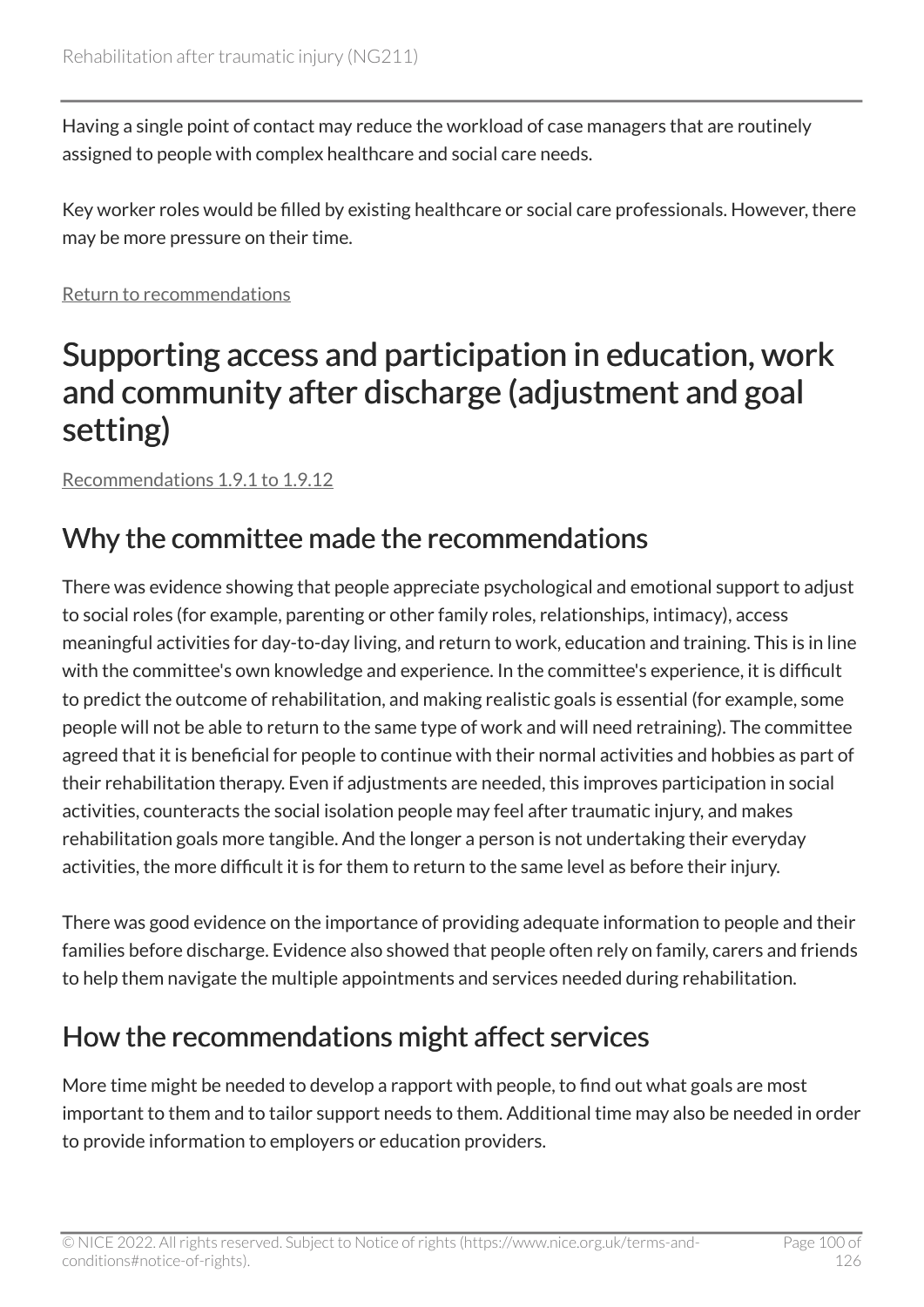All team members involved in the care of an individual provide emotional and psychological support, so this would not be an additional cost.

[Return to recommendations](#page-42-0)

# **Commissioning**

[Recommendations 1.10.1 to 1.10.5](#page-45-0) 

#### Why the committee made the recommendations

The qualitative and quantitative evidence identified aspects of planning, commissioning and coordinating that were important to the successful delivery of rehabilitation services. The committee agreed that rehabilitation services should collaborate and use joined-up commissioning approaches to provide a whole pathway rehabilitation. Based on their knowledge and experience, and limited qualitative evidence, the committee identified general principles that commissioners and providers should consider when planning, commissioning and coordinating rehabilitation services. Because these services will have different commissioners, collaboration and good communication will be needed.

There was no evidence on intensity of rehabilitation, so the committee took expert witness testimony on this. They expanded on the points raised by the expert witness to recommend providing an intensive rehabilitation programme. The committee recommended commissioning this as a tertiary service because it would only be appropriate for some people. This way, the service would be best designed to meet the needs of their local population.

Based on the qualitative evidence and their experience, the committee agreed that it is essential for an identified commissioner to have overall responsibility for local rehabilitation services, to avoid confusion and subsequent commissioning and budget errors.

### How the recommendations might affect services

The recommendations are in line with current practice and should have little impact on resources. Where practice differs, there may be some resource implications, because services will need to set up frameworks for more collaborative and integrated commissioning. Intensive rehabilitation is already commissioned for some patient groups (for example, people who have lost a limb).

#### [Return to recommendations](#page-45-0)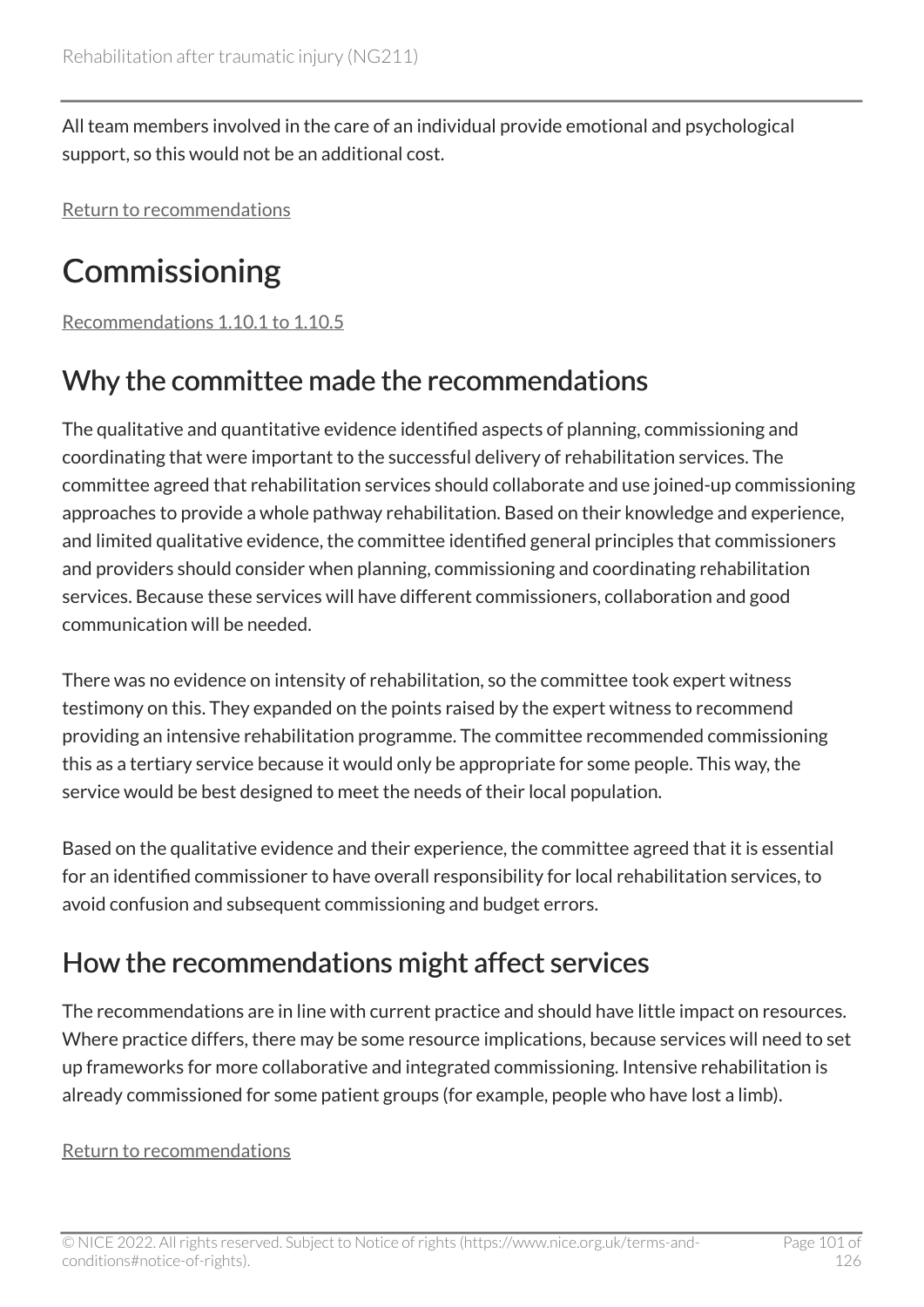# **Organisation**

[Recommendations 1.10.6 to 1.10.11](#page-46-0) 

#### Why the committee made the recommendations

There was qualitative evidence showing that establishing care networks and pathways between different settings encourages conversation, allows services to share advice and support each other, and can help identify gaps in local provision.

There was qualitative evidence on the usefulness of an electronic directory of care pathways, rehabilitation facilities and voluntary sector services. Some trauma units already have these in place, but directories are often out of date or incomplete. Accessing this information is also often difficult.

There was qualitative evidence showing the importance of community and social services for overall rehabilitation and recovery. Non-medical rehabilitative services are wide-ranging and can include social care, housing, home adaptation, transport, and sports and recreational facilities. The committee made a recommendation to make sure that people and their families or carers know these other services exist.

There was qualitative evidence showing that continuity of care increases when various professionals involved are aware of other areas of rehabilitation and can network with each other. There was also qualitative evidence on the importance of professionals in generalised medical settings having access to networking opportunities. This allows greater familiarity between professionals and improves cooperation.

There was qualitative evidence showing that technology and telehealth can be suitable methods of improving flexibility and availability of specialist appointments. This can be particularly useful in rural areas, because qualitative evidence showed that these areas are underserved by specialist rehabilitation services. However, not everyone has the equipment needed for remote consultations, so they cannot completely replace face-to-face consultations.

There was qualitative evidence showing that socialising and interacting with peers can promote rehabilitation uptake and counteract isolation. In the committee's experience, group rehabilitation sessions are a good way for people to get peer support. This was supported by expert witness testimony. However, peer support might not be suitable for everyone (for example, some people may feel discouraged if they are not progressing at the same rate as others).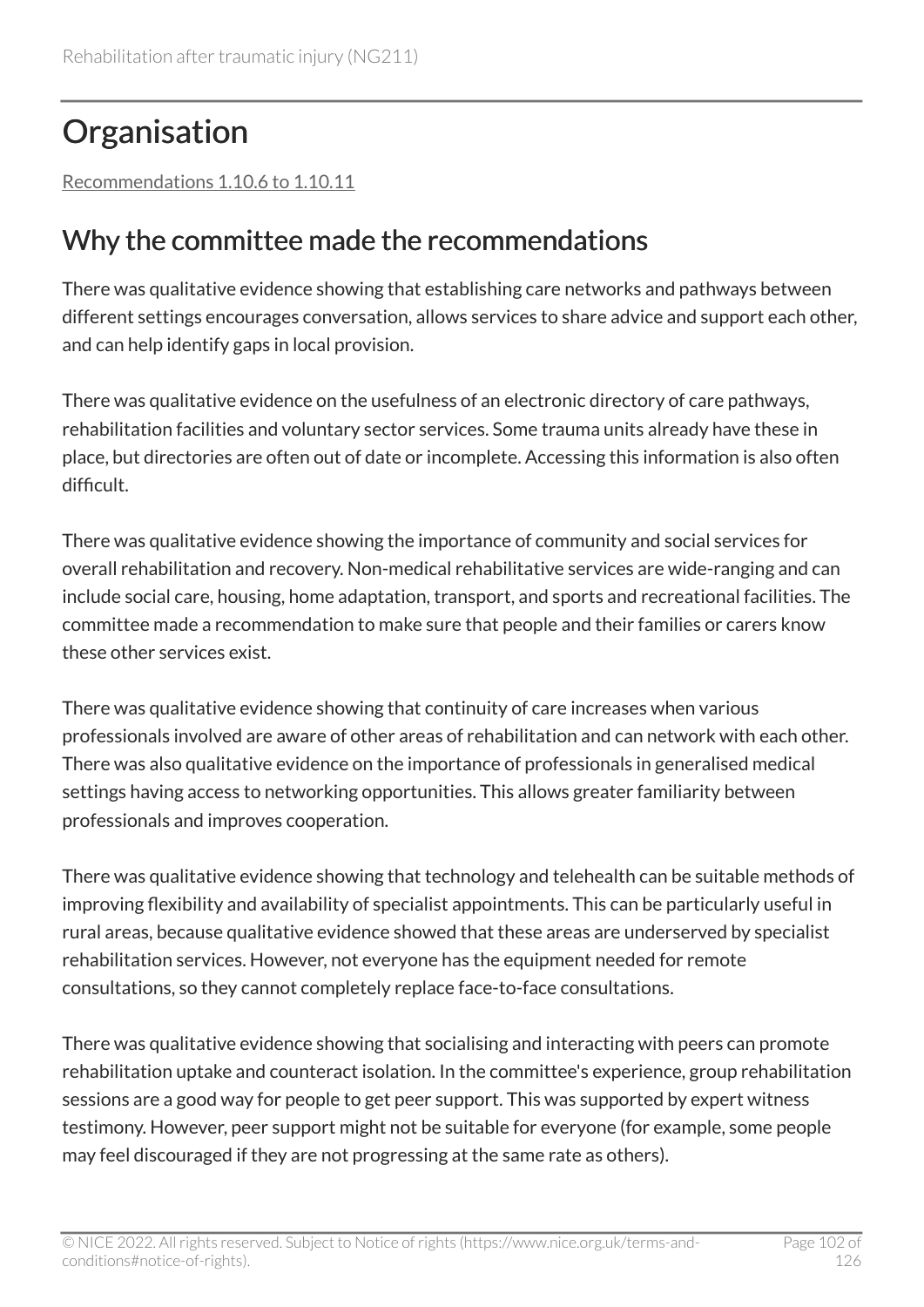#### How the recommendations might affect services

More resources may be needed to establish care networks and pathways. However, there are already examples of this in the NHS. Some trauma units already have electronic directories of care pathways, rehabilitation facilities and voluntary sector services. Services may need to do more to keep these up-to-date.

Most professionals already have opportunities for networking. However, practice may need to change for some services where this is not the case (for example, in rural areas).

Telehealth is becoming more common and does not need any specialist equipment.

Group rehabilitation sessions may represent a change in practice for some services.

#### [Return to recommendations](#page-46-0)

# Rehabilitation skills, knowledge and expertise in the workforce

[Recommendations 1.10.12 to 1.10.14](#page-47-0) 

#### Why the committee made the recommendations

The evidence identified a disparity in access to specialist rehabilitation services, depending on location (for example, rural areas are underserved) and individual needs (for example, if a person is not able to leave their home). A lack of rehabilitation knowledge within non-specialist healthcare services adversely impacts a person's trust in their rehabilitation services. The committee agreed that training is needed to address this. Community rehabilitation practitioners in general healthcare services should also have access to specialist rehabilitation support. This would not need to be full time, and could be provided remotely. Peer support and networking opportunities are also recommended. These will improve communication between professionals in different areas of healthcare and improve coordination for people undergoing rehabilitation.

### How the recommendations might affect services

Specialist rehabilitation professionals might need to spend more time providing peer support to general services. This could be done in low-cost ways, for example, virtual meetings. If nonspecialist healthcare professionals are better supported, people's needs are more likely to be met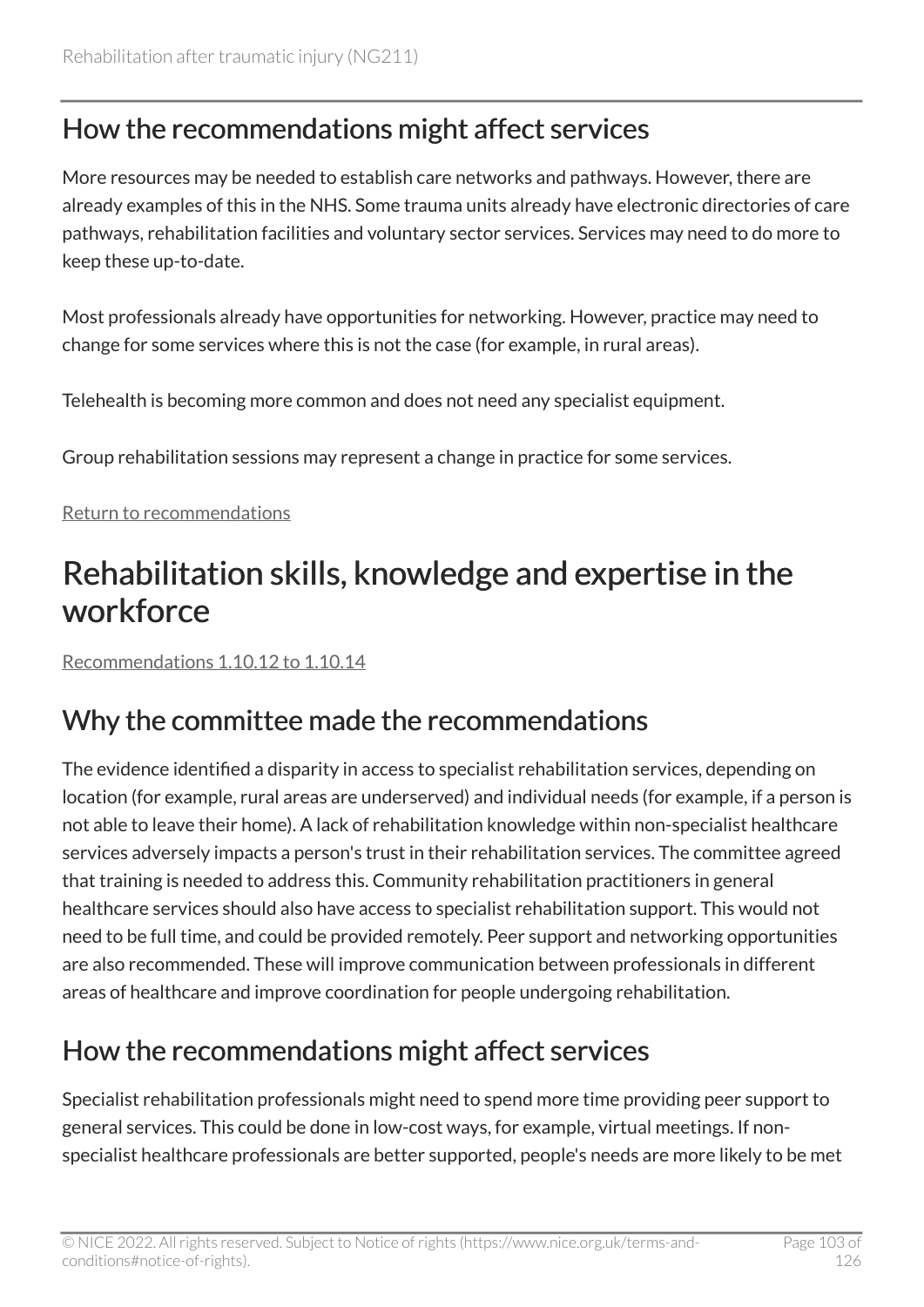locally and there will be less pressure on specialist services. Time and resources might be needed to provide more training for non-specialists. However, this will also reduce demand on specialist services.

[Return to recommendations](#page-47-0)

## Physical rehabilitation – early interventions and principles

[Recommendations 1.11.1 to 1.11.9](#page-48-0) 

#### Why the committee made the recommendations

There was conflicting evidence on the frequency and intensity of prescribed exercises because of the wide range of possible exercises, wide range of trauma and wide range of populations covered by the evidence. The committee agreed, based on their knowledge and experience, that healthcare professionals should set the frequency and intensity of rehabilitation exercises depending on the person's rehabilitation goals, but that these should be started as soon as possible. Analgesia may be needed to allow people to participate in rehabilitation. The committee also highlighted the importance of minimising the effects of low blood pressure when undergoing physical rehabilitation. This risk is increased because the person would need to change positions to perform certain rehabilitation exercises. Independence in performing everyday tasks should be encouraged, to prevent loss of these skills.

#### How the recommendations might affect services

The recommendations reflect current practice, but where there are regional variations, practice might need to be amended. There may be more referrals to occupational therapy as a result of encouraging independence with activities of daily living. However, occupational therapists are already available in these settings, and this should not have a significant resource impact or be difficult to implement.

[Return to recommendations](#page-48-0)

# Early weight-bearing

[Recommendations 1.11.10 to 1.11.12](#page-50-0)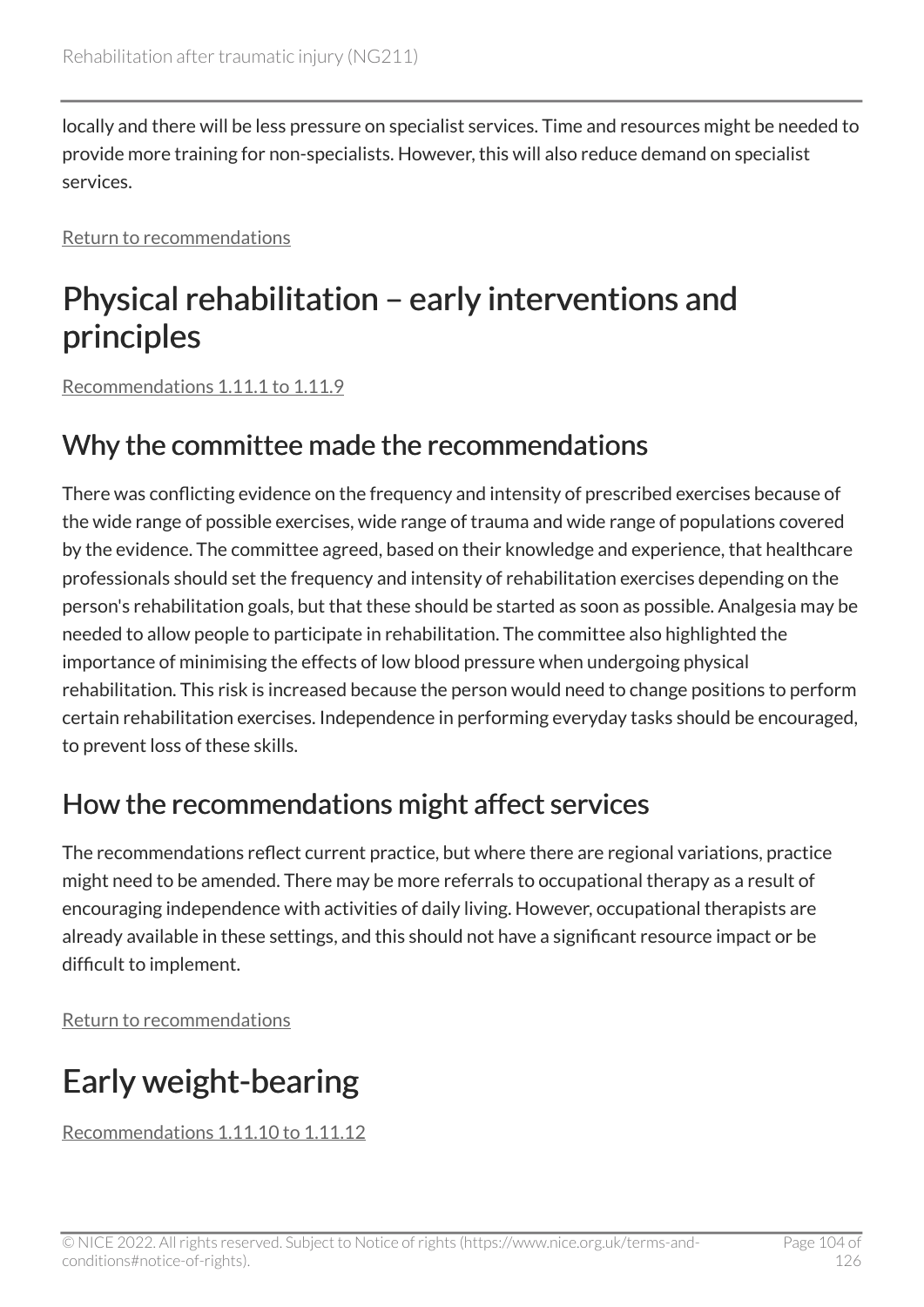#### Why the committee made the recommendations

The committee agreed with the evidence and current practice that weight-bearing exercises should be started as soon as possible. In their experience, this is important to encourage mobility and maintain postural reflexes, muscle mass, strength and function.

Decisions about weight-bearing should be led by the surgical team because it will be affected by any potential surgeries. However, bed rest can be harmful to muscle function, skin integrity, postural reflexes and respiratory function (especially in older people), and should be avoided as far as possible for most people with traumatic injury. The surgical team should communicate when a person is able to weight-bear as early as possible to keep bed rest to a minimum and so that weightbearing can start without delay.

Lower limb injuries will affect a person's mobility, which affects their ability to participate in weight-bearing rehabilitation exercises to a greater extent than upper limb injuries, so the committee recommended a targeted weight-bearing programme. This programme should aim to progress the person's function with weight-bearing tasks such as mobility, ability to move from sitting to standing, and ability to lateral step (which is particularly important for people to maintain independence after discharge).

#### How the recommendations might affect services

The recommendations reflect current practice and are not expected to need additional resources to implement. Some additional time might be needed for communication between medical and surgical teams.

[Return to recommendations](#page-50-0)

# Aerobic and strengthening interventions

[Recommendations 1.11.13 to 1.11.18](#page-50-1) 

#### Why the committee made the recommendations

There was evidence showing the importance of aerobic and strengthening exercises in rehabilitation after traumatic injury. These exercises lead to better rehabilitation outcomes in several different trauma populations. The committee supplemented this evidence with their own knowledge and experience to recommend several aspects that healthcare professionals should consider when designing aerobic and strengthening rehabilitation programmes. The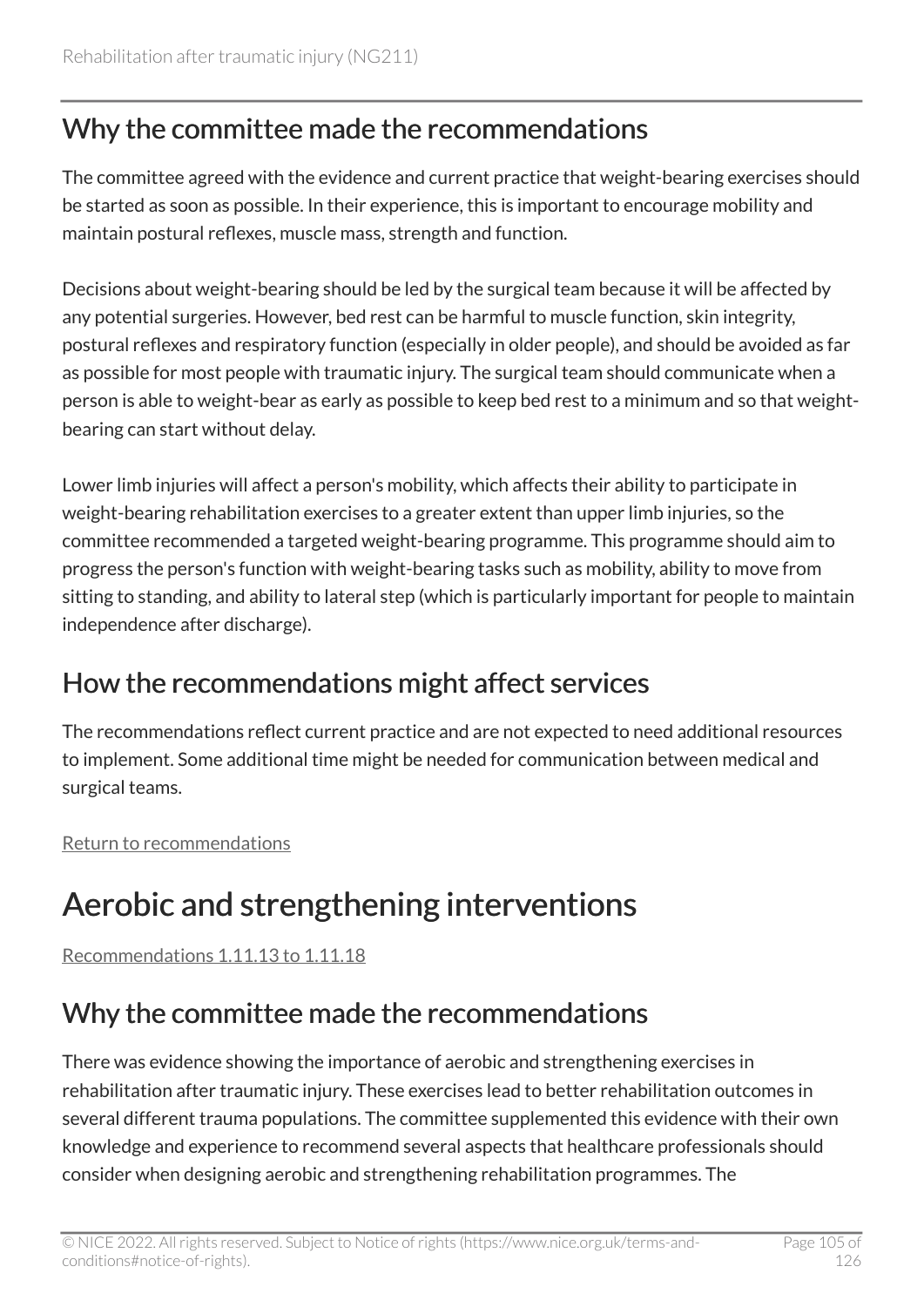recommendations cover general components rather than specific exercises because the evidence did not clearly show which exercises were best, and because the recommendations need to be applicable to a wide range of traumatic injuries. The committee also recommended tailoring aerobic and strengthening exercises to each person's interests, to make the exercises more enjoyable and to encourage people to take part.

The committee agreed that the exercise programme should begin as early as possible to limit the loss of muscle tone and physical fitness. Evidence showed that upper body aerobic training can improve rehabilitation outcomes in people with lower limb injuries. The committee discussed how for older people, fitness and strengthening programmes can help to optimise respiratory function, increase endurance when doing rehabilitation exercises, and improve mobility.

Finally, the committee stressed that these exercise rehabilitation programmes should be continued after people are discharged home, to ensure that their physical strength and fitness does not stagnate or decrease. Regular reviews should be carried out during rehabilitation appointments in order to gauge whether the programme components are still appropriate for people's rehabilitation needs, and to change them if not.

#### How the recommendations might affect services

The recommendations are not expected to have a significant resource impact or be difficult to implement. However, extra time may be needed to tailor exercise programmes to each person's preferences.

Currently, some physiotherapists do not offer aerobic exercise programmes to older people who are frail. For these physiotherapists, there will be a change in practice and there may be a greater uptake of aerobic exercise in older people. Older people would already be working with a physiotherapist, so this will only change the type of exercise used and there will be no additional costs for services.

[Return to recommendations](#page-50-1)

# Gait training and re-education

[Recommendations 1.11.19 to 1.11.21](#page-52-0) 

### Why the committee made the recommendations

Although there was evidence to show that gait re-education did not improve rehabilitation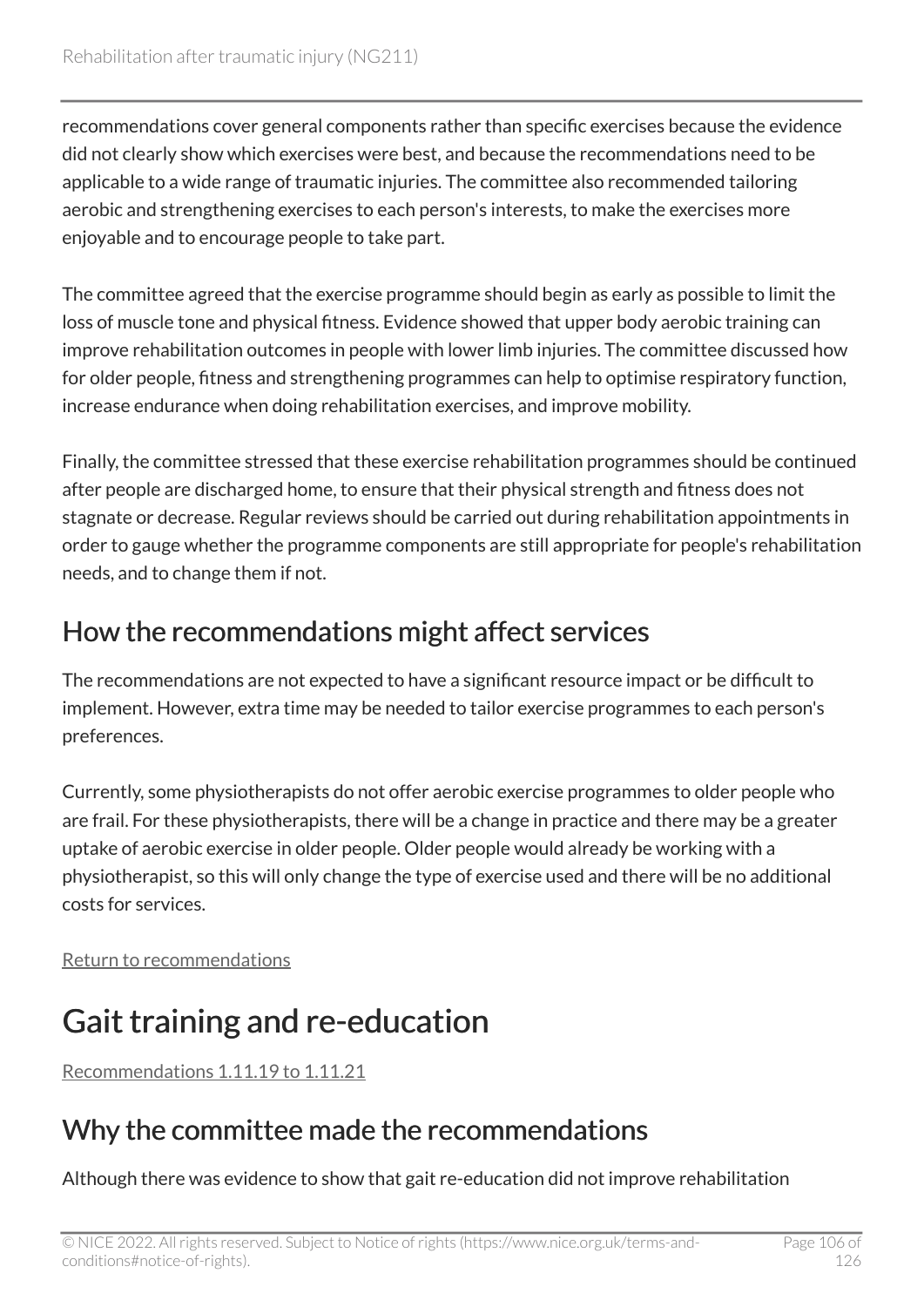outcomes, the committee disagreed with these findings. In their knowledge and experience, gait reeducation is a very effective rehabilitation tool, particularly for muscle strengthening. In people who are not mobile, gait re-education can still be introduced early but should be focused on reducing the impact of non-weight-bearing. This will maintain the current level of functioning and mobility, so people are ready to undertake weight-bearing gait re-education as soon as possible.

### How the recommendations might affect services

At some hospitals, physiotherapists do not get patients into their physiotherapy unit until they can weight-bear fully. These physiotherapists will need to change their practice. Overall, the recommendations are not expected to have a significant resource impact or be challenging to implement.

[Return to recommendations](#page-52-0)

# Manual therapies and maintaining joint range of movement

[Recommendations 1.11.22 to 1.11.24](#page-52-1) 

#### Why the committee made the recommendations

There are a variety of range of movement exercises that can be used for rehabilitation, with different levels of assistance depending on ability. Controlled motion devices should be considered if people are not able to perform exercises independently. The committee agreed that range of movement is particularly important during rehabilitation. Targeted stretching is a good method of preventing loss of movement, particularly after exercises, when muscles tighten as a response to activation.

### How the recommendations might affect services

The committee were aware of the potential resource impact of recommending specific controlled motion devices to assist range of motion. Generally, these devices are rarely used (and mostly only in hospitals to help with knee injury). However, once acquired, these devices can be used by multiple people. Overall, the recommendations are not expected to have a large resource impact or be difficult to implement.

#### [Return to recommendations](#page-52-1)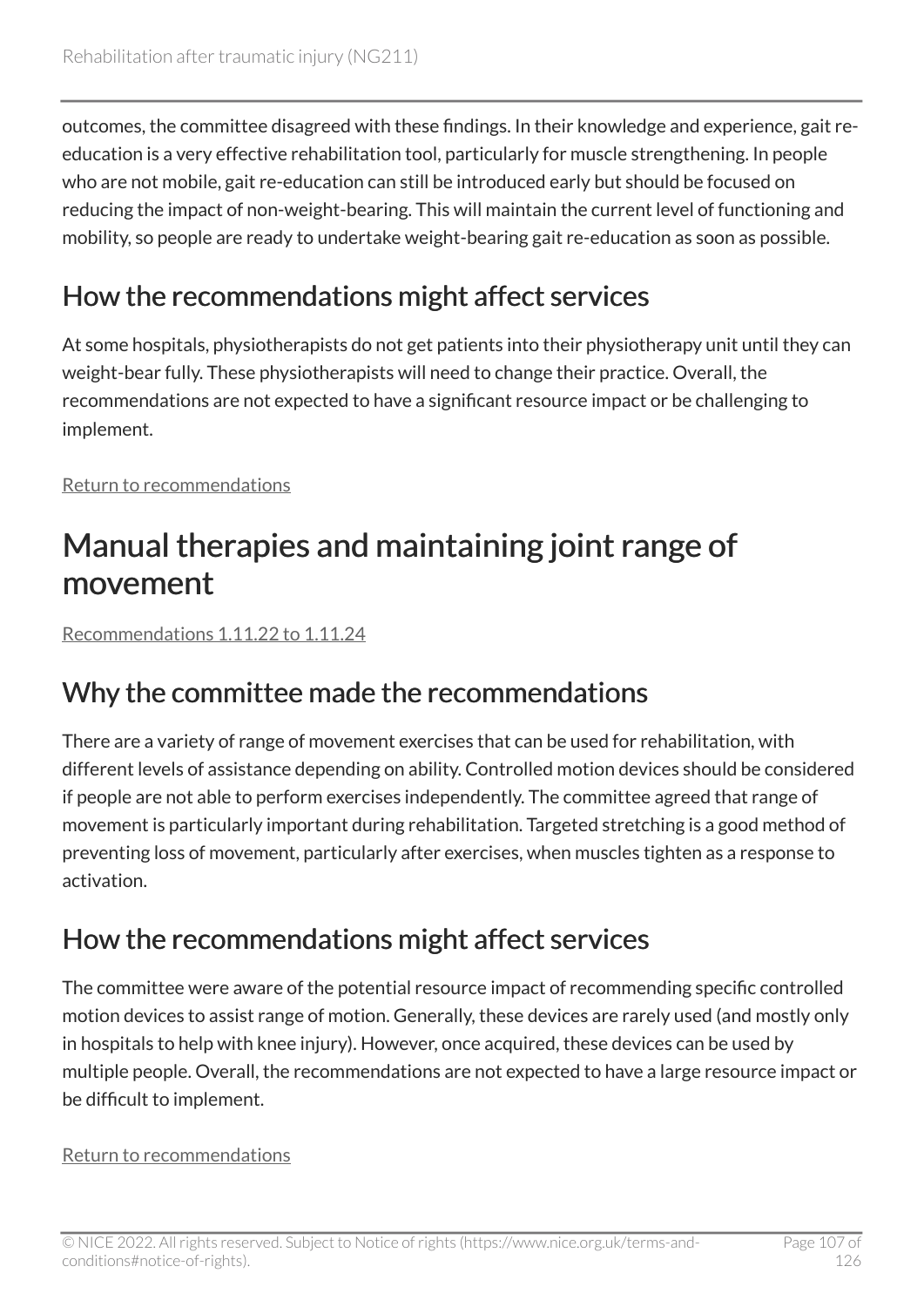# <span id="page-107-0"></span>Splinting and orthotics

[Recommendations 1.11.25 to 1.11.33](#page-53-0) 

#### Why the committee made the recommendations

Evidence showed a benefit from orthoses in rehabilitation after trauma. No evidence was found on splinting. The committee combined the available evidence with their experience and knowledge to recommend several specialised splints and orthoses, and to warn about positions known to cause complications and loss of function later on in recovery.

Because of their complexity, the committee recommended bespoke splints for people with hand injuries, as well as referral to a hand therapy specialist. 'Off-the-rack' splints can be ill-fitting and cause lost range of movement in the hands and fingers.

Regular review of splints is recommended because splinting can have adverse effects if not monitored carefully (for example, pressure sores). This risk is increased in people with reduced skin sensation and recent skin graft or flaps, so splints and orthoses may be contraindicated and specialist advice may be needed. People (and families and carers, if appropriate) should receive education on how to wear splints or orthoses to limit adverse effects and when to seek professional advice.

Evidence showed that spinal orthoses can help improve patient rehabilitation outcomes, and they are used in current practice. However, in the committee's experience, not all trauma populations see a benefit (for example, older people) and spinal orthoses can cause adverse events if improperly fitted. Healthcare professionals should be aware that these devices may be poorly tolerated and know when to discuss problems with the surgical team. Because of these issues with the evidence, the committee made a [research recommendation on spinal orthoses for older people.](#page-83-2)

#### How the recommendations might affect services

The recommendations reflect current practice. Splints and orthoses are commonly used and are all low cost. Bespoke splints are easily made in a treatment room and would not need any additional resources.

#### [Return to recommendations](#page-53-0)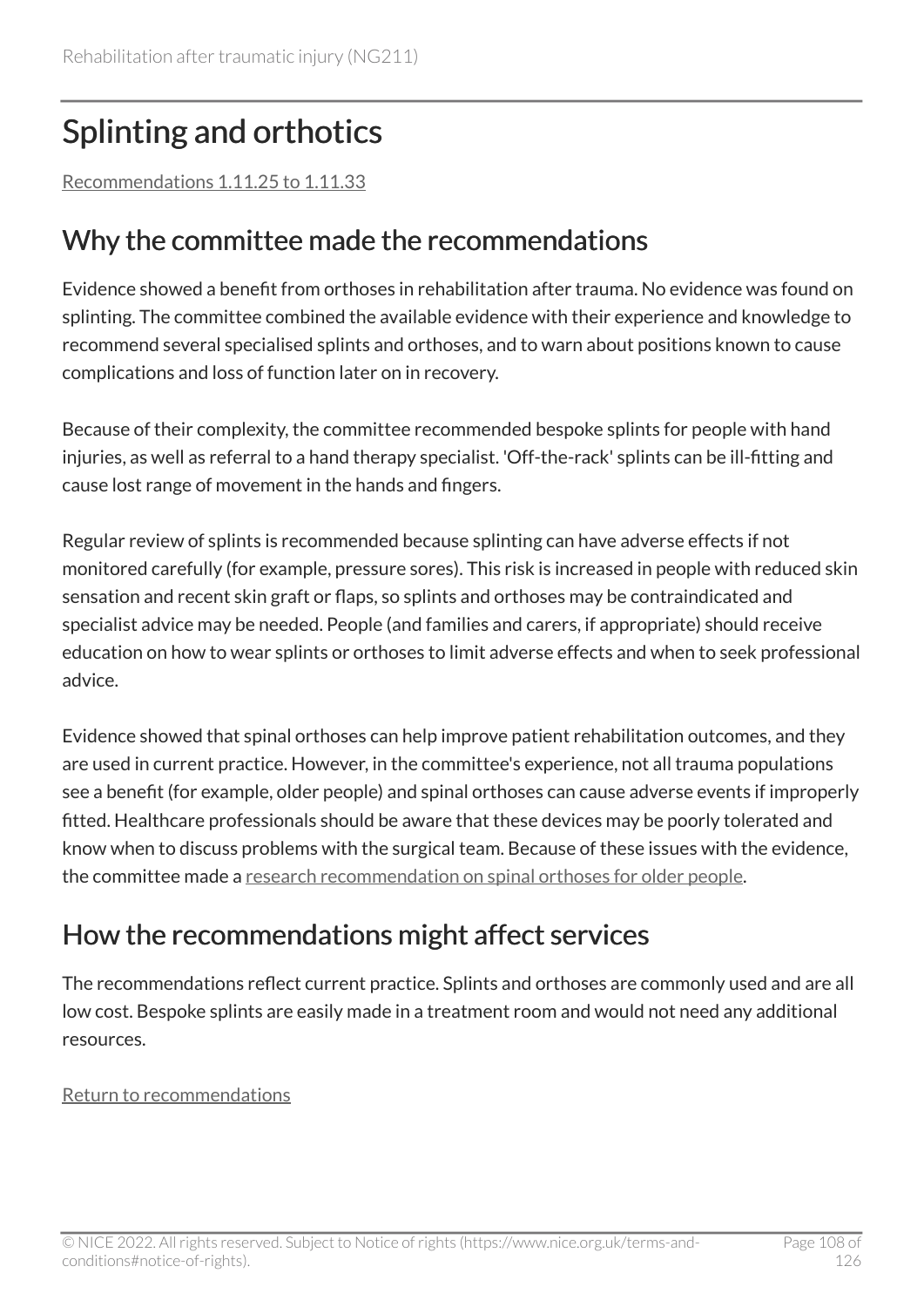# Management of swelling and oedema, and scars

[Recommendations 1.11.34 to 1.11.44](#page-54-0) 

### Why the committee made the recommendations

#### Swelling and oedema management

Swelling is a common side effect of traumatic injury, but there are symptoms that will need treatment from healthcare professionals (for example, signs of deep vein thrombosis). No evidence was found, so the committee used their knowledge and experience to recommend a programme of elevation and exercises to prevent and reduce any swelling associated with trauma. Compression bandages can be used to help this. However, providing appropriate compression is a skill. Therefore, the committee recommended specialist supervision for this.

#### Scar management

No evidence was found on the psychological aspects of scarring after traumatic injury. Based on their experience, the committee recommended several measures to encourage people to adjust to their new appearance, reassure them of expected recovery sensations and provide information about scar management. For children and young people, the committee recommended performing any painful treatments away from their hospital bed. This encourages them to associate their bed with security, an important factor in their hospital experience.

Evidence was found for massage as a treatment for scar tissue. This will help desensitise the area, and increase tissue mobility (and therefore maintain range of movement).

In the committee's experience, scar management knowledge is not very prevalent in non-specialist healthcare settings. Therefore, they recommended referring people to specialist services if they have scars or skin grafts that need complex treatment (for example, contracture across joints that limits movement).

# How the recommendations might affect services

The recommendations reflect current practice, but where there are regional variations, practice might need to be amended.

[Return to recommendations](#page-54-0)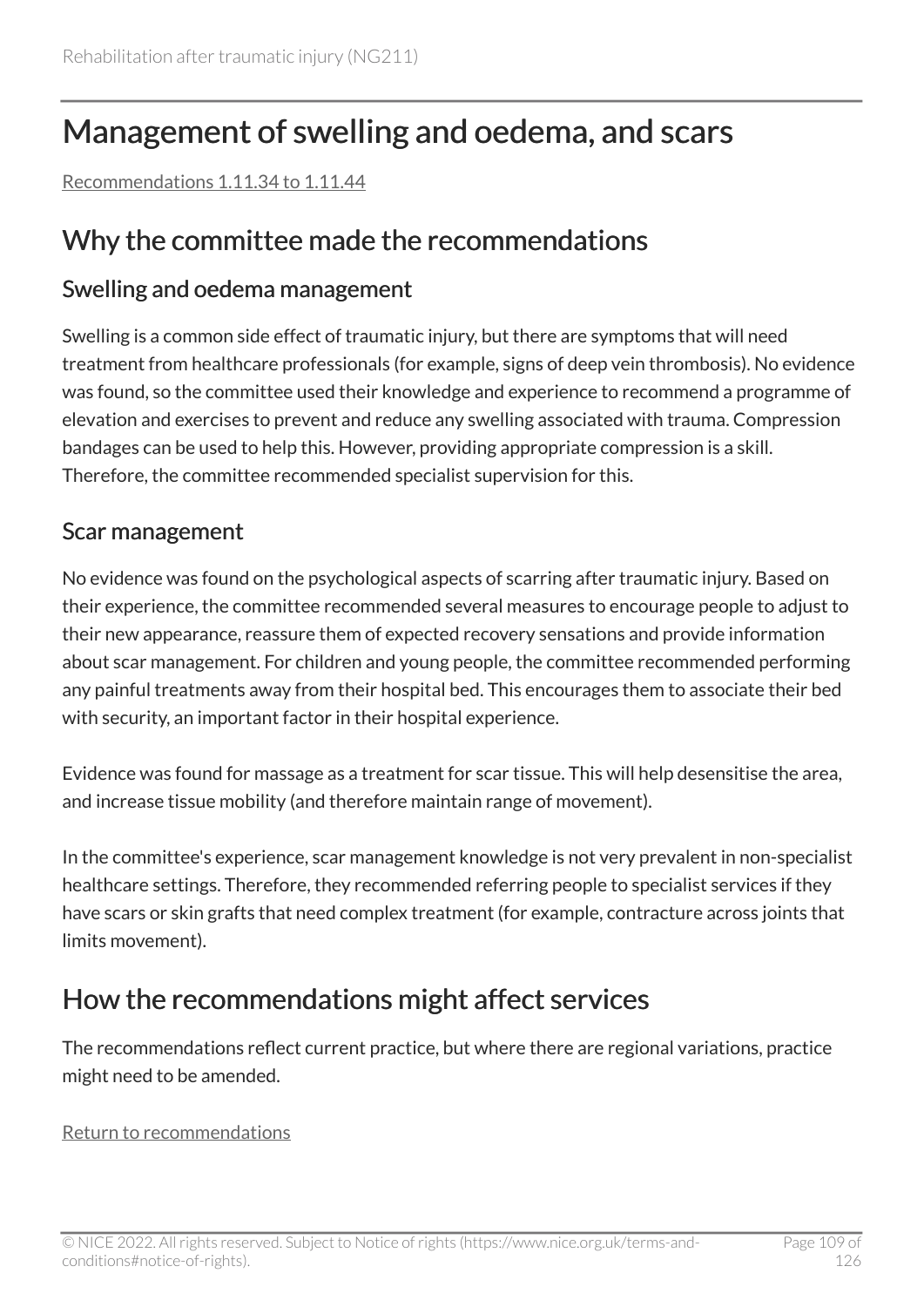# Nutritional supplementation

[Recommendations 1.11.45 to 1.11.52](#page-55-0) 

## Why the committee made the recommendations

The evidence for nutritional supplementation was of very low quality. However, the committee agreed that there is a lack of awareness about the nutritional risks and needs following traumatic injury. People need more calories after traumatic injury, to help with healing. However, they often have complications that can affect eating habits or nutrient absorption. To address these issues and the lack of awareness around nutritional supplementation, the committee made recommendations based on their own experience.

The committee made a specific recommendation for people with burns in combination with other traumatic injuries because they are at increased risk of losing significant muscle mass, weight and strength for a prolonged period, because of the long-lasting effect of the hypermetabolic response.

# How the recommendations might affect services

The recommendations are in line with current practice and will not need additional resources to implement.

[Return to recommendations](#page-55-0)

# Cognitive rehabilitation

[Recommendations 1.12.1 to 1.12.7](#page-57-0) 

# Why the committee made the recommendations

There was no evidence in this area. However, in the committee's experience, trauma-related cognitive functioning problems can be upsetting for people and affect their decision making and participation. Because of this, the committee believed it is important to reassure people that these problems are usually temporary. When problems are not temporary, the committee recommended adapting rehabilitation therapy to take account of this and to help the person participate in therapy and assessments.

As another aspect of helping people with cognitive difficulties to participate, the committee highlighted information needs and formats to use. The committee were also keen to emphasise the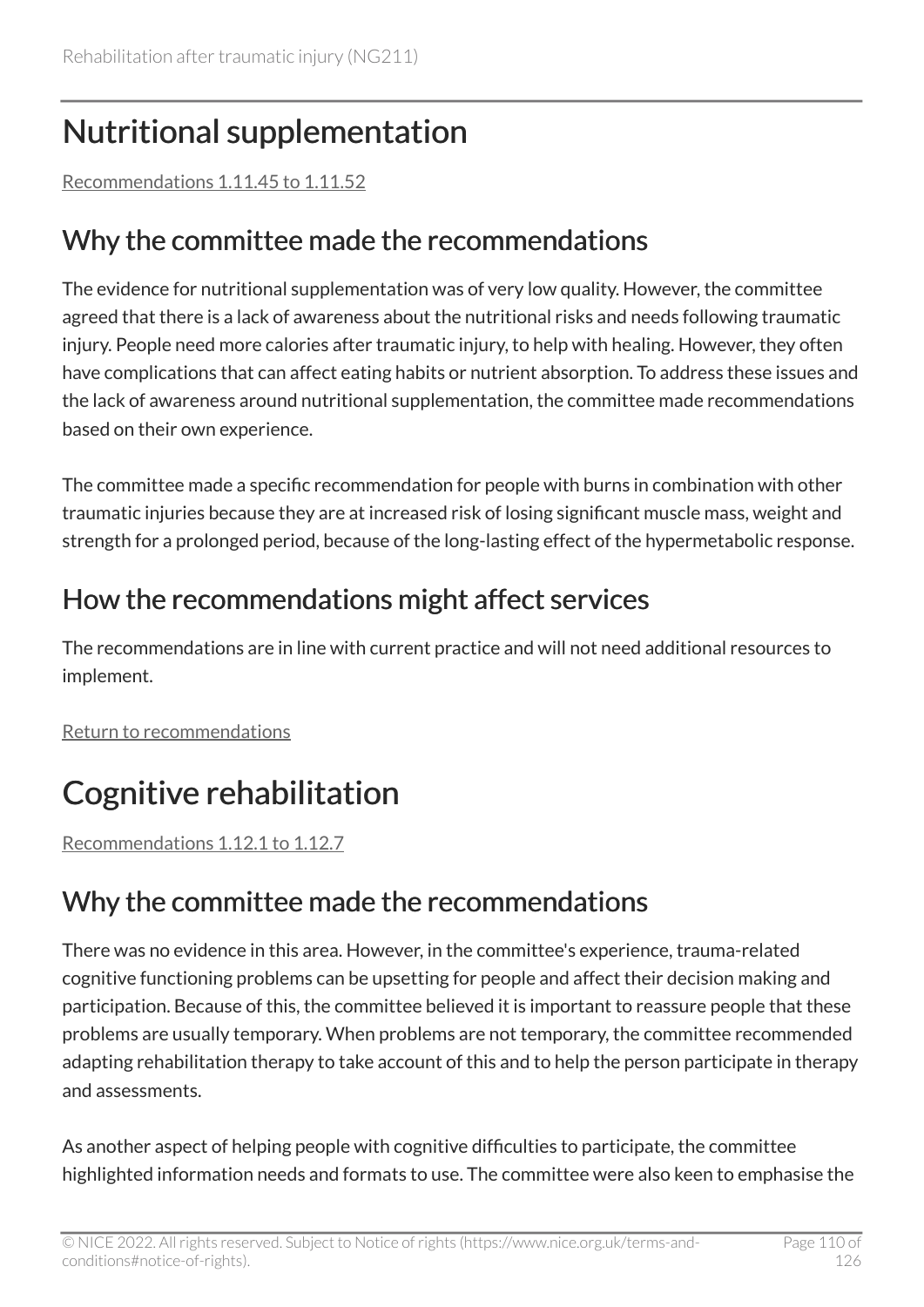need to share this information with the person's family or carers, because they can play an important part in helping the person understand and recall key messages.

The committee agreed on additional steps to follow for children and young people, to ensure that their education providers accommodate their changing needs.

## How the recommendations might affect services

The recommendations reflect current practice, but where there are regional variations, practice might need to be amended.

[Return to recommendations](#page-57-0)

# Psychological rehabilitation

[Recommendations 1.13.1 to 1.13.7](#page-58-0) 

# Why the committee made the recommendations

The committee used their knowledge and experience to make recommendations on psychological rehabilitation. They highlighted the importance of reassuring people that the acute stress response is common and normally temporary, because it can be very distressing. Outside of the acute stress response, the committee identified several other psychological issues, to raise awareness among professionals and encourage good practice.

Because of low quality evidence, the committee based the recommendations on psychological support on their own experience. They agreed that 'one size does not fit all' within psychological and psychosocial therapies and felt it was important to offer psychological and emotional support that is tailored to a person's rehabilitation goals, needs and preferences.

The committee recommended that any treatment for psychological disorders should form part of a complete rehabilitation package, and not be kept separate. This will allow better communication and coordination of physical and mental healthcare.

No evidence of benefit was found for family support interventions. However, in the committee's experience, involving family can be beneficial.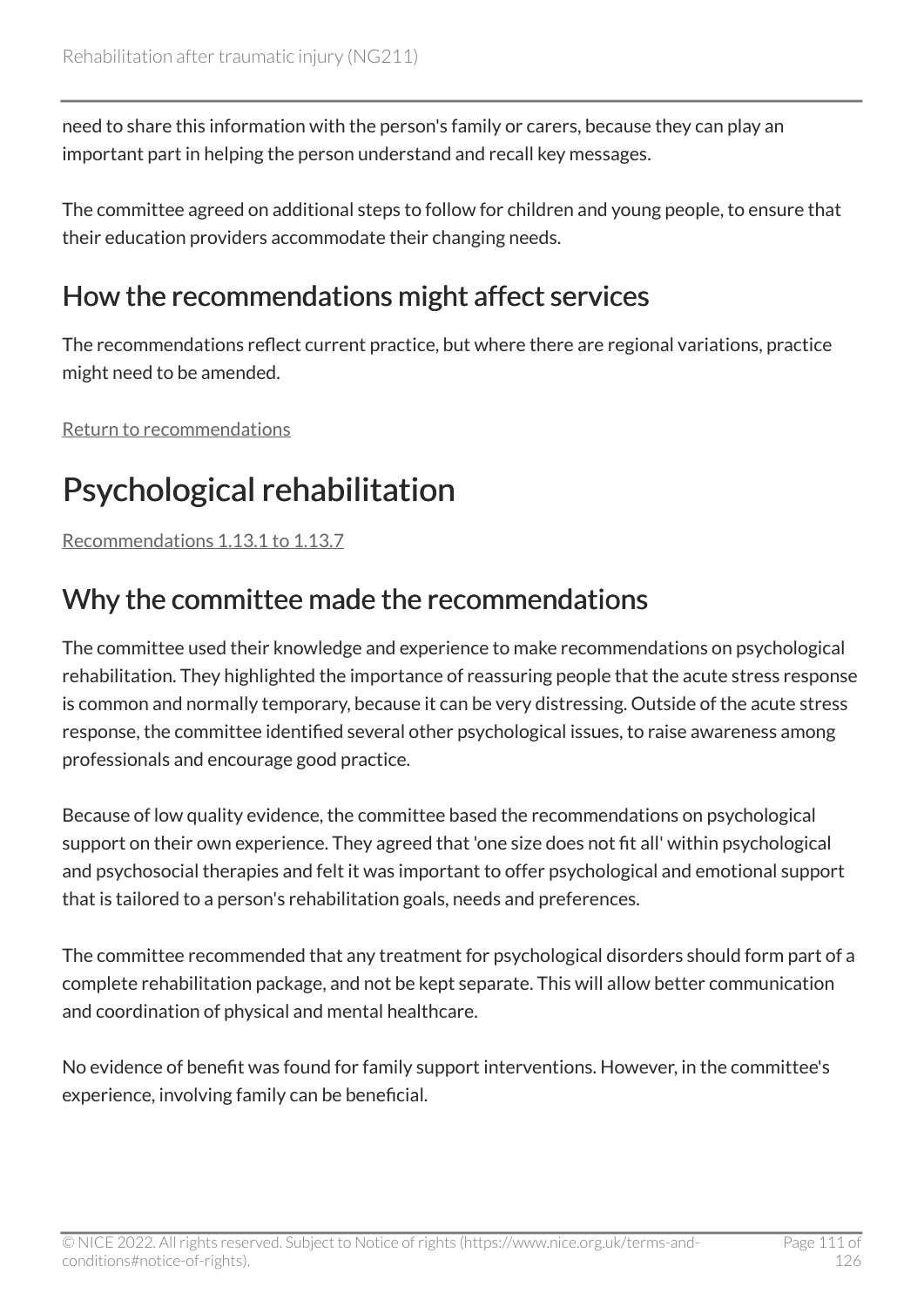### How the recommendations might affect services

The recommendations reinforce current practice and refer to existing NICE guidelines, so should not need additional resources to implement. Most team members specialising in the management of major trauma are equipped to provide psychological and emotional support. Being more aware of psychological problems may result in more referrals to psychology services.

[Return to recommendations](#page-58-0)

# Rehabilitation after limb-threatening injury – early assessment, decision making and support

[Recommendations 1.14.1 to 1.14.4](#page-60-0) 

### Why the committee made the recommendations

There was no evidence in this area. The committee agreed based on their experience who should be involved from the multidisciplinary team and what the discussions needed to cover.

Although no evidence was identified, the committee recommended psychological support before limb amputation because of the life-changing nature of the procedures. Psychological and emotional support can improve outcomes after surgery (such as emotional wellbeing and pain management).

The committee recommended involving limb reconstruction and prosthetic specialists early on, because amputation and limb reconstruction can be life-changing and traumatic.

### How the recommendations might affect services

The recommendations reflect current practice, but where there are regional variations, practice might need to be amended.

[Return to recommendations](#page-60-0)

# Rehabilitation after limb reconstruction

[Recommendations 1.14.5 to 1.14.7](#page-61-0)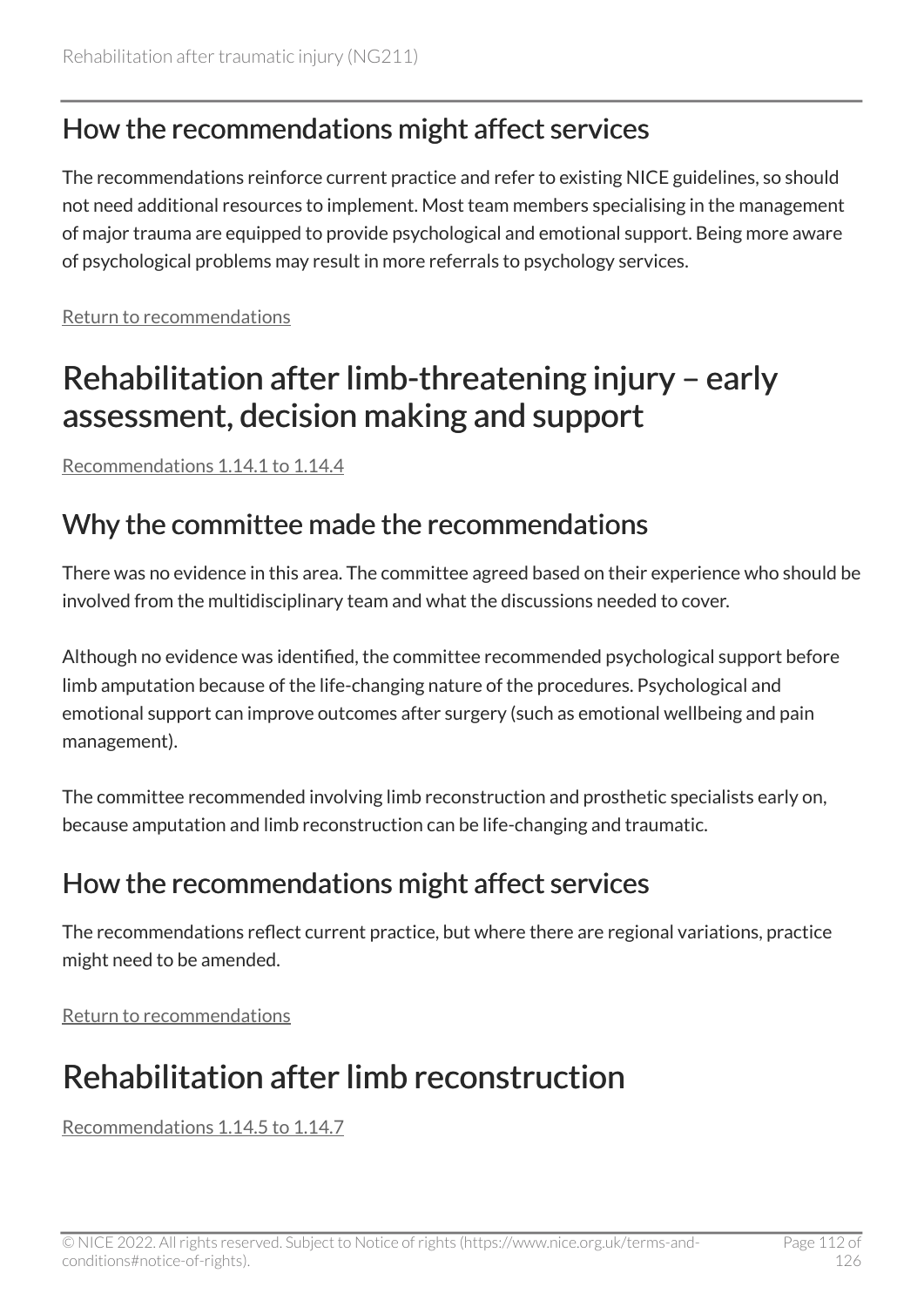# Why the committee made the recommendations

There was no evidence identified but, based on their own experience, the committee agreed that rehabilitation should start as early as possible after surgery to reduce the risk of complications that may delay the person's recovery, and to maintain range of movement after limb reconstruction. Because of the complexity of limb reconstruction, the committee did not recommend a specific programme but suggested certain interventions that could be used to accomplish this.

The committee also agreed that psychological support should continue after limb reconstruction surgery, to help the person adjust to their appearance and manage pain.

### How the recommendations might affect services

The recommendations reflect current practice, but where there are regional variations, practice might need to be amended.

[Return to recommendations](#page-61-0)

# Rehabilitation after limb loss or amputation

[Recommendations 1.14.8 and 1.14.9](#page-62-0)

# Why the committee made the recommendations

There was no evidence but, based on their own experience, the committee agreed that rehabilitation should start as early as possible after surgery to reduce the risk of complications that may delay the person's recovery. People should usually be referred to the amputee and prosthetic rehabilitation team before their surgery, but the committee acknowledged that sometimes there is not enough time so they would need to be referred afterwards.

The committee also agreed that psychological support should continue after limb loss and amputation to help the person adjust to their appearance and manage pain (for example, mirror therapy).

# How the recommendations might affect services

The recommendations reflect current practice, but where there are regional variations, practice might need to be amended. More people being referred to amputee and prosthetic rehabilitation before surgery may cause an initial increase in early referrals, but this will be offset by fewer people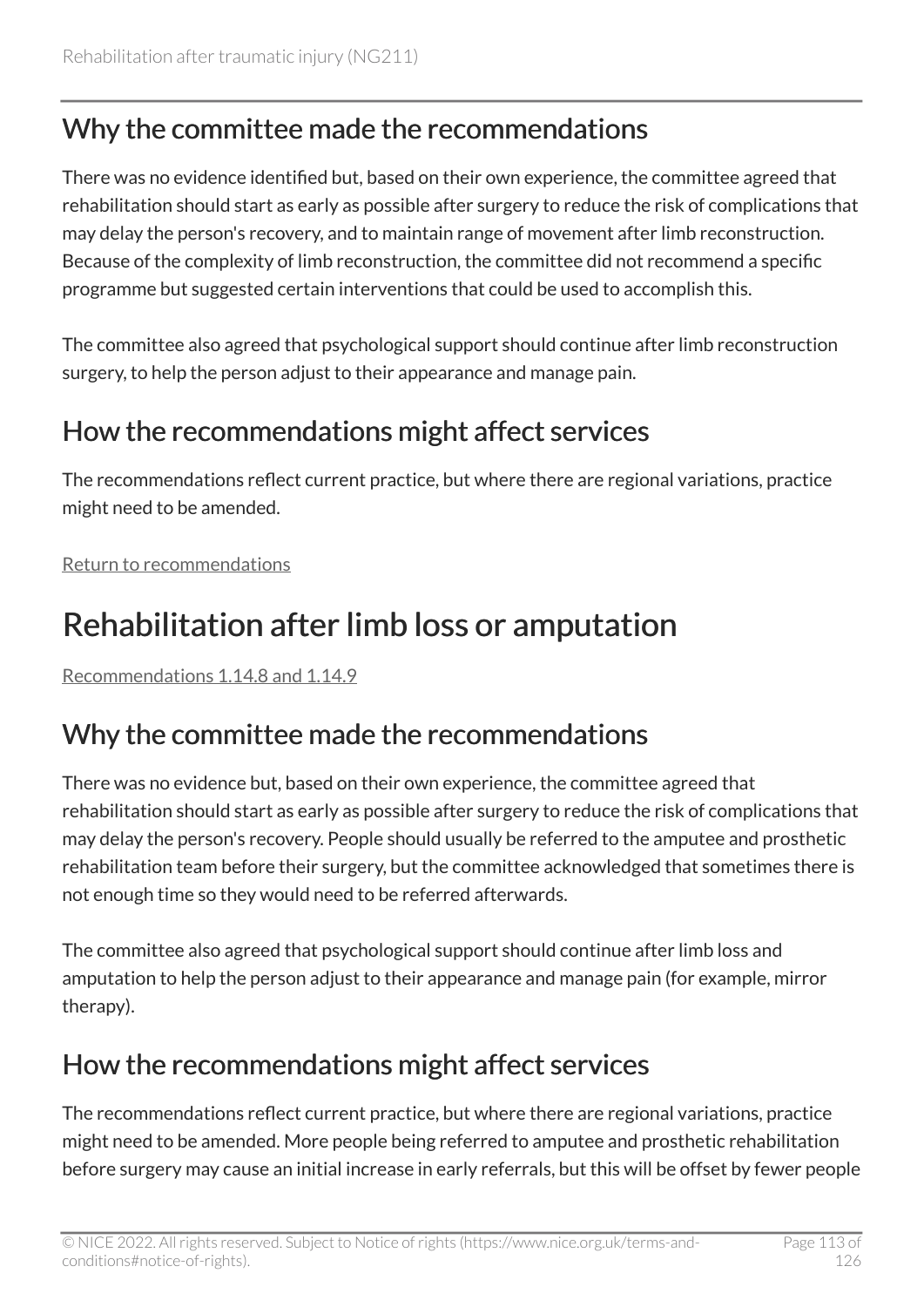#### being referred later in rehabilitation.

[Return to recommendations](#page-62-0)

# Pain management after limb loss or amputation

[Recommendations 1.14.10 to 1.14.12](#page-63-0) 

## Why the committee made the recommendations

The committee agreed that pain management should be discussed before surgery because pain after limb loss or amputation can be difficult to treat, and managing pain effectively after surgery can increase participation in the rehabilitation process. Additionally, people with poor perioperative pain control have an increased risk of phantom limb pain in the long term. There was also evidence that mirror therapy (a type of graded motor imagery therapy) is an effective and inexpensive non-pharmacological treatment for phantom limb pain after limb loss or amputation.

# How the recommendations might affect services

The recommendations enforce current practice and are not expected to be difficult to implement. Mirror therapy is relatively cheap and easy to implement. Other forms of graded motor imagery therapy are less commonly used and should be delivered by staff with appropriate skills, potentially resulting in extra training costs where it is currently not available. There may be an increased level of referrals to specialised pain management teams, depending on the complexity of pain management plans. However, this will be offset by increased participation in rehabilitation after surgery and therefore better outcomes.

[Return to recommendations](#page-63-0)

# Residual limb oedema and shaping after limb loss or amputation

[Recommendations 1.14.13 to 1.14.15](#page-64-0) 

# Why the committee made the recommendations

There was no evidence so the committee based the recommendations on their knowledge and experience. They highlighted the benefit of elevation and compression therapy in managing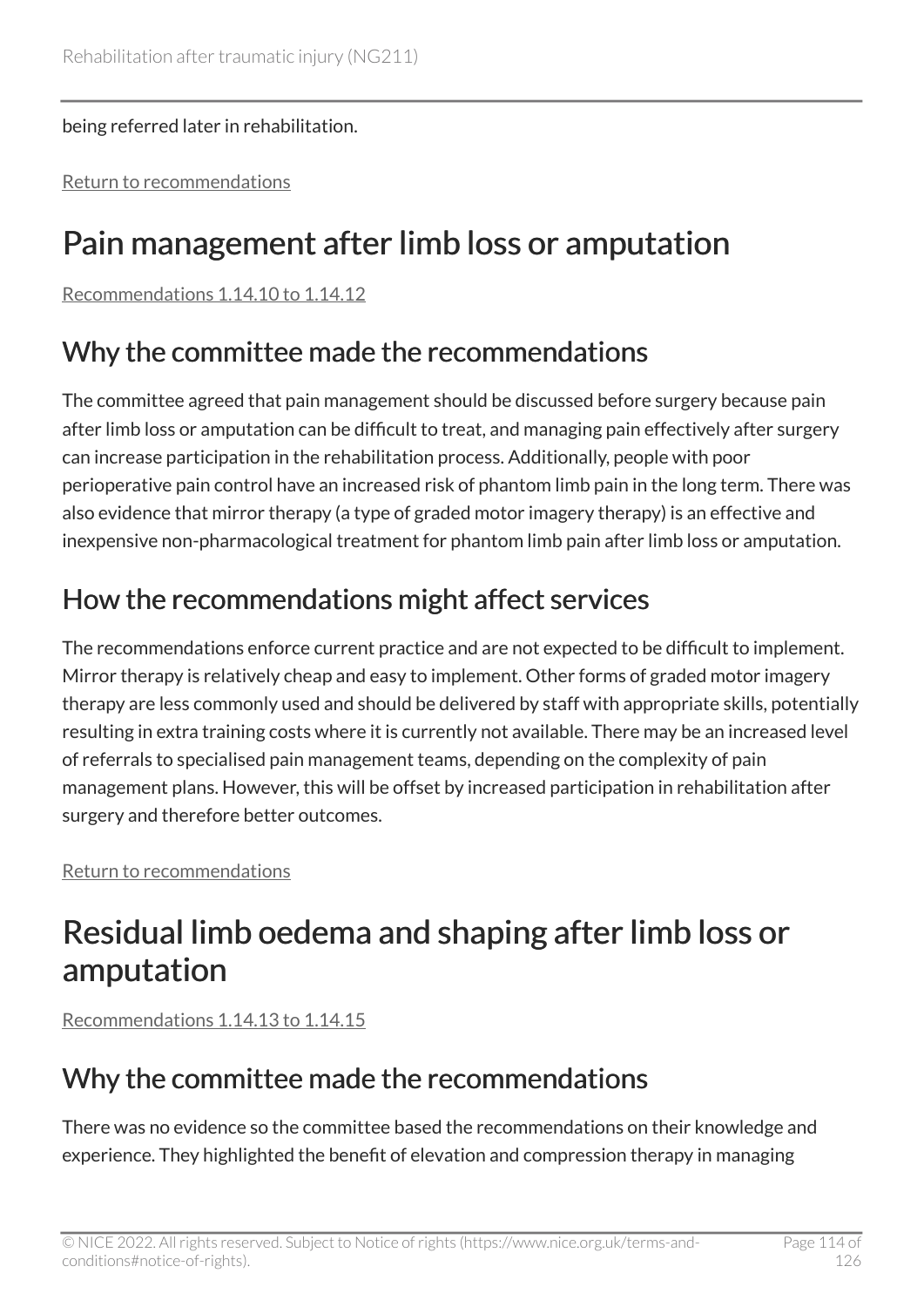residual limb oedema by reducing swelling and facilitating prosthetics fitting. They also agreed that:

- limb swelling should be avoided when using early walking aids because this can delay prosthetics fitting and rehabilitation
- residual limb (stump) boards on wheelchairs can provide support to keep the limb elevated for people with a below-the-knee amputation.

### How the recommendations might affect services

The recommendations reflect current practice, but where there are regional variations, practice might need to be amended.

[Return to recommendations](#page-64-0)

# Range of movement and strengthening after limb loss or amputation

[Recommendation 1.14.16](#page-64-1) 

### Why the committee made the recommendation

The committee used their knowledge and experience to recommend providing range of movement exercises to help prevent complications and optimise functional outcomes.

# How the recommendation might affect services

The recommendation reflects current practice, but where there are regional variations, practice might need to be amended.

[Return to recommendations](#page-64-1)

# Functional independence after limb loss or amputation

[Recommendations 1.14.17 and 1.14.18](#page-65-0)

# Why the committee made the recommendations

Although there was some evidence identified about waiting until prosthetics had been fitted before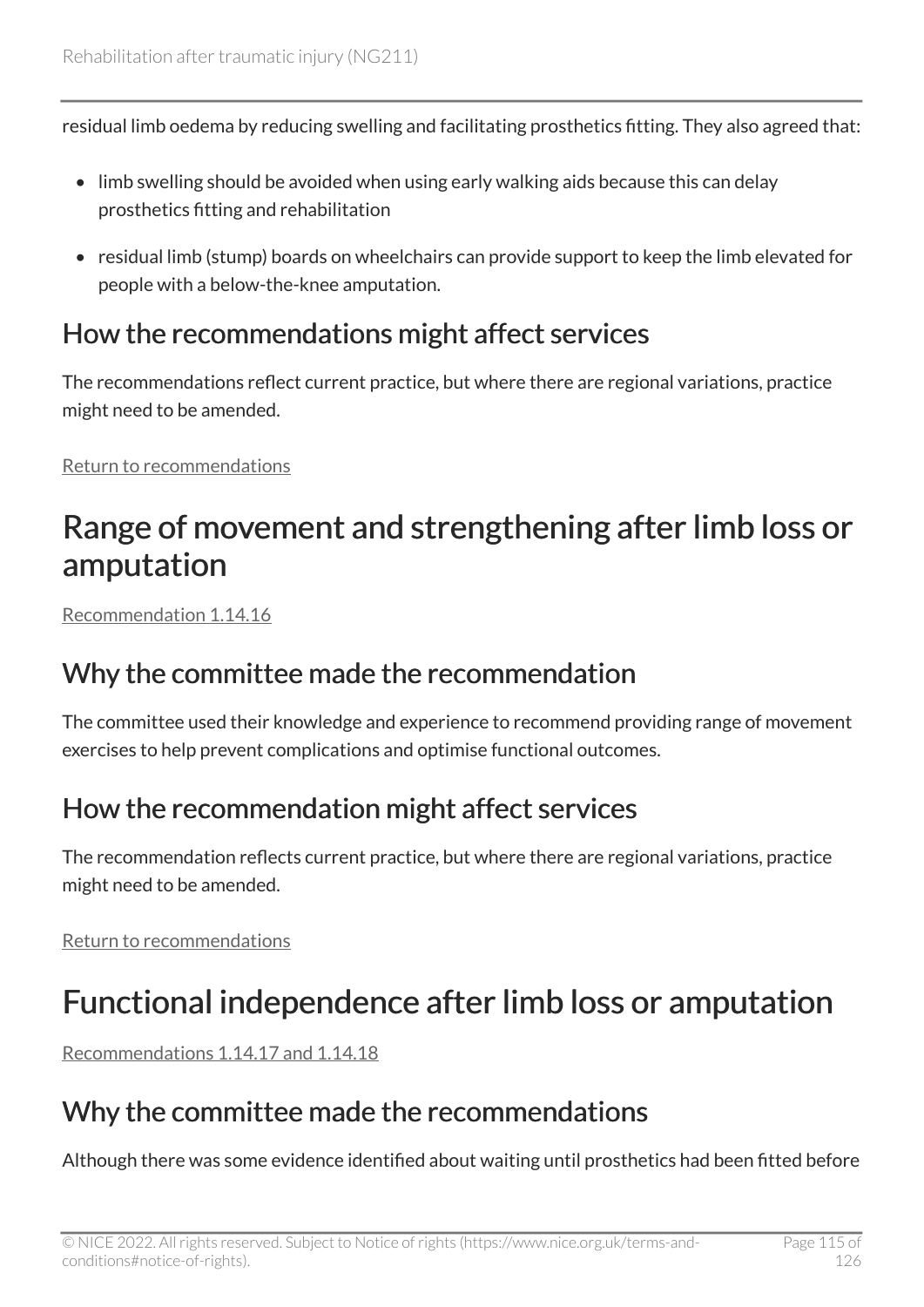starting rehabilitation, this disagreed with the committee's knowledge and experience. They argued that the best way to maintain and improve the person's range of movement after limb loss or amputation is by starting rehabilitation therapy as early as possible. Rehabilitation should not be delayed by waiting for prosthetics to be fitted because the maintenance and improvement of range of movement will help prevent complications and optimise functional outcomes.

The committee also agreed that wheelchairs should be provided early, along with appropriate accessories such as anti-tippers and residual limb (stump) boards. Wheelchairs should be adjusted to accommodate the changes in the person's weight distribution after limb loss or amputation. By providing appropriately fitted and adjusted wheelchairs as early as possible, a person's independence and mobility will be increased and they will be better able to engage in activities of daily living. There was no evidence, so the committee used their knowledge and experience to make the recommendation on wheelchairs.

# How the recommendations might affect services

There might be an increased number of referrals to physiotherapists and occupational therapists in order for wheelchairs to be individually fitted and adjusted. However, the committee discussed that the increased mobility and independence will result in an increased engagement with rehabilitation, leading to better rehabilitation outcomes. Overall, the recommendations reflect current practice, but where there are regional variations, practice might need to be amended.

[Return to recommendations](#page-65-0)

# Psychological support after limb loss, amputation or limb reconstruction

[Recommendations 1.14.19 to 1.14.22](#page-65-1) 

# Why the committee made the recommendations

Although there was no evidence, the committee used their experience and knowledge to discuss how continuing psychological support after limb reconstruction, loss or amputation can help the person come to terms with their appearance and manage pain.

The committee recommended actively monitoring children and young people for emerging emotional and psychological impact. This is because childhood and young adulthood is a period of change for anyone, and children who have had limb reconstruction, loss or amputation may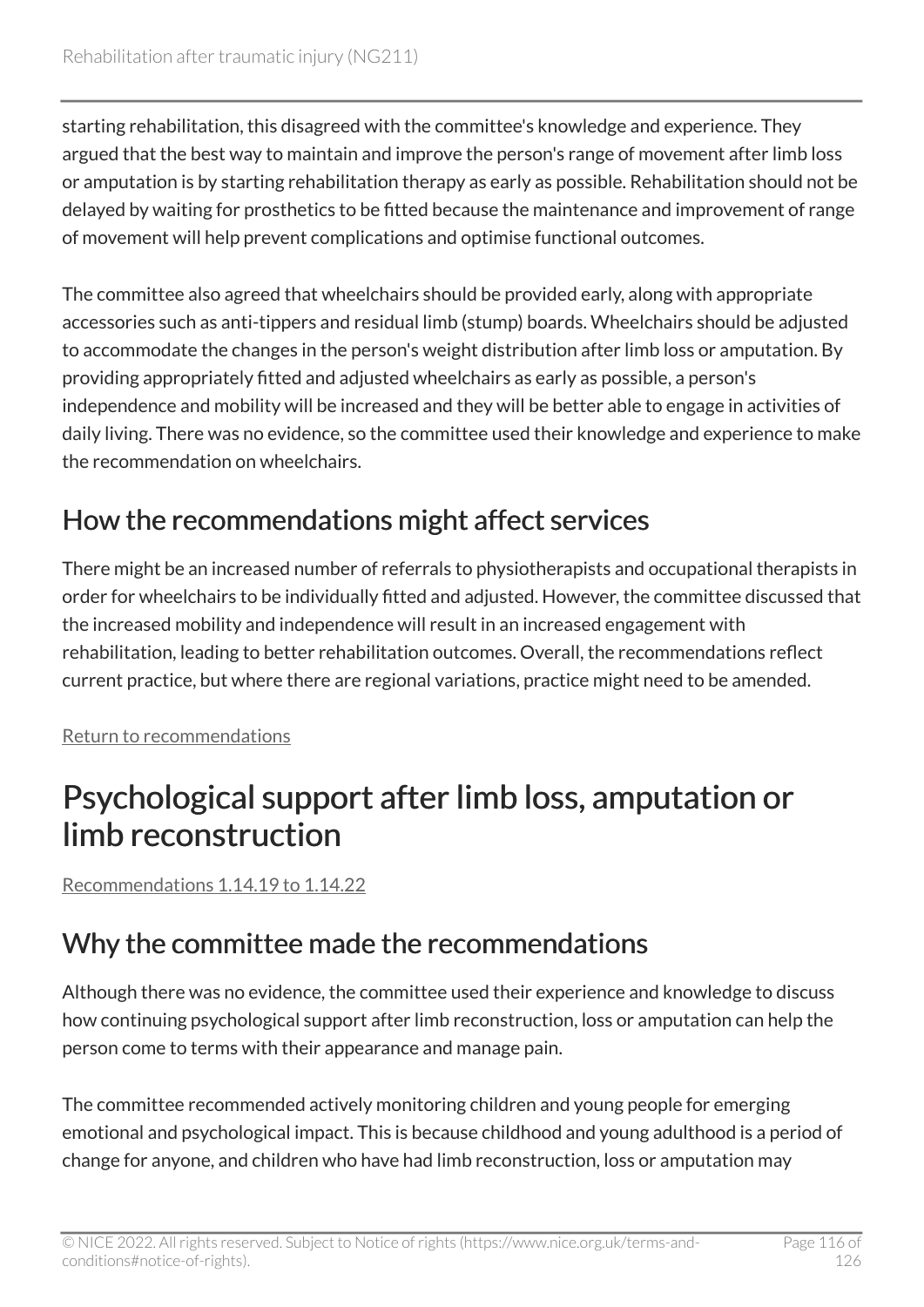experience it differently to the general paediatric population (for example, altered body image may become more important during puberty).

### How the recommendations might affect services

The recommendations reflect current practice, but where there are regional variations, practice might need to be amended.

[Return to recommendations](#page-65-1)

# Continuing rehabilitation after limb reconstruction, limb loss or amputation and after discharge

[Recommendations 1.14.23 to 1.14.26](#page-66-0) 

### Why the committee made the recommendations

The rehabilitation plan should be reviewed at key points to ensure it is updated with any changes in the person's goals, circumstance or needs. For children and young people, physical growth may cause complications around the residual limb or prosthetic fitting. The committee recommended referral to specialist assessment when this occurs, in order to prevent any adverse effects.

Based on their experience, the committee recommended psychological and emotional support after trauma to help a person adjust to their altered body image, manage pain and cope with the possibility of further procedures.

### How the recommendations might affect services

The recommendations reflect current practice, but where there are regional variations, practice might need to be amended.

[Return to recommendations](#page-66-0)

# Rehabilitation after spinal cord injury – referral, assessment and general principles

[Recommendations 1.15.1 to 1.15.8](#page-68-0)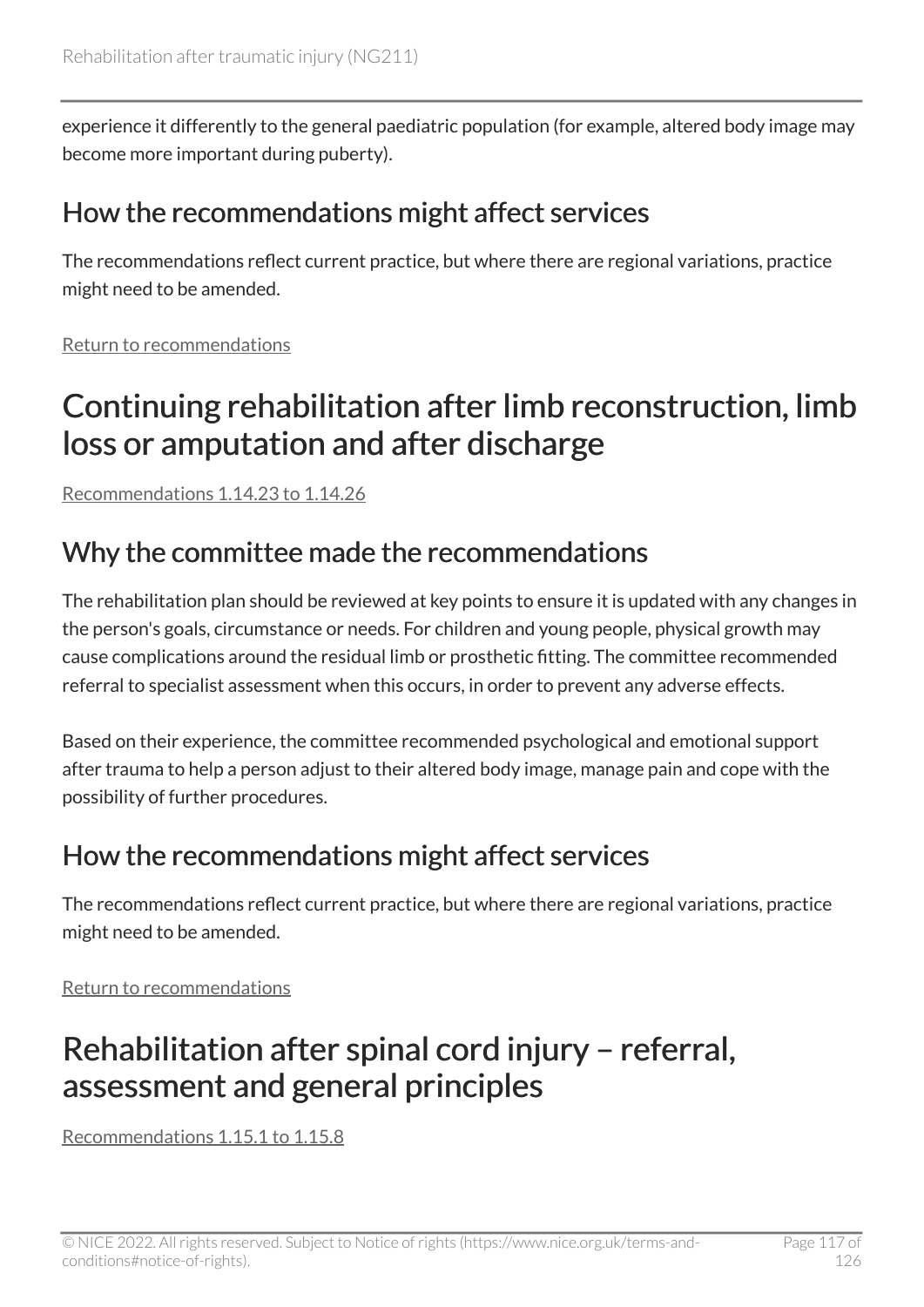# Why the committee made the recommendations

The committee discussed their experience with early treatment of traumatic spinal cord injury in emergency departments and how this can affect rehabilitation. Studies involving spinal cord injury treatment in the emergency department were not included in the evidence reviews because of an existing [NICE guideline on spinal injury: assessment and initial management.](https://www.nice.org.uk/guidance/ng41) However, the committee highlighted several areas of acute treatment that can affect rehabilitation after traumatic injury.

Because of competing clinical interests, certain aspects of spinal cord injury management are often overlooked in emergency healthcare settings. The committee highlighted the importance of timely contact with regional specialist spinal cord injury centres and the national spinal injuries database to establish a partnership of care with specialist healthcare professionals that will continue throughout the rehabilitation journey. An American Spinal Injury Association (ASIA) chart should also be completed early to identify a current reference point for future assessments.

The committee reflected on the additional issues that people encounter after spinal cord injury because of the chronic nature of the injury and resulting disabilities (for example, bowel, bladder and sexual function). External support networks are very important during spinal cord injury rehabilitation, with family members (and carers or friends, if appropriate) being invited into healthcare discussions and rehabilitation goals. Vocational, educational, recreational and home adjustments may be needed after discharge. By starting these conversations and arrangements early in the rehabilitation process, any modifications can be in place and rehabilitation can be better tailored to an individual, creating a smoother transfer back into the community. Ongoing contact with hospital rehabilitation teams should be maintained to ensure a continued progress review to inform outpatient rehabilitation planning.

The committee discussed the additional complications that children and young people might experience after spinal cord injury because they are still growing. Spinal growth patterns, skeletal growth and nutrition need to be closely monitored in children and young people. Complications in any of these areas can cause additional barriers to rehabilitation, and will become more difficult (if not impossible) to treat as the child or young person stops growing.

# How the recommendations might affect practice

The recommendations reinforce current practice and are in line with the NICE guideline on spinal injury. The benefits of increased care coordination will offset the extra time that professionals might need to follow the recommendations. ASIA charts can be difficult to administer reliably, and staff with appropriate skills should complete assessments, potentially resulting in some extra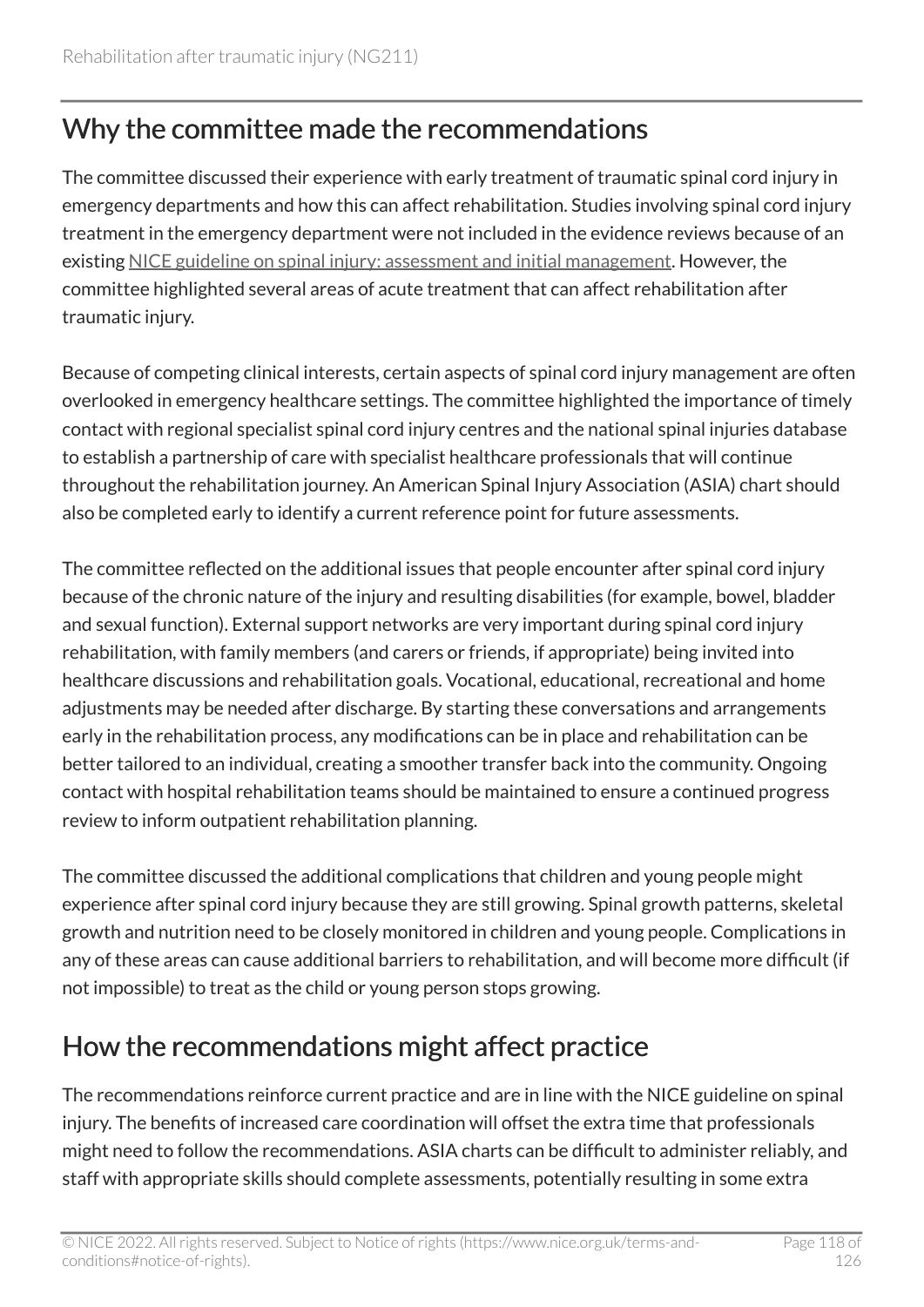training costs.

[Return to recommendations](#page-68-0)

# Bladder and bowel function

[Recommendations 1.15.9 to 1.15.12](#page-69-0) 

# Why the committee made the recommendations

The committee agreed that bladder and bowel management is important because the medical consequences from undetected bladder and bowel malfunction can be severe. Complications include renal tract damage, bowel perforation and respiratory distress. The committee used their knowledge and experience to recommend several measures to monitor and maintain bladder and bowel function. Although keeping people nil by mouth is a common practice while assessing bowel function, the committee highlighted that delays in this assessment should be minimised in order to prevent issues with nutrition and discomfort during rehabilitation.

# How the recommendations might affect practice

There is variation in bladder and bowel management, so the recommendations should lead to greater consistency and improve care. Monitoring bladder and bowel function will involve additional time, but should have benefits in reducing complications, avoiding delays in starting and continuing rehabilitation, and improving patient outcomes.

[Return to recommendations](#page-69-0)

# Respiratory function, swallowing and speech

[Recommendations 1.15.13 to 1.15.17](#page-70-0) 

# Why the committee made the recommendations

Spinal cord injury can cause problems with speech and swallowing, so the committee agreed that people should be nil by mouth until they have been assessed for aspiration risk. They used their expertise to highlight groups of people that are at a particularly high risk, and should be assessed early. Referral to specialists may be needed.

Maintaining respiratory function is essential after a spinal cord injury because the injury may have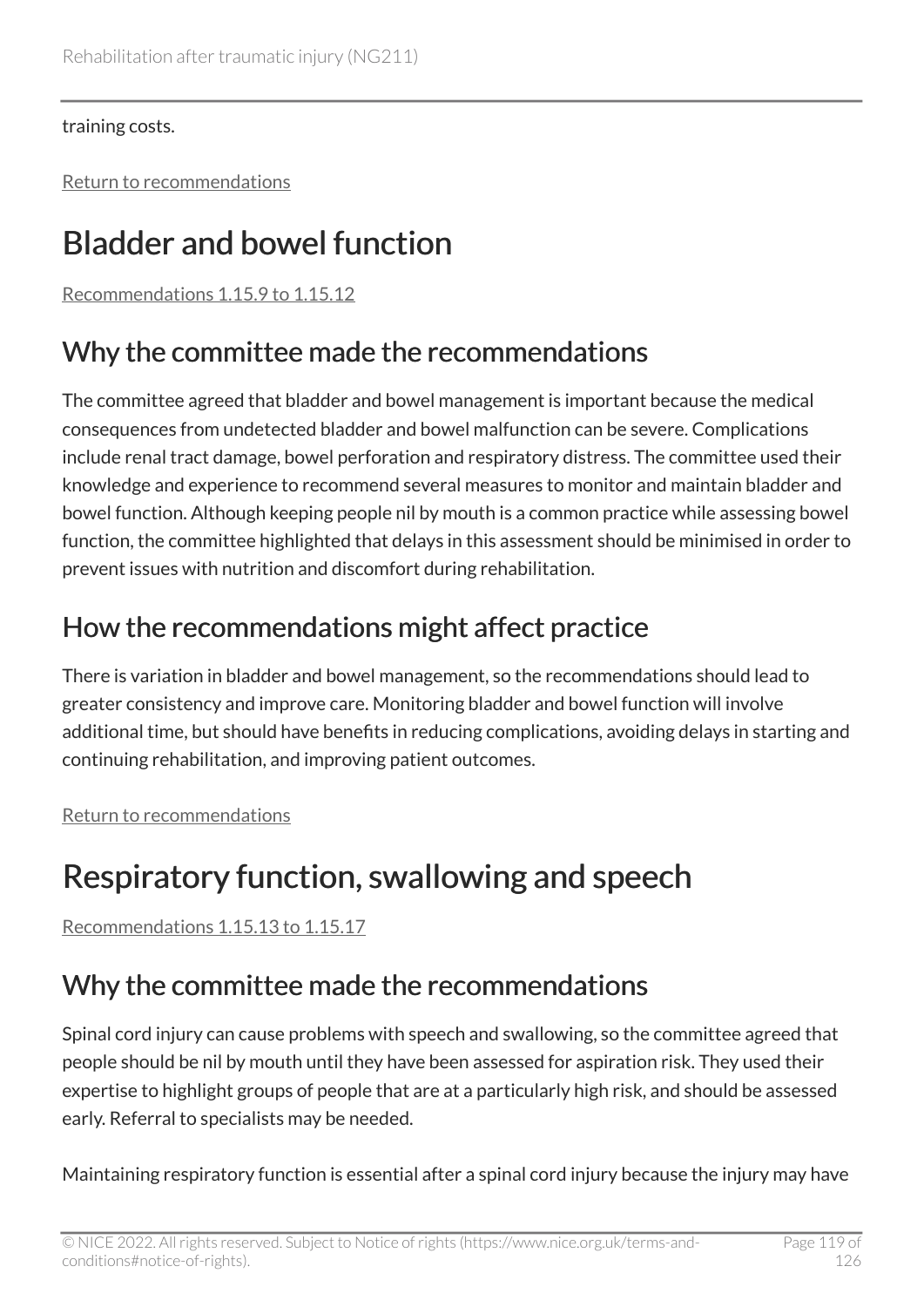damaged the chest muscles used in respiration. Without treatment, this could lead to respiratory failure and severe complications. It can also delay rehabilitation until the person is clinically stable enough to start it, and may mean they also need chest physiotherapy to be added to their care plan. Respiratory function should be assessed in line with the NICE guideline on spinal injury to determine baseline function and mark progress. The committee highlighted that children and young people can find it difficult to complete these assessments (particularly forced vital capacity [FVC]), and these should be performed and interpreted in accordance with their age and ability. The committee used their experience to recommend several protective interventions to assist with respiratory function after spinal cord injury.

# How the recommendations might affect services

Monitoring respiratory function after a spinal cord injury will involve additional time, but should have benefits in preventing complications caused by compromised respiratory function, avoiding delays in starting and continuing rehabilitation, and improving outcomes. Prophylactic respiratory support will potentially reduce the need for additional chest rehabilitation further down the pathway.

[Return to recommendations](#page-70-0)

# Preventing complications

[Recommendations 1.15.18 to 1.15.20](#page-71-0) 

# Why the committee made the recommendations

The extended periods of bed rest and immobilisation following spinal cord injury can lead to a wide variety of complications, which can delay rehabilitation. There was no evidence so the committee based the recommendations on their knowledge and experience.

Skin management is a particular area of concern because of decreased mobilisation coupled with reduced physical sensation. People can develop deep pressure ulcers very quickly, which need to be treated before rehabilitation can start.

Blood pressure monitoring is important after spinal cord injury because people are at risk of developing autonomic dysreflexia (in high-level spinal cord injury) and orthostatic hypotension. Autonomic dysreflexia has severe consequences (for example, strokes, encephalopathy, brain haemorrhages and heart attacks) and should be managed as a medical emergency. Orthostatic hypotension has less severe complications but, because it is triggered when changing positions, can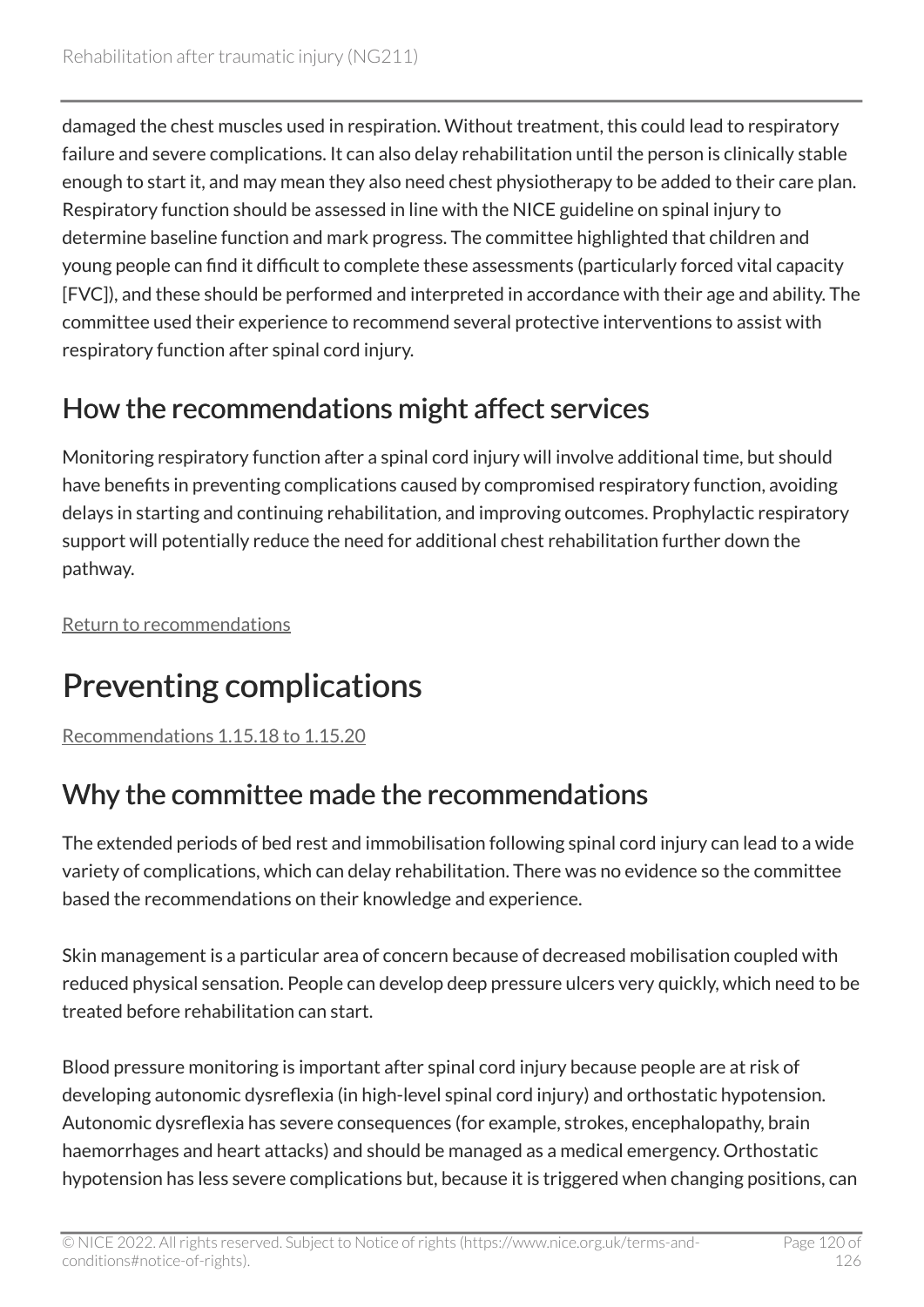affect engagement with rehabilitation exercises.

### How the recommendations might affect services

The recommendations reinforce current practice and should not need additional resources to implement. Additional education might be needed for healthcare professionals on the best way to inform people with spinal cord injury about skin and pressure management.

[Return to recommendations](#page-71-0)

# Maintaining mobility and movement

[Recommendations 1.15.21 to 1.15.33](#page-72-0) 

### Why the committee made the recommendations

The committee agreed that it is important to maintain mobility and range of motion after a spinal cord injury. However, they also recognised that the large variety of spinal cord injury disabilities and needs means that this should be considered on a case-by-case basis. Because of this complexity, the committee stressed that specialist advice should be sought when needed (for example, the appropriateness of wrist splints for people with a spinal cord injury involving C6). Spinal orthoses have conflicting results in different people, and can hinder certain rehabilitation programmes. Therefore, the committee recommended referring to surgical teams in these cases, to explore other avenues of treatment.

There was some evidence on the benefit of specialist equipment and rehabilitation techniques to maintain mobility and range of motion. The committee agreed that these should be considered on a case-by-case basis, aligning interventions with rehabilitation needs and goals.

Spasticity is an important area to treat for people with spinal cord injury, to prevent losing range of joint movement and contractures. There was some evidence on baclofen (an oral antispastic medication) and botulinum toxin type A to manage spasticity after a spinal cord injury. Referral to a multidisciplinary team specialised in spasticity management may be needed.

Length of bed rest after spinal cord injury varies throughout different NHS trusts, and is an area that the committee were keen to standardise. However, because of the lack of evidence identified, they were unable to make any strong recommendations and made a research recommendation on [the optimal length of bed rest](#page-84-0) to inform future guideline updates.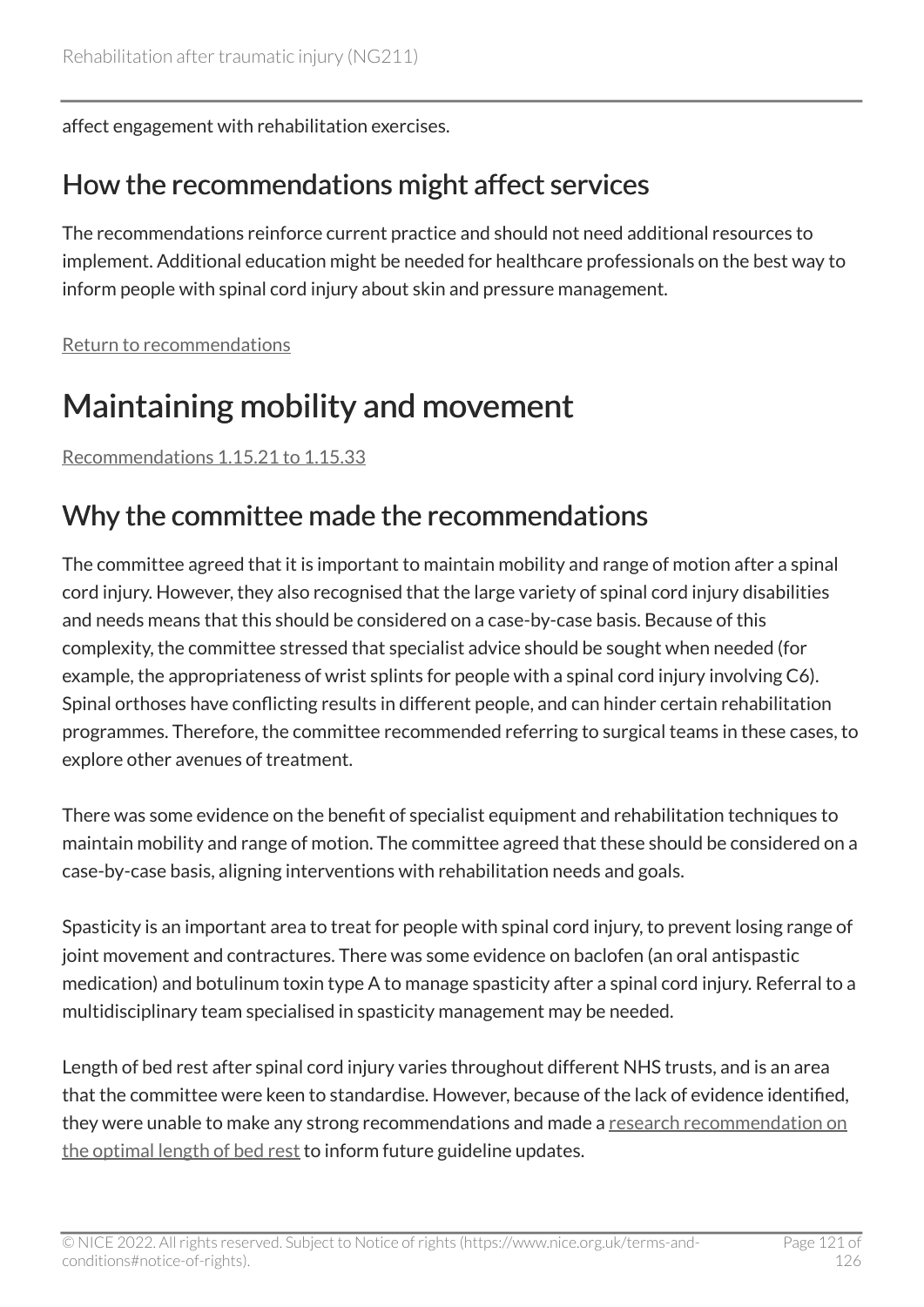## How the recommendations might affect services

More people with spinal cord injury might be referred to specialist services. Any additional cost will be offset by more people achieving their long-term rehabilitation goals because of earlier specialist input. There might be some additional costs for training healthcare staff, and some services might need to procure specialist equipment to help with mobility, upper limb function and independent walking. Although some equipment, like robotics, can be expensive, the committee agreed a range of effective interventions. There is flexibility within the recommendations about the use of a range of assistive devices and techniques.

[Return to recommendations](#page-72-0)

# Low mood and psychological support

[Recommendations 1.15.34 to 1.15.37](#page-74-0) 

# Why the committee made the recommendations

There was conflicting quantitative evidence on using psychosocial interventions after spinal cord injury, with some studies reporting beneficial outcomes and some finding no difference. The committee argued that this was low quality evidence, and that their experience and expertise agreed with the beneficial impact of psychological interventions. However, because they have already made recommendations on psychological interventions for rehabilitation after traumatic injury, they used this section of the guideline to make recommendations that are specific to people with spinal cord injury.

People with spinal cord injury have increased rates of low mood and psychological trauma, and this can affect engagement with rehabilitation. Access to a psychologist with experience in traumatic spinal cord injury and rehabilitation is not guaranteed outside of specialised spinal units, so the committee made a recommendation to address this. Active monitoring is recommended for children and young people because childhood and young adulthood is a period of change for anyone, and children and young people with a spinal cord injury could be affected in different ways to the general paediatric population (for example, altered body image becoming more important during puberty).

### How the recommendations might affect services

The recommendations reinforce current practice and should not need additional resources to implement. If multidisciplinary teams are more aware of low mood and psychological trauma in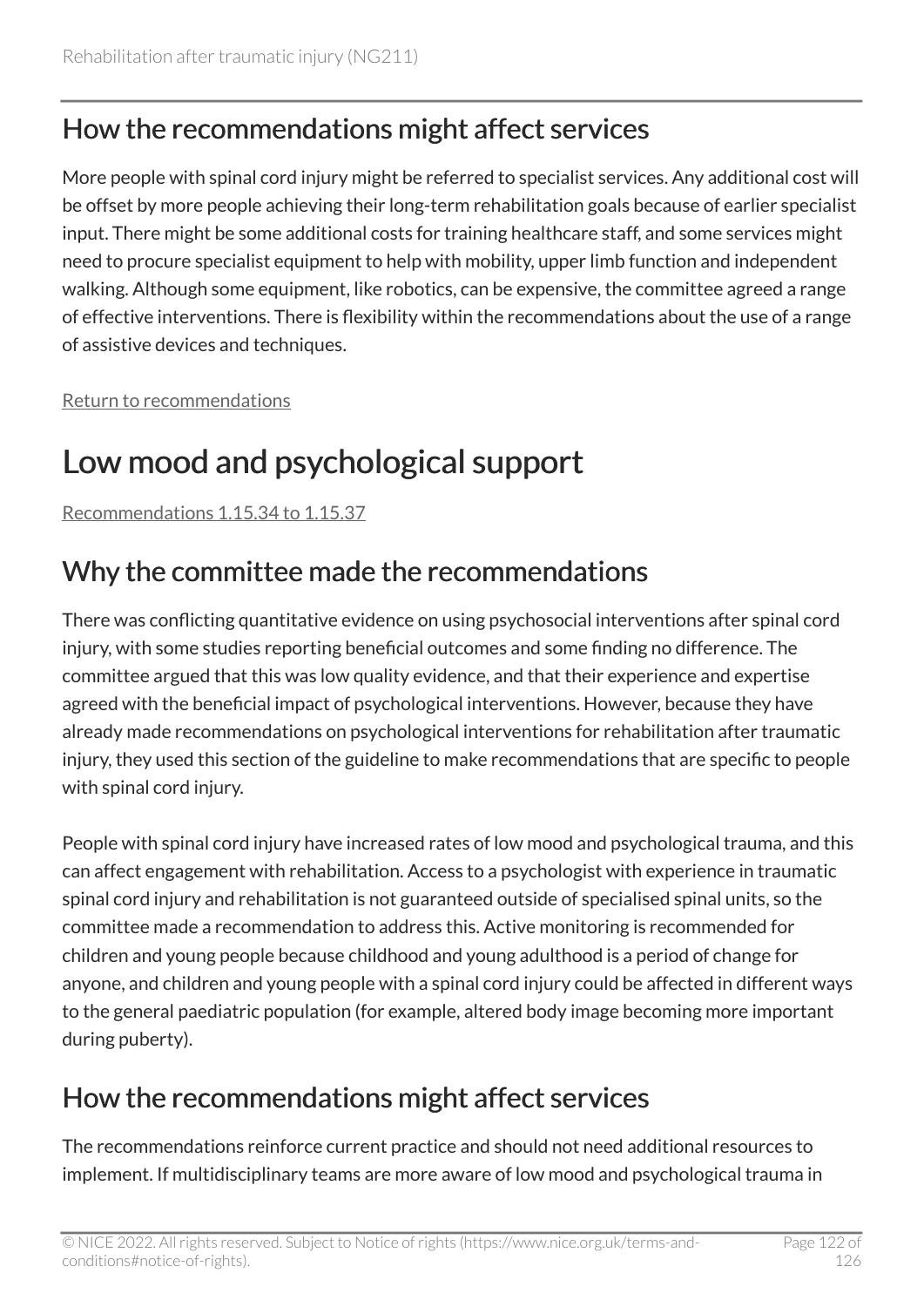people with a spinal injury, they may make more referrals for psychological support.

[Return to recommendations](#page-74-0)

# Rehabilitation after nerve injury – general principles

[Recommendations 1.16.1 to 1.16.3](#page-75-0) 

## Why the committee made the recommendations

Nerve injuries may be hidden; for instance, when the person has multiple injuries, a cognitive impairment, a head injury, is in critical care or has a pre-existing neurological condition. These obvious injuries could distract clinicians from recognising subtler nerve injury, and neurological deficit caused by nerve injury can be mistakenly assumed to be due to a pre-existing neurological condition. In addition, diagnosis of nerve injury may not be possible if the person is unconscious, and nerve function cannot be assessed on limbs that are splinted. The committee highlighted the need to assess the peripheral nerves of the affected limb to identify the informed nerve and functional deficit.

The committee highlighted the importance of assessing the risks to tissue viability if there is sensory or motor loss secondary to peripheral nerve injury, to manage the risk and not jeopardise the person's functional recovery.

### How the recommendations might affect services

The recommendations reflect current practice, but where there are regional variations, practice might need to be amended.

[Return to recommendations](#page-75-0)

# Therapies and referral

[Recommendations 1.16.4 to 1.16.9](#page-76-0) 

# Why the committee made the recommendations

Based on the evidence and their experience, the committee emphasised the need to start rehabilitation therapy to maintain range of movement and regain function after nerve injury. This is because nerve injury can cause the joint to rest in an unnatural position and lead to fixed deformity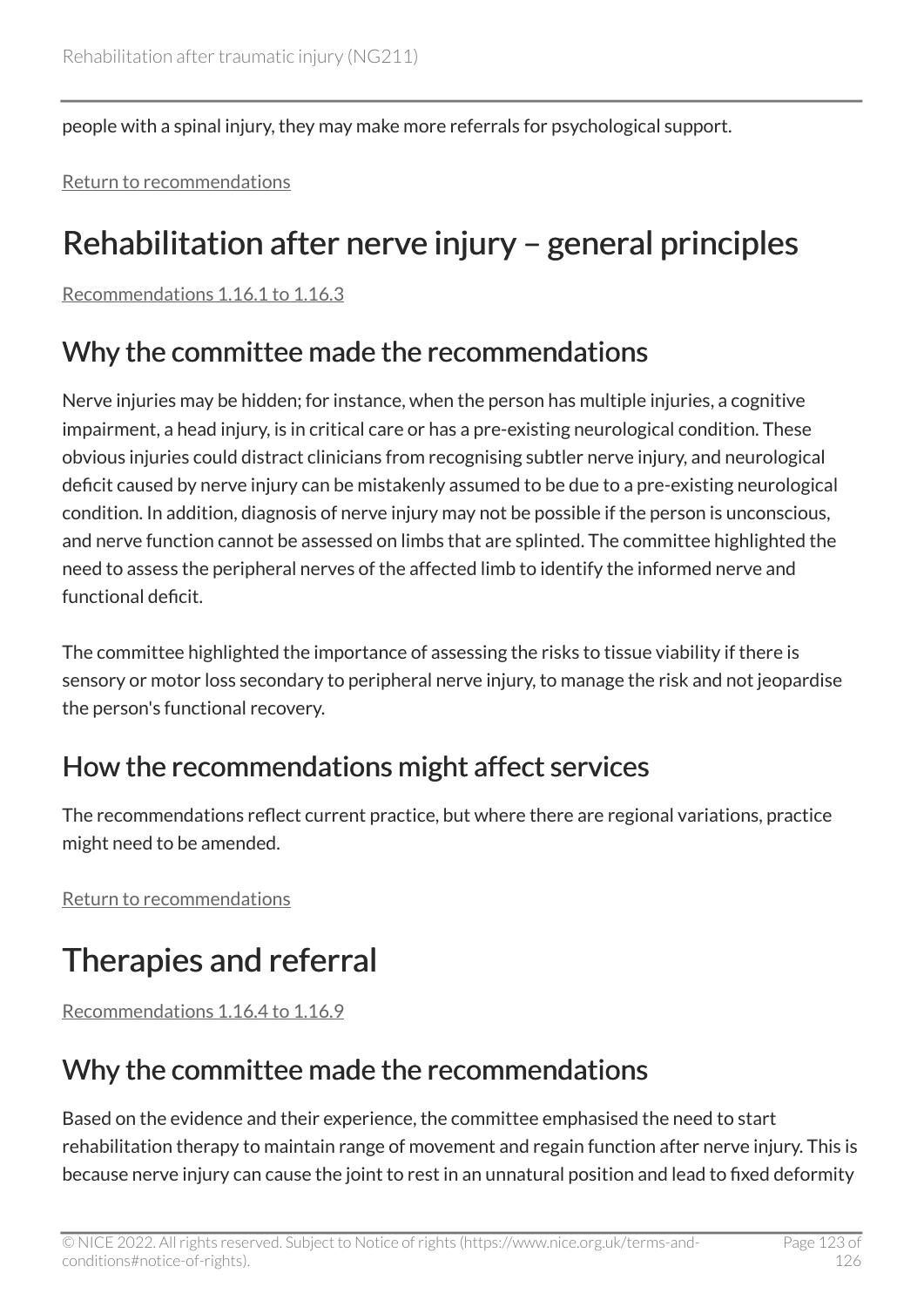from contracture of the capsule and muscle. Providing vocational therapy while the recovery is ongoing can help the person return to normal activities such as work.

Nerve function should be assessed regularly for symptoms of recovery, which will affect the components and intensity of the nerve rehabilitation programme. It should not be a static programme. For people who have a poor prognosis, a referral to a specialist peripheral nerve injury service should be made because these services are better equipped to deal with the complex needs of peripheral nerve injury.

People recovering from nerve injury may experience low mood, anxiety and lack of motivation, because recovery may be a lengthy process. To ensure that specialist psychological support is available for people who may need it, the rehabilitation team should have access to a psychologist with trauma and rehabilitation experience.

# How the recommendations might affect practice

Sensory interventions (including mirror therapy) and hydrotherapy are not widely available and this could have some resource implications. However, hydrotherapy would only be offered if pool facilities were available, and mirror therapy and other sensory interventions are relatively inexpensive and easy to implement. All of the above interventions can play a part in stimulating and aiding functional recovery, and can lead to a quicker recovery, help with pain management, and improve the person's health-related quality of life.

Healthcare professionals may need training to conduct nerve conduction studies reliably, but this will save costs further down the care pathway. There may be more referrals to specialist peripheral nerve injury services.

[Return to recommendations](#page-76-0)

# Rehabilitation after chest injury

[Recommendations 1.17.1 to 1.17.12](#page-77-0) 

# Why the committee made the recommendations

There was no evidence identified. However, the committee discussed the importance of starting rehabilitation as soon as possible to avoid further complications. They also discussed the need for regular assessment of pain and highlighted pain management options. This is because pain is a contributing factor for much of the morbidity associated with chest injury, and the appropriateness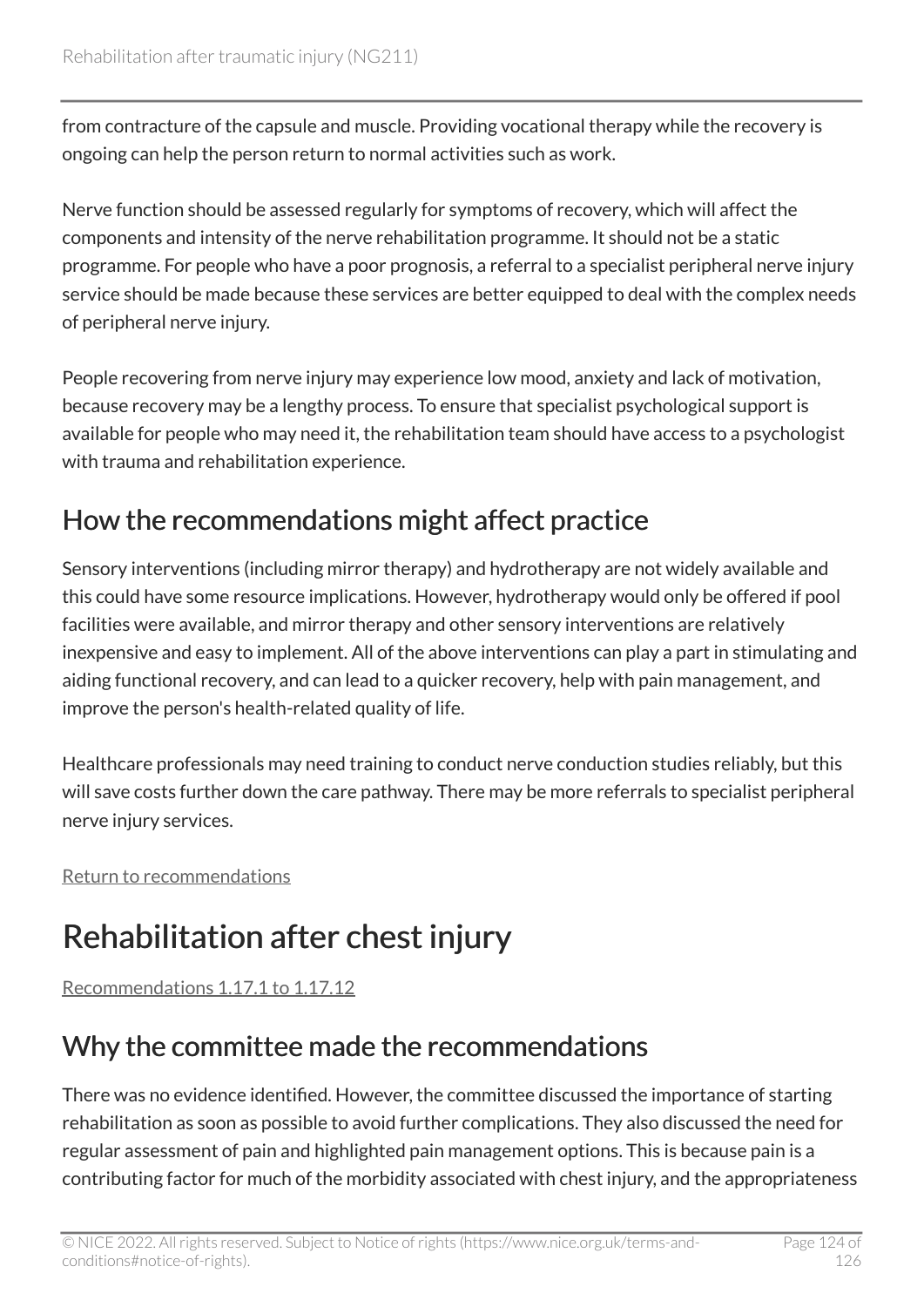of pain management options may vary between people with chest injury.

For people with chest trauma, the committee highlighted the need for movement in order to optimise their respiratory function and prevent deconditioning. They further highlighted a range of rehabilitation therapies to use in preventing respiratory difficulties because this is a key component of chest trauma rehabilitation. The committee are aware that the availability of these therapies may differ between services, and different therapies may be preferred by different people.

Because of the concerns over possible injury causes and underlying pathologies, the committee highlighted the need to assess people with rib fractures, in order to inform future treatment and prevent recurrence. The committee recognise stiffness of the upper limbs as a common complication and discussed measures to prevent compromised function.

The committee recommended referring people with complex chest injuries that affect communication and swallowing skills to speech and language therapy to prevent speech decline and swallowing difficulties.

The committee also recommended providing information that will help people to return to normal life and explain how to seek help for different problems that may arise because rehabilitation for chest injuries can take a long time, causing stress and worry.

### How the recommendations might affect services

The recommendations reflect current practice, but where there are regional variations, practice will need to be amended.

[Return to recommendations](#page-77-0)